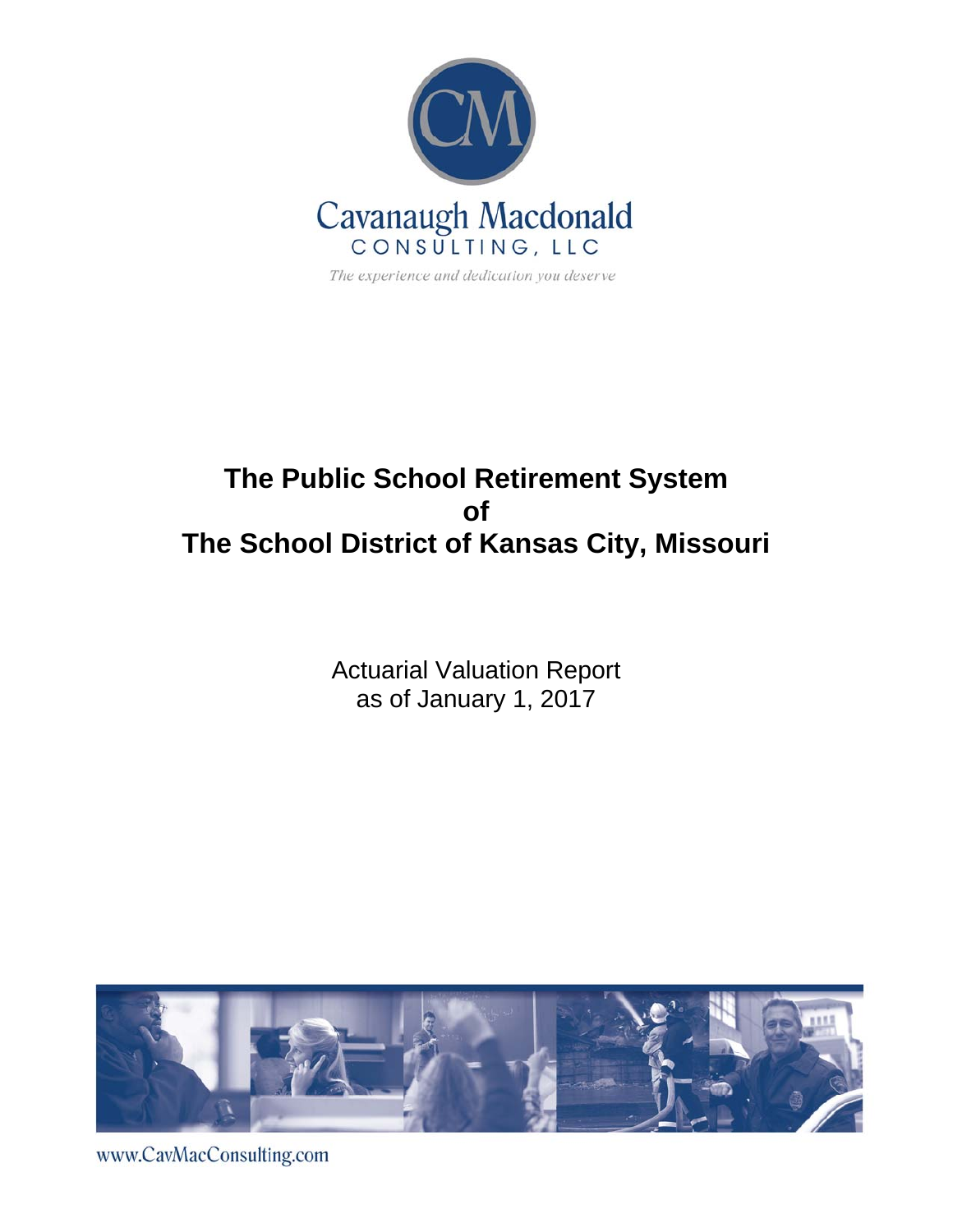### **TABLE OF CONTENTS**



| <b>Section</b>                                                       | Page         |
|----------------------------------------------------------------------|--------------|
| <b>Actuarial Certification Letter</b>                                |              |
| Section I - Executive Summary                                        | $\mathbf{1}$ |
| Section $II -$ Scope of the Report                                   | 10           |
| Section III - Assets                                                 | 11           |
| Table 1 - Net Assets at Market Value                                 | 12           |
| Table 2 – Statement of Changes in Net Assets                         | 13           |
| Table 3 – Development of Actuarial Value of Assets                   | 14           |
| Section IV – System Liabilities                                      | 15           |
| Table 4 – Present Value of Future Benefits                           | 16           |
| Table 5 - Actuarial Accrued Liability                                | 17           |
| Table 6 – Actuarial Gain/(Loss) for 2016                             | 18           |
| Table 7 – Actuarial Balance Sheet                                    | 19           |
| Table 8 – Pension Benefit Obligation Funded Status                   | 20           |
| Section V – Employer Contributions                                   | 21           |
| Table 9 - Normal Cost Rate                                           | 22           |
| Table 10 - Amortization of the Unfunded Actuarial Accrued Liability  | 23           |
| Table 11 – Development of 2017 Actuarial Required Contribution (ARC) | 24           |
| Section VI – Historical Funding and Other Information                | 25           |
| Table 12 – Schedule of Funding Progress                              | 26           |
| Table 13 - Historical Contribution Rates                             | 27           |
| Table 14 - Solvency Test                                             | 28           |
| Table 15 - Historical Leverage Ratio                                 | 30           |
| Table 16 - Covered Payroll History                                   | 31           |
| Table 17 - Historical Cash Flows                                     | 32           |
| Table 18 - Liability Maturity Measurements                           | 33           |
| <b>Appendices</b>                                                    |              |
| A. Summary of Membership Data                                        | 34           |
| D. Common of Denefit Descriptions                                    | $\epsilon$ A |

| <b>B. Summary of Benefit Provisions</b>  | 64 |
|------------------------------------------|----|
| C. Actuarial Cost Method and Assumptions |    |
| D. Glossary of Terms                     |    |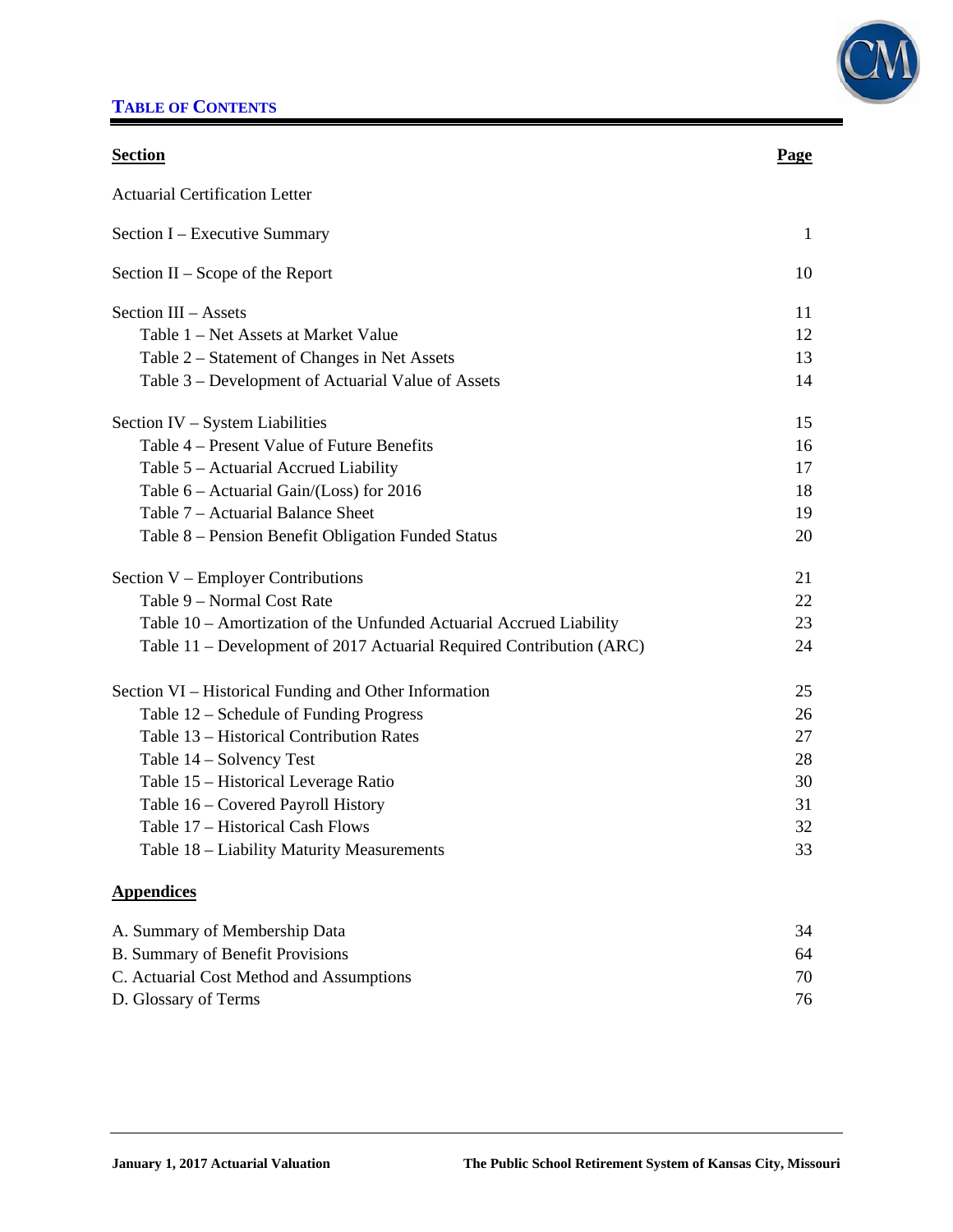

May 30, 2017

The Board of Trustees Public School Retirement System of the School District of Kansas City, Missouri 3100 Broadway, Suite 1211 Kansas City, MO 64111

Dear Members of the Board:

In accordance with your request, we have completed an actuarial valuation of the Public School Retirement System of the School District of Kansas City, Missouri as of January 1, 2017. The major findings of the valuation are contained in this report, including the actuarial required contribution rate for the 2017 plan year. As a result of the most recent experience study dated October 3, 2016, there have been changes to both the actuarial assumptions and actuarial methods since the prior valuation. No changes have been made to the plan provisions.

In preparing this report, we relied, without audit, on information (some oral and some in writing) supplied by the System's staff. This information includes, but is not limited to, plan provisions, member data, and financial information. We found this information to be reasonably consistent and comparable with information for the last valuation. The valuation results depend on the integrity of the data provided. If any of this information is inaccurate or incomplete, our valuation results may be different and our calculations may need to be revised.

Future actuarial measurements may differ significantly from the current measurements presented in this report due to such factors as the following: plan experience differing from that anticipated by the economic or demographic assumptions; increases or decreases expected as part of the natural operation of the methodology used for these measurements (such as the end of an amortization period); and changes in plan provisions or applicable law. Due to the limited scope of our assignment, we did not perform an analysis of the potential range of future measurements.

Actuarial computations presented in this report are for purposes of determining the actuarial contribution rates for funding the System. The calculations in the enclosed report have been made on a basis consistent with our understanding of the System's funding requirements and goals. Determinations for purposes other than meeting these requirements may be significantly different from the results contained in this report. Accordingly, additional determinations may be needed for other purposes. For example, actuarial computations for purposes of fulfilling financial accounting requirements for the System under Governmental Accounting Standards No. 67 and No. 68 are provided in separate reports.

> Off Offices in Englewood, CO • Kennesaw, GA • Bellevue, NE 3906 Raynor Pkwy, Suite 106, Bellevue, NE 68123 Phone (402) 905-4461 • Fax (402) 905-4464 www.CavMacConsulting.com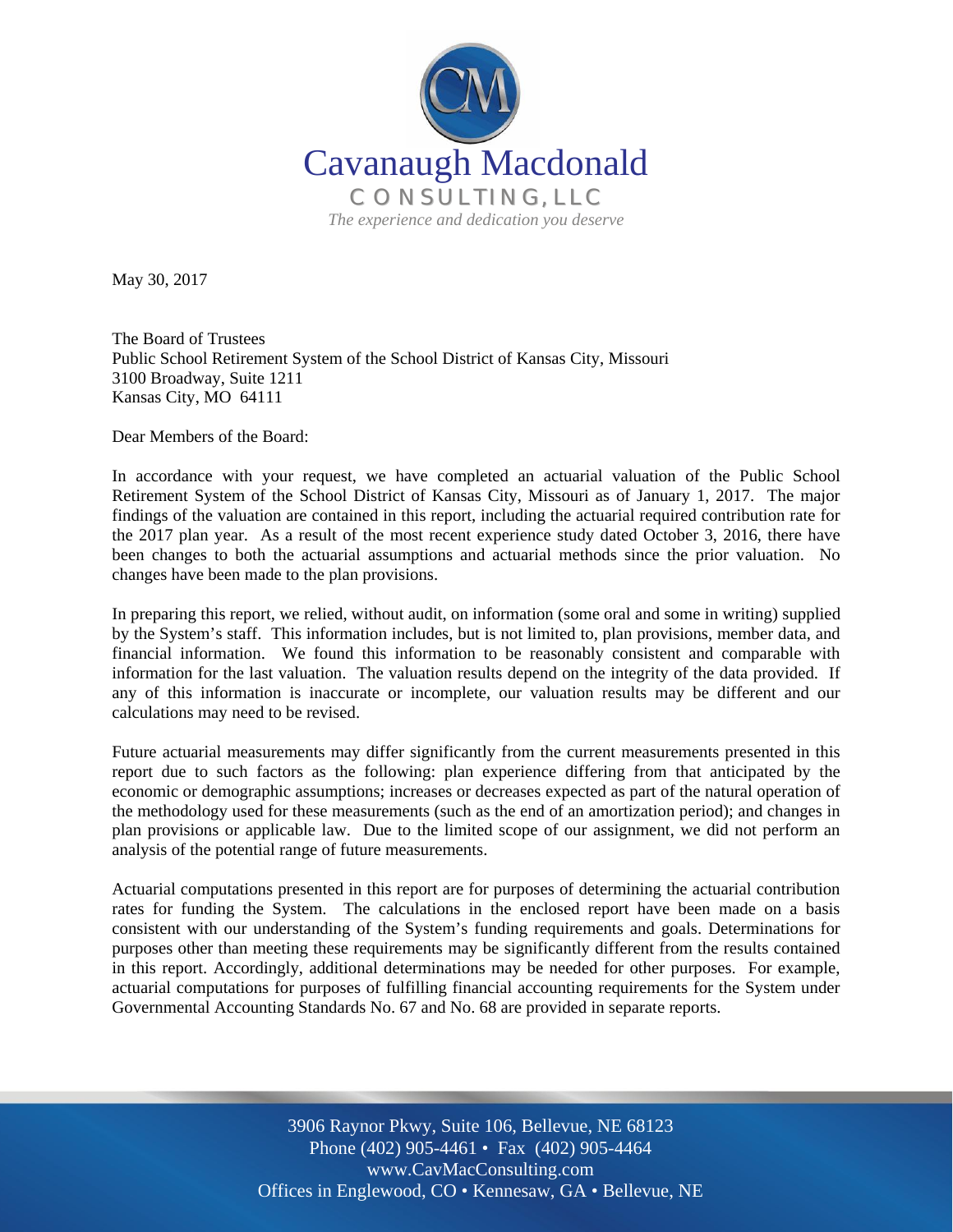Board of Trustees May 30, 2017 Page 2



The consultants who worked on this assignment are pension actuaries. CMC's advice is not intended to be a substitute for qualified legal or accounting counsel.

This is to certify that the independent consulting actuaries are members of the American Academy of Actuaries and have experience in performing valuations for public retirement plans, that the valuation was prepared in accordance with standards of practice prescribed by the Actuarial Standards Board, and that the actuarial calculations were performed by qualified actuaries in accordance with accepted actuarial procedures, based on the current provisions of the retirement plan and on actuarial assumptions that are internally consistent and reasonably based on the actual experience of the System. The Board of Trustees has the final decision regarding the appropriateness of the assumptions and adopted them as indicated in Appendix C.

We respectfully submit the following report and look forward to discussing it with you.

Sincerely,

Patrice Beckham

Patrice A. Beckham, FSA, EA, FCA, MAAA Bryan K. Hoge, FSA, EA, FCA, MAAA Principal and Consulting Actuary Senior Actuary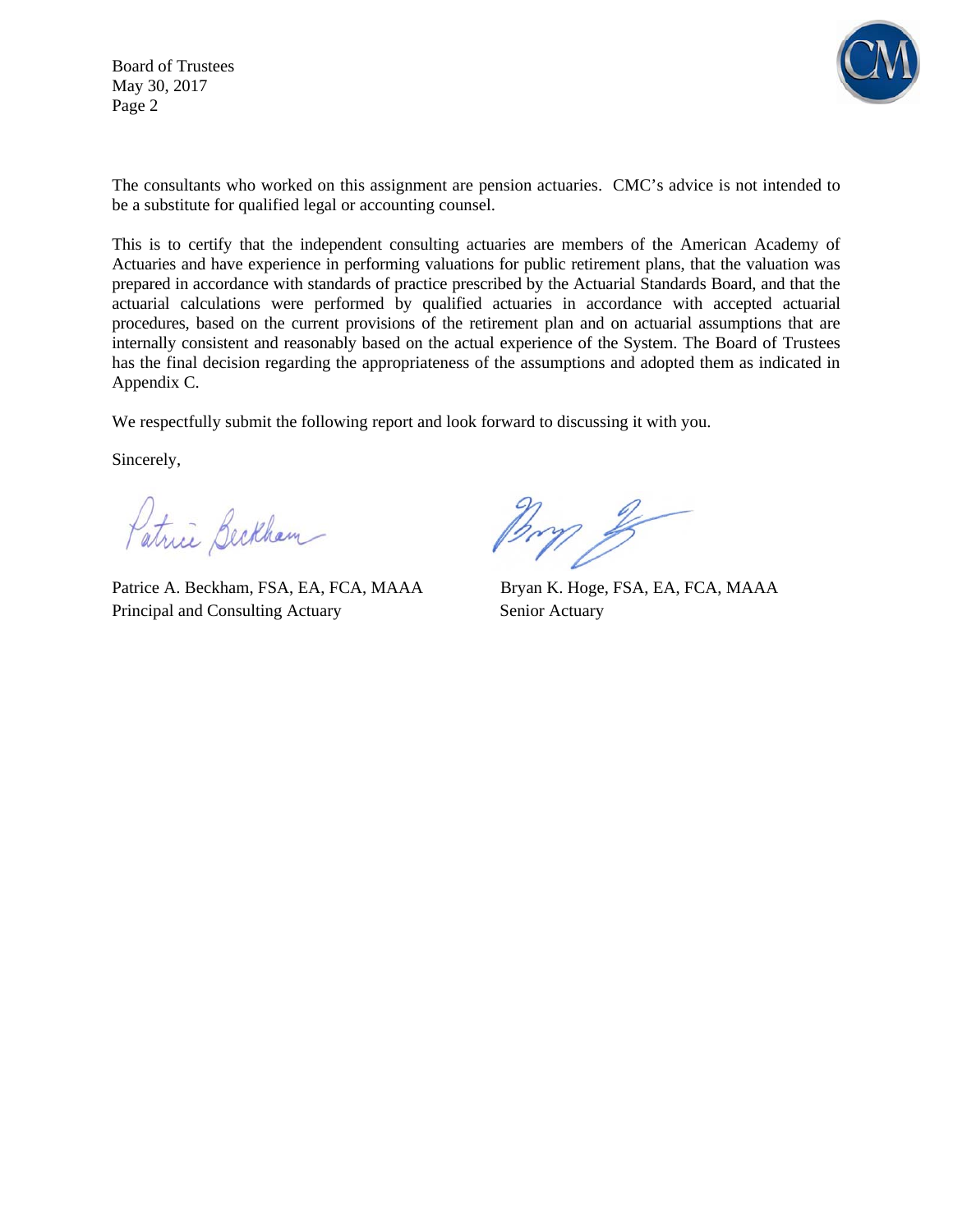



This report presents the results of the January 1, 2017 actuarial valuation of the Public School Retirement System of the School District of Kansas City, Missouri (System). The primary purposes of performing a valuation are to:

- estimate the liabilities for future benefits expected to be paid by the System;
- determine the actuarial contribution rate based on the Board's funding policy and evaluate the sufficiency of the current contribution rates;
- disclose certain asset and liability measurements as of the valuation date;
- monitor any deviation between actual plan experience and experience anticipated by the actuarial assumptions; and
- analyze and report on any significant trends in assets, liabilities, and contributions over the past several years.

There have been no changes to the plan provisions since the last valuation. However, there were several changes to the System's actuarial assumptions and methods as a result of a comprehensive Experience Study performed for the System and adopted by the Board of Trustees late in 2016. The most significant changes are outlined below:

- The investment return assumption was lowered from 8.00% to 7.75%.
- The inflation assumption was lowered from 3.00% to 2.75%.
- The assumed interest rate credited on employee account balances was lowered from 5.00% to 3.25%.
- The general wage increase assumption was set at 3.50%.
- The payroll growth assumption was set at 3.00%.
- The mortality assumption was changed to the RP-2014 Blue Collar Mortality Table, with a one-year age setback for females, no adjustment for males. Mortality improvements are projected 7 years from the valuation date for retirees and beneficiaries and 15 years for actives, using Scale MP-2016.
- Retirement rates were modified to partially reflect observed experience.
- Termination rates were changed to be pure service-based rates.
- Disability rates were reduced by 50%.
- The amortization of the UAAL was changed to a "layered" approach with new pieces of UAAL amortized over a closed 20-year period beginning on the valuation date. The UAAL as of January 1, 2017 is being amortized over a closed 30-year period. Amortization payments are determined under the level percent of payroll method.

The impact of these changes on the January 1, 2017 valuation results is summarized in the following table (dollars shown in millions):

|                                      | <b>Old Assumptions</b><br>and Methods | <b>New Assumptions</b><br>and Methods | <b>Difference</b> |
|--------------------------------------|---------------------------------------|---------------------------------------|-------------------|
| Actuarial Accrued Liability (AAL)    | \$905.5                               | \$981.5                               | \$76.0            |
| Actuarial Value of Assets (AVA)      | 684.4                                 | 684.4                                 | 0.0               |
| Unfunded AAL (UAAL)                  | \$221.1                               | \$297.1                               | \$76.0            |
| Normal Cost Rate                     | 10.14%                                | 9.16%                                 | $(0.98\%)$        |
| <b>UAAL</b> Rate                     | 10.12%                                | 9.45%                                 | $(0.67\%)$        |
| <b>Recommended Contribution Rate</b> | 20.26%                                | 18.61%                                | $(1.65\%)$        |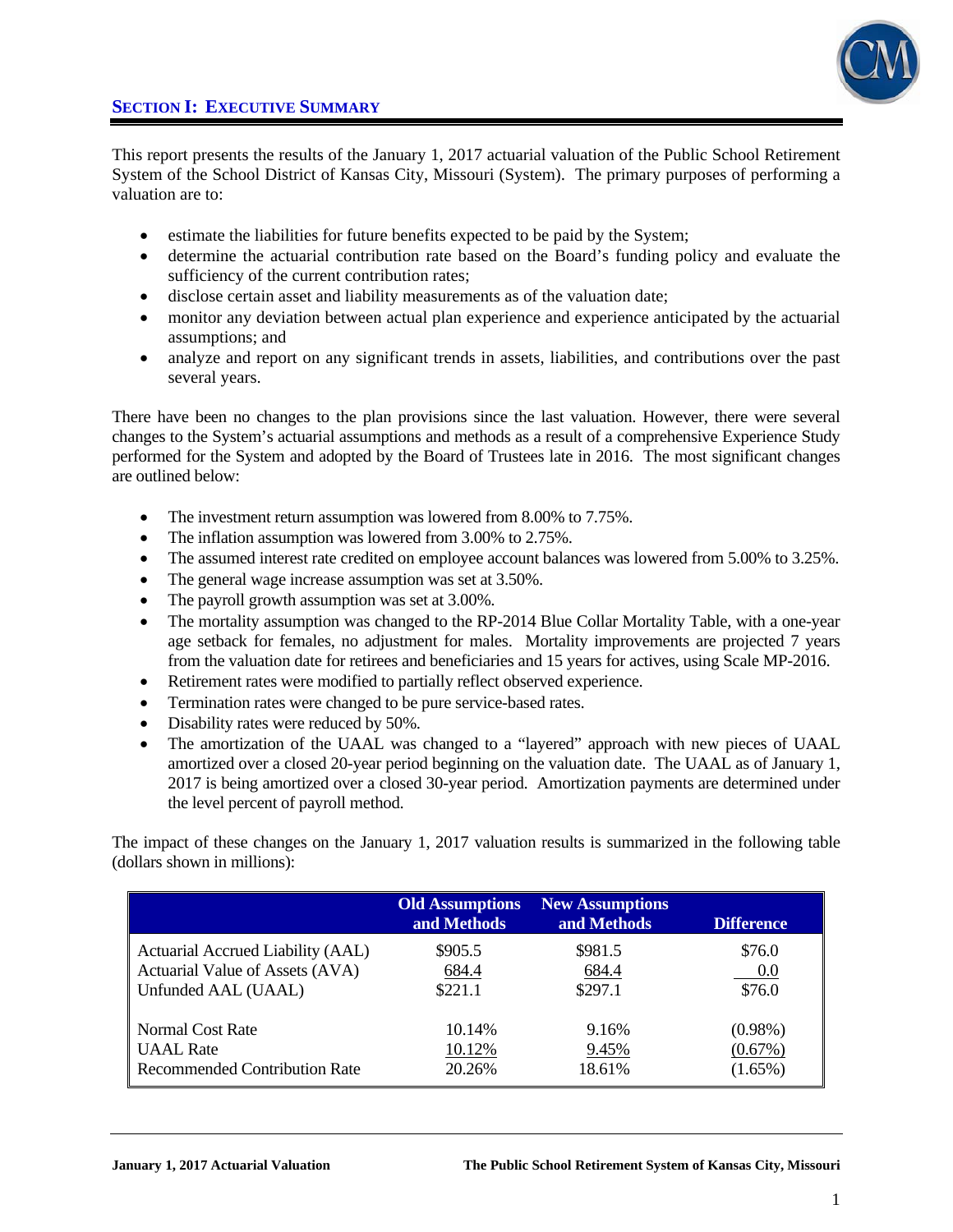

The actuarial valuation results provide a "snapshot" view of the System's financial condition on January 1, 2017. The valuation results reflect net unfavorable experience for the past plan year as demonstrated by an unfunded actuarial accrued liability that was higher than expected, based on the actuarial assumptions used in the January 1, 2016 actuarial valuation. Unfavorable experience on the actuarial value of assets resulted in an actuarial loss of \$16.6 million and experience on liabilities resulted in a loss of \$4.5 million for a total actuarial loss of \$21.1 million. As a result of this experience and the assumption changes discussed earlier, the System's unfunded actuarial accrued liability increased from \$200.6 million in the January 1, 2016 valuation to \$297.1 million in the January 1, 2017 valuation. A detailed analysis of the change in the unfunded actuarial accrued liability is shown on page 4.

In the following pages, changes in the assets, liabilities, and contributions of the System over the last year are discussed in more detail.

#### **ASSETS**

As of January 1, 2017, the System had total assets of \$631.4 million when measured on a market value basis. This was a decrease of \$4.7 million from the January 1, 2016 figure of \$636.1 million. The market value of assets is not used directly in the calculation of the System's funded status and the actuarial contribution rate. An asset valuation method, which smoothes the effect of market fluctuations, is used to determine the value of assets used in the valuation, called the "actuarial value of assets". Gains and losses, determined as the difference between the actual and expected value of assets, are recognized equally over a five-year period. See Table 3 for a detailed development of the actuarial value of assets. The rate of return on the market value of assets was about 7.0%, but due to the asset smoothing process the return on the actuarial value of assets was 5.5%. Because the investment return on the actuarial value of assets was lower than the actuarial assumed rate of return for 2016 (8.0%), an actuarial loss on assets occurred. Due to the recognition of deferred losses on the actuarial value of assets, the deferred asset loss decreased from \$58.5 million in the January 1, 2016 valuation to \$53.0 million in the January 1, 2017 valuation. Actual returns over the next few years will determine if, and when, the \$53.0 million of deferred investment loss is recognized.

The components of the change in the market and actuarial value of assets for the System (in millions) are set forth below:

|                                                        | <b>Market Value (\$M)</b> | <b>Actuarial Value (\$M)</b> |
|--------------------------------------------------------|---------------------------|------------------------------|
| Assets, January 1, 2016                                | \$636.1                   | \$694.6                      |
| - Employers and Member Contributions                   | 32.8                      | 32.8                         |
| - Benefit Payments and Refunds                         | (80.2)                    | (80.2)                       |
| - Investment, Depreciation and Administrative Expenses | (5.6)                     | (5.6)                        |
| - Investment Income                                    | 48.3                      | 42.8                         |
| Assets, January 1, 2017                                | \$631.4                   | \$684.4                      |
|                                                        |                           |                              |
| <b>Estimated Rate of Return</b>                        | 7.0%                      | 5.5%                         |

The unrecognized investment loss represents about 8% of the market value of assets. Unless offset by future investment gains or other favorable experience, the recognition of the \$53.0 million loss will flow through the asset smoothing method and negatively impact the funded ratio and actuarial contribution rate in future years. If the deferred loss was recognized immediately in the actuarial value of assets, the funded percentage would decrease from 70% to 64% and the actuarial contribution rate for the System would increase from 9.6% to 11.3% of payroll.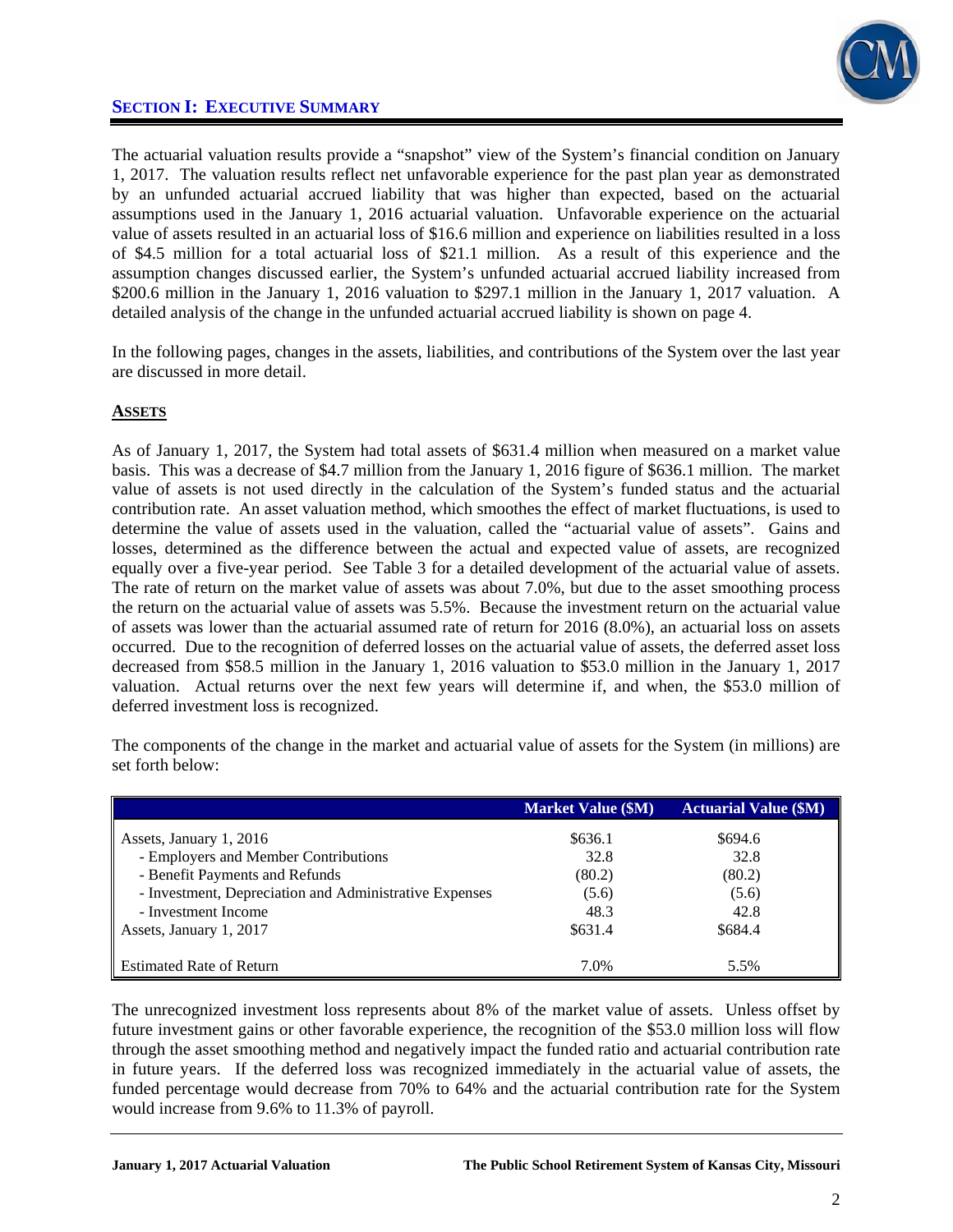



*The actuarial value of assets has been equal to or greater than the market value of assets over most of this period. However, over the longer term we expect the actuarial value of assets to be both higher and lower than the market value of assets.* 



*The rate of return on the actuarial value of assets has been less volatile than the market value return, which is the main reason for using an asset smoothing method*

#### **LIABILITIES**

The actuarial accrued liability is that portion of the present value of future benefits that will not be paid by future employer normal costs or member contributions. The difference between this liability and asset values at the same date is referred to as the unfunded actuarial accrued liability (UAAL). The unfunded actuarial accrued liability will be reduced if the employer's contributions exceed the employer's normal cost for the year, after allowing for interest earned on the previous balance of the unfunded actuarial accrued liability. Benefit improvements, experience gains and losses, and changes in actuarial assumptions and procedures will also impact the total actuarial accrued liability and the unfunded portion thereof.

The Actuarial Accrued Liability and Unfunded Actuarial Accrued Liability for the System as of January 1, 2017 are:

| <b>Actuarial Accrued Liability</b>   | \$981,514,827 |
|--------------------------------------|---------------|
| Actuarial Value of Assets            | 684,412,437   |
| Unfunded Actuarial Accrued Liability | \$297,102,390 |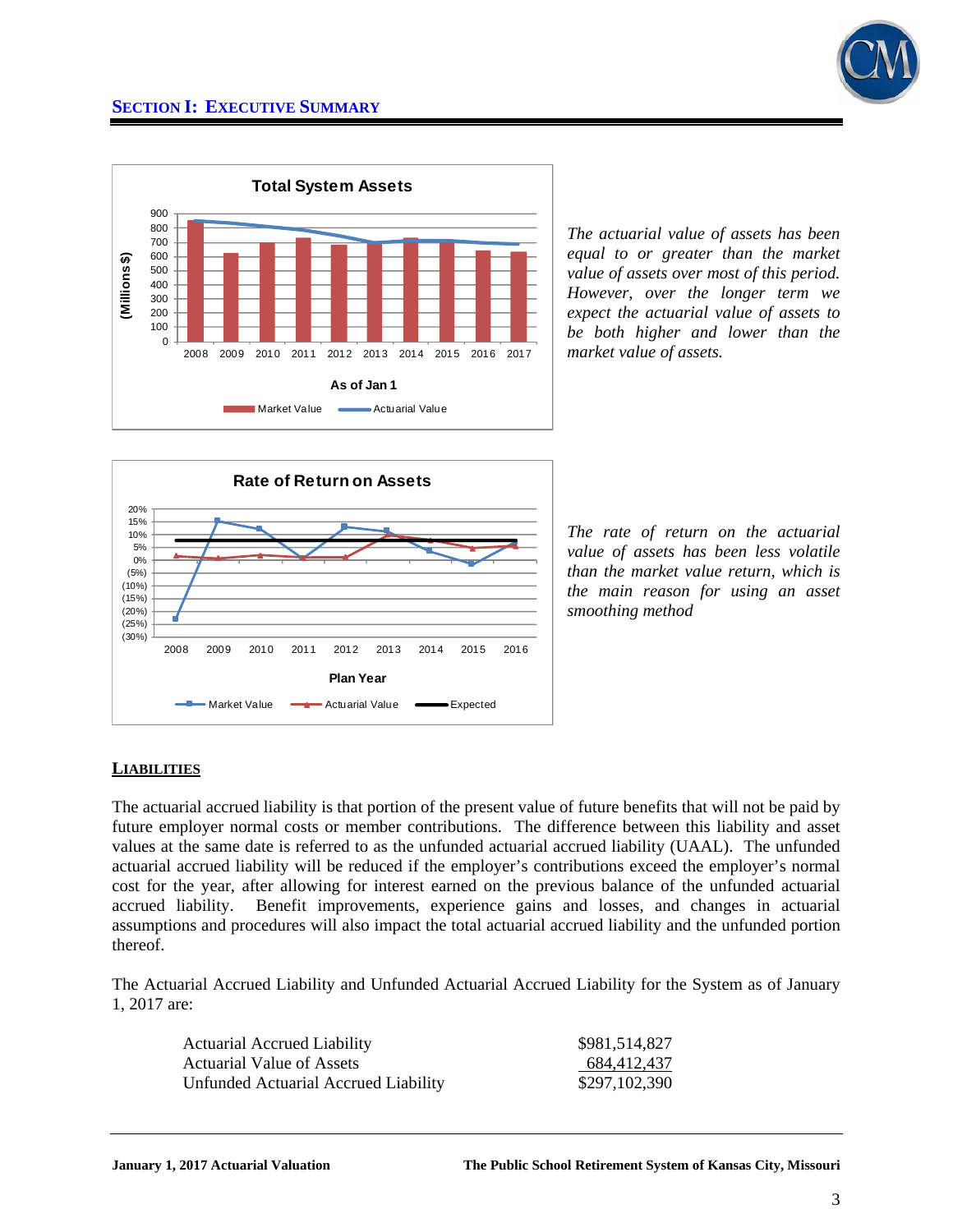

The existence of an unfunded actuarial accrued liability means that the System has actuarial assets below the target amount for an ongoing plan using the actuarial cost method. Consequently, contributions in excess of the normal cost will be needed in order for the System to reach fully funded status, assuming all assumptions are met in the future. Because the actuarial accrued liability includes projections of future salary increases and years of service, this measure does not provide a reliable indication of the level of funding relative to actual benefits earned to date. In addition, note that if the market value of assets were used instead of the actuarial value of assets, the amount of UAAL would be different. This information is shown on page 8 of this report.

Between January 1, 2016 and January 1, 2017, the change in the unfunded actuarial accrued liability for the System was as follows (in millions):

|                                                                                                                                                                                       |   | (\$ Millions)                                |
|---------------------------------------------------------------------------------------------------------------------------------------------------------------------------------------|---|----------------------------------------------|
| Unfunded Actuarial Accrued Liability, January 1, 2016                                                                                                                                 |   | 200.6                                        |
| Expected decrease from amortization method<br>Actual versus actuarial contributions<br>Investment experience<br>Liability experience<br><b>Assumption Changes</b><br>Other experience |   | (1.8)<br>3.9<br>16.6<br>4.5<br>76.0<br>(2.7) |
| <b>Unfunded Actuarial Accrued Liability, January 1, 2017</b>                                                                                                                          | S |                                              |

The experience loss for the 2016 plan year of \$21.1 million reflects the combined impact of an actuarial loss of \$16.6 million on System assets (actuarial value), and an actuarial loss of \$4.5 million on System liabilities. The largest source of loss on the liability experience was salary increases that were larger than expected, based on the actuarial assumptions.

As a result of the most recent experience study, several changes have been made to the actuarial assumptions and methods since the prior valuation. Implementing the new set of actuarial assumptions increased the actuarial accrued liability by \$79.5 million.

Analysis of the unfunded actuarial accrued liability strictly as a dollar amount can be misleading. Another way to evaluate the unfunded actuarial accrued liability and the progress made in its funding is to track the funded status, the ratio of the actuarial value of assets to the actuarial accrued liability. This information for recent years is shown below (in millions). Longer term historical information is shown in the graph following the chart:

|                                       | 1/1/2013 | 1/1/2014 | 1/1/2015 | 1/1/2016 | 1/1/2017 |
|---------------------------------------|----------|----------|----------|----------|----------|
| Actuarial Accrued Liability (\$M)     | \$868.7  | \$875.5  | \$891.5  | \$895.2  | \$981.5  |
| Actuarial Value of Assets (\$M)       | \$697.0  | \$710.8  | \$712.4  | \$694.6  | \$684.4  |
| <b>Funded Ratio (Actuarial Value)</b> | 80.2%    | 81.2%    | 79.9%    | 77.6%    | 69.7%    |
| Market Value of Assets (\$M)          | \$703.0  | \$726.6  | \$698.5  | \$636.1  | \$631.4  |
| <b>Funded Ratio (Market Value)</b>    | 80.9%    | 83.0%    | 78.4%    | 71.1%    | 64.3%    |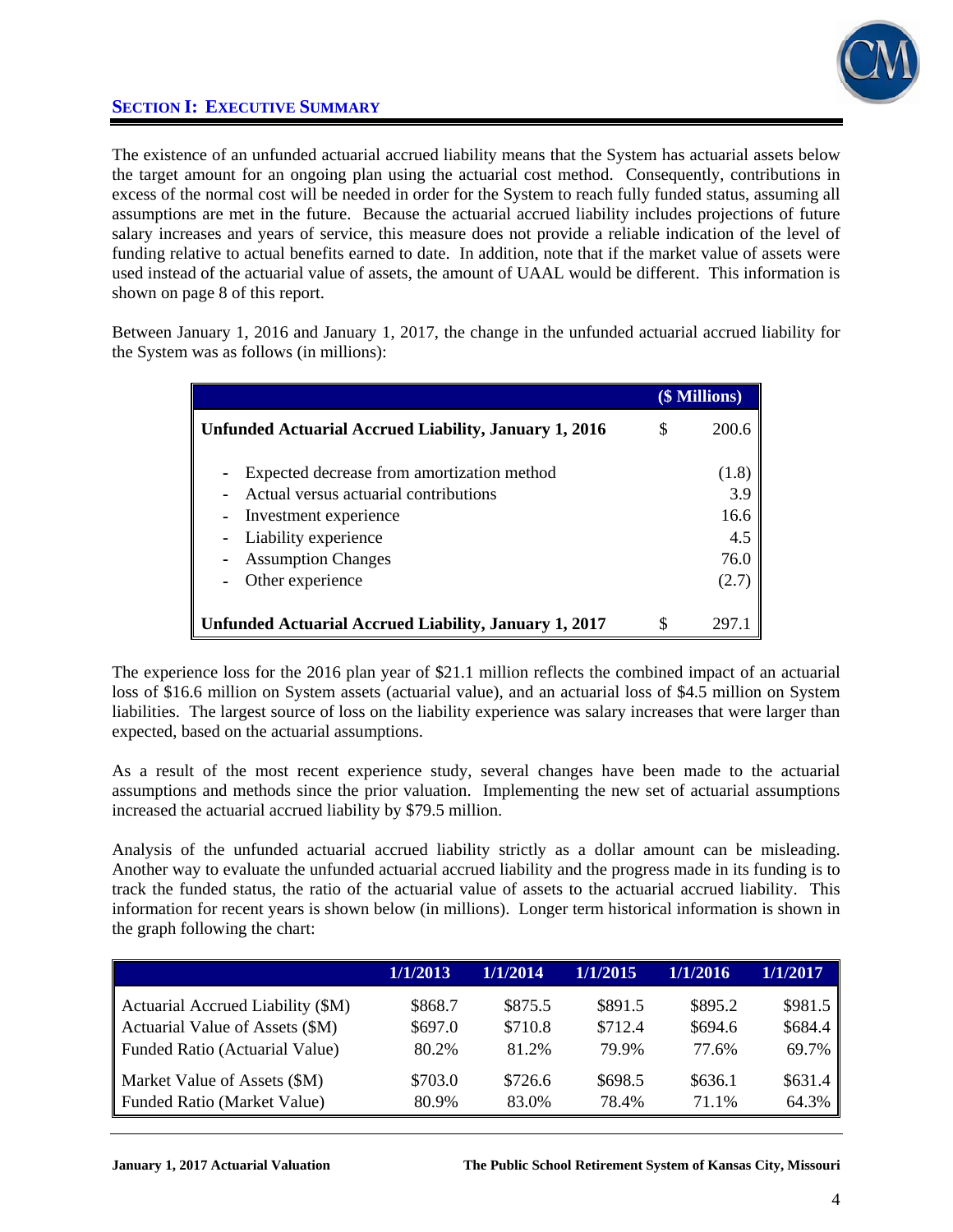

*The System's funded ratio was very strong (near or above 100%) until recent years when the recognition of the market downturn of 2008 has been fully reflected. Future investment experience will be the largest driver of the System's funded ratio in future years. However, contributions at the full actuarial contribution rate will also be important to the System's longterm funding.* 

As mentioned earlier in this report, due to the asset smoothing method there is currently a \$53.0 million difference between the actuarial value and the market value of assets. To the extent there is not favorable investment experience to offset the deferred loss, the \$53.0 million deferred loss will be recognized in future years and the System's funded status will decline. The System's funded status will continue to be heavily dependent on future investment experience.

#### **CONTRIBUTION RATES**

Generally, contributions to the System consist of:

- A "normal cost" for the portion of projected liabilities allocated to service of members during the year following the valuation date by the actuarial cost method, and
- An "unfunded actuarial accrued liability contribution" for the excess of the portion of projected liabilities allocated to service to date over the actuarial value of assets.

As of January 1, 2017, the actuarial accrued liability exceeds the actuarial value of assets so an unfunded actuarial accrued liability (UAAL) exists. Effective with the January 1, 2017 valuation, the existing UAAL is amortized over a closed 30-year period and subsequent pieces of UAAL, determined each year in the valuation process, are amortized over a separate, closed 20-year period. The amortization payments on each of the UAAL bases are determined as a level percentage of payroll. The resulting UAAL contribution rate is 9.45% of pay.

The System's actuarial contribution rate is the sum of the normal cost and the UAAL amortization contribution or 18.61% of pay (9.16% normal cost plus 9.45% UAAL contribution). Given the current contribution rate of 18.00% of pay (9.00% each for employee and employer), the resulting contribution shortfall as of January 1, 2017 is 0.61% which translates to about \$1.2 million. However, this measurement is of limited value in assessing the adequacy of the current contribution rate over the longterm in meeting the funding requirements of the System.

As mentioned earlier, the System is funded with a fixed contribution rate of 18.00% of payroll. In the current valuation, 9.16% is needed to fund the normal cost for current active members and the remainder, 8.84% of payroll, is available to finance the UAAL. However, as Plan B members leave employment over time and are replaced by new hires in Plan C, the normal cost rate is expected to decline. As a result, the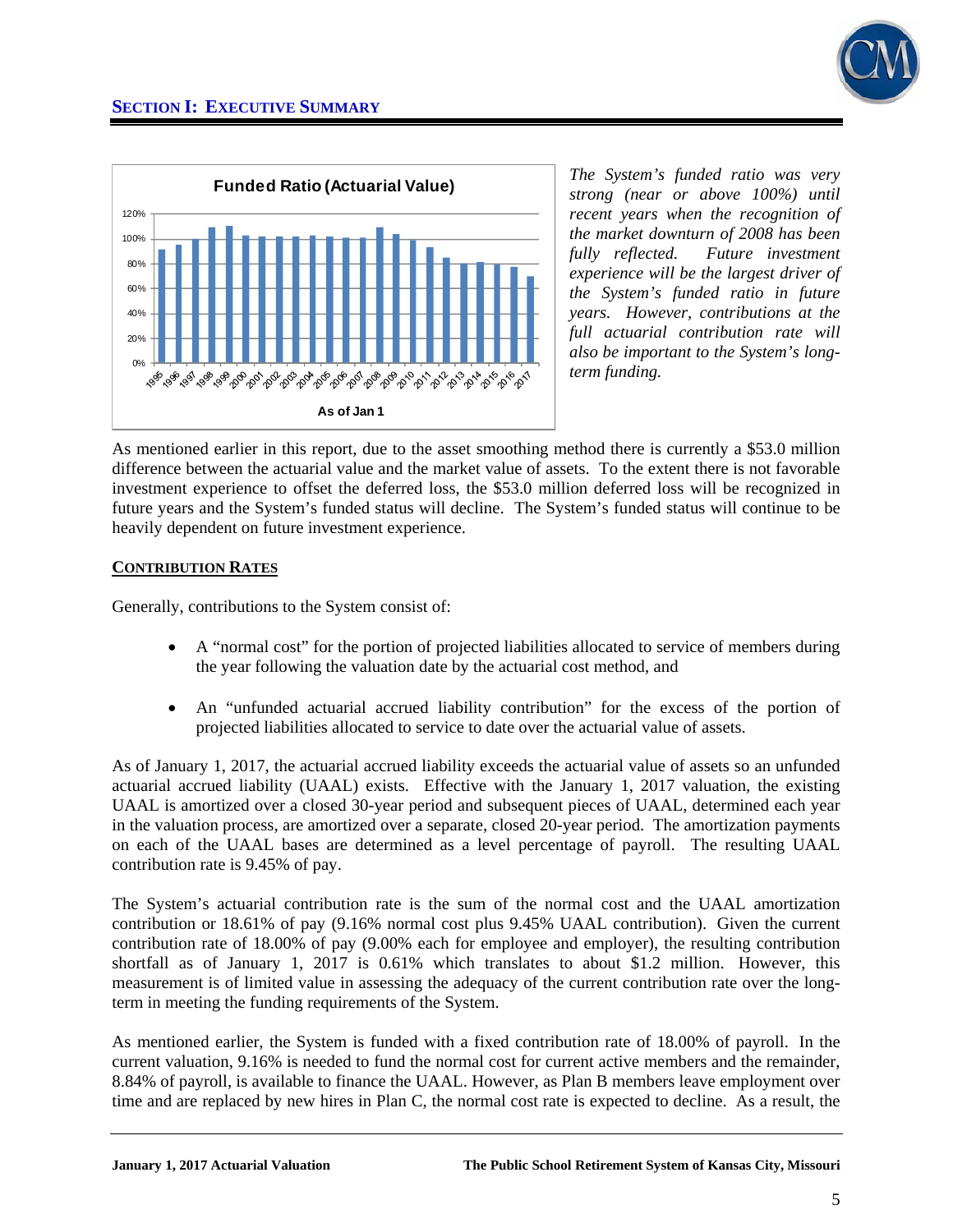

portion of the total contribution rate available to pay off the UAAL is expected to increase each year in the future until all active members in the valuation are covered by Plan C.

As a result, it is impossible to estimate the long-term funding progress of the System without performing an open group projection of future valuation results. Such modeling was prepared in connection with the 2017 valuation. The following graph reflects the projected funded ratio in future years based on the current fixed contribution rate of 18.00% of payroll (9.00% employer and 9.00% employee). Please note that these projections assume that all actuarial assumptions are met in all future years, including a 7.75% return on the market value of assets. To the extent actual experience is different than that assumed, the actual funded ratio of the System will vary from these projections, perhaps significantly.



The declining funded ratio shown in the graph above indicates that a serious situation exists that should be studied so appropriate modifications might be made. Those could include changes to the benefit structure or increases in the employee and/or employer contribution rates. Absent action, we would expect the System's funded status to deteriorate rather significantly over time which has significant implications for the System. We urge the Board to continue to study the System's long-term funding and find a viable solution.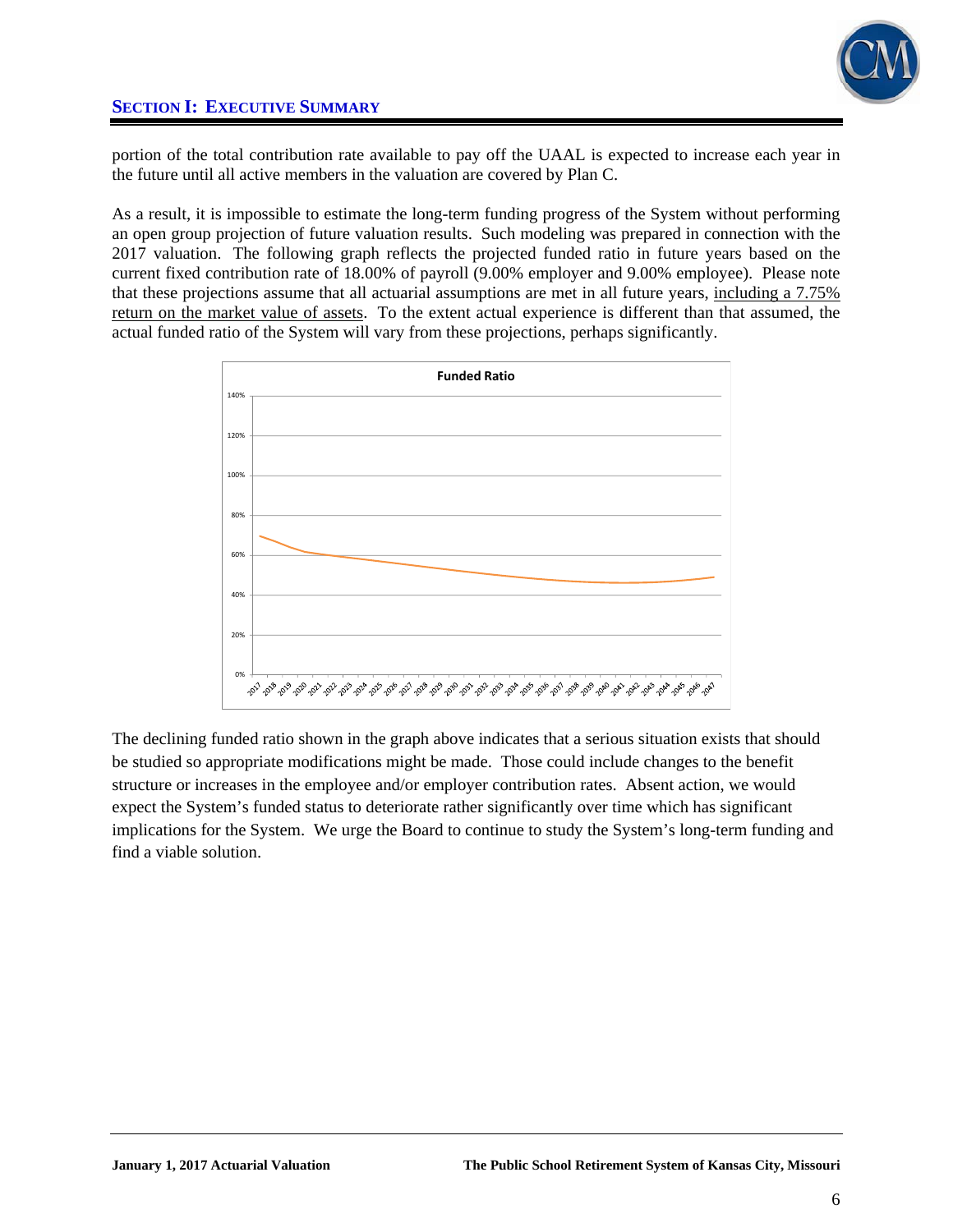



A summary of the System's recent contribution rates is shown below:

*The actuarial contribution rate has increased dramatically in recent years due to the recognition of the large asset loss from 2008 in the asset smoothing method. The contribution shortfall has been reduced due to increases in the member and employer contribution rates.* 

#### **COMMENTS**

Legislation passed in 2013 modified the set of plan provisions applicable for members hired after December 31, 2013, referred to as Plan C. The key differences between Plan B and Plan C are a lower benefit multiplier (1.75% instead of 2.00%) and more stringent requirements for unreduced benefits (age 62 or Rule of 80 rather than age 60 or Rule of 75). As of January 1, 2017, there are 1,518 active Plan C members in the System out of a total of 3,701, about 40%. As discussed earlier, the impact of the new benefit structure on the System's funding will evolve gradually over time as current members (covered by Plan B) leave covered employment and are replaced with new members who are covered by Plan C.

As mentioned earlier, there were several changes to the System's actuarial assumptions and methods as a result of the Experience Study performed for the System late in 2016. The Board of Trustees adopted the recommendations, which increased the unfunded actuarial accrued liability by \$76 million. The key change from a cost impact was lowering the investment return from 8.0% to 7.75%.

The System does not use the actual market value of assets in developing the actuarial contribution rate, but utilizes an asset valuation method to smooth out the peaks and valleys in investment returns from year to year. Based on the market value return in 2016 and the current year's recognition of prior investment experience, the System experienced an actuarial loss on assets of \$16.6 million. There was also a net loss on liabilities of \$4.5 million. The combined impact of the asset and the liability experience was an actuarial loss of \$21.1 million.

The System's actuarial required contribution rate decreased from 20.18% in the January 1, 2016 valuation to 18.61% in this valuation, largely due to a change to the level-percent of payroll method of determining the UAAL contribution. The actuarial required contribution rate to be paid by the System has been, and will continue to be, heavily impacted by investment returns from year to year. Despite the use of an asset smoothing method, actual returns that are significantly different from the 7.75% assumption will create volatility in the System's actuarial required contribution rate.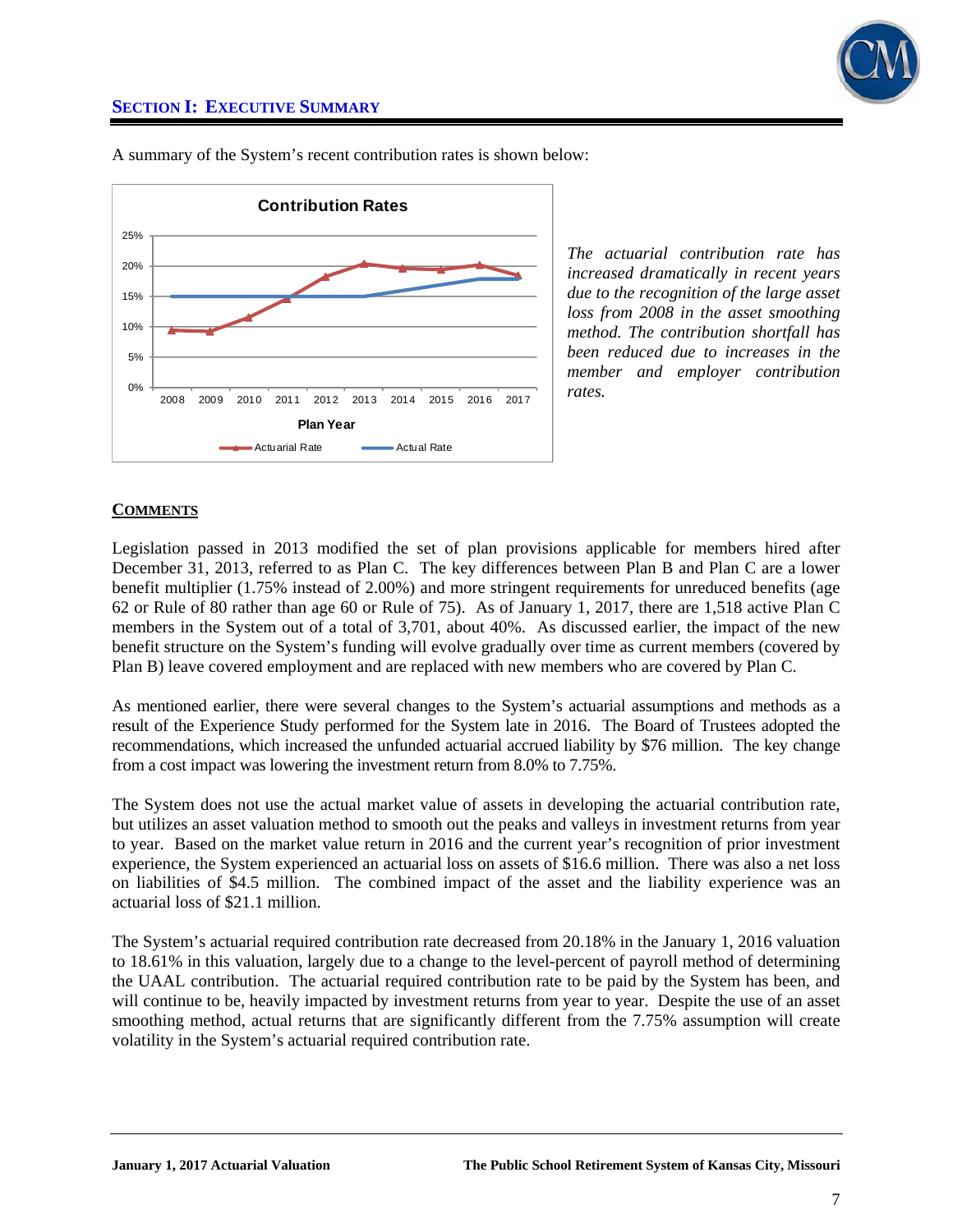

The deferred investment loss (actuarial value less market value of assets) is \$53.0 million, about 8% of market value. Absent investment gains in future years, this deferred investment loss will eventually be reflected in the actuarial value of assets. While the use of an asset smoothing method is a common procedure for public retirement systems, it is important to identify the potential impact of the deferred investment experience. This is accomplished by comparing the key valuation results from the January 1, 2017 actuarial valuation using both the actuarial and market value of assets.

|                                      | <b>Using Actuarial</b><br><b>Value of Assets</b> | <b>Using Market</b><br><b>Value of Assets</b> |
|--------------------------------------|--------------------------------------------------|-----------------------------------------------|
| <b>Actuarial Accrued Liability</b>   | \$981,514,827                                    | \$981,514,827                                 |
| <b>Asset Value</b>                   | \$684,412,437                                    | \$631,442,613                                 |
| Unfunded Actuarial Accrued Liability | \$297,102,390                                    | \$350,072,214                                 |
| <b>Funded Ratio</b>                  | 69.7%                                            | 64.3%                                         |
| Normal Cost Rate                     | 9.16%                                            | 9.16%                                         |
| <b>UAAL</b> Contribution Rate        | 9.45%                                            | 11.13%                                        |
| <b>Total Contribution Rate</b>       | 18.61%                                           | 20.29%                                        |
| <b>Employee Contribution Rate</b>    | $(9.00\%)$                                       | $(9.00\%)$                                    |
| <b>Employer Contribution Rate</b>    | $(9.00\%)$                                       | $(9.00\%)$                                    |
| <b>Contribution Shortfall</b>        | 0.61%                                            | 2.29%                                         |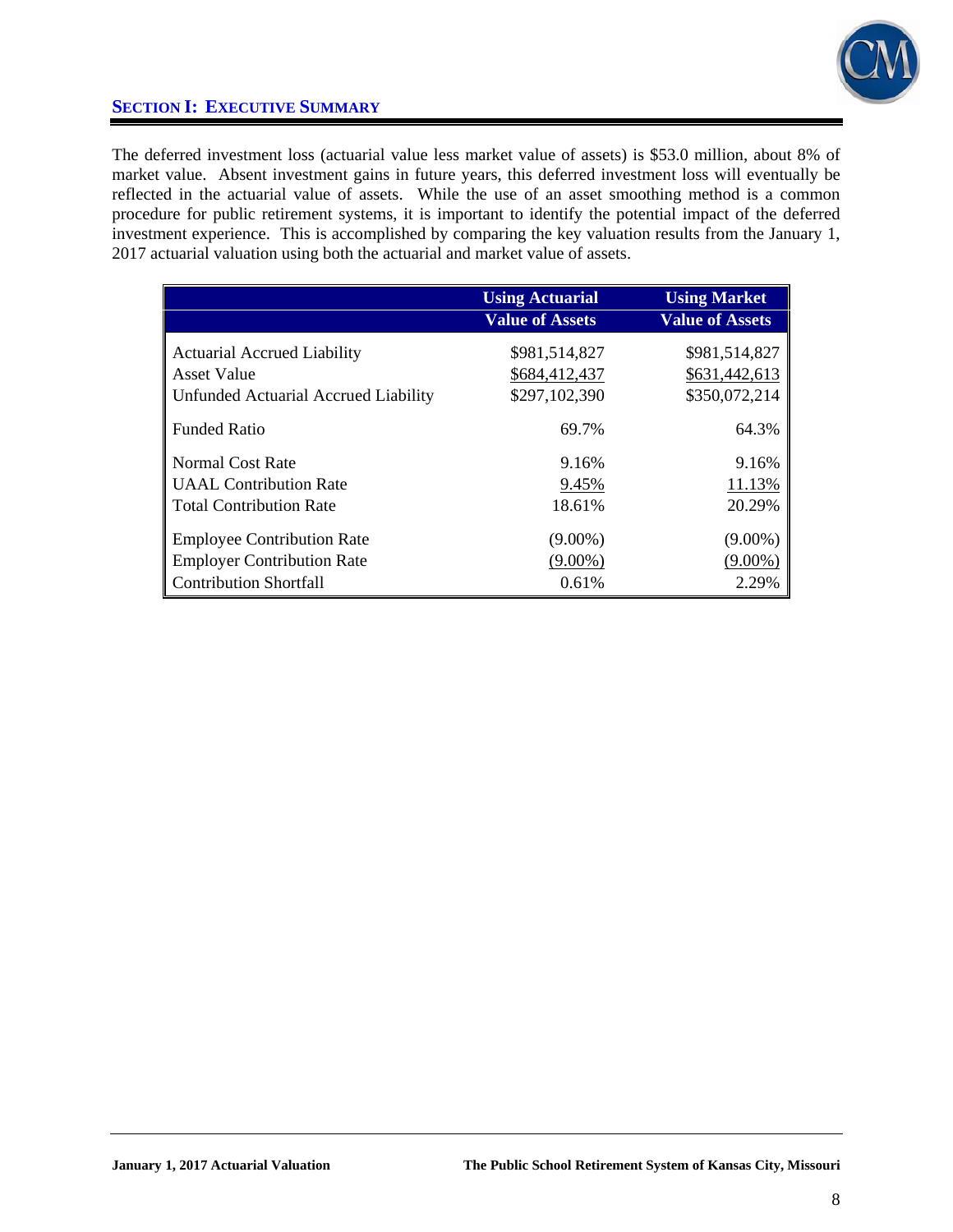

### **Summary of Principal Valuation Results**

|                                                                          | 1/1/2017          | 1/1/2016          |                    |
|--------------------------------------------------------------------------|-------------------|-------------------|--------------------|
|                                                                          | Valuation         | Valuation         | % Change           |
| 1. PARTICIPANT DATA                                                      |                   |                   |                    |
| Number of:                                                               |                   |                   |                    |
| <b>Active Members</b><br>- Plan B                                        |                   |                   |                    |
| - Plan C                                                                 | 2,183<br>1,518    | 2,494<br>1,080    | (12.47%)<br>40.56% |
| Total                                                                    | 3,701             | 3,574             | 3.55%              |
| Retirees, Disableds, and Beneficiaries                                   | 4,032             | 4,049             | $(0.42\%)$         |
| Inactive Members*                                                        | 2,788             | 2,740             | 1.75%              |
| <b>Total Members</b>                                                     | 10,521            | 10,363            | 1.52%              |
| Projected Annual Salaries of Active Members                              | \$<br>194,132,739 | \$<br>179,013,516 | 8.45%              |
| Annual Retirement Payments for Retirees,<br>Disableds, and Beneficiaries | \$<br>76,880,736  | \$<br>76,786,236  | 0.12%              |
| 2. ASSETS AND LIABILITIES                                                |                   |                   |                    |
| a. Market Value of Assets                                                | \$<br>631,442,613 | \$<br>636,109,506 | (0.73%)            |
| b. Actuarial Value of Assets                                             | 684,412,437       | 694,641,248       | (1.47%)            |
| c. Total Actuarial Accrued Liability                                     | 981,514,827       | 895,230,295       | 9.64%              |
| d. Unfunded Actuarial Accrued Liability<br>$[c - b]$                     | \$<br>297,102,390 | \$<br>200,589,047 | 48.11%             |
| e. Funded Ratio (Actuarial Value of Assets)<br>[b/c]                     | 69.73%            | 77.59%            | (10.13%)           |
| f. Funded Ratio (Market Value of Assets)<br>[a/c]                        | 64.33%            | 71.06%            | (9.47%)            |
| g. Projected Benefit Obligation                                          | \$<br>956,558,273 | \$<br>889,456,919 | 7.54%              |
| 3. CONTRIBUTION RATES AS A PERCENT OF PAYROLL                            |                   |                   |                    |
| <b>Normal Cost</b>                                                       | 9.16%             | 10.23%            | $(10.46\%)$        |
| Amortization of Unfunded Actuarial                                       |                   |                   |                    |
| <b>Accrued Liability</b>                                                 | 9.45%             | 9.95%             | $(5.03\%)$         |
| <b>Actuarial Required Contribution Rate</b>                              | 18.61%            | 20.18%            | (7.78%)            |
| Member Contribution Rate                                                 | $(9.00\%)$        | $(9.00\%)$        | 0.00%              |
| <b>Employer Contribution Rate</b>                                        | $(9.00\%)$        | $(9.00\%)$        | 0.00%              |
| <b>Contribution Rate Shortfall</b>                                       | 0.61%             | 2.18%             | $(72.02\%)$        |
| <b>Contribution Shortfall</b>                                            | \$<br>1,184,210   | \$<br>3,902,495   | $(69.66\%)$        |

\*Includes former participants entitled to either a refund of contributions or a deferred annuity.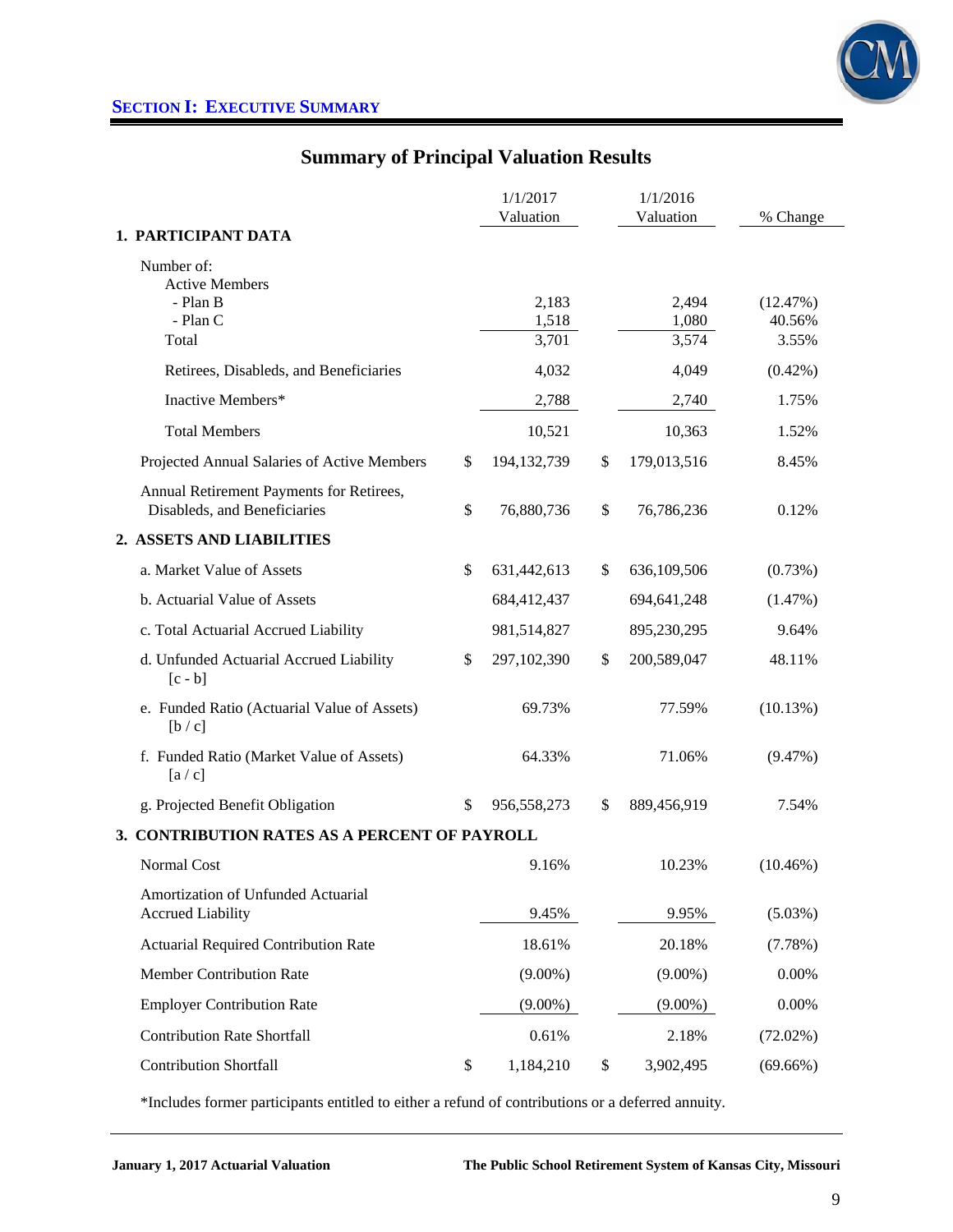

### **SECTION II: SCOPE OF THE REPORT**

This report presents the actuarial valuation of the Public School Retirement System of the School District of Kansas City, Missouri as of January 1, 2017. This valuation was prepared at the request of the System's Board of Trustees. The report is based on the plan provisions, actuarial assumptions and actuarial methods in effect as of January 1, 2017. As a result of the most recent experience study, several changes have been made to the actuarial assumptions and methods since the prior valuation. The plan provisions remain unchanged from the prior valuation.

Please pay particular attention to our cover letter, where the guidelines employed in the preparation of this report are outlined. We also comment on the sources and reliability of both the data and the actuarial assumptions upon which our findings are based. Those comments are the basis for our certification that this report is complete and accurate to the best of our knowledge and belief.

A summary of the findings resulting from this valuation is presented in the previous section. Section 3 describes the assets and investment experience of the System. Sections 4 and 5 describe how the obligations of the System are to be met under the actuarial cost method in use. Section 6 includes additional information regarding the System's funding history.

This report includes several appendices:

- Appendix A Schedules of valuation data classified by various categories of members.
- Appendix B A summary of the current benefit structure, as determined by the provisions of governing law on the valuation date.
- Appendix C A summary of the actuarial methods and assumptions used to estimate liabilities and determine contribution rates.
- Appendix D A glossary of actuarial terms.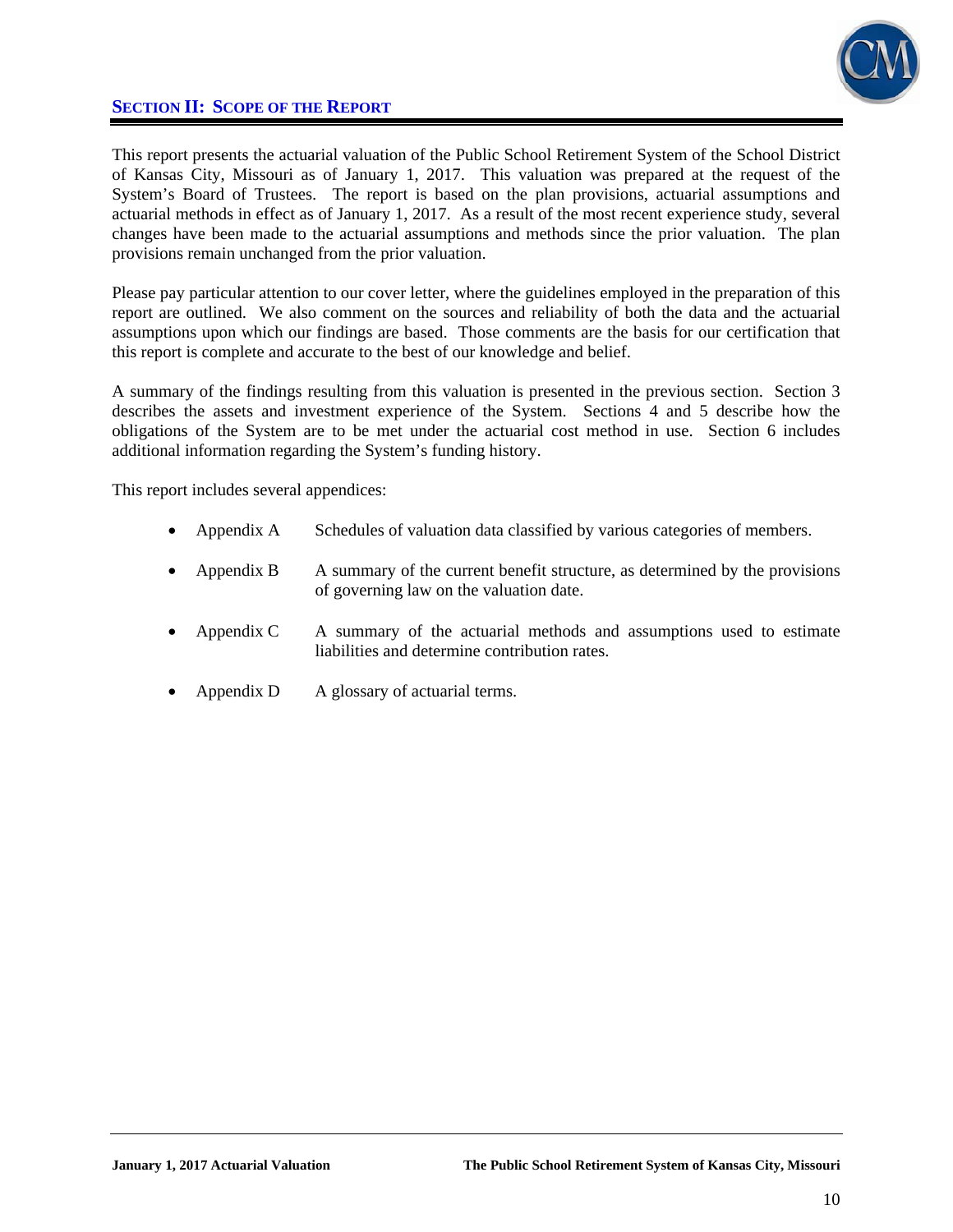### **SECTION III: ASSETS**



In many respects, an actuarial valuation can be thought of as an inventory process. The inventory is taken as of the actuarial valuation date, which for this valuation is January 1, 2017. On that date, the assets available for the payment of benefits are appraised. The assets are compared with the liabilities of the System. The actuarial process then leads to a method of determining the contributions needed by members and the employer in the future to balance the System assets and liabilities.

#### **MARKET VALUE OF ASSETS**

The current market value represents the "snapshot" or "cash-out" value of System assets as of the valuation date. In addition, the market value of assets provides a basis for measuring investment performance over time. On January 1, 2017, the market value of assets for the System was \$631.4 million. Table 1 summarizes the market value of assets by asset category. Table 2 summarizes the changes in the market value of assets between January 1, 2016 and January 1, 2017.

#### **ACTUARIAL VALUE OF ASSETS**

Neither the market value of assets, representing a "cash-out" value of System assets, nor the book values of assets, representing the cost of investments, may be the best measure of the System's ongoing ability to meet its obligations.

To arrive at a suitable value for the actuarial valuation, a technique for determining the actuarial value of assets is used which dampens swings in the market value while still indirectly recognizing market values. This methodology smoothes the difference between the actual return and the expected return (based on the actuarial assumption) on the market value of assets equally over a five-year period. Table 3 shows the development of the actuarial value of assets (AVA) as of January 1, 2017.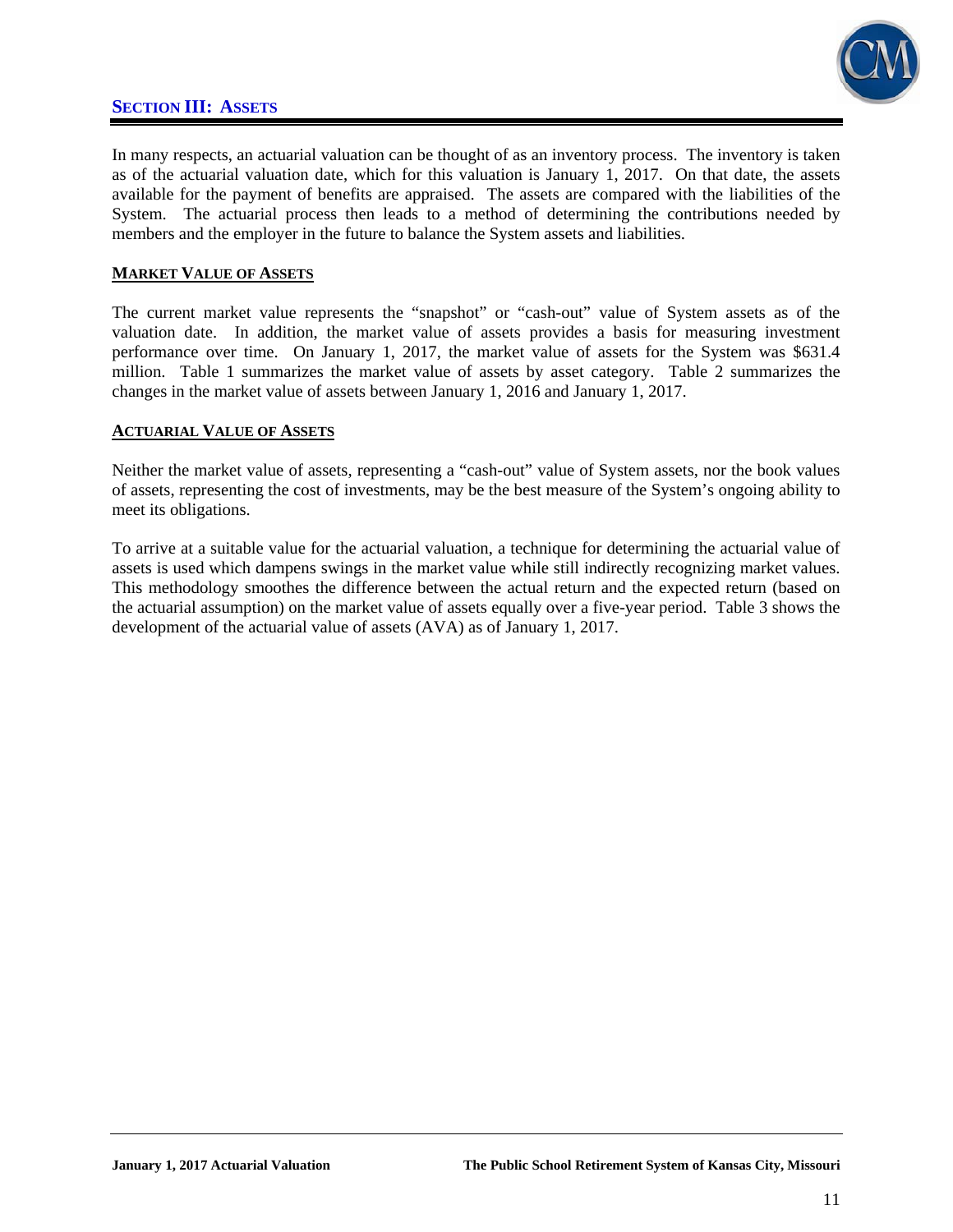

### **Net Assets at Market Value as of January 1, 2017**

| <b>INVESTMENTS, AT MARKET VALUE</b>      |                     |
|------------------------------------------|---------------------|
| Cash and short term investments          | \$<br>13,832,993    |
| Commingled domestic fixed income         | 52,860,342          |
| High yield fixed income                  | 16,474,561          |
| Global fixed income                      | 28,214,068          |
| Domestic equity                          | 145,024,310         |
| International equity                     | 151,657,182         |
| Pooled real estate funds                 | 70,742,809          |
| Alternative equity fund                  | 91,321,786          |
| Private equity                           | 27,812,474          |
| Commodities                              | 20,192,658          |
| Total Investments, at Market Value       | \$<br>618, 133, 183 |
| <b>RECEIVABLES</b>                       |                     |
| Plan member contributions                | \$<br>697,036       |
| <b>Employer contributions</b>            | 10,562,880          |
| Securities sold                          | 364,670             |
| Accrued interest and dividends           | 444,517             |
| <b>Total Receivables</b>                 | \$<br>12,069,103    |
| <b>OTHER ASSETS</b>                      |                     |
| Cash                                     | \$<br>2,401,367     |
| <b>Fixed assets</b>                      | 54,238              |
| Other assets                             | 45,865              |
| <b>Total Other Assets</b>                | \$<br>2,501,470     |
| <b>TOTAL ASSETS</b>                      | \$<br>632,703,756   |
| <b>LIABILITIES</b>                       |                     |
| Due to broker for securities purchased   | \$<br>538,494       |
| Accounts payable                         | 590,186             |
| Accrued payroll expenses                 | 132,463             |
| <b>Total Liabilities</b>                 | \$<br>1,261,143     |
| <b>NET ASSETS AVAILABLE FOR BENEFITS</b> | \$<br>631,442,613   |

Note: Based on unaudited asset information.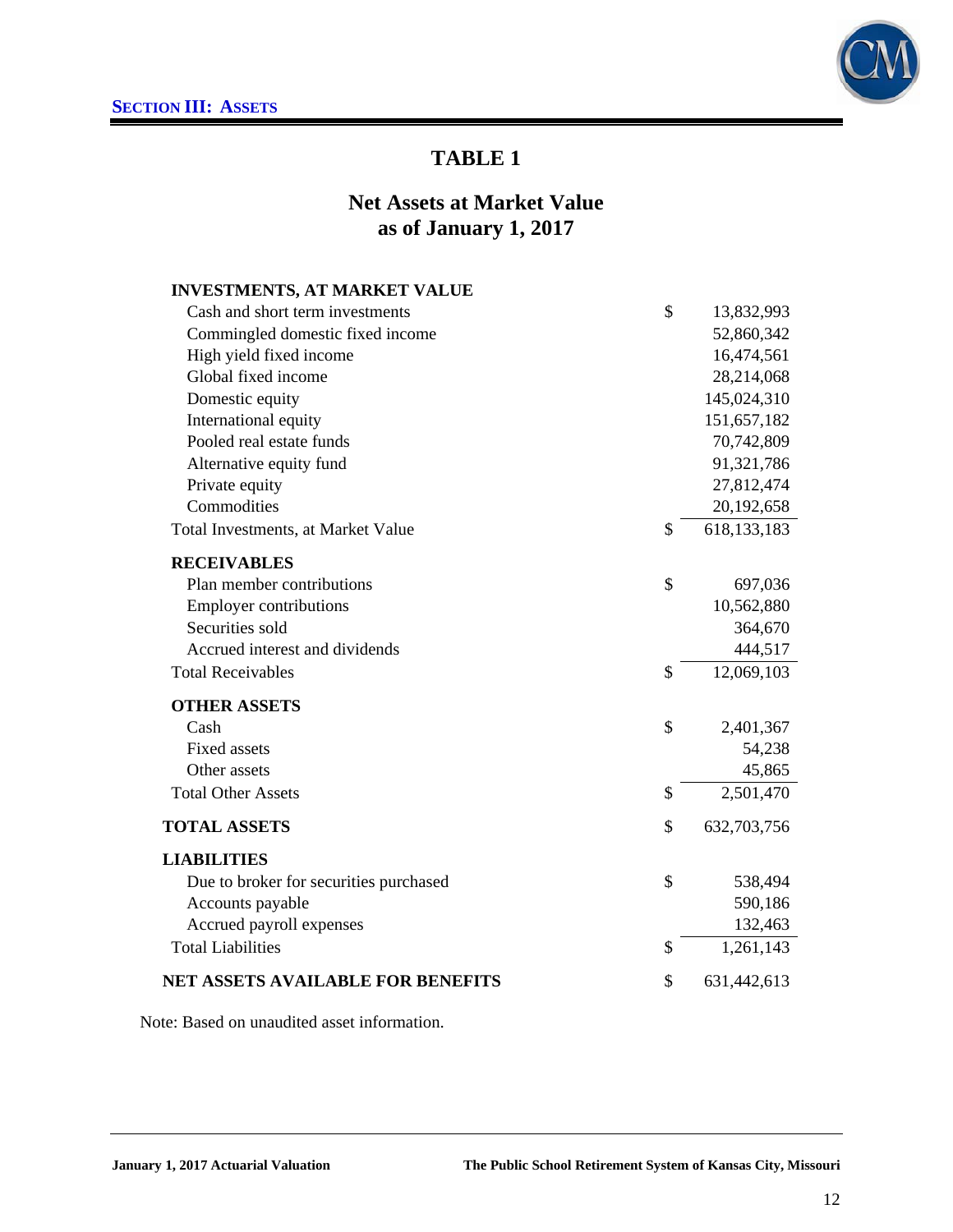

## **Statement of Changes in Net Assets as of January 1, 2017**

### **ADDITIONS TO NET ASSETS**

Contributions

| Plan members                                                 | \$            | 16,280,327     |
|--------------------------------------------------------------|---------------|----------------|
| Employers                                                    |               | 16,528,188     |
| <b>Total Contributions</b>                                   | \$            | 32,808,515     |
| <b>Investment</b> Income                                     |               |                |
| Net appreciation (depreciation) in fair value of investments | \$            | 42,374,383     |
| Interest/Dividends                                           |               | 5,945,024      |
| Other income                                                 |               | $\overline{0}$ |
| Investment income before expenses                            | \$            | 48,319,407     |
| Less: investment expenses                                    |               | (3,981,633)    |
| Total investment income                                      | \$            | 44,337,774     |
| <b>TOTAL ADDITIONS TO NET ASSETS</b>                         | \$            | 77,146,289     |
| <b>DEDUCTIONS FROM NET ASSETS</b>                            |               |                |
| Benefits paid directly to participants                       | $\mathcal{S}$ | 76,898,255     |
| Refunds of contributions                                     |               | 3,270,723      |
| Depreciation expense                                         |               | 92,179         |
| Administrative expenses                                      |               | 1,552,025      |
| TOTAL DEDUCTION FROM ASSETS                                  | \$            | 81,813,182     |
| <b>NET INCREASE (DECREASE)</b>                               | \$            | (4,666,893)    |
| <b>NET ASSETS AVAILABLE FOR BENEFITS</b>                     |               |                |
| Beginning of year                                            | \$            | 636,109,506    |
| End of year                                                  | \$            | 631,442,613    |
|                                                              |               |                |

Note: Based on unaudited asset information.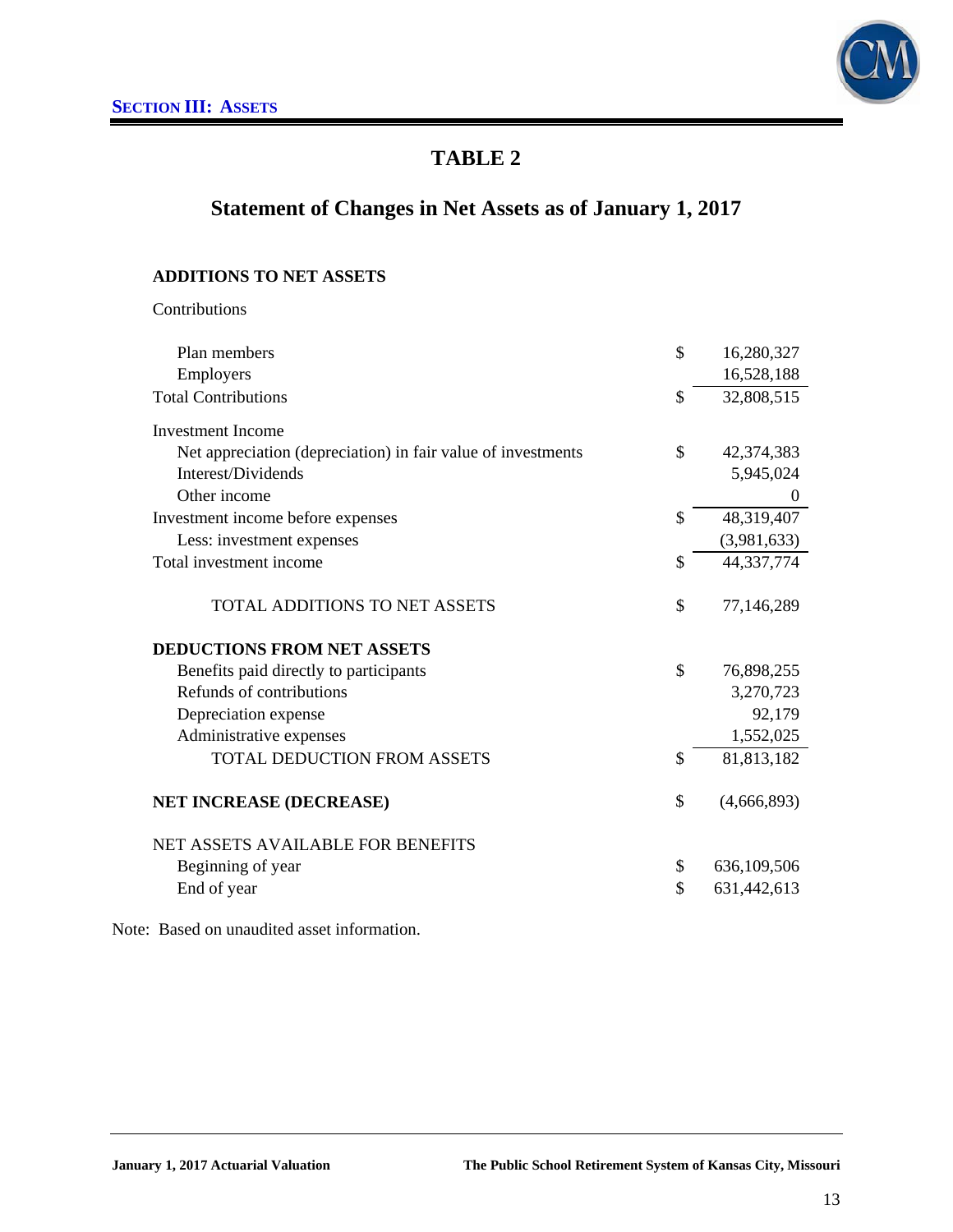

### **Development of Actuarial Value of Assets as of January 1, 2017**

| 1. Deferral of Investment Return for 2016        |                   |
|--------------------------------------------------|-------------------|
| a. Market Value, January 1, 2016                 | \$<br>636,109,506 |
| b. Contributions for 2016                        | 32,808,515        |
| c. Benefit Payments for 2016                     | 80,168,978        |
| d. Actual Investment Return, Net of All Expenses | \$<br>42,693,570  |
| e. Expected Return Rate                          | 8.00%             |
| Expected Return - Weighted for Timing*           | \$<br>49,030,787  |
| $(a. x e.) + [(b. - c.) x (((1 + e.)5) - 1)]$    |                   |
| g. Investment Gain/(Loss) for the Year           | \$<br>(6,337,217) |
| $(d. - f.)$                                      |                   |
| h. Deferred Investment Return                    | \$<br>(5,069,774) |
| (g. x 80%)                                       |                   |
| 2. Actuarial Value, January 1, 2017              |                   |
| a. Market Value, January 1, 2017                 | \$<br>631,442,613 |
| b. Total Deferred Investment Gain/(Loss)         | (52,969,824)      |
| c. Actuarial Value, January 1, 2017              | \$<br>684,412,437 |
| $(a. - b.)$                                      |                   |
| d. Ratio of Actuarial Value of Assets to         |                   |
| Market Value of Assets                           | 108.4%            |
| e. Approximate Actuarial Value Rate of           |                   |
| Return for 2016, Net of All Expenses             | 5.5%              |
|                                                  |                   |

\* Contributions and benefit payments are assumed to occur mid-year.

The table below shows the development of gain/(loss) to be recognized in the current year.

|                  |                |               | Gain / (Loss)              | Gain/(Loss)            | Gain/(Loss)         |
|------------------|----------------|---------------|----------------------------|------------------------|---------------------|
| <b>Plan Year</b> | Asset          |               | <b>Recognized in Prior</b> | <b>Recognized This</b> | Deferred to         |
| <b>Ended</b>     | Gain / (Loss)  |               | Years                      | Year                   | <b>Future Years</b> |
| 12/31/2012       | \$22,460,154   | <sup>\$</sup> | 17,968,124                 | \$<br>4,492,030        | $\Omega$            |
| 12/31/2013       | 22,436,893     |               | 13,462,137                 | 4,487,379              | 4,487,377           |
| 12/31/2014       | (32, 229, 392) |               | (12,891,756)               | (6,445,878)            | (12,891,758)        |
| 12/31/2015       | (65,826,115)   |               | (13, 165, 223)             | (13, 165, 223)         | (39, 495, 669)      |
| 12/31/2016       | (6, 337, 217)  |               | $\Omega$                   | (1,267,443)            | (5,069,774)         |
| <b>Total</b>     | \$(59,495,677) | \$            | 5,373,282                  | \$(11,899,135)         | \$(52,969,824)      |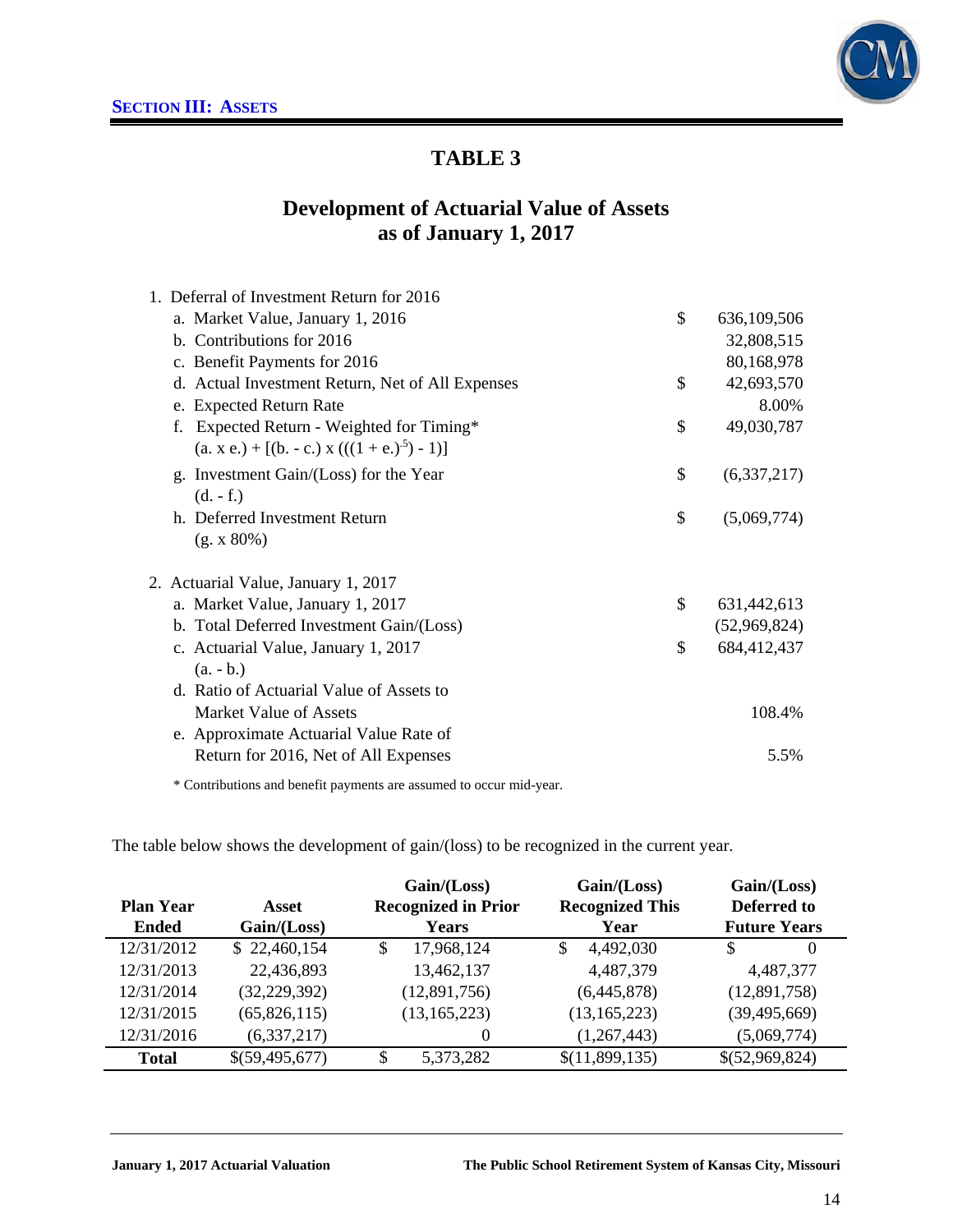### **SECTION IV: SYSTEM LIABILITIES**



In the previous section, an actuarial valuation was compared with an inventory process, and an analysis was given of the inventory of assets of the System as of the valuation date, January 1, 2017. In this section, the discussion will focus on the commitments of the System, which are referred to as its liabilities.

Table 4 contains an analysis of the actuarial present value of all future benefits (PVFB) for contributing members, inactive members, retirees and their beneficiaries. The liabilities summarized in Table 4 include the actuarial present value of all future benefits expected to be paid with respect to each member. For an active member, this value includes the measurement of both benefits already earned and future benefits to be earned. For all members, active and retired, the value extends over benefits earnable and payable for the rest of their lives and for the lives of the surviving beneficiaries.

All liabilities reflect the benefit provisions in place as of January 1, 2017.

#### **ACTUARIAL ACCRUED LIABILITY**

A fundamental principle in financing the liabilities of a prefunded retirement program is that the cost of its benefits should be related to the period in which benefits are earned, rather than to the period of benefit distribution. An actuarial cost method is a mathematical technique that allocates the present value of future benefits into annual costs. In order to do this allocation, it is necessary for the funding method to "breakdown" the present value of future benefits into two components:

- 1. that which is attributable to the past, and
- 2. that which is attributable to the future.

Actuarial terminology calls the part attributable to the past the "past service liability" or the "actuarial accrued liability". The portion allocated to the future is known as the present value of future normal costs, with the specific piece of it allocated to the current year being called the "normal cost". Table 5 contains the calculation of actuarial accrued liability to the System. The Entry Age Normal actuarial cost method is used to develop the actuarial accrued liability.

Table 6 develops the experience gain/(loss) for the year ended December 31, 2016.

Table 7 shows the actuarial balance sheet.

#### **PENSION BENEFIT OBLIGATION**

Table 8 shows the System's liability on a Pension Benefit Obligation (PBO) basis.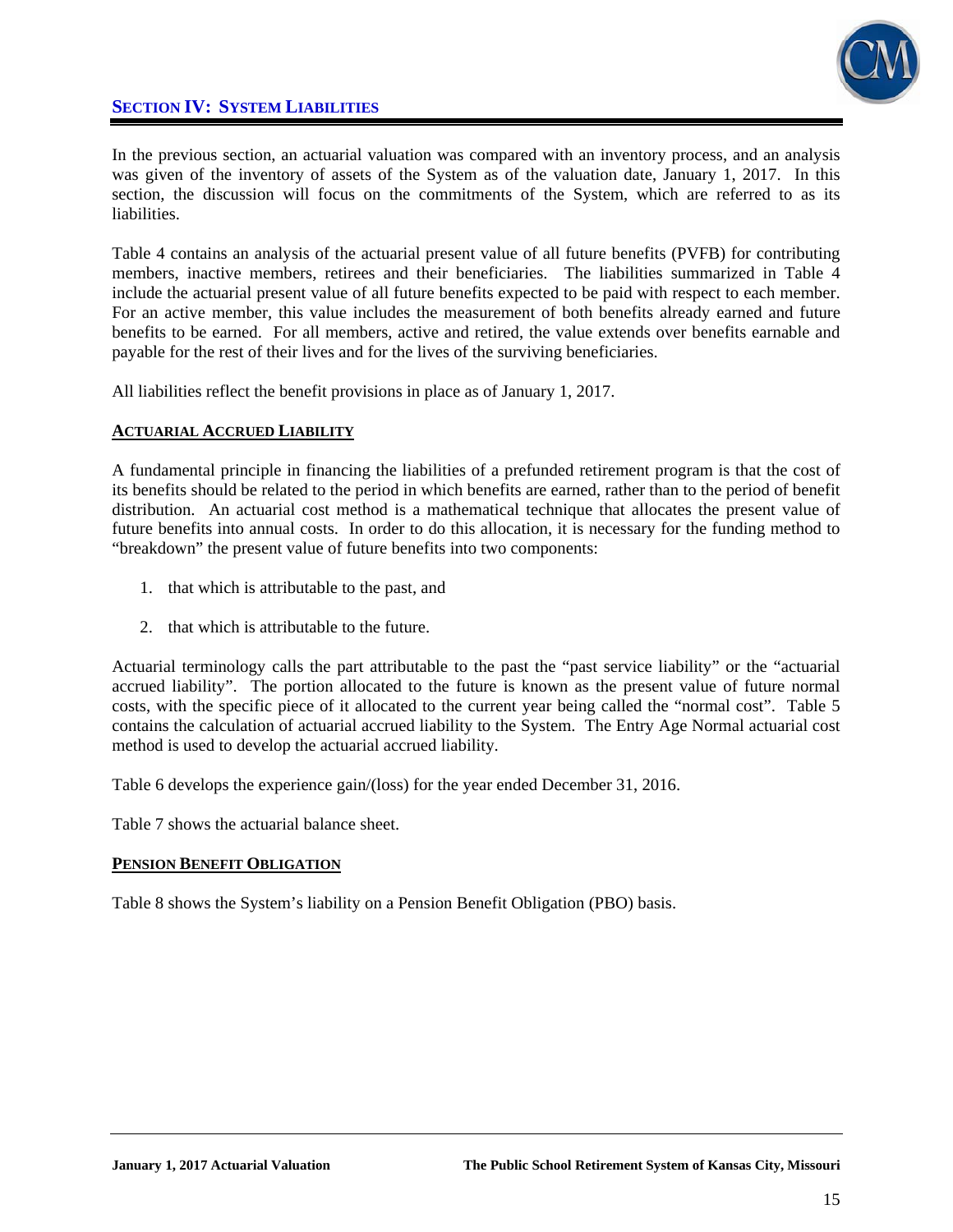

### **Present Value of Future Benefits as of January 1, 2017**

| 1. Active Members             |                     |
|-------------------------------|---------------------|
| a. Retirement Benefits        | \$<br>312,359,499   |
| b. Disability Benefits        | 4,479,580           |
| c. Death Benefits             | 7,140,348           |
| d. Withdrawal Benefits        | 39,680,511          |
| e. Subtotal                   | \$<br>363,659,938   |
| 2. Benefit Recipients         |                     |
| a. Retiree Benefits           | \$<br>655,816,610   |
| <b>b.</b> Survivor Benefits   | 20,131,083          |
| c. Disability Benefits        | 8,819,843           |
| d. Subtotal                   | \$<br>684, 767, 536 |
| 3. Inactive Members           |                     |
| a. Vested Retirement Benefits | \$<br>24,429,639    |
| b. Non-vested Account Balance | 7,855,121           |
| c. Subtotal                   | \$<br>32,284,760    |
| 4. Total                      | \$<br>1,080,712,234 |
| $(1e. + 2d. + 3c.)$           |                     |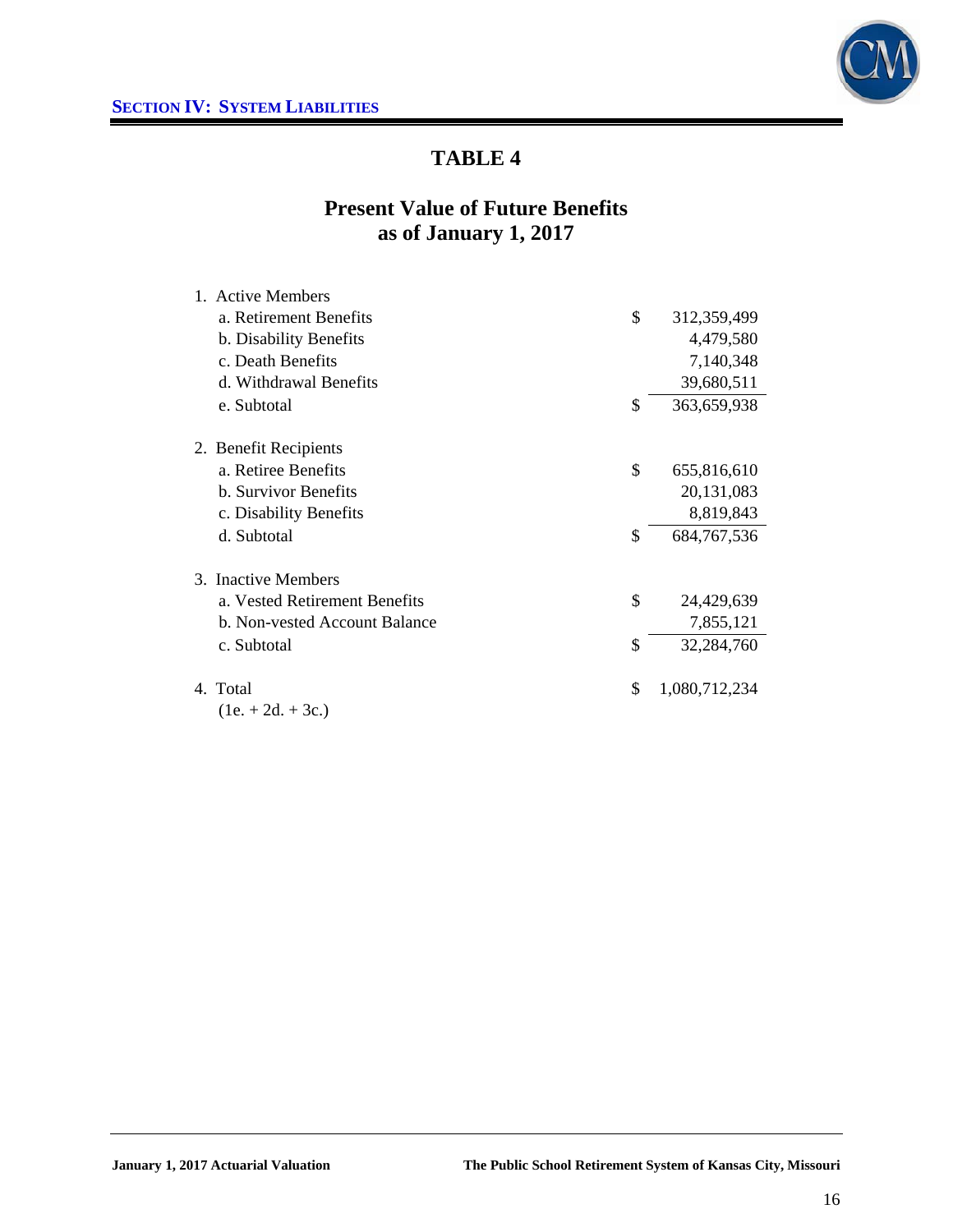

## **Actuarial Accrued Liability as of January 1, 2017**

| 1. Present Value of Future Benefits (PVFB)                   | \$<br>1,080,712,234 |
|--------------------------------------------------------------|---------------------|
| 2. Present Value of Future Normal Costs (PVFNC)              |                     |
| a. Retirement benefits                                       | \$<br>51,901,856    |
| b. Disability benefits                                       | 1,469,380           |
| c. Death benefits                                            | 2,633,702           |
| d. Withdrawal benefits                                       | 43,192,469          |
| e. Total                                                     | \$<br>99,197,407    |
| 3. Actuarial Accrued Liability (AAL)<br>$(1.-2e.)$           | \$<br>981,514,827   |
| 4. Actuarial Value of Assets (AVA)                           | \$<br>684,412,437   |
| 5. Unfunded Actuarial Accrued Liability (UAAL)<br>$(3. -4.)$ | \$<br>297, 102, 390 |
| 6. Funded Ratio (AVA / AAL)<br>(4./3.)                       | 69.7%               |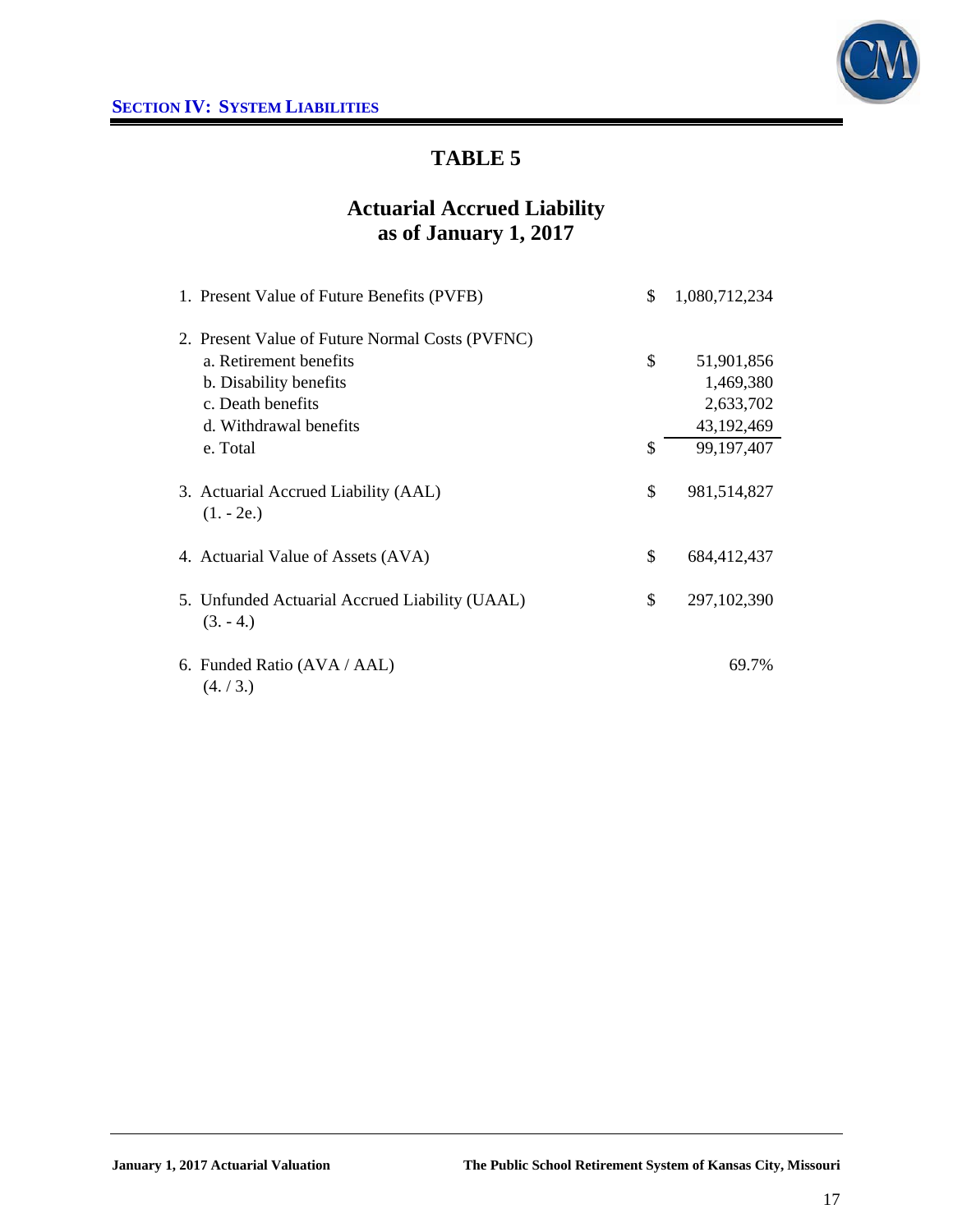

## **Actuarial Gain/(Loss) for 2016**

### **Liabilities**

| 1. | Actuarial accrued liability as of January 1, 2016              | \$<br>895,230,295    |
|----|----------------------------------------------------------------|----------------------|
| 2. | Normal cost for 2016                                           | 16,123,384           |
| 3. | Interest at $8.00\%$ on (1) and (2) to December 31, 2016       | 72,908,294           |
| 4. | Benefit payments during 2016                                   | (80, 168, 978)       |
| 5. | Interest on benefit payments                                   | (3,145,068)          |
| 6. | Assumption changes                                             | 79,525,403           |
| 7. | Updated mortality assumption                                   | (3,512,478)          |
| 8. | Expected actuarial accrued liability as of December 31, 2016   | \$<br>976,960,852    |
| 9. | Actuarial accrued liability as of December 31, 2016            | 981,514,827          |
|    | 10. Actuarial gain / (loss) on actuarial accrued liability     | \$<br>(4,553,975)    |
|    | $(8. - 9.)$                                                    |                      |
|    | <b>Assets</b>                                                  |                      |
|    | 11. Actuarial value of assets as of January 1, 2016            | \$<br>694, 641, 248  |
|    | 12. Contributions during 2016                                  | 32,808,515           |
|    | 13. Benefit payments during 2016                               | (80, 168, 978)       |
|    | 14. Interest on items $(11)$ , $(12)$ and $(13)$               | 53,713,326           |
|    | 15. Expected actuarial value of assets as of December 31, 2016 | \$<br>700,994,111    |
|    | 16. Actuarial value of assets as of December 31, 2016          | 684,412,437          |
|    | 17. Actuarial gain / (loss) on actuarial assets                | \$<br>(16,581,674)   |
|    | $(16. - 15.)$                                                  |                      |
|    | 18. Total actuarial gain / (loss)                              | \$<br>(21, 135, 649) |
|    | $(10. + 17.)$                                                  |                      |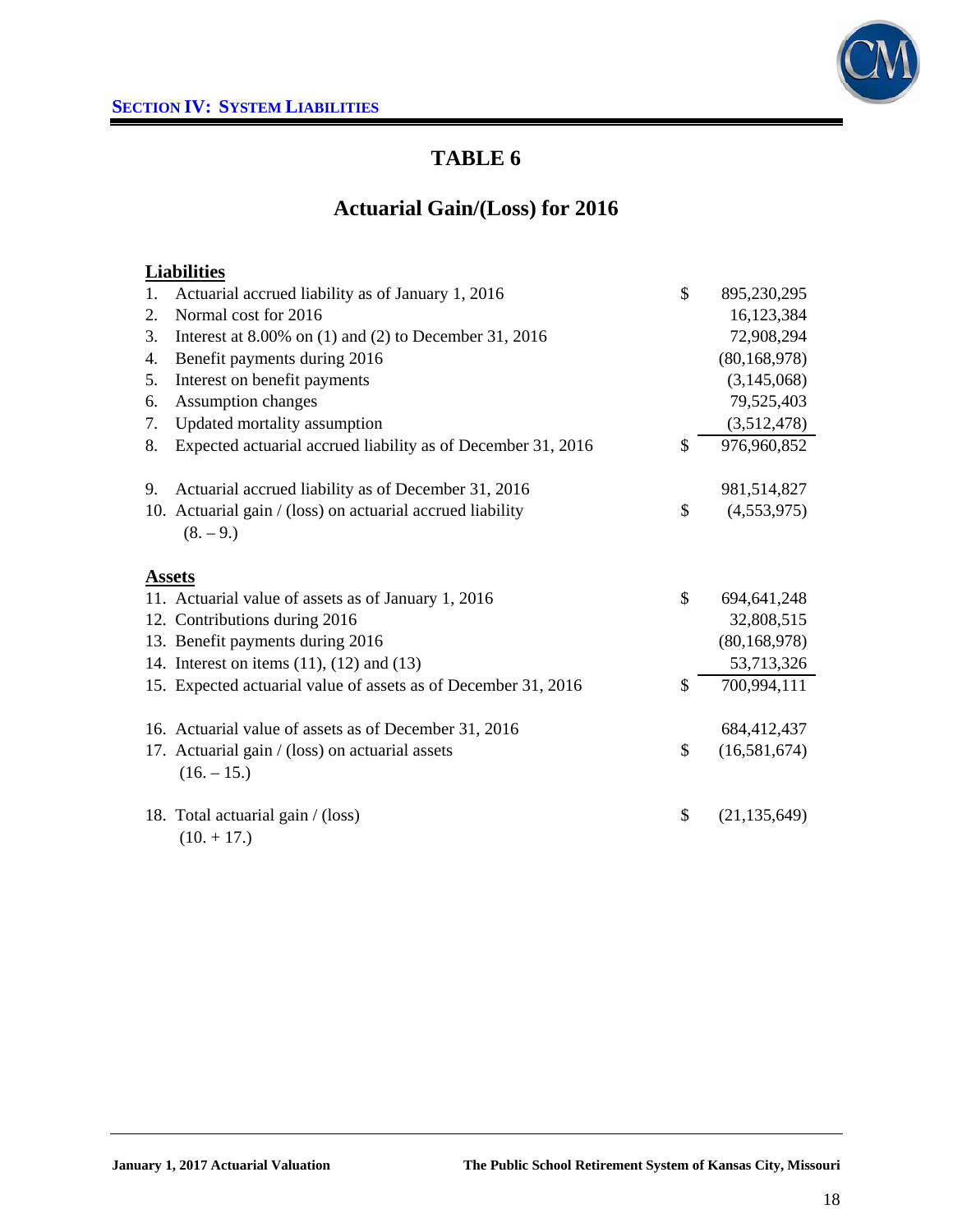

## **Actuarial Balance Sheet**

#### **Assets**

| Current assets (actuarial value)                                                      | \$ | 684,412,437   |
|---------------------------------------------------------------------------------------|----|---------------|
| Present value of future normal costs                                                  |    | 99, 197, 407  |
| Present value of future contributions to fund<br>unfunded actuarial accrued liability |    | 297, 102, 390 |
| <b>Total Assets</b>                                                                   | \$ | 1,080,712,234 |
| <b>Liabilities</b>                                                                    |    |               |
| Present value of future retirement benefits for:                                      |    |               |
| Active employees                                                                      | \$ | 363,659,938   |
| Members currently receiving a benefit                                                 |    | 684, 767, 536 |
| Terminated vested members                                                             |    | 24,429,639    |
| Inactive employees due refunds                                                        |    | 7,855,121     |
| <b>Total Liabilities</b>                                                              | S  | 1,080,712,234 |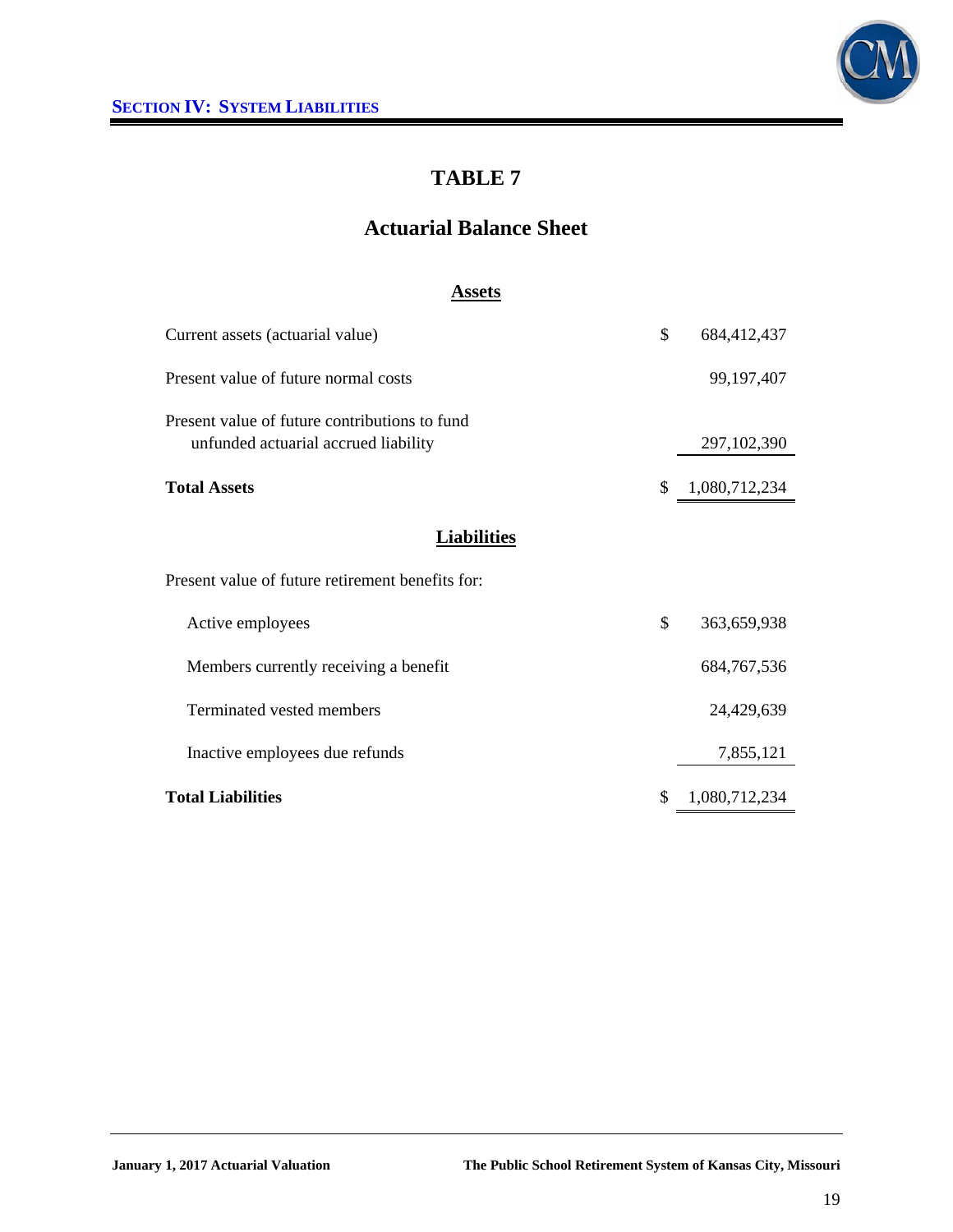

### **Pension Benefit Obligation Funded Status**

The Pension Benefit Obligation (PBO) is statutorily required to be used in the determination of whether a cost-of-living allowance can be granted to retirees. If the funded ratio, after reflecting the effect of the proposed increase, exceeds 100%, and other safeguards are met, a cost-of-living allowance may be provided. See Appendix B for additional details.

| Projected Benefit Obligation |    | <b>January 1, 2017</b>                                                                                                 |                   | <b>January 1, 2016</b> |               |
|------------------------------|----|------------------------------------------------------------------------------------------------------------------------|-------------------|------------------------|---------------|
| 1.                           |    | Retired members and beneficiaries currently receiving<br>benefits and terminated members not yet receiving<br>benefits | \$<br>717,052,296 | $\mathbb{S}$           | 677,295,366   |
| 2.                           |    | Current active participants                                                                                            |                   |                        |               |
|                              | a. | Accumulated member contributions, including interest                                                                   | 105,887,868       |                        | 101,173,695   |
|                              | b. | Employer-financed vested benefits                                                                                      | 133,618,109       |                        | 110,987,858   |
|                              |    | Total Projected Benefit Obligation (PBO)                                                                               | \$<br>956,558,273 | $\mathbb{S}$           | 889,456,919   |
|                              |    | Projected Benefit Obligation funded status                                                                             |                   |                        |               |
| 1.                           |    | Actuarial Value of Assets (AVA)                                                                                        | \$<br>684,412,437 | $\mathbb{S}$           | 694, 641, 248 |
|                              | a. | Unfunded Projected Benefit Obligation                                                                                  | 272,145,836       |                        | 194,815,671   |
|                              | b. | Funding Ratio (AVA / PBO)                                                                                              | 72%               |                        | 78%           |
| 2.                           |    | Market Value of Assets (MVA)                                                                                           | \$<br>631,442,613 | $\mathbb{S}$           | 636,109,506   |
|                              | a. | Unfunded Projected Benefit Obligation                                                                                  | 325,115,660       |                        | 253, 347, 413 |
|                              | b. | Funding Ratio (MVA / PBO)                                                                                              | 66%               |                        | 72%           |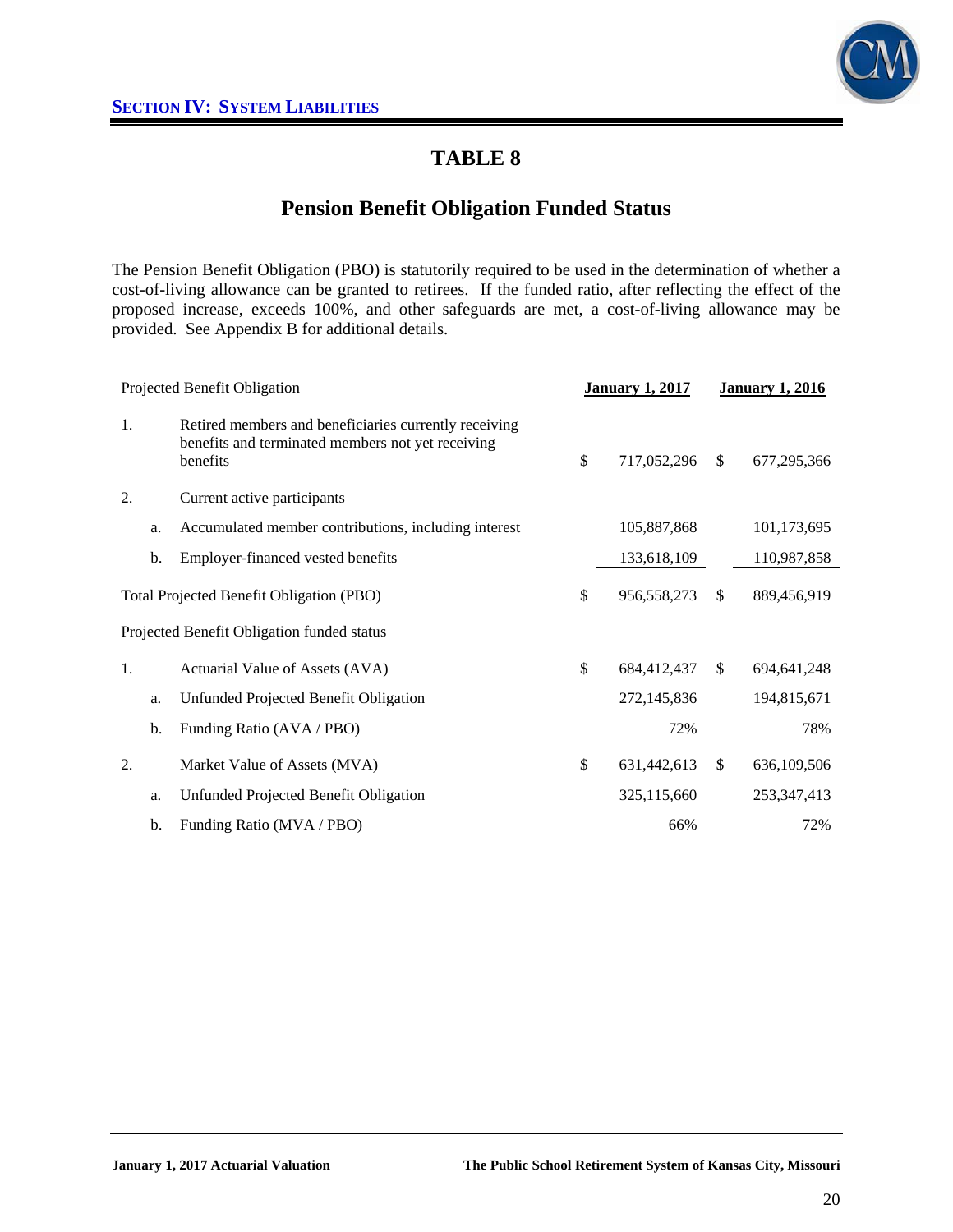

### **SECTION V: EMPLOYER CONTRIBUTIONS**

The previous two sections were devoted to a discussion of the assets and liabilities of the System. A comparison of Tables 3 and 4 indicates that current assets fall short of meeting the present value of future benefits (total liability). This is expected, except for a completely closed fund, where no further contributions are anticipated. In an active open system, there will almost always be a difference between the actuarial value of assets and total liabilities. This deficiency has to be made up by future contributions and investment returns. An actuarial valuation sets out a schedule of future contributions that will deal with this deficiency in an orderly fashion.

The method used to determine the incidence of the contributions in various years is called the actuarial cost method. Under an actuarial cost method, the contributions required to meet the difference between current assets and current liabilities are allocated each year between two elements: (1) the normal cost rate and (2) the unfunded actuarial accrued liability contribution rate.

The term "fully funded" is often applied to a system in which contributions at the normal cost rate are sufficient to pay for the benefits of existing employees as well as for those of new employees. More often than not, systems are not fully funded, either because of past benefit improvements that have not been completely funded or because of actuarial deficiencies that have occurred because experience has not been as favorable as anticipated. Under these circumstances, an unfunded actuarial accrued liability (UAAL) exists. Likewise, when the actuarial value of assets is greater than the actuarial accrued liability, a surplus exists.

#### **DESCRIPTION OF CONTRIBUTION RATE COMPONENTS**

The Entry Age Normal (EAN) actuarial cost method is used for the valuation. Under this method, the normal cost for each year from entry age to assumed exit age is a constant percentage of the member's year by year projected compensation. The portion of the present value of future benefits not provided by the present value of future normal costs is the actuarial accrued liability. The unfunded actuarial accrued liability represents the difference between the actuarial accrued liability and the actuarial value of assets as of the valuation date. The unfunded actuarial accrued liability is calculated each year and reflects experience gains/(losses).

The Board of Trustees may adjust both the employee and employer contribution rates, but not by more than 0.50% per year. The minimum contribution rate is 7.50% and the maximum is 9.00%. In general, contributions are computed in accordance with a level percent-of-payroll funding objective. In this context, the term "contribution rate" means the percentage, which is applied to a particular active member payroll to determine the actual employer contribution amount (i.e., in dollars) for the group.

As of January 1, 2017, the valuation assets were less than the actuarial accrued liability so an unfunded actuarial accrued liability exists. The System's funding policy is to amortize the UAAL, as a level percent of pay amount, using a "layered" approach with the legacy UAAL amortized over a closed 30 yeaer period commencing January 1, 2017 and new bases over a closed 20-year period.

#### **CONTRIBUTION RATE SUMMARY**

Table 9 develops the normal cost rate for the System. In Table 10, the amortization payment related to the unfunded actuarial accrued liability, as of January 1, 2017, is developed. In Table 11, the contribution rate for the System is calculated.

The actuarial required contribution rate shown in this report is based on the actuarial assumptions and cost methods described in Appendix C.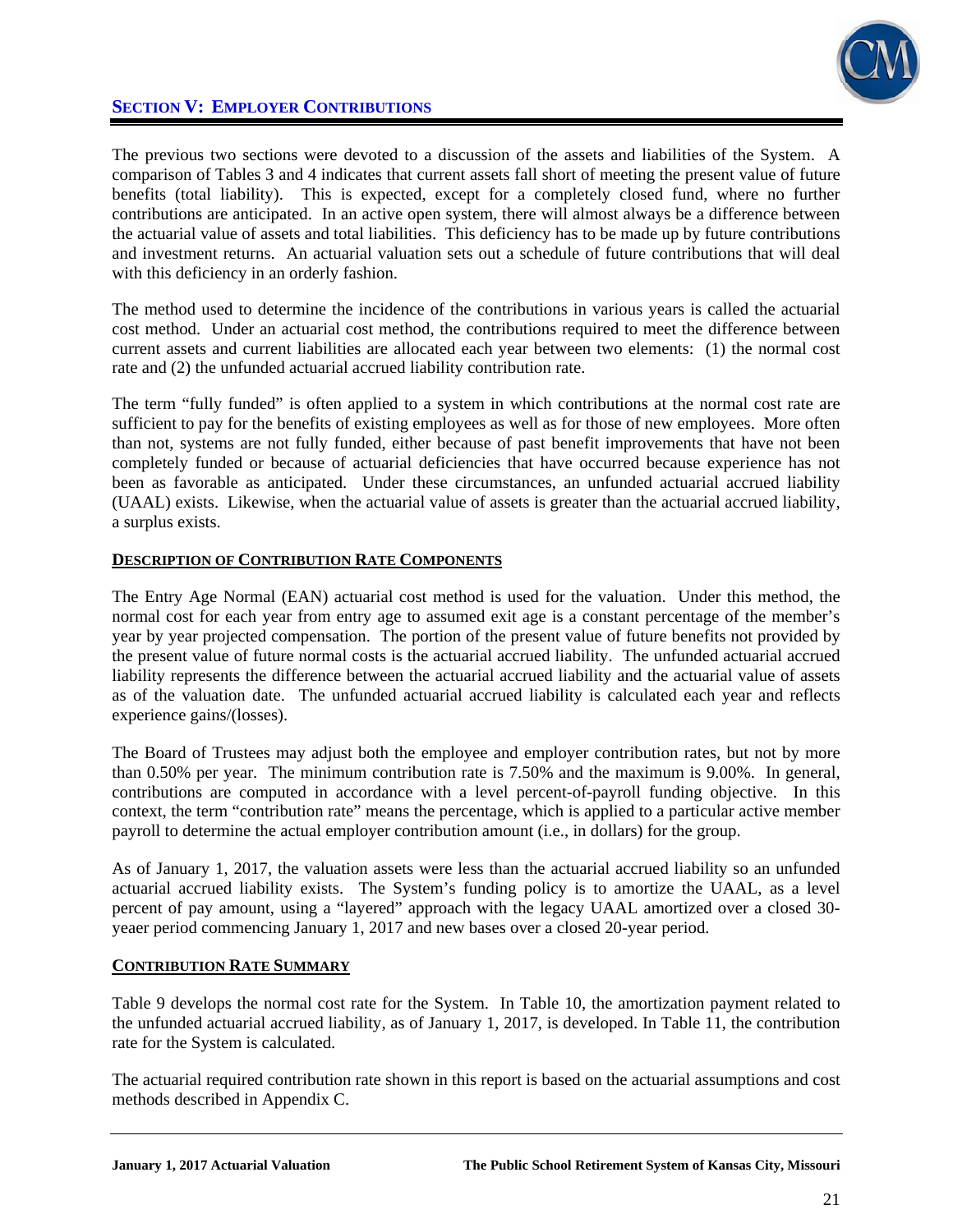

### **Normal Cost Rate**

| 1. Normal Cost                          |    |             |
|-----------------------------------------|----|-------------|
| a. Retirement Benefits                  | \$ | 8,422,202   |
| b. Disability Benefits                  |    | 222,640     |
| c. Death Benefits                       |    | 456,425     |
| d. Termination Benefits                 |    | 6,514,908   |
| e. Total                                | S  | 15,616,175  |
| 2. Expected Payroll for Current Actives | æ. | 170,496,024 |
| 3. Normal Cost Rate for 2017            |    | 9.16%       |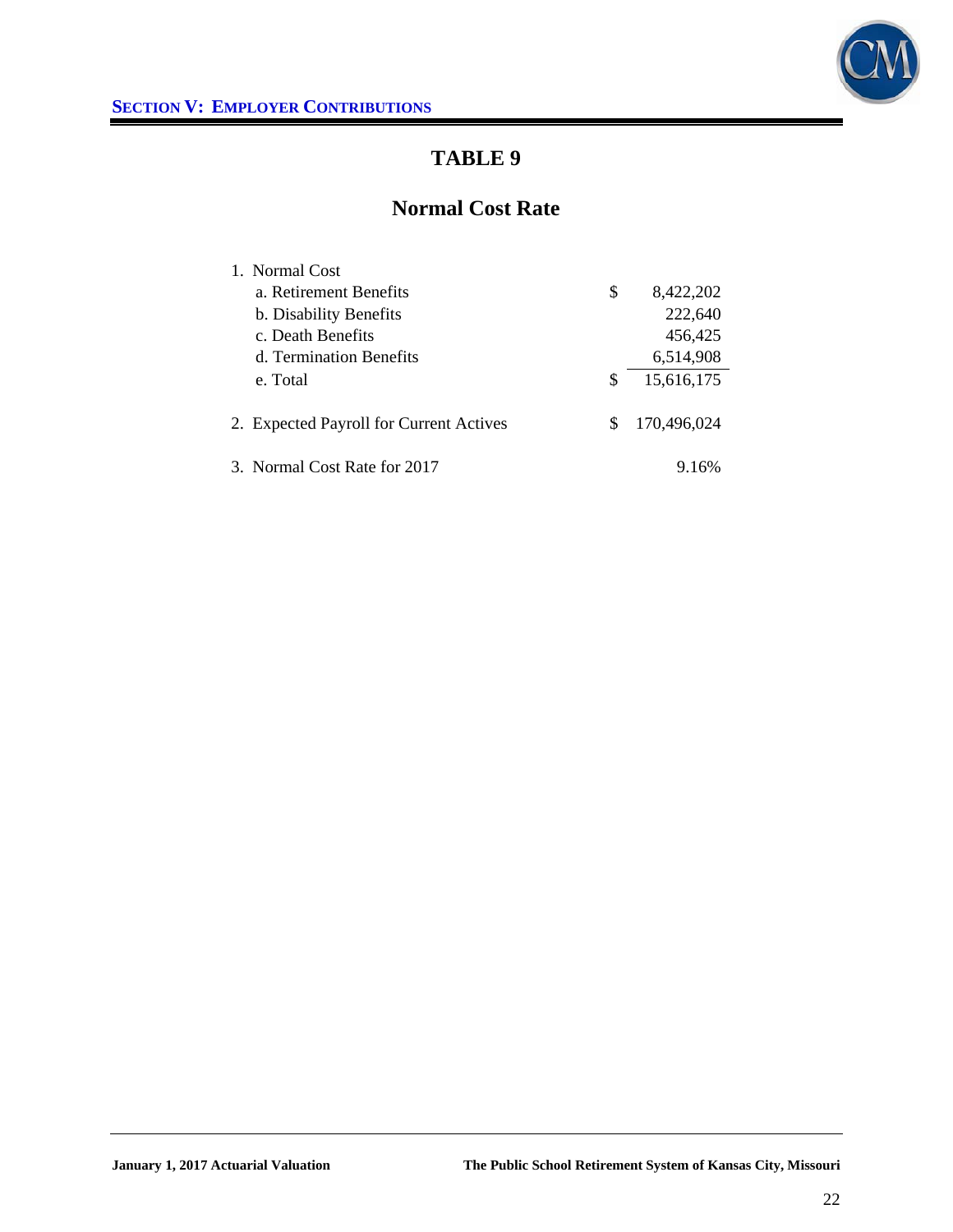

### **Amortization of the Unfunded Actuarial Accrued Liability**

|                                                   |   |                           | 1/1/2017                            |                                |    | <b>Outstanding</b>                   |    |                                |
|---------------------------------------------------|---|---------------------------|-------------------------------------|--------------------------------|----|--------------------------------------|----|--------------------------------|
| <b>Amortization Bases</b>                         |   | Original<br><b>Amount</b> | <b>Remaining</b><br><b>Payments</b> | Date of Last<br><b>Payment</b> |    | <b>Balance as of</b><br>Jan. 1, 2017 |    | <b>Annual</b><br>Contribution* |
| 2017 UAAL Base                                    | D | 297, 102, 390             | 30                                  | 1/1/2046                       | \$ | 297, 102, 390                        | \$ | 18,336,989                     |
| <b>Total</b>                                      |   |                           |                                     |                                | \$ | 297,102,390                          | \$ | 18,336,989                     |
| * Contribution amount reflects mid-year timing.   |   |                           |                                     |                                |    |                                      |    |                                |
| 1. Total UAAL Amortization Payments<br>18,336,989 |   |                           |                                     |                                |    |                                      |    |                                |

| 2. Projected Payroll for plan year ending December 31, 2017 | $\frac{\$}{194.132.739}$ |
|-------------------------------------------------------------|--------------------------|
|                                                             |                          |

3. UAAL Amortization Payment Rate 9.45%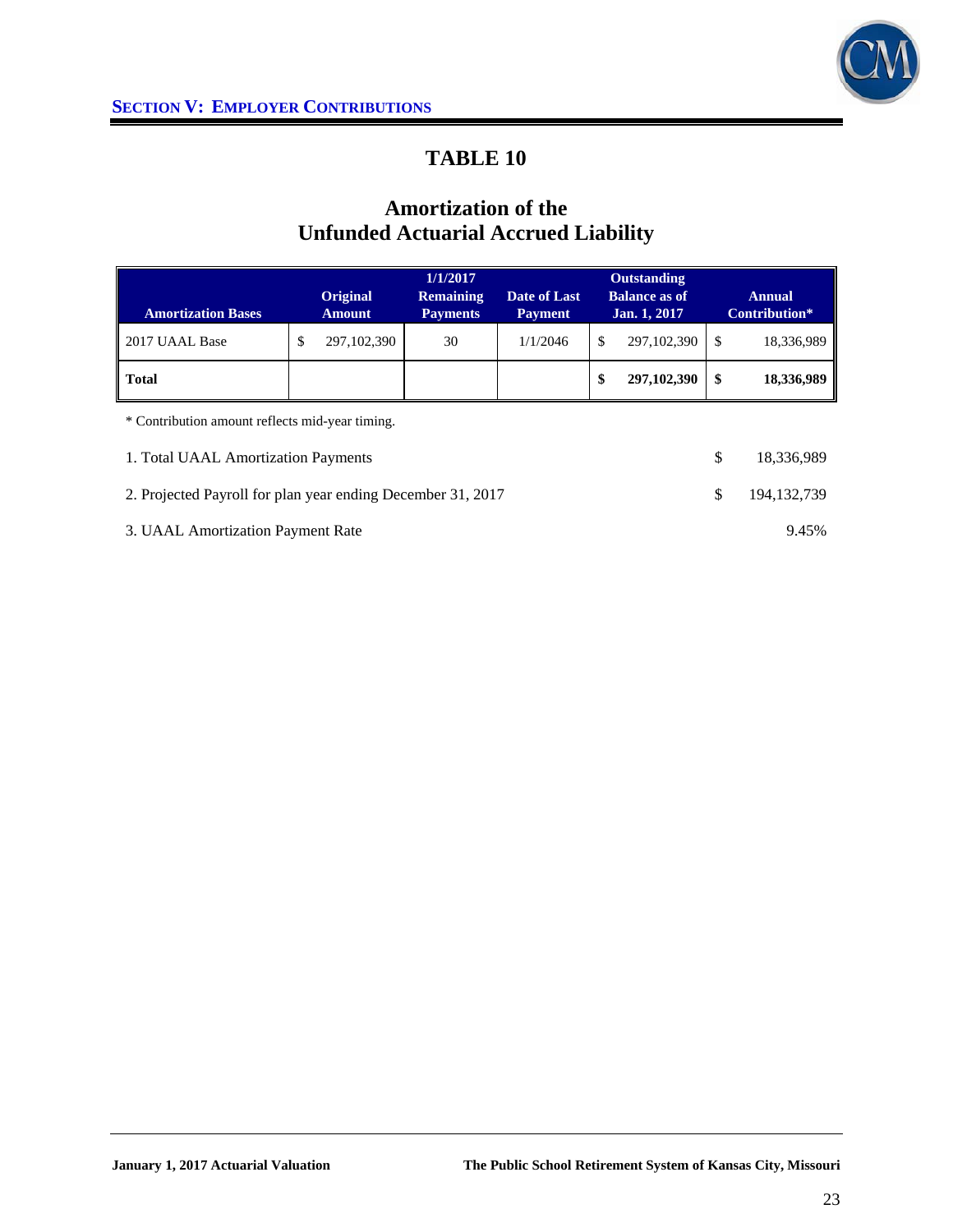



## **Development of 2017 Actuarial Required Contribution (ARC)**

| 1. Normal Cost Rate (See Table 9)                         | 9.16%  |
|-----------------------------------------------------------|--------|
| 2. UAAL Contribution Rate (See Table 10)                  | 9.45%  |
| 3. Actuarial Recommended Contribution Rate<br>$(1) + (2)$ | 18.61% |
| 4. Statutory Contribution Rate:                           |        |
| (a) Member                                                | 9.00%  |
| (b) Employer                                              | 9.00%  |
| (c) Total                                                 | 18.00% |
| 5. Contribution Shortfall<br>$(3) - (4c)$                 | 0.61%  |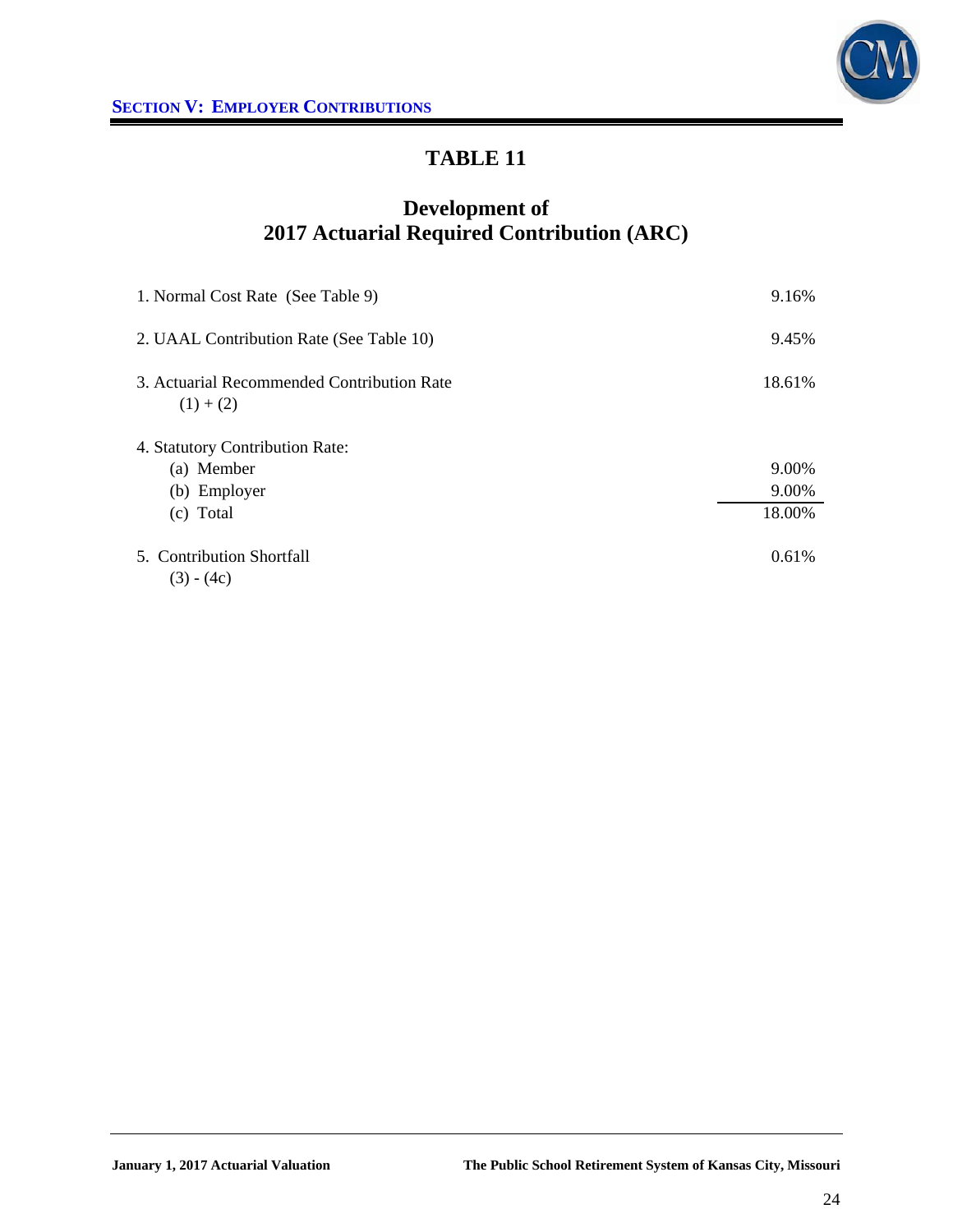

### **HISTORICAL FUNDING AND OTHER INFORMATION**

In this section, we provide some historical information regarding the funding progress of the System. These exhibits retain some of the information that used to be required for accounting purposes and are included because they help explain the System's funding history. Additionally, we include some discussion and exhibits regarding the risks faced by the System.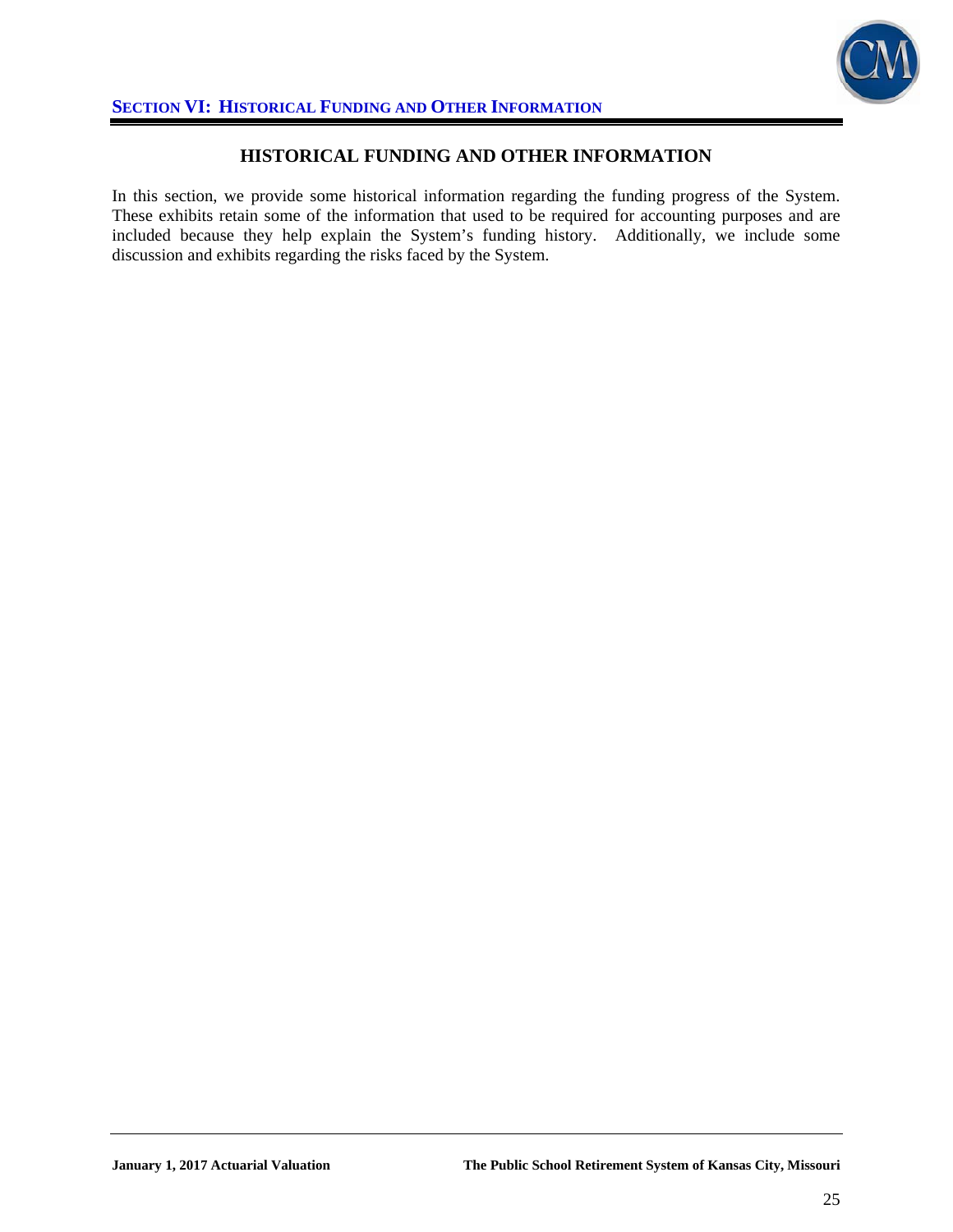

#### **Schedule of Funding Progress**

Analysis of the dollar amounts of actuarial value of assets, actuarial accrued liability, or unfunded actuarial accrued liability in isolation can be misleading. Expressing the actuarial value of assets as a percentage of the actuarial accrued liability provides one indication of the System's funded status on an on-going concern basis. Analysis of this percentage over time indicates whether the System is becoming financially stronger or weaker. Generally, the greater this percentage, the stronger the System's funding. The unfunded actuarial accrued liability and annual covered payroll are both affected by inflation. Expressing the unfunded actuarial accrued liability as a percentage of covered payroll approximately adjusts for the effects of inflation and aids analysis of the progress being made in accumulating sufficient assets to pay benefits when due. Generally, the smaller this percentage, the stronger the System's funding.

| <b>Actuarial</b><br><b>Valuation Date</b> | <b>Actuarial Value</b><br>of Assets (AVA)<br>(a) | <b>Actuarial Accrued</b><br><b>Liabilities (AAL)</b><br>(b) | <b>Unfunded AAL</b><br>(UAAL)<br>$(b - a)$ | <b>Funded Ratio</b><br>(a/b) | <b>Covered Payroll</b><br>(c) | <b>UAAL</b> as a Percentage<br>of Covered Payroll<br>$[(b - a)/c]$ |
|-------------------------------------------|--------------------------------------------------|-------------------------------------------------------------|--------------------------------------------|------------------------------|-------------------------------|--------------------------------------------------------------------|
| 1/1/1995                                  | $\mathbb{S}$<br>353,329,957                      | $\mathbb{S}$<br>386, 874, 780                               | $\mathbb{S}$<br>33,544,823                 | 91.3%                        | \$<br>185,374,096             | 18.1%                                                              |
| 1/1/1996                                  | 389,103,803                                      | 409,428,594                                                 | 20,324,791                                 | 95.0%                        | 171,262,008                   | 11.9%                                                              |
| 1/1/1997                                  | 428,419,710                                      | 429,517,108                                                 | 1,097,398                                  | 99.7%                        | 161,802,480                   | 0.7%                                                               |
| 1/1/1998                                  | 482,599,919                                      | 442,614,693                                                 | (39,985,225)                               | 102.3%                       | 168,328,728                   | $(23.8\%)$                                                         |
| 1/1/1999                                  | 624,225,667                                      | 564,056,509                                                 | (60, 169, 158)                             | 110.7%                       | 153,733,920                   | $(39.1\%)$                                                         |
|                                           |                                                  |                                                             |                                            |                              |                               |                                                                    |
| 1/1/2000                                  | 660,830,255                                      | 640,614,688                                                 | (20, 215, 567)                             | 103.2%                       | 151,091,616                   | $(13.4\%)$                                                         |
| 1/1/2001                                  | 696,071,310                                      | 682,531,577                                                 | (13, 539, 734)                             | 102.0%                       | 165,795,367                   | $(8.2\%)$                                                          |
| 1/1/2002                                  | 718,703,692                                      | 701,725,938                                                 | (16, 977, 755)                             | 102.4%                       | 171,523,233                   | $(9.9\%)$                                                          |
| 1/1/2003                                  | 717,681,067                                      | 701,114,370                                                 | (16, 566, 697)                             | 102.4%                       | 168,391,474                   | $(9.8\%)$                                                          |
| 1/1/2004                                  | 738,612,110                                      | 716,126,707                                                 | (22, 485, 404)                             | 103.1%                       | 186,528,530                   | $(12.1\%)$                                                         |
| 1/1/2005                                  | 763,684,602                                      | 747,711,194                                                 | (15,973,408)                               | 102.1%                       | 195,866,663                   | $(8.2\%)$                                                          |
| 1/1/2006                                  | 788,788,666                                      | 780,663,389                                                 | (8, 125, 277)                              | 101.0%                       | 187,445,140                   | $(4.3\%)$                                                          |
| 1/1/2007                                  | 824.302.795                                      | 818,027,315                                                 | (6,275,480)                                | 100.8%                       | 199,221,110                   | $(3.2\%)$                                                          |
| 1/1/2008                                  | 854,123,580                                      | 781,284,025                                                 | (72,839,554)                               | 109.3%                       | 202, 311, 837                 | $(36.0\%)$                                                         |
| 1/1/2009                                  | 832,609,879                                      | 804,623,080                                                 | (27,986,799)                               | 103.5%                       | 205, 326, 108                 | $(13.6\%)$                                                         |
| 1/1/2010                                  | 814,536,473                                      | 819,534,391                                                 | 4.997.918                                  | 99.4%                        | 194,474,437                   | 2.6%                                                               |
| 1/1/2011                                  | 786,297,998                                      | 844,232,490                                                 | 57,934,492                                 | 93.1%                        | 162,417,257                   | 35.7%                                                              |
| 1/1/2012                                  | 742,279,611                                      | 874,286,498                                                 | 132,006,887                                | 84.9%                        | 155,893,016                   | 84.7%                                                              |
| 1/1/2013                                  | 697,028,072                                      | 868,663,383                                                 | 171,635,311                                | 80.2%                        | 157,303,005                   | 109.1%                                                             |
| 1/1/2014                                  | 710,828,744                                      | 875,451,114                                                 | 164,622,370                                | 81.2%                        | 157,014,537                   | 104.8%                                                             |
|                                           |                                                  |                                                             |                                            |                              |                               |                                                                    |
| 1/1/2015                                  | 712,390,611                                      | 891,543,036                                                 | 179, 152, 425                              | 79.9%                        | 170,845,124                   | 104.9%                                                             |
| 1/1/2016                                  | 694,641,248                                      | 895,230,295                                                 | 200,589,047                                | 77.6%                        | 179,013,516                   | 112.1%                                                             |
| 1/1/2017                                  | 684,412,437                                      | 981,514,827                                                 | 297,102,390                                | 69.7%                        | 194, 132, 739                 | 153.0%                                                             |

 *Note: Years prior to 1/1/2014 were provided by prior Actuary*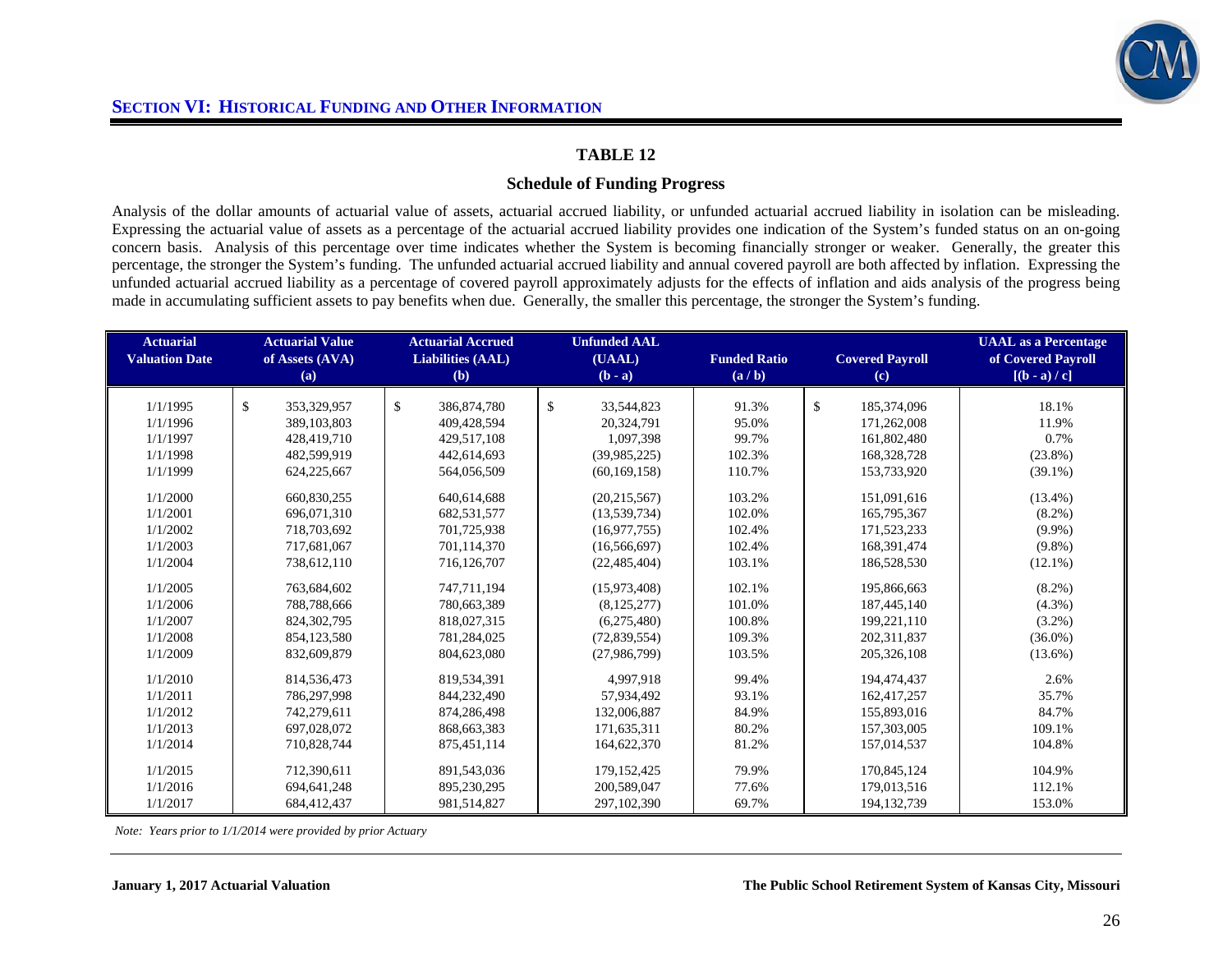

#### **Historical Contribution Rates**

| <b>Actuarial</b><br><b>Valuation Date</b> | <b>Actuarial</b><br><b>Contribution Rate</b> | <b>Actual</b><br><b>Contribution Rate</b> | <b>Contribution</b><br>Shortfall/(Margin) |
|-------------------------------------------|----------------------------------------------|-------------------------------------------|-------------------------------------------|
| 1/1/2005                                  | 14.02%                                       | 15.00%                                    | $(0.98\%)$                                |
| 1/1/2006                                  | 13.78%                                       | 15.00%                                    | $(1.22\%)$                                |
| 1/1/2007                                  | 13.28%                                       | 15.00%                                    | $(1.72\%)$                                |
| 1/1/2008                                  | 9.39%                                        | 15.00%                                    | $(5.61\%)$                                |
| 1/1/2009                                  | 9.35%                                        | 15.00%                                    | $(5.65\%)$                                |
| 1/1/2010                                  | 11.50%                                       | 15.00%                                    | $(3.50\%)$                                |
| 1/1/2011                                  | 14.64%                                       | 15.00%                                    | $(0.36\%)$                                |
| 1/1/2012                                  | 18.30%                                       | 15.00%                                    | 3.30%                                     |
| 1/1/2013                                  | 20.52%                                       | 15.00%                                    | 5.52%                                     |
| 1/1/2014                                  | 19.68%                                       | 16.00%                                    | 3.68%                                     |
| 1/1/2015                                  | 19.56%                                       | 17.00%                                    | 2.56%                                     |
| 1/1/2016                                  | 20.18%                                       | 18.00%                                    | 2.18%                                     |
| 1/1/2017                                  | 18.61%                                       | 18.00%                                    | 0.61%                                     |

*Note: Years prior to 1/1/2014 were provided by prior Actuary.* 

#### **Summary of Actuarial Methods and Assumptions**

| January 1, 2017                 |
|---------------------------------|
| Entry Age Normal                |
| Level Percent of Pay, layered   |
| 30 years                        |
| 5-Year Smoothed<br>Market Value |
|                                 |
| 7.75%                           |
| 5.00%                           |
|                                 |

\*Includes Inflation at 2.75%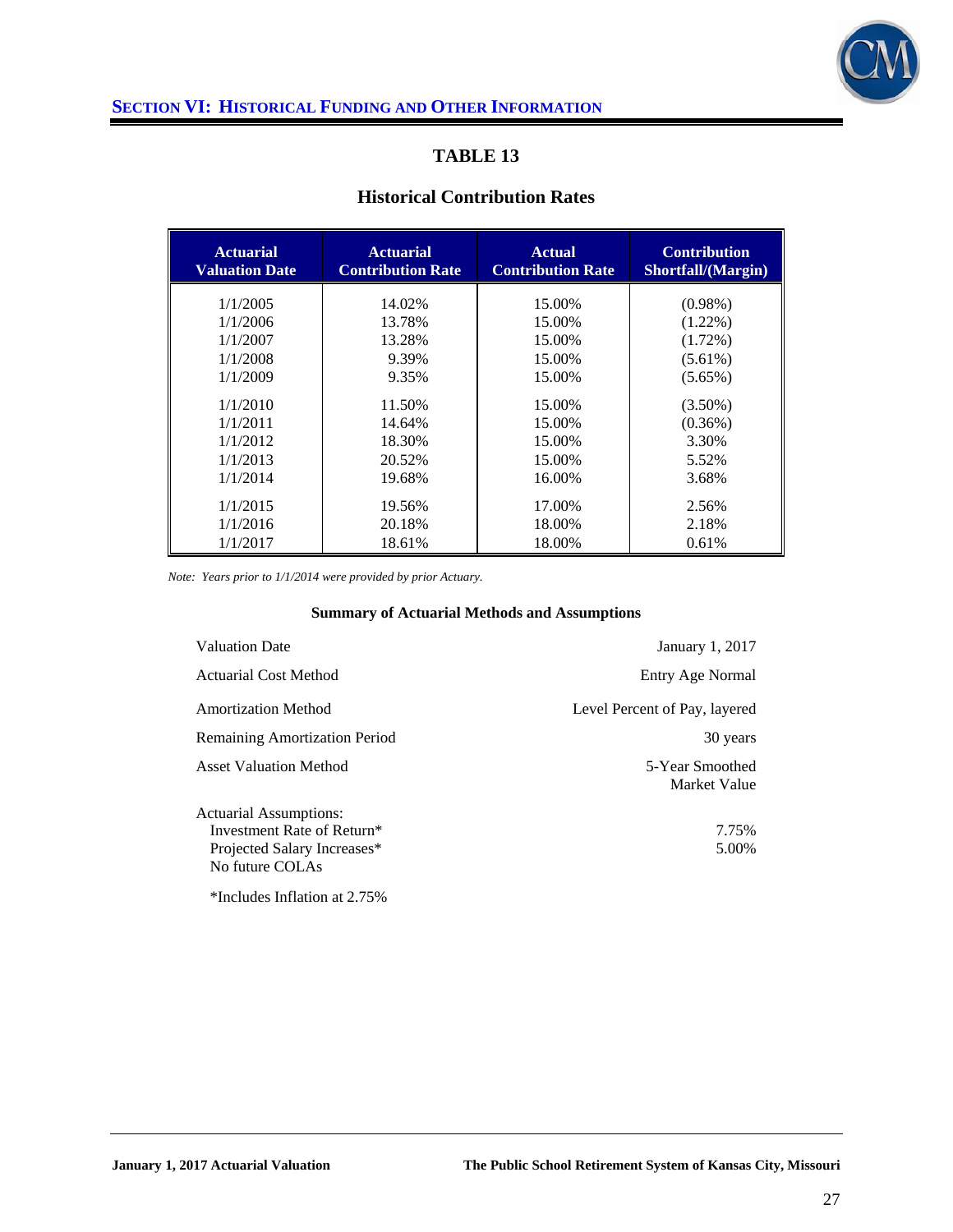

### **Solvency Test**

In a system that has been following the discipline of level percent of payroll financing, the liabilities for active participant accumulated contributions (liability 1) and the liabilities for future benefits to retirees, beneficiaries, and inactive participants (liability 2) will be fully covered by assets if all assumptions are met. In addition, the liabilities for service already rendered by active participants (liability 3) are normally partially covered by the remainder of the present assets. Generally, if the system has been using level percent of payroll financing, the funded portion of liability 3 will increase over time. The schedule below illustrates the history of the liabilities of the system and is indicative of the system following the discipline of level percent of compensation funding.

| <b>Valuation</b><br><b>Date</b><br>January 1, | <b>Active</b><br>Participants'<br><b>Accumulated</b><br><b>Contributions</b><br>(1) | Retirees,<br><b>Beneficiaries</b><br>and Inactive<br><b>Participants</b><br>(2) | <b>Active</b><br><b>Participants</b><br>(Employer<br><b>Financed</b> )<br>(3) | <b>Valuation</b><br><b>Assets</b> | (1)  | <b>Percent Covered By</b><br><b>Valuation Assets</b><br>(2) | (3)  |
|-----------------------------------------------|-------------------------------------------------------------------------------------|---------------------------------------------------------------------------------|-------------------------------------------------------------------------------|-----------------------------------|------|-------------------------------------------------------------|------|
|                                               |                                                                                     |                                                                                 |                                                                               |                                   |      |                                                             |      |
| 1988                                          | \$<br>60,631,019                                                                    | \$<br>68,133,929                                                                | \$<br>45,164,333                                                              | \$<br>172,932,203                 | 100% | 100%                                                        | 98%  |
| 1989                                          | 68,032,000                                                                          | 72,476,675                                                                      | 50,436,314                                                                    | 192,074,767                       | 100% | 100%                                                        | 102% |
| 1990                                          | 77,843,936                                                                          | 79,855,895                                                                      | 52,384,902                                                                    | 220,844,765                       | 100% | 100%                                                        | 121% |
| 1991                                          | 86,392,672                                                                          | 77,212,948                                                                      | 62,859,420                                                                    | 241,369,537                       | 100% | 100%                                                        | 124% |
| 1992                                          | 91,688,784                                                                          | 101,408,720                                                                     | 69,055,820                                                                    | 278,065,508                       | 100% | 100%                                                        | 123% |
| 1993                                          | 98,482,791                                                                          | 102,336,338                                                                     | 61,479,865                                                                    | 307,050,085                       | 100% | 100%                                                        | 173% |
| 1994                                          | 99,547,061                                                                          | 123,475,760                                                                     | 121,674,513                                                                   | 336,466,320                       | 100% | 100%                                                        | 93%  |
| 1995                                          | 110,658,079                                                                         | 144,027,489                                                                     | 124,562,502                                                                   | 353,451,344                       | 100% | 100%                                                        | 79%  |
| 1996                                          | 108,123,636                                                                         | 177,617,507                                                                     | 117,169,151                                                                   | 389,103,803                       | 100% | 100%                                                        | 88%  |
| 1997                                          | 104,554,877                                                                         | 231,762,583                                                                     | 91,329,968                                                                    | 428,419,710                       | 100% | 100%                                                        | 101% |
| 1998                                          | 115,847,655                                                                         | 228,328,855                                                                     | 108,592,620                                                                   | 482.599.919                       | 100% | 100%                                                        | 127% |
| 1999                                          | 117,478,379                                                                         | 274,442,924                                                                     | 172,607,724                                                                   | 624,225,667                       | 100% | 100%                                                        | 135% |
| 2000                                          | 113,334,820                                                                         | 343,382,932                                                                     | 184,049,309                                                                   | 660,830,255                       | 100% | 100%                                                        | 111% |
| 2001                                          | 115,781,706                                                                         | 389,055,603                                                                     | 184,779,937                                                                   | 696,071,310                       | 100% | 100%                                                        | 103% |
| 2002                                          | 119,968,776                                                                         | 406,094,033                                                                     | 187,309,245                                                                   | 718,703,692                       | 100% | 100%                                                        | 103% |
| 2003                                          | 112,468,027                                                                         | 435,548,298                                                                     | 165,766,206                                                                   | 717,681,067                       | 100% | 100%                                                        | 102% |
| 2004                                          | 125,754,562                                                                         | 430,145,689                                                                     | 179,264,397                                                                   | 738,612,110                       | 100% | 100%                                                        | 102% |
| 2005                                          | 127,221,118                                                                         | 431,366,177                                                                     | 201,836,083                                                                   | 763,684,602                       | 100% | 100%                                                        | 102% |
| 2006                                          | 133,811,729                                                                         | 477,844,206                                                                     | 177,531,611                                                                   | 788,788,666                       | 100% | 100%                                                        | 100% |
| 2007                                          | 136,978,872                                                                         | 498, 841, 373                                                                   | 187,966,845                                                                   | 824,302,795                       | 100% | 100%                                                        | 100% |
| 2008                                          | 140,844,707                                                                         | 492,273,102                                                                     | 156,840,245                                                                   | 854,123,580                       | 100% | 100%                                                        | 141% |
| 2009                                          | 140,096,771                                                                         | 503,450,518                                                                     | 161,075,791                                                                   | 832,609,879                       | 100% | 100%                                                        | 117% |
| 2010                                          | 139,860,248                                                                         | 524,692,426                                                                     | 154,981,717                                                                   | 814,536,473                       | 100% | 100%                                                        | 97%  |
| 2011                                          | 110,538,745                                                                         | 611,806,997                                                                     | 121,886,748                                                                   | 786,297,998                       | 100% | 100%                                                        | 52%  |
| 2012                                          | 99,513,420                                                                          | 654,828,752                                                                     | 119,944,326                                                                   | 742,279,611                       | 100% | 98%                                                         | 0%   |
| 2013                                          | 100,767,726                                                                         | 653,949,421                                                                     | 113,946,236                                                                   | 697,028,072                       | 100% | 91%                                                         | 0%   |
| 2014                                          | 98,272,633                                                                          | 660,003,861                                                                     | 117,174,620                                                                   | 710,828,744                       | 100% | 93%                                                         | 0%   |
| 2015                                          | 98,966,336                                                                          | 674,794,654                                                                     | 117,782,046                                                                   | 712,390,611                       | 100% | 91%                                                         | 0%   |
| 2016                                          | 101,173,695                                                                         | 677,295,366                                                                     | 116,761,234                                                                   | 694, 641, 248                     | 100% | 88%                                                         | 0%   |
| 2017                                          | 105,887,868                                                                         | 717,052,296                                                                     | 158,574,663                                                                   | 684,412,437                       | 100% | 81%                                                         | 0%   |

*Note: Years prior to 1/1/2014 were provided by prior Actuary*.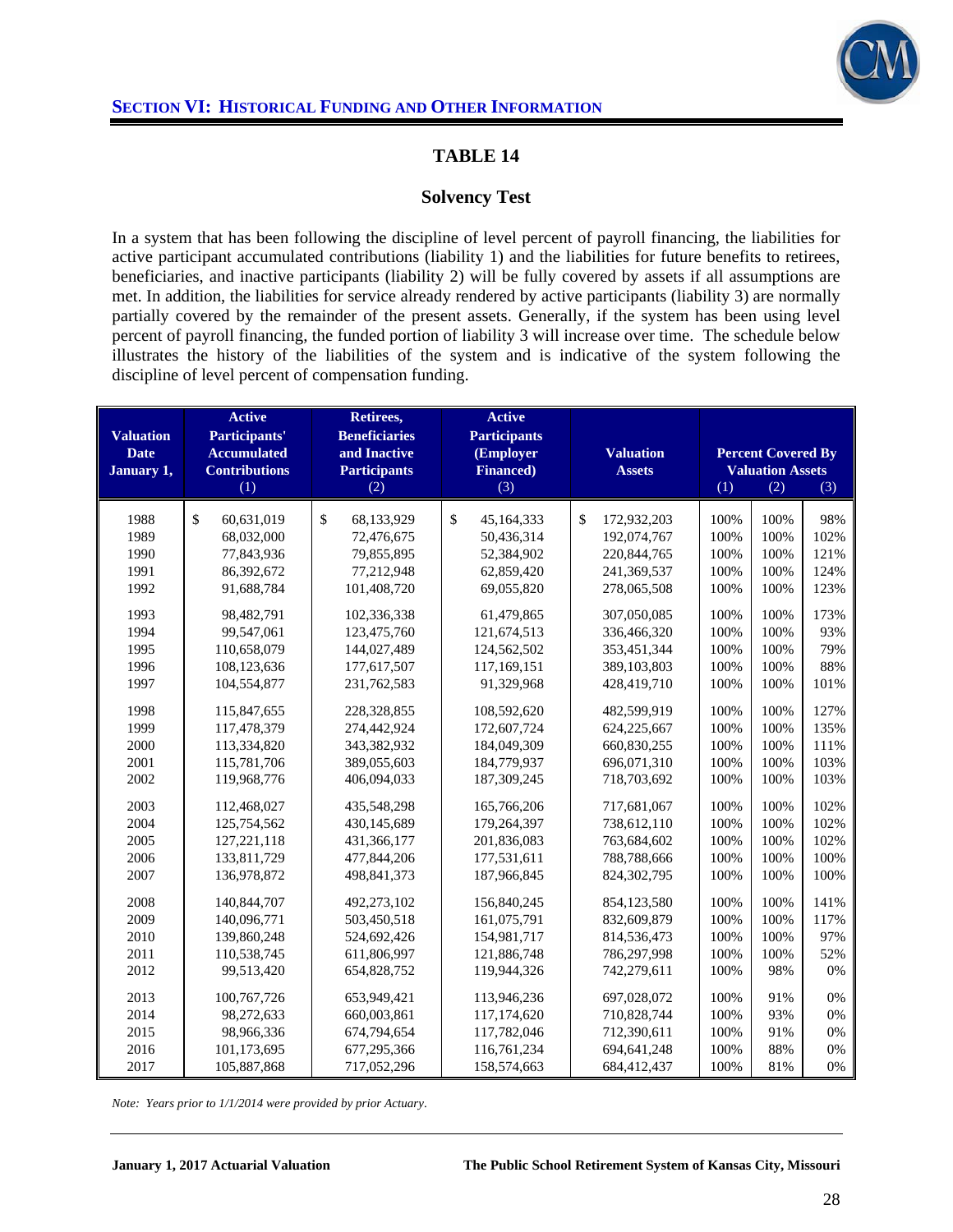

#### **RISK CONSIDERATIONS**

While actuarial assumptions allow for a projection of how future contributions and investment returns will meet the cash flow needs for future benefit payments, actual experience will not unfold exactly as anticipated by the assumptions. In this section, we discuss some of the risk factors that can have a significant impact – good or bad – on the actuarial projection of liability and contribution rates.

There are a number of risks inherent in the funding of a defined benefit plan. These include:

- economic risks, such as investment return and inflation;
- demographic risks such as mortality, payroll growth, aging population including impact of baby boomers, and retirement ages;
- contribution risk; and
- external risks such as the regulatory and political environment.

The most significant risk factor is investment return because of the volatility of returns and the size of plan assets compared to payroll (see Exhibit 15). A perusal of historical rates over 10-20 years reveals that the actual return each year is rarely close to the average return for the same period. This is an expected result given the underlying capital market assumptions and the asset allocation. However, the valuation is a measurement based on a single investment return. The magnitude of variations in investment returns and the short timeframe in which they occur makes the management of this risk very challenging. In order to manage risk, it is first necessary to measure it which is the purpose of this section of the report.

A key demographic risk for all retirement systems, including KCPSRS, is improvements in mortality (longevity) greater than anticipated. While the actuarial assumptions reflect small, continuous improvements in mortality experience and these assumptions are refined every experience study, the risk arises because there is a possibility of some sudden shift, perhaps from a significant medical breakthrough that could quickly increase liabilities, Likewise, there is some possibility of a significant public health crisis that could result in a significant number of additional deaths in a short time period, would also be significant, although more easily absorbed.

Finally, the projections for funding anticipate a stable employment level, i.e., active member count remains the same. A significant change in the number of active members could have an adverse impact on the System's funding status.

As plan demographic change along with the funded status, the risk factors may also change. The following exhibits summarize certain historical information that provide an indication as to how key risk metrics have changed over time.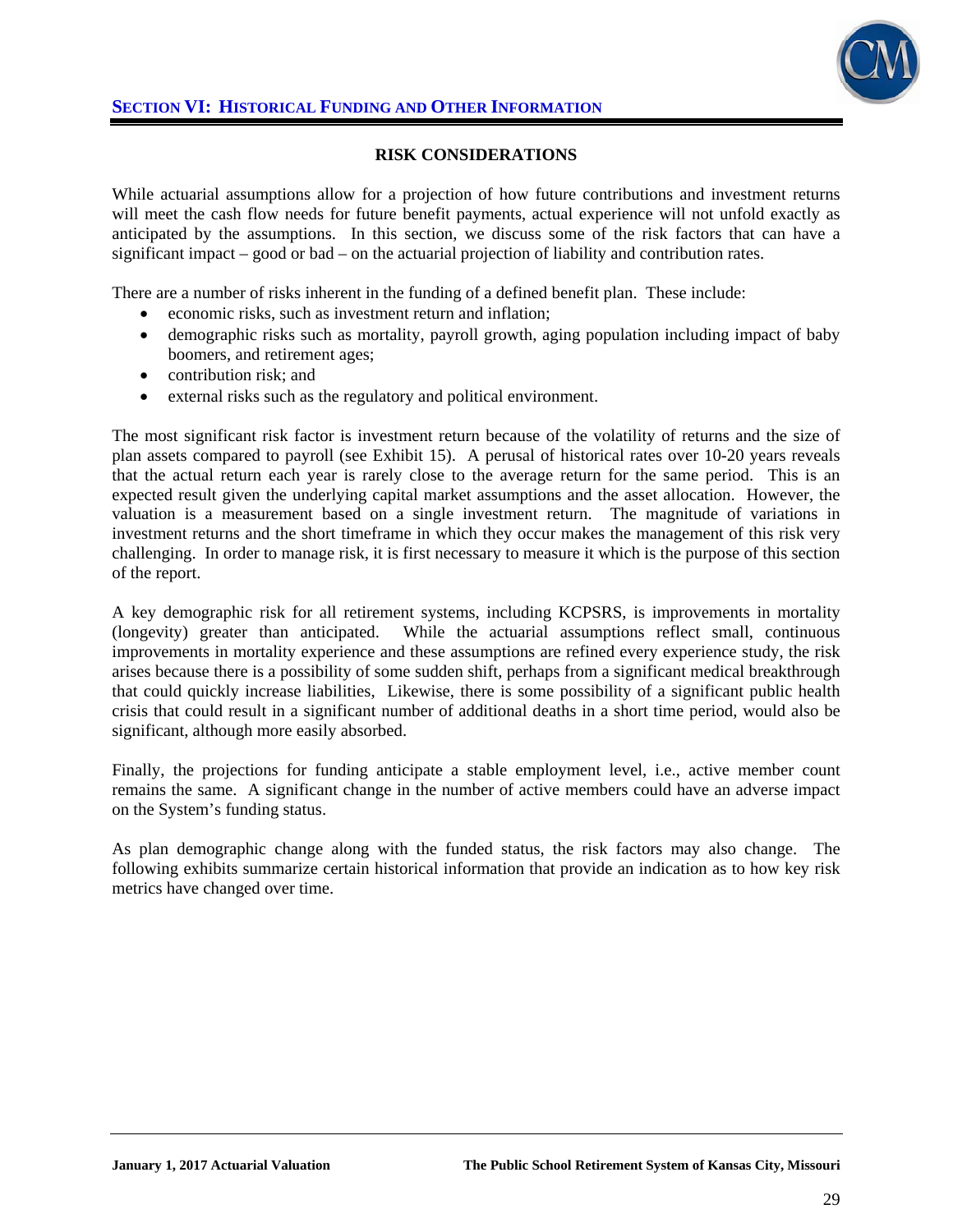

#### **EXHIBIT 15**

#### **HISTORICAL LEVERAGE RATIO**

The size of the plan assets relative to covered payroll, sometimes referred to as a leverage ratio, is an important risk indicator. The higher this ratio is, the more sensitive a plan is to investment return volatility. In the January 1, 2017 valuation, the asset leverage ratio was 3.25. So, for example, if the actual return on the market value of assets was 10% lower than expected, it would translate into 32.5% of payroll. This ratio tends to grow over time as plans become better funded, so this is an important metric to monitor over time.

| Fiscal   | <b>Market Value</b> | Covered       | Leverage |
|----------|---------------------|---------------|----------|
| Year End | of Assets           | Payroll       | Ratio    |
|          |                     |               |          |
| 12/31/07 | \$853,722,741       | \$202,311,837 | 4.22     |
| 12/31/08 | 624.647.065         | 205, 326, 108 | 3.04     |
| 12/31/09 | 693,934,794         | 194.474.437   | 3.57     |
| 12/31/10 | 730,278,733         | 162,417,257   | 4.50     |
| 12/31/11 | 681.930.607         | 155,893,016   | 4.37     |
|          |                     |               |          |
| 12/31/12 | 702.966.521         | 157,303,005   | 4.47     |
| 12/31/13 | 726.553.301         | 157.014.537   | 4.63     |
| 12/31/14 | 698,523,480         | 170,845,124   | 4.09     |
| 12/31/15 | 636,109,506         | 179,013,516   | 3.55     |
| 12/31/16 | 631.442.613         | 194.132.739   | 3.25     |
|          |                     |               |          |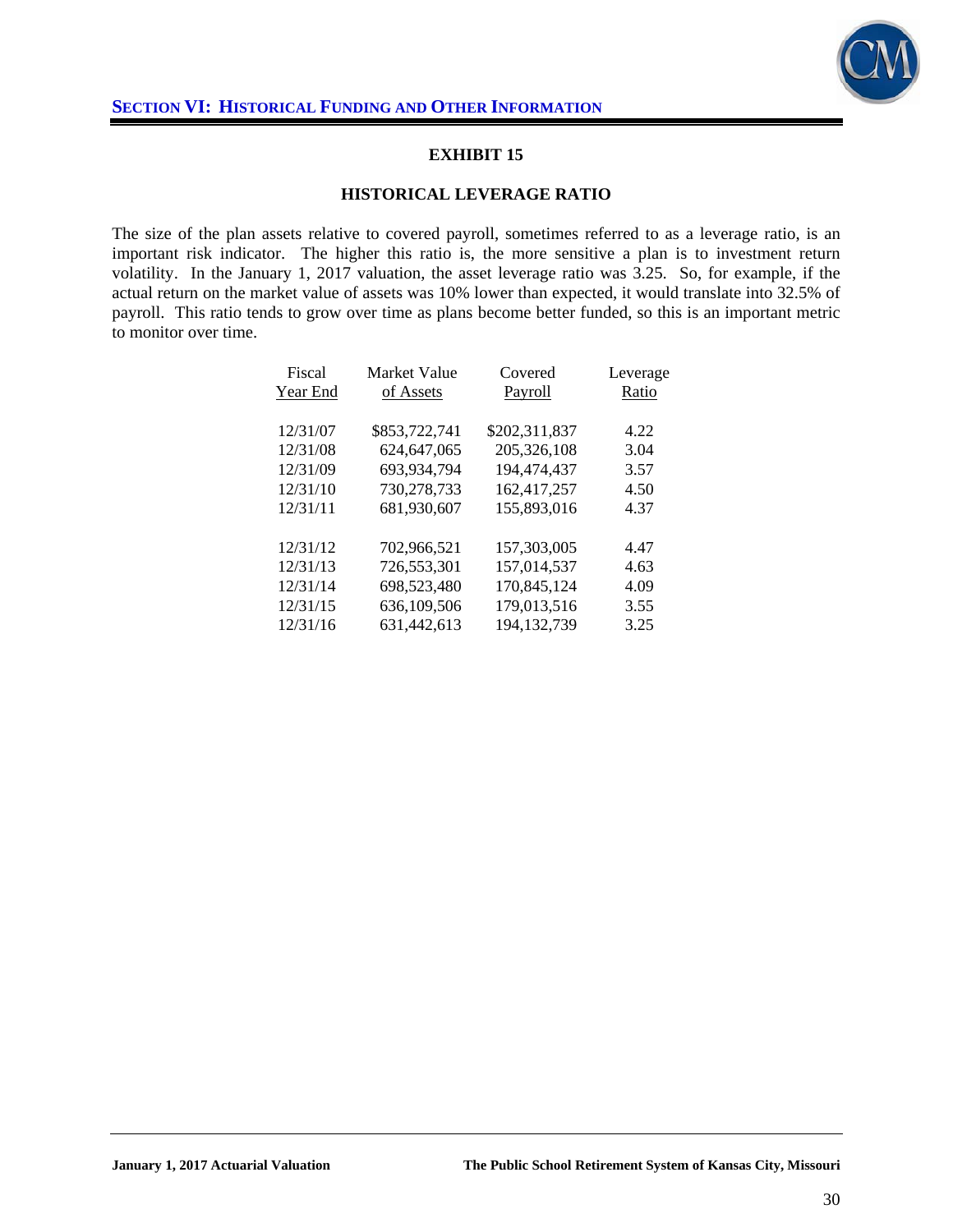

### **EXHIBIT 16**

#### **COVERED PAYROLL VOLATILITY**

| Actuarial             | Number of             | Covered        |
|-----------------------|-----------------------|----------------|
| <b>Valuation Date</b> | <b>Active Members</b> | <u>Payroll</u> |
| 1/1/2000              | 4,666                 | \$151,091,616  |
| 1/1/2001              | 5,012                 | 165,795,367    |
| 1/1/2002              | 5,014                 | 171,523,233    |
| 1/1/2003              | 4,891                 | 168,391,474    |
| 1/1/2004              | 5,090                 | 186,528,530    |
| 1/1/2005              | 5,005                 | 195,866,663    |
| 1/1/2006              | 4,808                 | 187,445,140    |
| 1/1/2007              | 4,757                 | 199,221,110    |
| 1/1/2008              | 4,862                 | 202,311,837    |
| 1/1/2009              | 4,648                 | 205,326,108    |
| 1/1/2010              | 4,336                 | 194,474,437    |
| 1/1/2011              | 3,490                 | 162,417,257    |
| 1/1/2012              | 3,284                 | 155,893,016    |
| 1/1/2013              | 3,396                 | 157,303,005    |
| 1/1/2014              | 3,501                 | 157,014,537    |
| 1/1/2015              | 3,493                 | 170,845,124    |
| 1/1/2016              | 3,574                 | 179,013,516    |
| 1/1/2017              | 3,701                 | 194, 132, 739  |

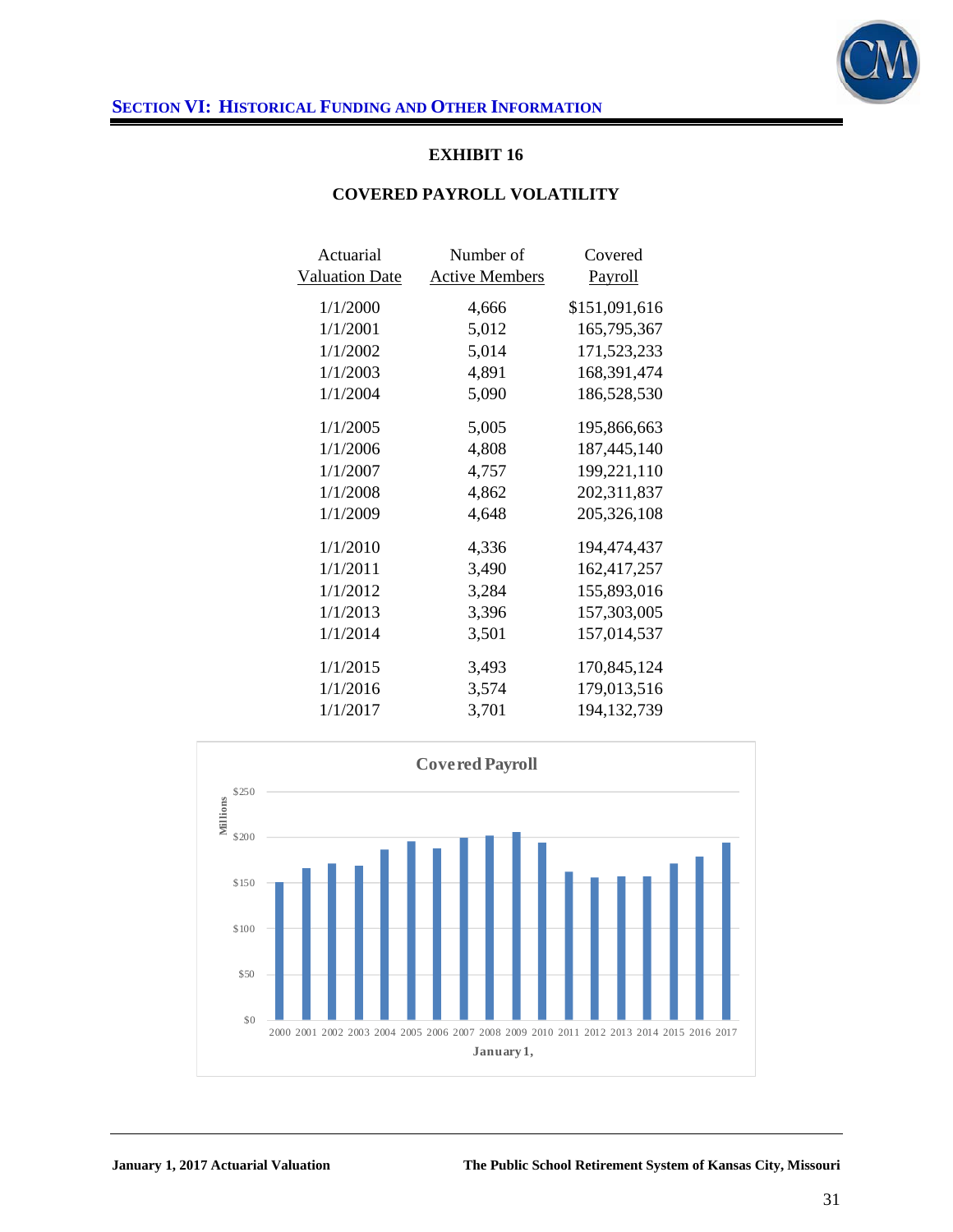

#### **EXHIBIT 17**

#### **HISTORICAL CASH FLOWS**

It is very common for mature plans to have negative cash flows (benefit payments exceed contributions). This is a key metric because plans with negative cash flow experience increased sensitivity to investment return volatility. If the System has negative cash flows and actual investment experience is below the assumed rate of return, there are fewer assets to be reinvested to earn the higher returns that typically follow periods of low returns. Negative cash flows can also impact the system's asset allocation and is a consideration in setting the investment policy of the system. The higher the net cash flow is as a percent of the market value of assets, the greater the risk to the system's funding.

| Fiscal<br>Year End | Market Value<br>of Assets<br>(MVA) | Contributions | <b>Benefit Payments</b><br>and Expenses | Net Cash Flow    | Net Cash Flow<br>as a Percent<br>of MVA |
|--------------------|------------------------------------|---------------|-----------------------------------------|------------------|-----------------------------------------|
| 12/31/07           | \$853,722,741                      | \$30,420,687  | \$64,467,437                            | $(\$34,046,750)$ | $(3.99\%)$                              |
| 12/31/08           | 624, 647, 065                      | 31,501,230    | 67,592,066                              | (36,090,836)     | $(5.78\%)$                              |
| 12/31/09           | 693,934,794                        | 42,652,068    | 66,609,290                              | (23,957,222)     | $(3.45\%)$                              |
| 12/31/10           | 730,278,733                        | 27,094,752    | 75,322,662                              | (48, 227, 910)   | $(6.60\%)$                              |
| 12/31/11           | 681,930,607                        | 24,054,927    | 79,925,242                              | (55,870,315)     | $(8.19\%)$                              |
| 12/31/12           | 702,966,521                        | 22,948,176    | 80.819.536                              | (57, 871, 360)   | $(8.23\%)$                              |
| 12/31/13           | 726,553,301                        | 24,404,265    | 83,867,077                              | (59, 462, 812)   | $(8.18\%)$                              |
| 12/31/14           | 698,523,480                        | 26,646,322    | 85,398,587                              | (58, 752, 265)   | $(8.41\%)$                              |
| 12/31/15           | 636,109,506                        | 29,145,161    | 86,023,247                              | (56,878,086)     | $(8.94\%)$                              |
| 12/31/16           | 631,442,613                        | 32,808,515    | 85,794,815                              | (52,986,300)     | $(8.39\%)$                              |

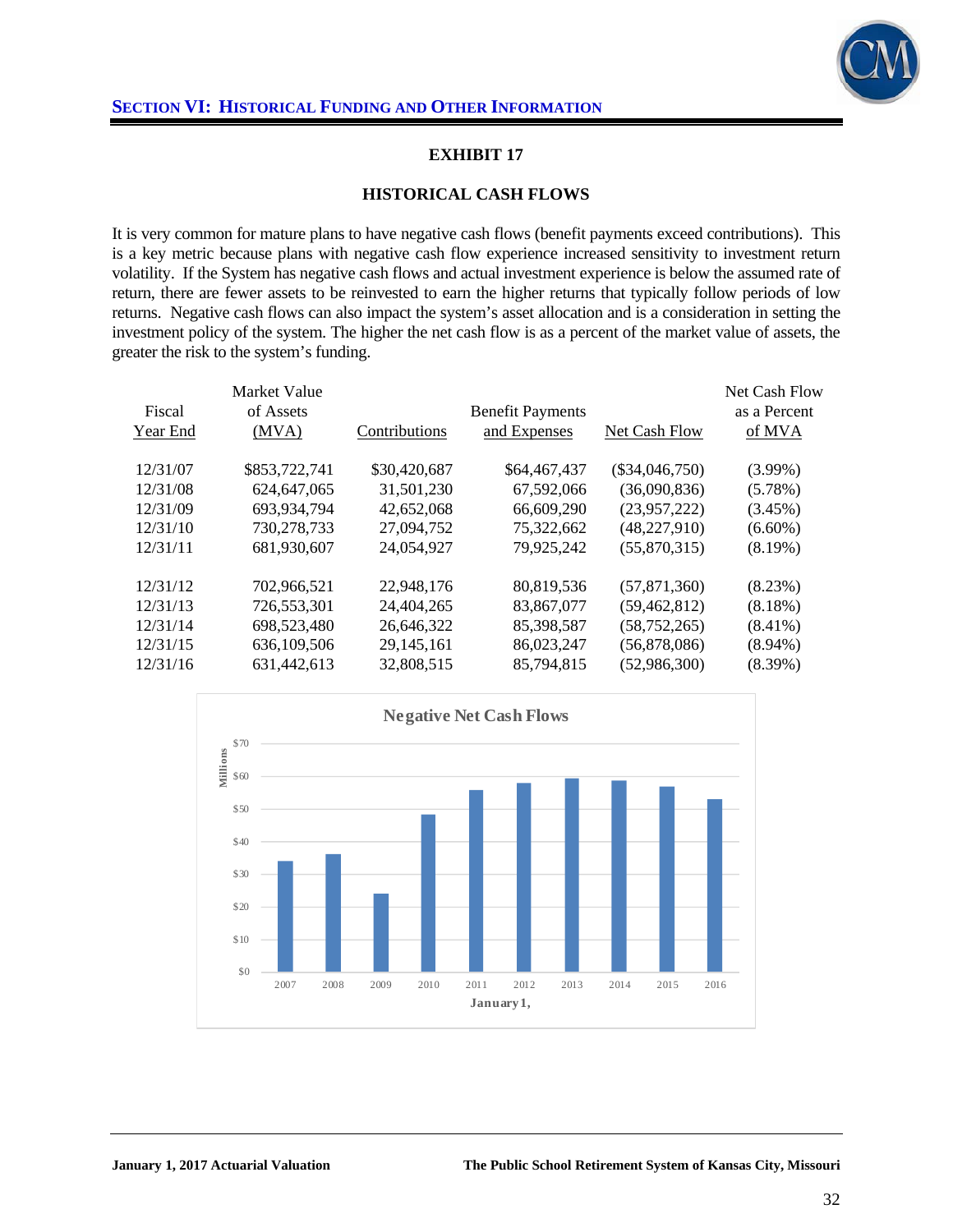

## **EXHIBIT 18**

#### **LIABILITY MATURITY MEASUREMENTS**

Most public sector retirement systems have been in operation for many years. As a result, they have aging plan populations indicated by an increasing ratio of retirees to active members and a growing percentage of retiree liability. The retirement of the baby boomers over the next 10-15 years is expected to further exacerbate the aging of the retirement system population. With more of the total liability residing with retirees, investment volatility has a greater impact on the funding of the system since it is more difficult to restore the system financially after losses occur when there is comparatively less payroll over which to spread the cost.

The retirement system is also growing larger with respect to the sponsoring entities, as can be seen by the ratio of actuarial liability to payroll.

Projections provide the most effective way of analyzing the impact of these changes on future funding measures, but studying several key metrics from the valuation can also provide some valuable insight.

| Fiscal<br>Year End | Retiree<br>Liability<br>(a) | Total<br><b>Actuarial Liability</b><br>(b) | Retiree<br>Percentage<br>(a) / (b) | Covered<br>Payroll<br>(c) | Ratio<br>(b) / (c) |
|--------------------|-----------------------------|--------------------------------------------|------------------------------------|---------------------------|--------------------|
| 12/31/07           | \$484,041,632               | \$781,284,025                              | 62.0%                              | \$202,311,837             | 3.86               |
| 12/31/08           | 477,828,410                 | 804.623.080                                | 59.4%                              | 205,326,108               | 3.92               |
| 12/31/09           | 498,921,369                 | 819,534,391                                | 60.9%                              | 194,474,437               | 4.21               |
| 12/31/10           | 580,324,640                 | 844,232,490                                | 68.7%                              | 162,417,257               | 5.20               |
| 12/31/11           | 622,135,967                 | 874,286,498                                | 71.2%                              | 155,893,016               | 5.61               |
| 12/31/12           | 620, 358, 237               | 868, 663, 383                              | 71.4%                              | 157,303,005               | 5.52               |
| 12/31/13           | 621,249,525                 | 875,451,114                                | 71.0%                              | 157,014,537               | 5.58               |
| 12/31/14           | 645,100,053                 | 891,543,036                                | 72.4%                              | 170,845,124               | 5.22               |
| 12/31/15           | 648,136,960                 | 895,230,295                                | 72.4%                              | 179,013,516               | 5.00               |
| 12/31/16           | 684, 767, 536               | 981,514,827                                | 69.8%                              | 194, 132, 739             | 5.06               |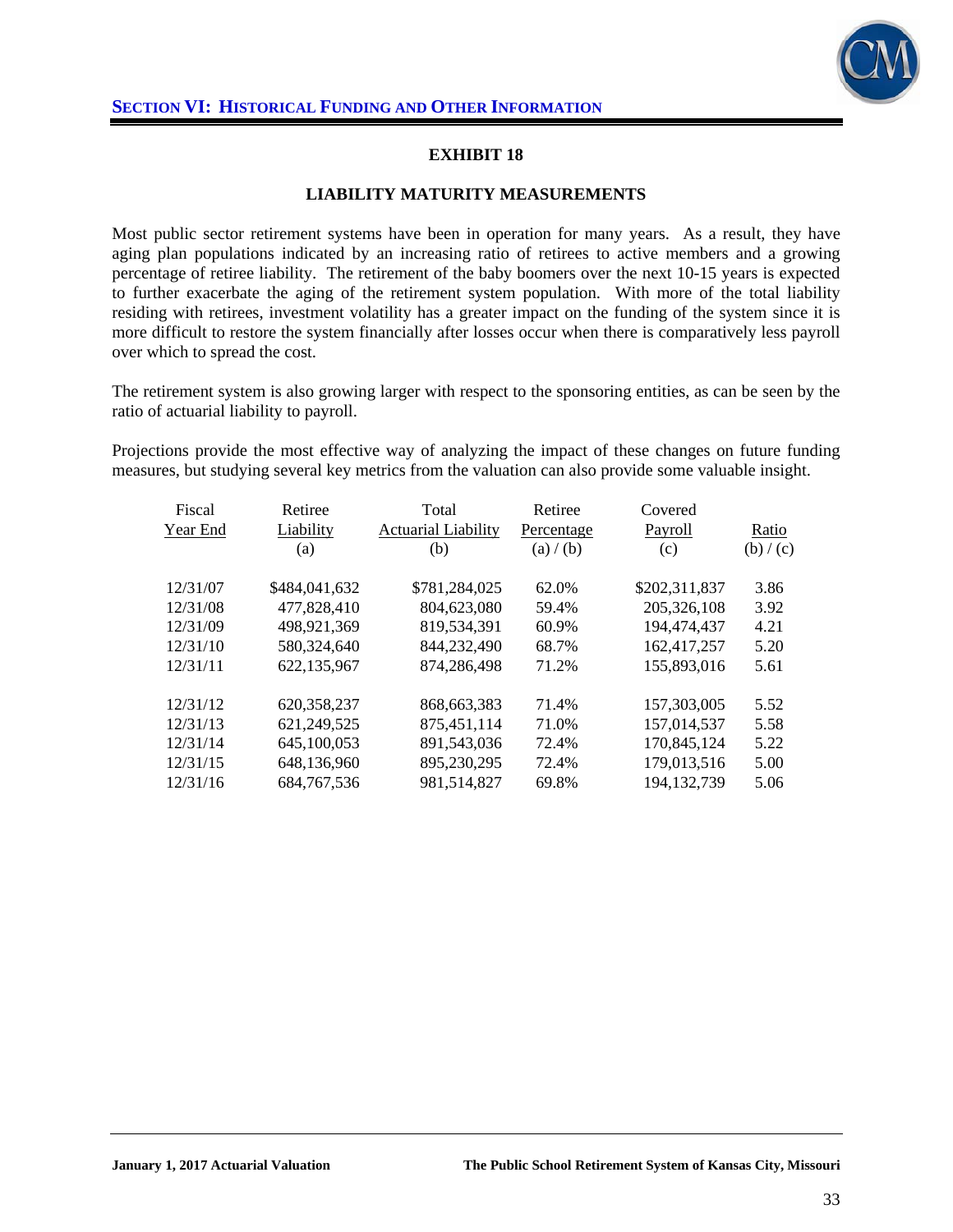

# **APPENDIX A: SUMMARY OF MEMBERSHIP DATA**

# **MEMBER CENSUS INFORMATION**

| <b>A. ACTIVE MEMBERS</b>                                                                    |                      | <b>January 1, 2017</b>           |              | <b>January 1, 2016</b>           | % Change                                    |
|---------------------------------------------------------------------------------------------|----------------------|----------------------------------|--------------|----------------------------------|---------------------------------------------|
| 1. Number of Active Members<br>$(a)$ Plan B<br>$(b)$ Plan C<br>(c) Total                    |                      | 2,183<br>1,518<br>3,701          |              | 2,494<br>1,080<br>3,574          | (12.5%)<br>40.6%<br>3.6%                    |
| 2. Active Member Averages<br>$(a)$ Age<br>(b) Service<br>(c) Expected Annual Pay            | \$                   | 43.5<br>8.1<br>52,454            | \$           | 44.0<br>8.1<br>50,088            | $(1.1\%)$<br>0.0%<br>4.7%                   |
| <b>B. TERMINATED VESTED MEMBERS</b>                                                         |                      |                                  |              |                                  |                                             |
| 1. Number of Terminated Vested Members                                                      |                      | 490                              |              | 461                              | 6.3%                                        |
| 2. Terminated Vested Members Averages<br>$(a)$ Age<br>(b) Estimated Monthly Benefit         | \$                   | 50.5<br>671                      | \$           | 50.5<br>689                      | $0.0\%$<br>$(2.6\%)$                        |
| <b>C. TERMINATED NON-VESTED MEMBERS</b>                                                     |                      |                                  |              |                                  |                                             |
| 1. Number of Terminated Non-Vested Members                                                  |                      | 2,298                            |              | 2,279                            | 0.8%                                        |
| 2. Terminated Non-Vested Members Averages<br>$(a)$ Age<br>(b) Account Balance               | \$                   | 44.0<br>3,418                    | $\mathbb{S}$ | 44.3<br>3,157                    | $(0.7\%)$<br>8.3%                           |
| D. RETIREES, DISABLEDS, AND BENEFICIARIES                                                   |                      |                                  |              |                                  |                                             |
| 1. Number of Members<br>(a) Retired<br>(b) Disabled<br>(c) Beneficiaries<br>(e) Total       |                      | 3,732<br>89<br>211<br>4,032      |              | 3,749<br>94<br>206<br>4,049      | $(0.5\%)$<br>$(5.3\%)$<br>2.4%<br>$(0.4\%)$ |
| 2. Average Age<br>(a) Retired<br>(b) Disabled<br>(c) Beneficiaries<br>(e) Total             |                      | 72.2<br>67.1<br>74.6<br>72.2     |              | 72.0<br>66.7<br>74.6<br>72.0     | 0.3%<br>0.6%<br>0.0%<br>0.3%                |
| 3. Average Monthly Benefit<br>(a) Retired<br>(b) Disabled<br>(c) Beneficiaries<br>(e) Total | $\mathbb{S}$<br>$\$$ | 1,630<br>1,002<br>1,105<br>1,589 | $\$$<br>\$   | 1,622<br>1,016<br>1,072<br>1,580 | 0.5%<br>$(1.4\%)$<br>3.1%<br>0.6%           |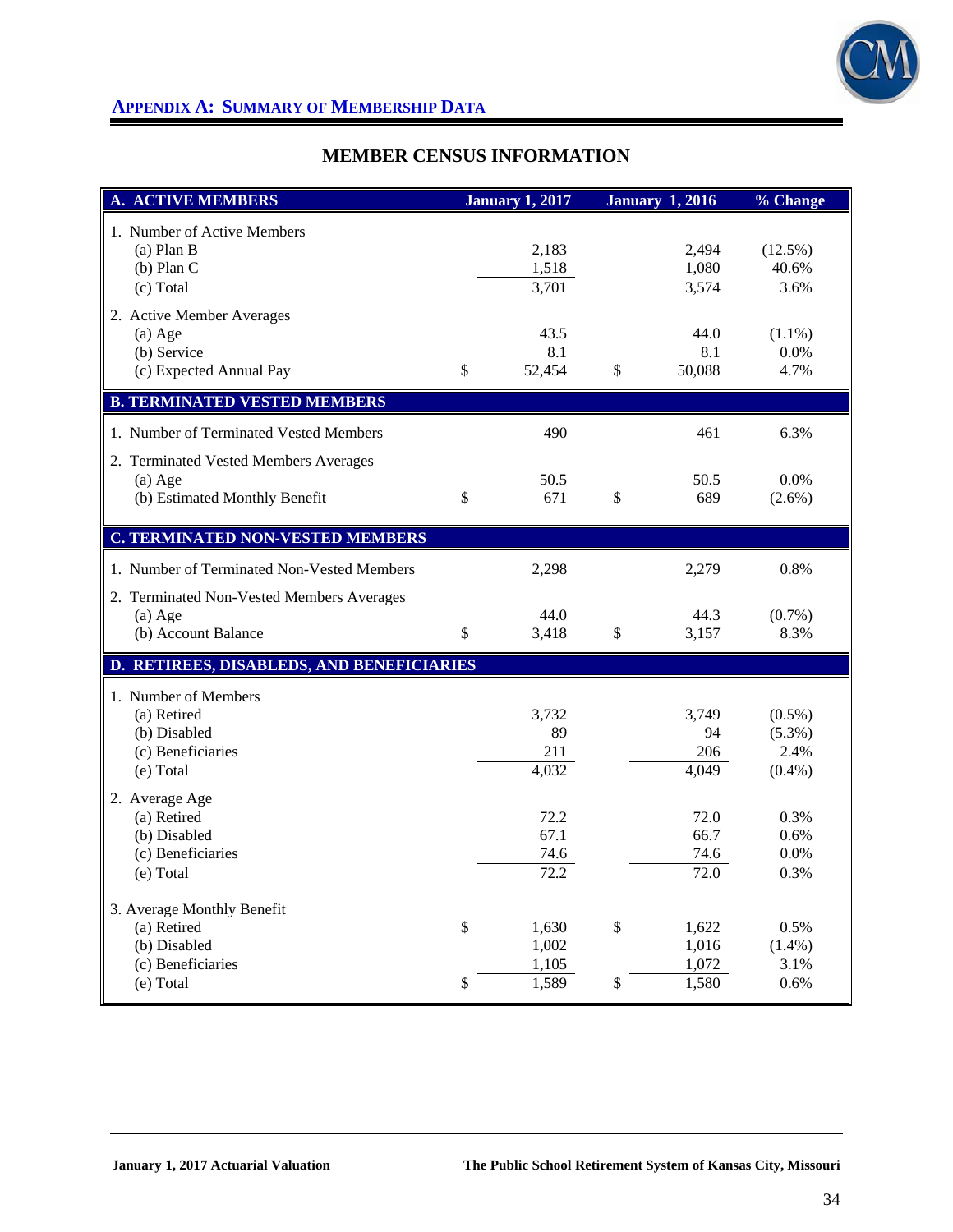

# **MEMBER DATA RECONCILIATION**

January 1, 2016 to January 1, 2017

The number of members included in the valuation, as summarized in the table below, is in accordance with the data submitted by the System for members as of the valuation date.

|                                | <b>Active</b><br><b>Members</b> | <b>Retirees</b> | <b>Beneficiaries</b> | <b>Disabled</b>  | <b>Terminated</b><br><b>Vested</b> | Non-vested<br>with Balance | <b>Total</b> |
|--------------------------------|---------------------------------|-----------------|----------------------|------------------|------------------------------------|----------------------------|--------------|
| Total as of January 1, 2016    | 3,574                           | 3,749           | 206                  | 94               | 461                                | 2,279                      | 10,363       |
| New Entrants                   | 673                             | $\theta$        | 21                   | $\boldsymbol{0}$ | $\boldsymbol{0}$                   | 68                         | 762          |
| Rehires/Transfers              | 46                              | $\Omega$        | $\Omega$             | $\boldsymbol{0}$ | (11)                               | (35)                       |              |
| Retirements                    | (106)                           | 129             | $\Omega$             | $\boldsymbol{0}$ | (23)                               | $\Omega$                   | 0            |
| <b>Disablements</b>            | (1)                             | $\overline{0}$  | $\boldsymbol{0}$     | -1               | $\boldsymbol{0}$                   | $\Omega$                   | $\Omega$     |
| Deaths                         | (3)                             | (145)           | (15)                 | (6)              | $\overline{0}$                     | $\Omega$                   | (169)        |
| <b>Vested Terminations</b>     | (80)                            | $\overline{0}$  | $\Omega$             | $\boldsymbol{0}$ | 80                                 | $\Omega$                   | $\Omega$     |
| <b>Non-vested Terminations</b> | (212)                           | $\theta$        | $\Omega$             | $\boldsymbol{0}$ | $\Omega$                           | 212                        | $\Omega$     |
| Refunds Paid                   | (181)                           | $\overline{0}$  | (1)                  | $\overline{0}$   | (18)                               | (225)                      | (425)        |
| Payments Ended                 | $\Omega$                        | $\theta$        | $\Omega$             | $\overline{0}$   | $\boldsymbol{0}$                   | $\Omega$                   | $\Omega$     |
| Data Adjustments               | (9)                             | (1)             | 0                    | $\boldsymbol{0}$ |                                    | (1)                        | (10)         |
| Total as of January 1, 2017    | 3,701                           | 3,732           | 211                  | 89               | 490                                | 2,298                      | 10,521       |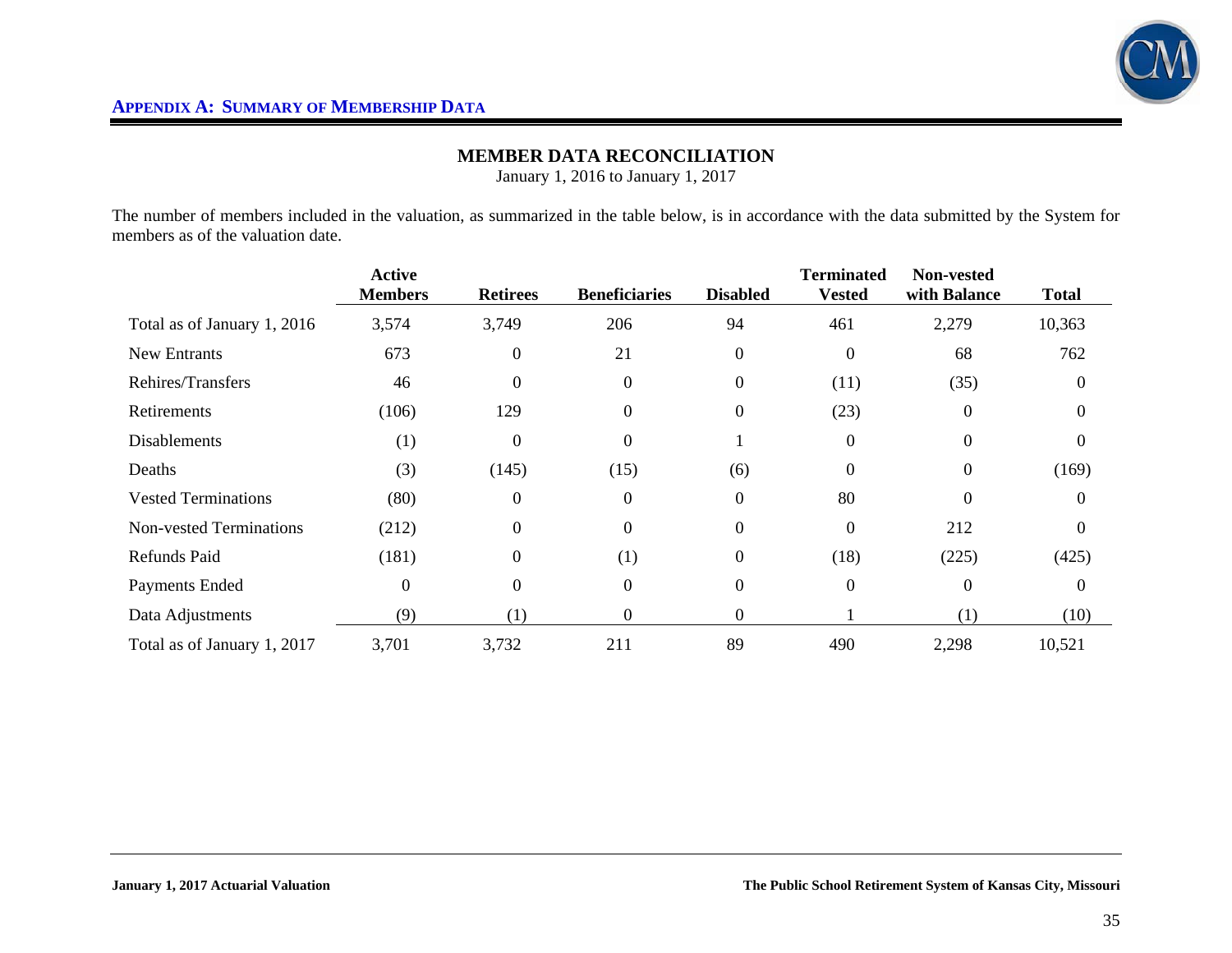

|          |       | Number |       | 2016 Reported Compensation* |                 |                 |
|----------|-------|--------|-------|-----------------------------|-----------------|-----------------|
| Age      | Male  | Female | Total | Male                        | Female          | Total           |
|          |       |        |       |                             |                 |                 |
| Under 25 | 39    | 175    | 214   | \$781,531                   | 4,008,074<br>\$ | 4,789,605<br>\$ |
| 25 to 29 | 133   | 419    | 552   | 4,558,205                   | 14,173,427      | 18,731,632      |
| 30 to 34 | 122   | 314    | 436   | 4,551,547                   | 11,813,457      | 16,365,004      |
| 35 to 39 | 114   | 317    | 431   | 5,315,769                   | 12,985,105      | 18,300,874      |
| 40 to 44 | 109   | 255    | 364   | 5,552,286                   | 11,784,671      | 17,336,957      |
| 45 to 49 | 111   | 260    | 371   | 5,495,769                   | 11,969,944      | 17,465,713      |
| 50 to 54 | 129   | 288    | 417   | 6,806,408                   | 14,433,719      | 21,240,127      |
| 55 to 59 | 122   | 315    | 437   | 6,884,080                   | 16,254,997      | 23,139,077      |
| 60 to 64 | 81    | 250    | 331   | 4,669,169                   | 13,366,681      | 18,035,850      |
| 65 to 69 | 34    | 92     | 126   | 2,164,565                   | 5,287,543       | 7,452,108       |
| 70 & Up  | 6     | 16     | 22    | 278,180                     | 983,611         | 1,261,791       |
| Total    | 1,000 | 2,701  | 3,701 | \$47,057,509                | \$117,061,229   | \$164,118,738   |

Total – All Plans

\* Partial year pay amounts have not been annualized.



**Age**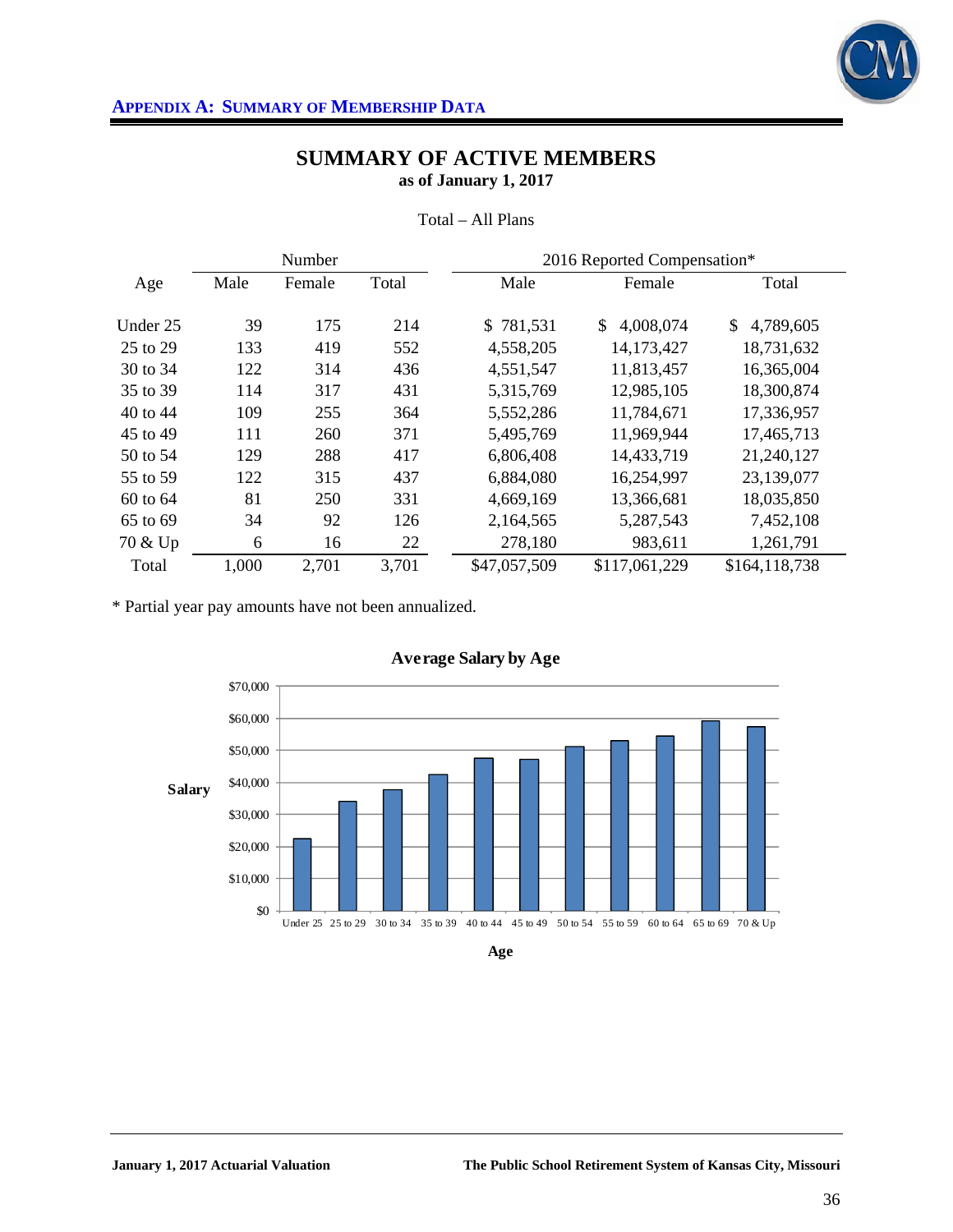

|          | 2016 Reported Compensation*<br>Number |        |       |                      |               |               |
|----------|---------------------------------------|--------|-------|----------------------|---------------|---------------|
| Age      | Male                                  | Female | Total | Male                 | Female        | Total         |
| Under 25 | $\overline{0}$                        | 3      | 3     | \$<br>$\overline{0}$ | \$<br>105,631 | \$<br>105,631 |
|          |                                       |        |       |                      |               |               |
| 25 to 29 | 50                                    | 135    | 185   | 2,151,165            | 5,836,806     | 7,987,971     |
| 30 to 34 | 51                                    | 134    | 185   | 2,270,240            | 6,014,552     | 8,284,792     |
| 35 to 39 | 68                                    | 192    | 260   | 3,715,602            | 8,774,724     | 12,490,326    |
| 40 to 44 | 58                                    | 154    | 212   | 3,398,154            | 8,303,905     | 11,702,059    |
| 45 to 49 | 73                                    | 172    | 245   | 3,875,105            | 8,775,478     | 12,650,583    |
| 50 to 54 | 103                                   | 219    | 322   | 5,798,588            | 11,991,045    | 17,789,633    |
| 55 to 59 | 98                                    | 254    | 352   | 5,988,086            | 13,926,573    | 19,914,659    |
| 60 to 64 | 66                                    | 218    | 284   | 4,060,313            | 12,078,862    | 16,139,175    |
| 65 to 69 | 30                                    | 85     | 115   | 1,983,676            | 5,017,005     | 7,000,681     |
| 70 & Up  | 5                                     | 15     | 20    | 246,980              | 956,429       | 1,203,409     |
| Total    | 602                                   | 1,581  | 2,183 | \$33,487,909         | \$81,781,010  | \$115,268,919 |

Total – Plan B

\* Partial year pay amounts have not been annualized.



**Age**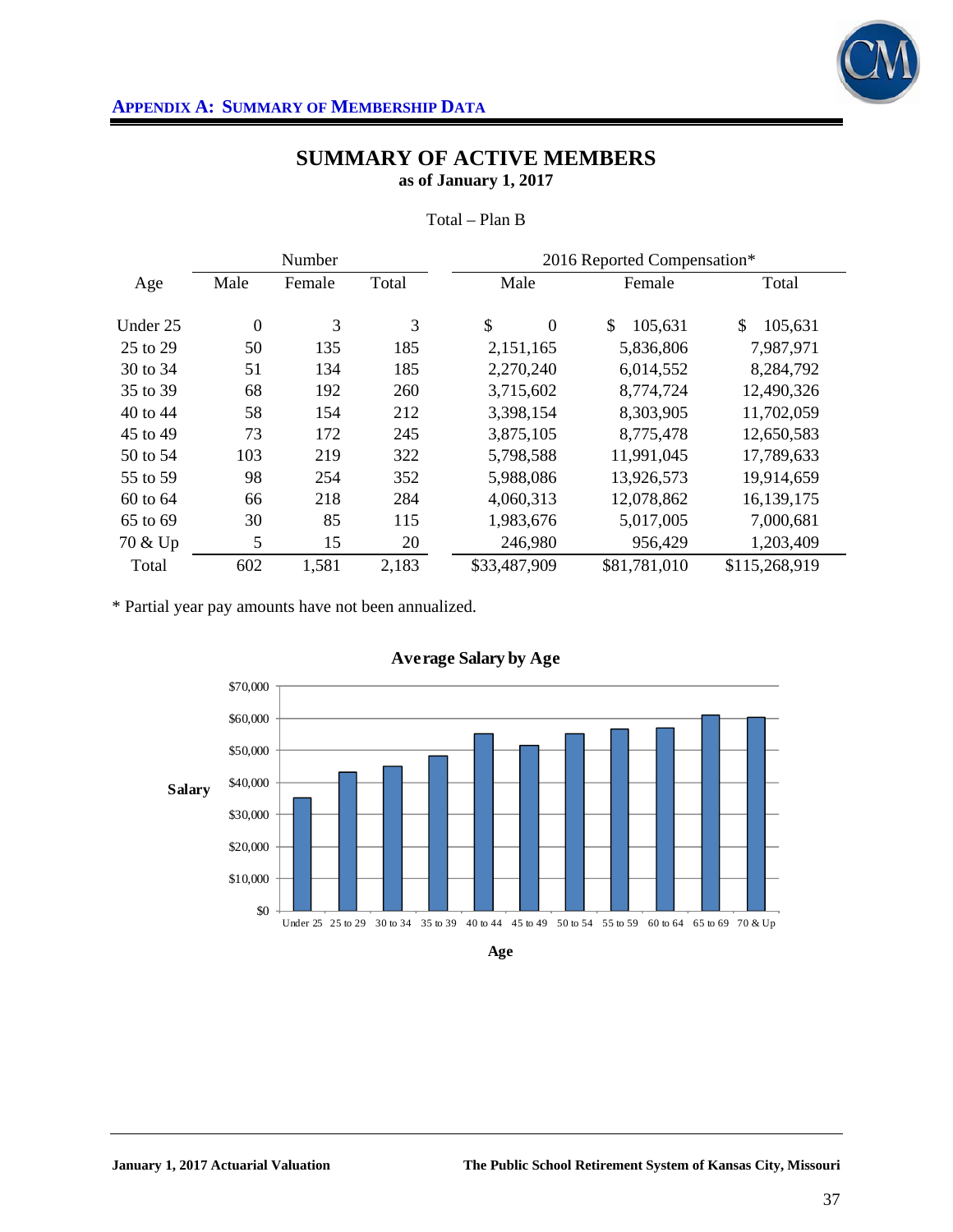

|          |                | Number<br>2016 Reported Compensation* |                |               |                 |                 |
|----------|----------------|---------------------------------------|----------------|---------------|-----------------|-----------------|
| Age      | Male           | Female                                | Total          | Male          | Female          | Total           |
|          |                |                                       |                |               |                 |                 |
| Under 25 | 39             | 172                                   | 211            | \$<br>781,531 | \$<br>3,902,443 | 4,683,974<br>\$ |
| 25 to 29 | 83             | 284                                   | 367            | 2,407,040     | 8,336,621       | 10,743,661      |
| 30 to 34 | 71             | 180                                   | 251            | 2,281,307     | 5,798,905       | 8,080,212       |
| 35 to 39 | 46             | 125                                   | 171            | 1,600,167     | 4,210,381       | 5,810,548       |
| 40 to 44 | 51             | 101                                   | 152            | 2,154,132     | 3,480,766       | 5,634,898       |
| 45 to 49 | 38             | 88                                    | 126            | 1,620,664     | 3,194,466       | 4,815,130       |
| 50 to 54 | 26             | 69                                    | 95             | 1,007,820     | 2,442,674       | 3,450,494       |
| 55 to 59 | 24             | 61                                    | 85             | 895,994       | 2,328,424       | 3,224,418       |
| 60 to 64 | 15             | 32                                    | 47             | 608,856       | 1,287,819       | 1,896,675       |
| 65 to 69 | $\overline{4}$ | 7                                     | 11             | 180,889       | 270,538         | 451,427         |
| 70 & Up  | $\mathbf{1}$   |                                       | $\mathfrak{2}$ | 31,200        | 27,182          | 58,382          |
| Total    | 398            | 1,120                                 | 1,518          | \$13,569,600  | \$35,280,219    | \$48,849,819    |

Total – Plan C

\* Partial year pay amounts have not been annualized.



**Age**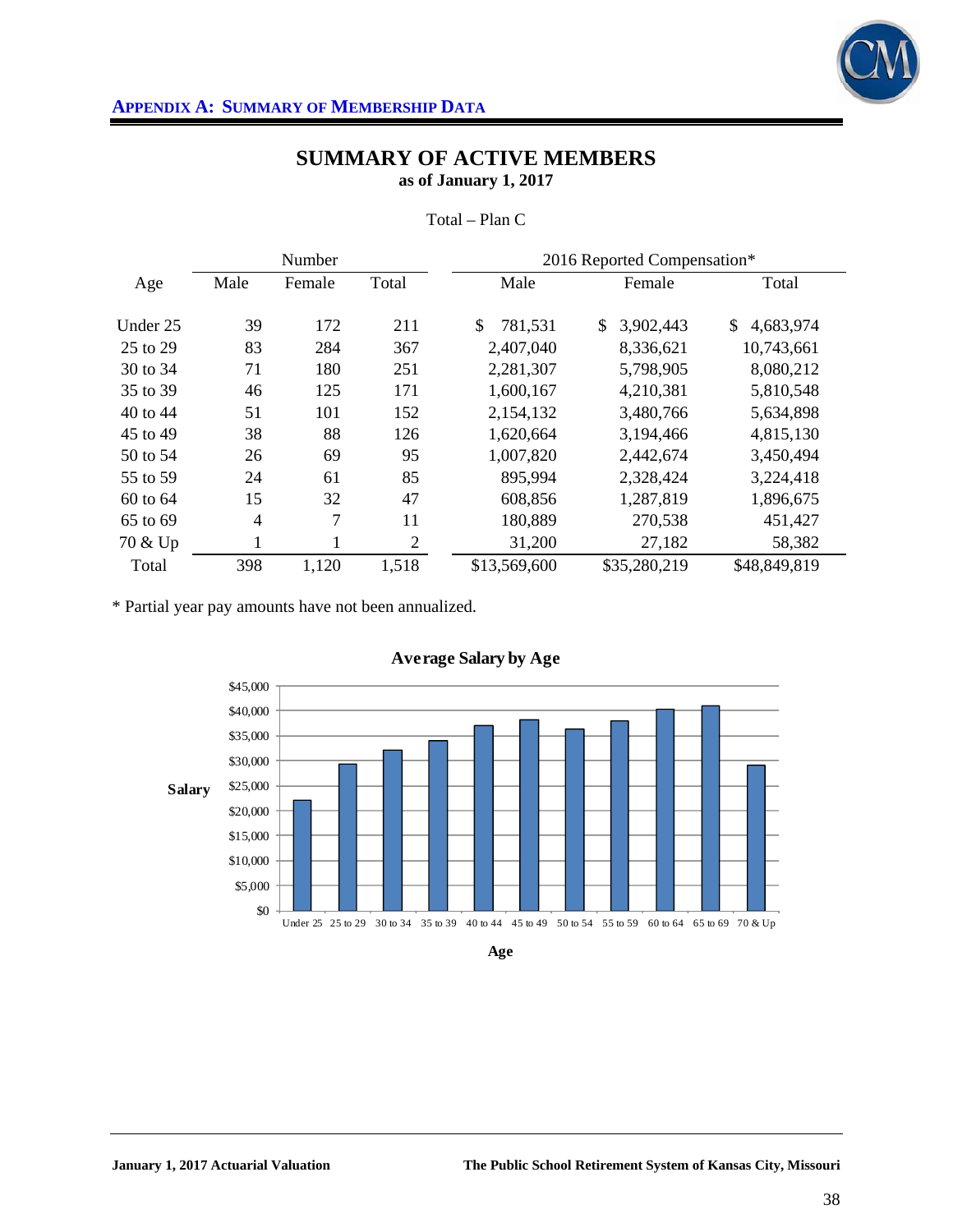

| Number       |                |        |       | 2016 Reported Compensation* |             |             |  |
|--------------|----------------|--------|-------|-----------------------------|-------------|-------------|--|
| Age          | Male           | Female | Total | Male                        | Female      | Total       |  |
| Under 25     | 19             | 105    | 124   | \$<br>314,649               | \$2,430,376 | \$2,745,025 |  |
| 25 to 29     | 73             | 254    | 327   | 2,575,957                   | 8,795,501   | 11,371,458  |  |
| 30 to 34     | 69             | 184    | 253   | 2,699,789                   | 7,392,194   | 10,091,983  |  |
| 35 to 39     | 48             | 156    | 204   | 2,157,528                   | 6,559,664   | 8,717,192   |  |
| 40 to 44     | 53             | 114    | 167   | 2,734,410                   | 5,272,395   | 8,006,805   |  |
| 45 to 49     | 37             | 84     | 121   | 1,989,333                   | 3,708,202   | 5,697,535   |  |
| 50 to 54     | 42             | 60     | 102   | 2,157,020                   | 2,450,710   | 4,607,730   |  |
| 55 to 59     | 28             | 57     | 85    | 1,762,144                   | 2,742,238   | 4,504,382   |  |
| $60$ to $64$ | 22             | 53     | 75    | 1,049,942                   | 2,555,676   | 3,605,618   |  |
| 65 to 69     | 8              | 12     | 20    | 345,541                     | 662,205     | 1,007,746   |  |
| 70 & Up      | $\overline{2}$ |        | 3     | 115,011                     | 68,723      | 183,734     |  |

Charter Schools – All Plans

\* Partial year pay amounts have not been annualized.



## **Average Salary by Age**

Total 401 1,080 1,481 \$17,901,324 \$42,637,884 \$60,539,208

**Age**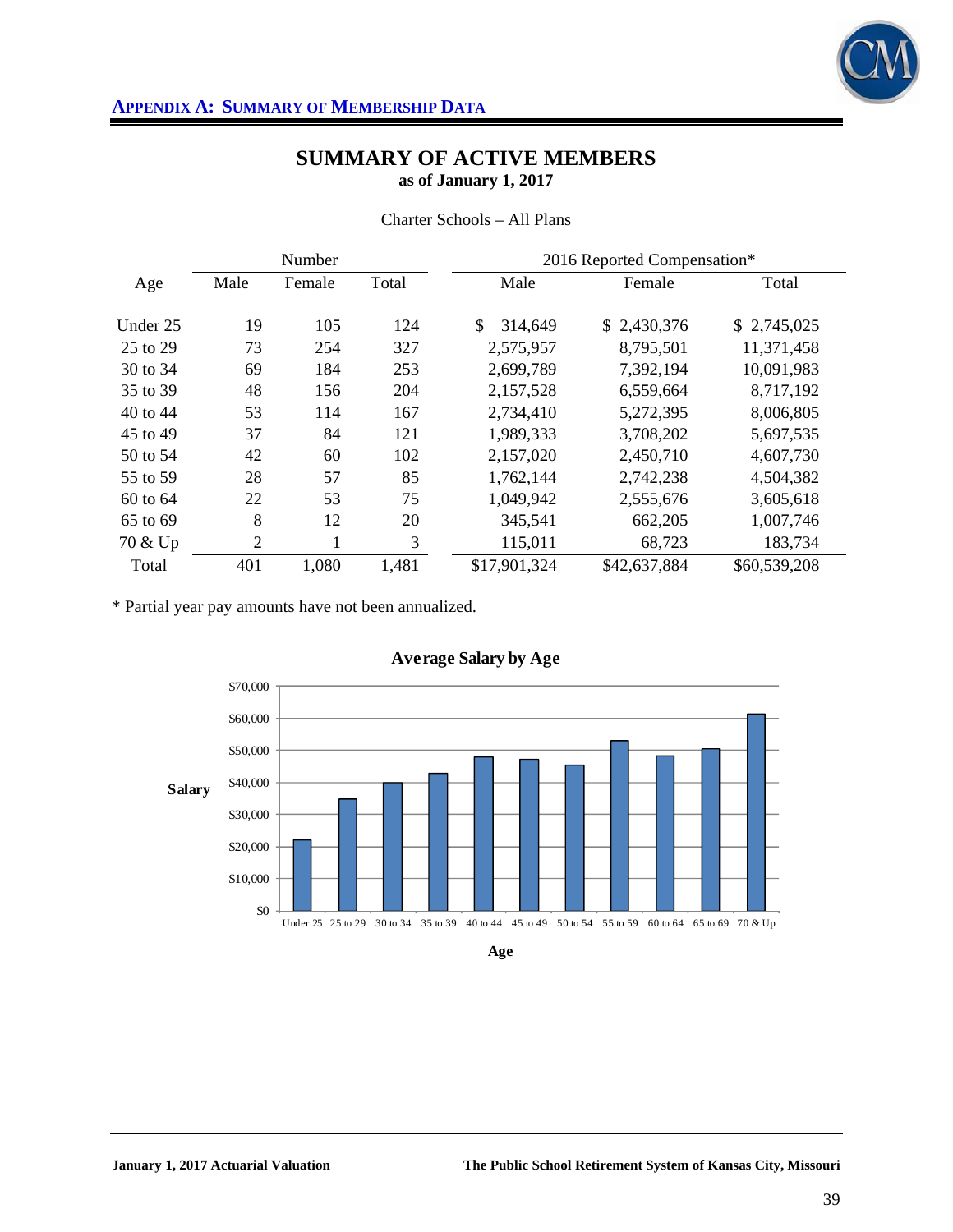

|          |                | Number         |                | 2016 Reported Compensation* |              |              |  |
|----------|----------------|----------------|----------------|-----------------------------|--------------|--------------|--|
| Age      | Male           | Female         | Total          | Male                        | Female       | Total        |  |
| Under 25 | $\overline{0}$ | $\overline{2}$ | $\overline{2}$ | \$<br>$\overline{0}$        | \$<br>53,830 | \$<br>53,830 |  |
| 25 to 29 | 27             | 90             | 117            | 1,183,039                   | 4,012,603    | 5,195,642    |  |
| 30 to 34 | 29             | 84             | 113            | 1,345,409                   | 4,101,177    | 5,446,586    |  |
| 35 to 39 | 25             | 88             | 113            | 1,313,652                   | 4,362,286    | 5,675,938    |  |
| 40 to 44 | 29             | 65             | 94             | 1,684,693                   | 3,522,541    | 5,207,234    |  |
| 45 to 49 | 23             | 51             | 74             | 1,355,269                   | 2,602,801    | 3,958,070    |  |
| 50 to 54 | 24             | 31             | 55             | 1,461,597                   | 1,487,341    | 2,948,938    |  |
| 55 to 59 | 19             | 32             | 51             | 1,374,699                   | 1,854,087    | 3,228,786    |  |
| 60 to 64 | 15             | 44             | 59             | 775,191                     | 2,249,461    | 3,024,652    |  |
| 65 to 69 | $\overline{4}$ | 8              | 12             | 164,652                     | 515,418      | 680,070      |  |
| 70 & Up  | $\mathbf{1}$   | 1              | $\mathfrak{2}$ | 83,811                      | 68,723       | 152,534      |  |
| Total    | 196            | 496            | 692            | \$10,742,012                | \$24,830,268 | \$35,572,280 |  |

Charter Schools – Plan B

\* Partial year pay amounts have not been annualized.



**Age**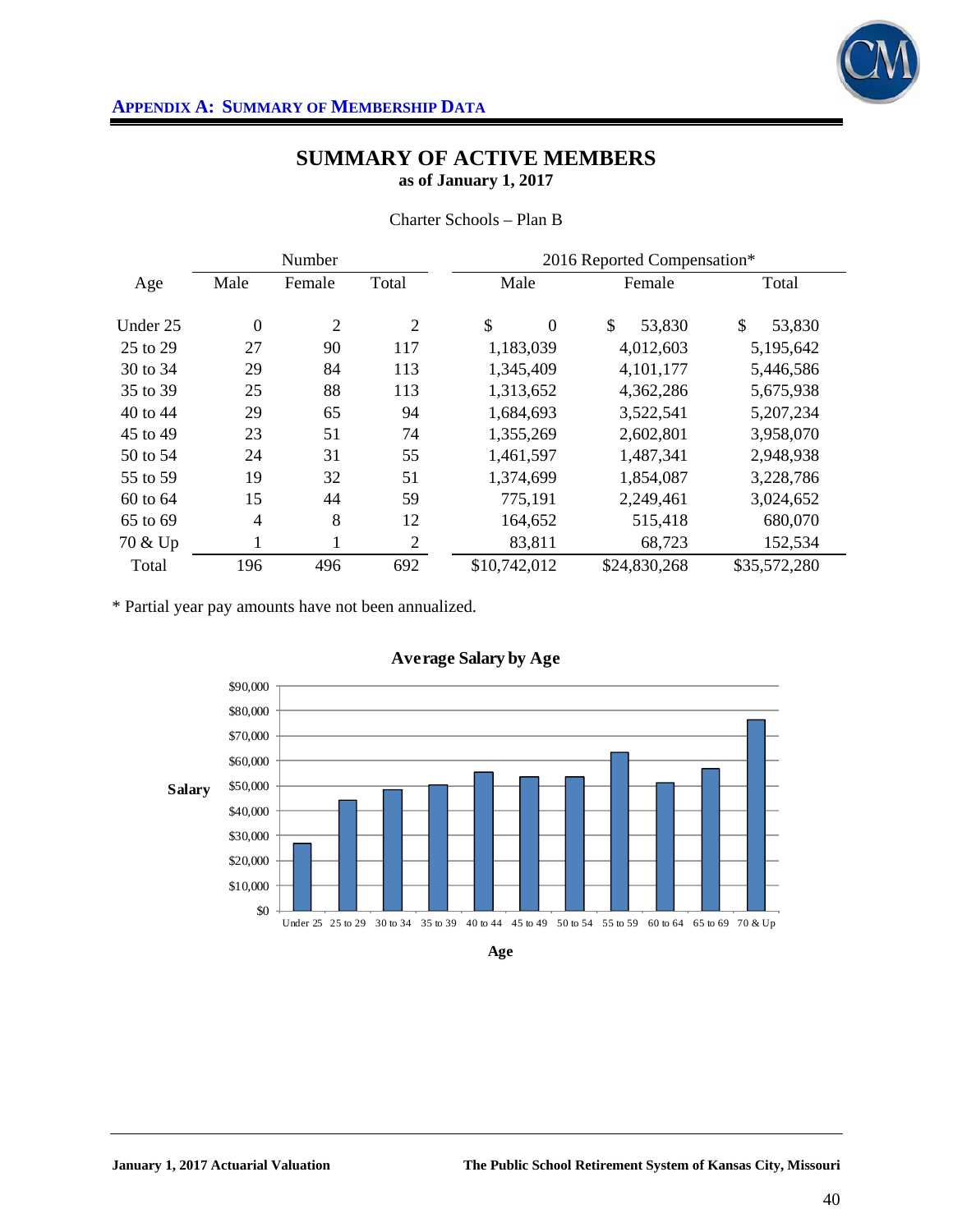

|          |                | Number       |       | 2016 Reported Compensation* |                |              |  |
|----------|----------------|--------------|-------|-----------------------------|----------------|--------------|--|
| Age      | Male           | Female       | Total | Male                        | Female         | Total        |  |
|          |                |              |       |                             |                |              |  |
| Under 25 | 19             | 103          | 122   | 314,649                     | \$2,376,546    | \$2,691,195  |  |
| 25 to 29 | 46             | 164          | 210   | 1,392,918                   | 4,782,898      | 6,175,816    |  |
| 30 to 34 | 40             | 100          | 140   | 1,354,380                   | 3,291,017      | 4,645,397    |  |
| 35 to 39 | 23             | 68           | 91    | 843,876                     | 2,197,378      | 3,041,254    |  |
| 40 to 44 | 24             | 49           | 73    | 1,049,717                   | 1,749,854      | 2,799,571    |  |
| 45 to 49 | 14             | 33           | 47    | 634,064                     | 1,105,401      | 1,739,465    |  |
| 50 to 54 | 18             | 29           | 47    | 695,423                     | 963,369        | 1,658,792    |  |
| 55 to 59 | 9              | 25           | 34    | 387,445                     | 888,151        | 1,275,596    |  |
| 60 to 64 | 7              | 9            | 16    | 274,751                     | 306,215        | 580,966      |  |
| 65 to 69 | $\overline{4}$ | 4            | 8     | 180,889                     | 146,787        | 327,676      |  |
| 70 & Up  | 1              | $\mathbf{0}$ | ı     | 31,200                      | $\overline{0}$ | 31,200       |  |
| Total    | 205            | 584          | 789   | \$7,159,312                 | \$17,807,616   | \$24,966,928 |  |

Charter Schools – Plan C

\* Partial year pay amounts have not been annualized.



**Age**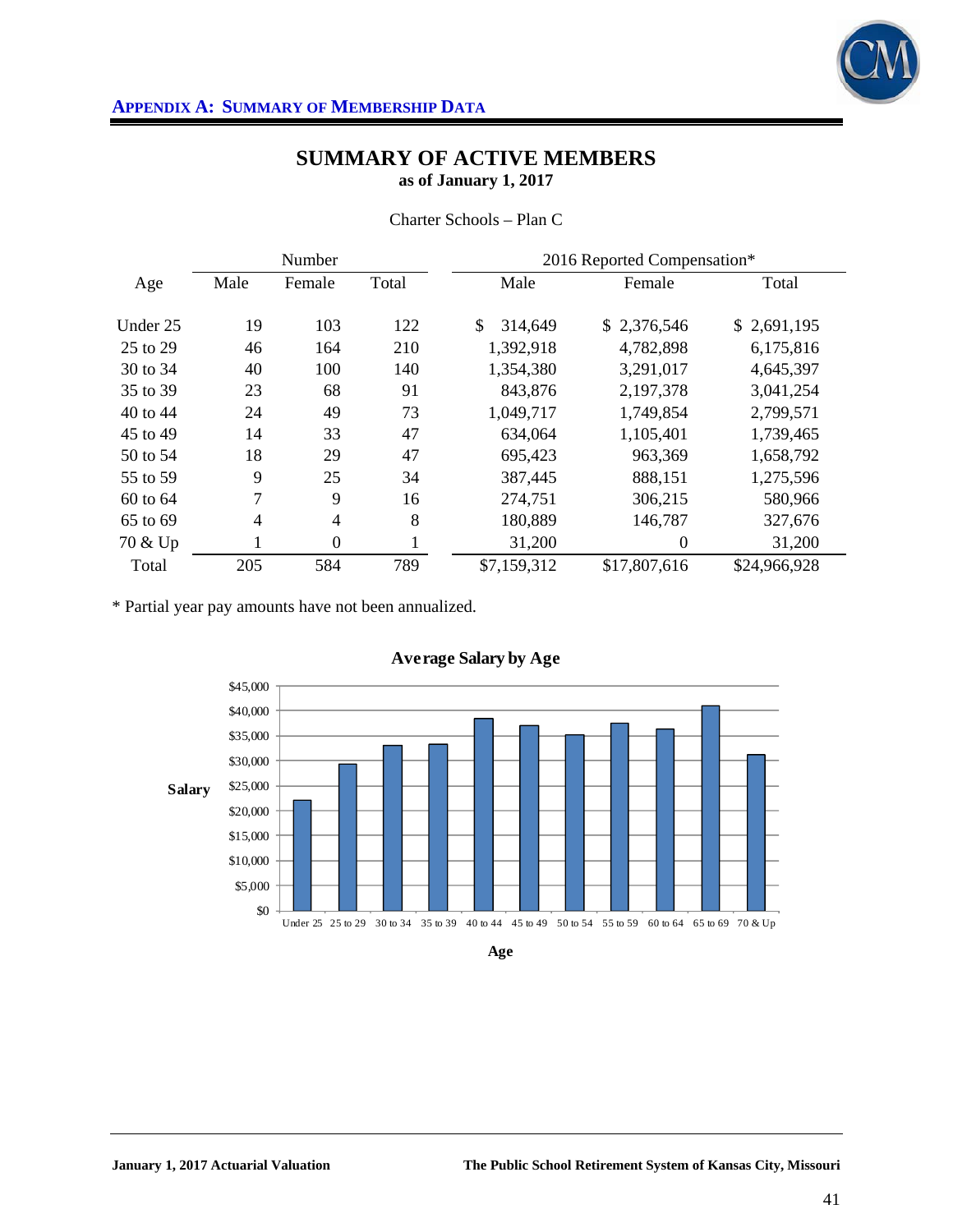

School District & Retirement System – All Plans

|          |                | Number |       | 2016 Reported Compensation* |              |              |  |
|----------|----------------|--------|-------|-----------------------------|--------------|--------------|--|
| Age      | Male           | Female | Total | Male                        | Female       | Total        |  |
| Under 25 | 19             | 70     | 89    | \$<br>448,034               | \$1,577,698  | \$2,025,732  |  |
| 25 to 29 | 57             | 157    | 214   | 1,902,688                   | 5,186,932    | 7,089,620    |  |
| 30 to 34 | 46             | 116    | 162   | 1,583,654                   | 3,937,622    | 5,521,276    |  |
| 35 to 39 | 62             | 148    | 210   | 2,983,787                   | 5,945,105    | 8,928,892    |  |
| 40 to 44 | 50             | 132    | 182   | 2,495,335                   | 6,128,319    | 8,623,654    |  |
| 45 to 49 | 68             | 166    | 234   | 3,227,129                   | 7,766,351    | 10,993,480   |  |
| 50 to 54 | 82             | 213    | 295   | 4,337,251                   | 11,143,977   | 15,481,228   |  |
| 55 to 59 | 84             | 247    | 331   | 4,651,260                   | 12,968,271   | 17,619,531   |  |
| 60 to 64 | 51             | 191    | 242   | 3,268,418                   | 10,485,338   | 13,753,756   |  |
| 65 to 69 | 24             | 77     | 101   | 1,575,127                   | 4,438,480    | 6,013,607    |  |
| 70 & Up  | $\overline{4}$ | 12     | 16    | 163,169                     | 733,038      | 896,207      |  |
| Total    | 547            | 1,529  | 2,076 | \$26,635,852                | \$70,311,131 | \$96,946,983 |  |

\* Partial year pay amounts have not been annualized.



**Age**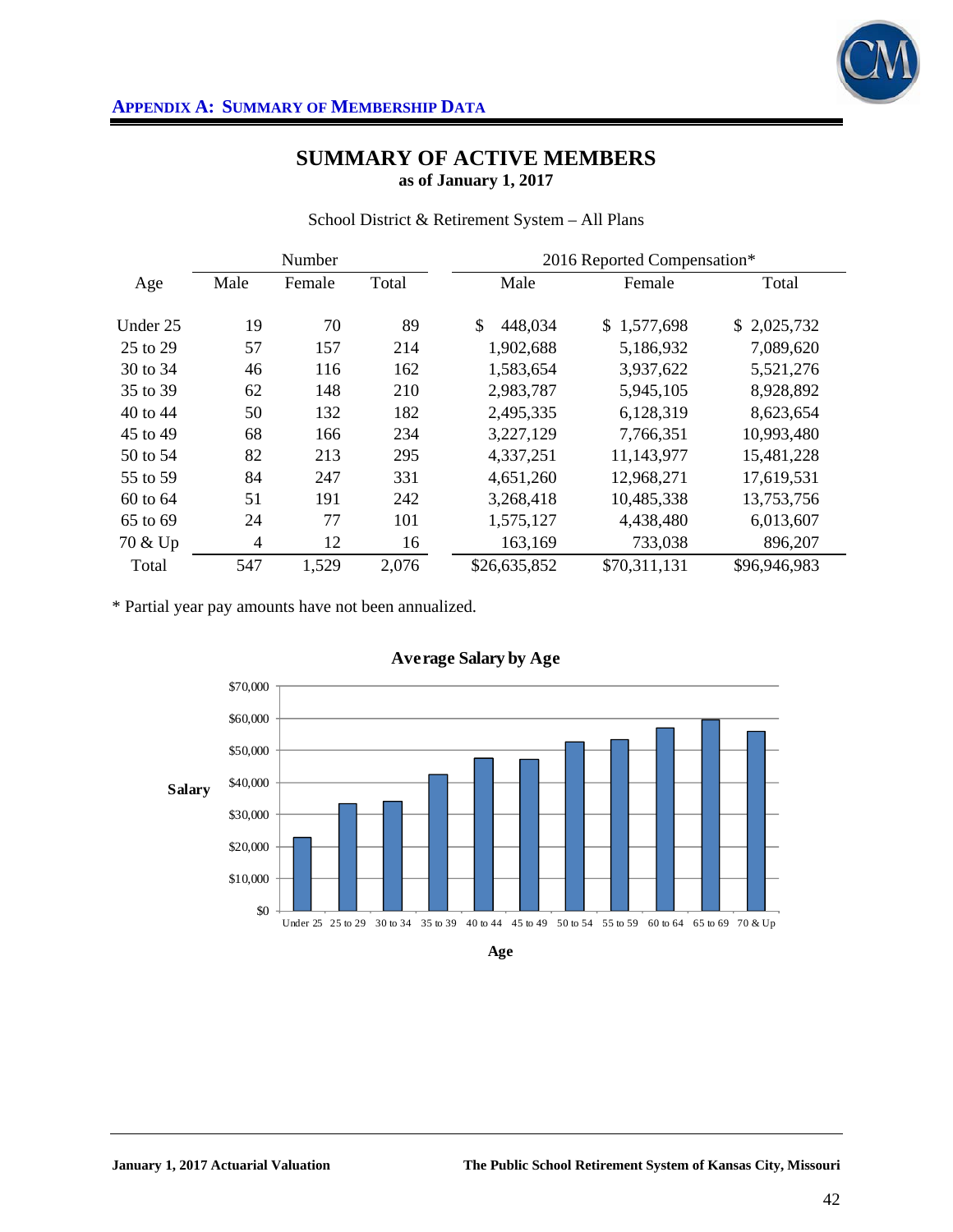

School District & Retirement System – Plan B

|          | 2016 Reported Compensation*<br>Number |        |              |                      |              |              |
|----------|---------------------------------------|--------|--------------|----------------------|--------------|--------------|
| Age      | Male                                  | Female | Total        | Male                 | Female       | Total        |
| Under 25 | $\boldsymbol{0}$                      | 1      | $\mathbf{1}$ | \$<br>$\overline{0}$ | \$<br>51,801 | \$<br>51,801 |
| 25 to 29 | 22                                    | 43     | 65           | 930,484              | 1,767,720    | 2,698,204    |
| 30 to 34 | 20                                    | 46     | 66           | 834,685              | 1,747,285    | 2,581,970    |
| 35 to 39 | 39                                    | 95     | 134          | 2,227,496            | 4,042,548    | 6,270,044    |
| 40 to 44 | 24                                    | 84     | 108          | 1,432,444            | 4,534,600    | 5,967,044    |
| 45 to 49 | 44                                    | 116    | 160          | 2,240,529            | 5,940,111    | 8,180,640    |
| 50 to 54 | 74                                    | 176    | 250          | 4,024,854            | 9,799,809    | 13,824,663   |
| 55 to 59 | 69                                    | 211    | 280          | 4,142,711            | 11,527,998   | 15,670,709   |
| 60 to 64 | 44                                    | 168    | 212          | 2,959,779            | 9,503,734    | 12,463,513   |
| 65 to 69 | 24                                    | 74     | 98           | 1,575,127            | 4,314,729    | 5,889,856    |
| 70 & Up  | $\overline{4}$                        | 11     | 15           | 163,169              | 705,856      | 869,025      |
| Total    | 364                                   | 1,025  | 1,389        | \$20,531,278         | \$53,936,191 | \$74,467,469 |

\* Partial year pay amounts have not been annualized.





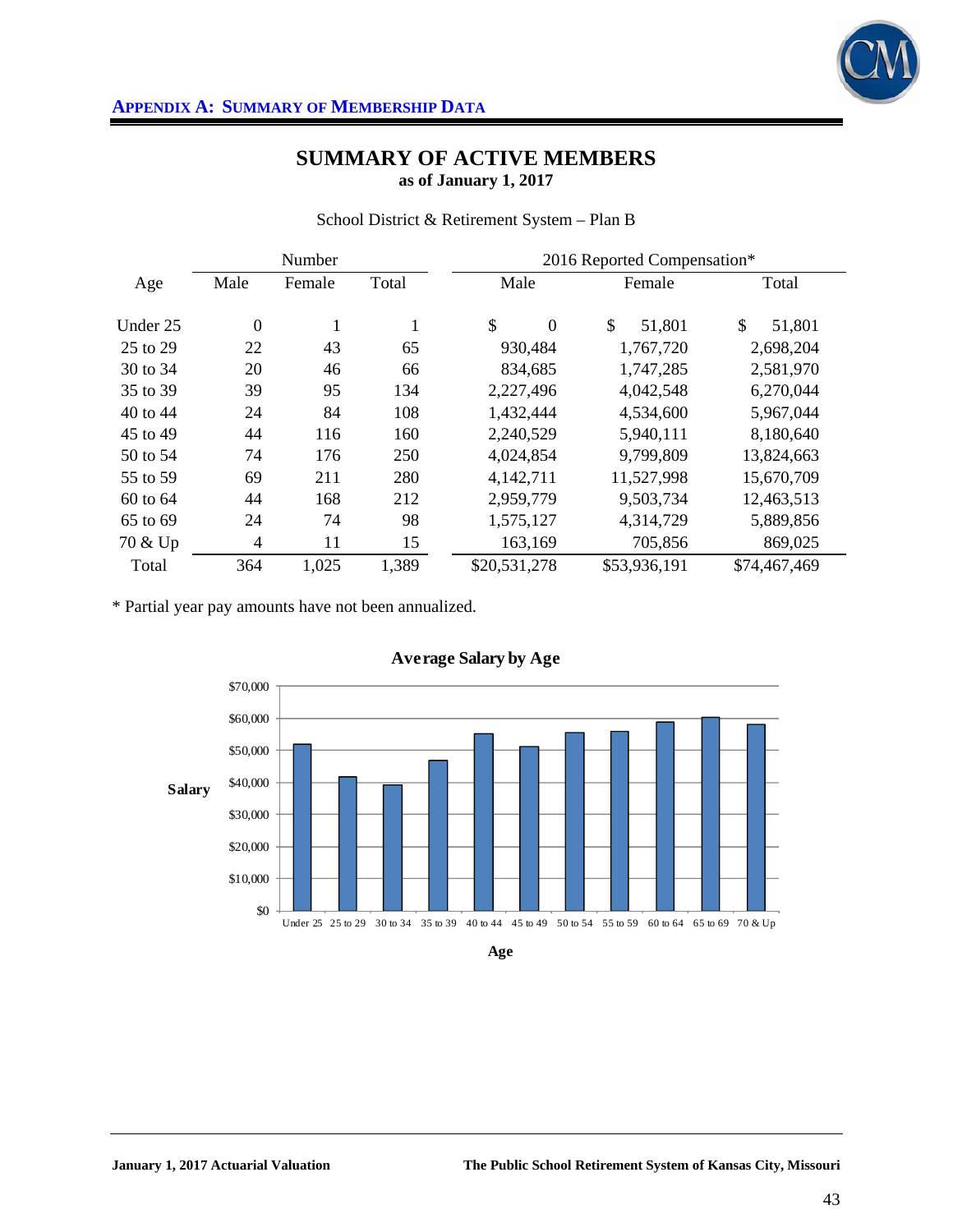

|  | School District & Retirement System – Plan C |  |
|--|----------------------------------------------|--|
|  |                                              |  |

|          |                  | Number |       |                | 2016 Reported Compensation* |              |
|----------|------------------|--------|-------|----------------|-----------------------------|--------------|
| Age      | Male             | Female | Total | Male           | Female                      | Total        |
| Under 25 | 19               | 69     | 88    | \$448,034      | \$1,525,897                 | \$1,973,931  |
| 25 to 29 | 35               | 114    | 149   | 972,204        | 3,419,212                   | 4,391,416    |
| 30 to 34 | 26               | 70     | 96    | 748,969        | 2,190,337                   | 2,939,306    |
| 35 to 39 | 23               | 53     | 76    | 756,291        | 1,902,557                   | 2,658,848    |
| 40 to 44 | 26               | 48     | 74    | 1,062,891      | 1,593,719                   | 2,656,610    |
| 45 to 49 | 24               | 50     | 74    | 986,600        | 1,826,240                   | 2,812,840    |
| 50 to 54 | 8                | 37     | 45    | 312,397        | 1,344,168                   | 1,656,565    |
| 55 to 59 | 15               | 36     | 51    | 508,549        | 1,440,273                   | 1,948,822    |
| 60 to 64 | 7                | 23     | 30    | 308,639        | 981,604                     | 1,290,243    |
| 65 to 69 | $\boldsymbol{0}$ | 3      | 3     | $\theta$       | 123,751                     | 123,751      |
| 70 & Up  | $\boldsymbol{0}$ |        |       | $\overline{0}$ | 27,182                      | 27,182       |
| Total    | 183              | 504    | 687   | \$6,104,574    | \$16,374,940                | \$22,479,514 |

\* Partial year pay amounts have not been annualized.



**Age**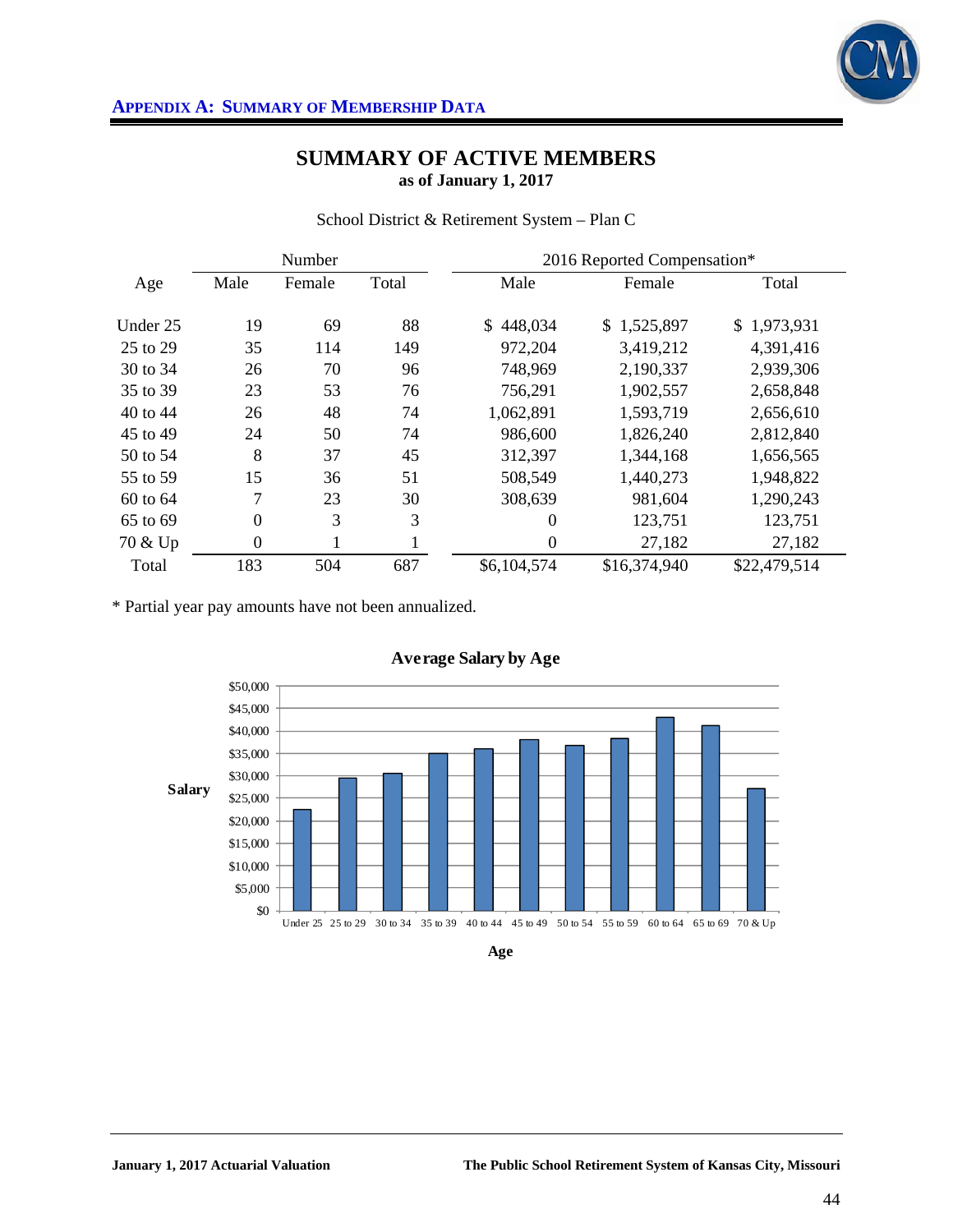

|          |                  | Number           |       | 2016 Reported Compensation* |                |              |  |  |  |  |
|----------|------------------|------------------|-------|-----------------------------|----------------|--------------|--|--|--|--|
| Age      | Male             | Female           | Total | Male                        | Female         | Total        |  |  |  |  |
| Under 25 |                  | $\boldsymbol{0}$ |       | \$<br>18,848                | \$<br>$\theta$ | \$<br>18,848 |  |  |  |  |
| 25 to 29 | 3                | 8                | 11    | 79,560                      | 190,994        | 270,554      |  |  |  |  |
| 30 to 34 | 7                | 14               | 21    | 268,104                     | 483,641        | 751,745      |  |  |  |  |
| 35 to 39 | $\overline{4}$   | 13               | 17    | 174,454                     | 480,336        | 654,790      |  |  |  |  |
| 40 to 44 | 6                | 9                | 15    | 322,541                     | 383,957        | 706,498      |  |  |  |  |
| 45 to 49 | 6                | 10               | 16    | 279,307                     | 495,391        | 774,698      |  |  |  |  |
| 50 to 54 | 5                | 15               | 20    | 312,137                     | 839,032        | 1,151,169    |  |  |  |  |
| 55 to 59 | 10               | 11               | 21    | 470,676                     | 544,488        | 1,015,164    |  |  |  |  |
| 60 to 64 | 8                | 6                | 14    | 350,809                     | 325,667        | 676,476      |  |  |  |  |
| 65 to 69 | $\overline{2}$   | 3                | 5     | 243,897                     | 186,858        | 430,755      |  |  |  |  |
| 70 & Up  | $\boldsymbol{0}$ | 3                | 3     | $\theta$                    | 181,850        | 181,850      |  |  |  |  |
| Total    | 52               | 92               | 144   | \$2,520,333                 | \$4,112,214    | \$6,632,547  |  |  |  |  |

## Library – All Plans

\* Partial year pay amounts have not been annualized.



**Age**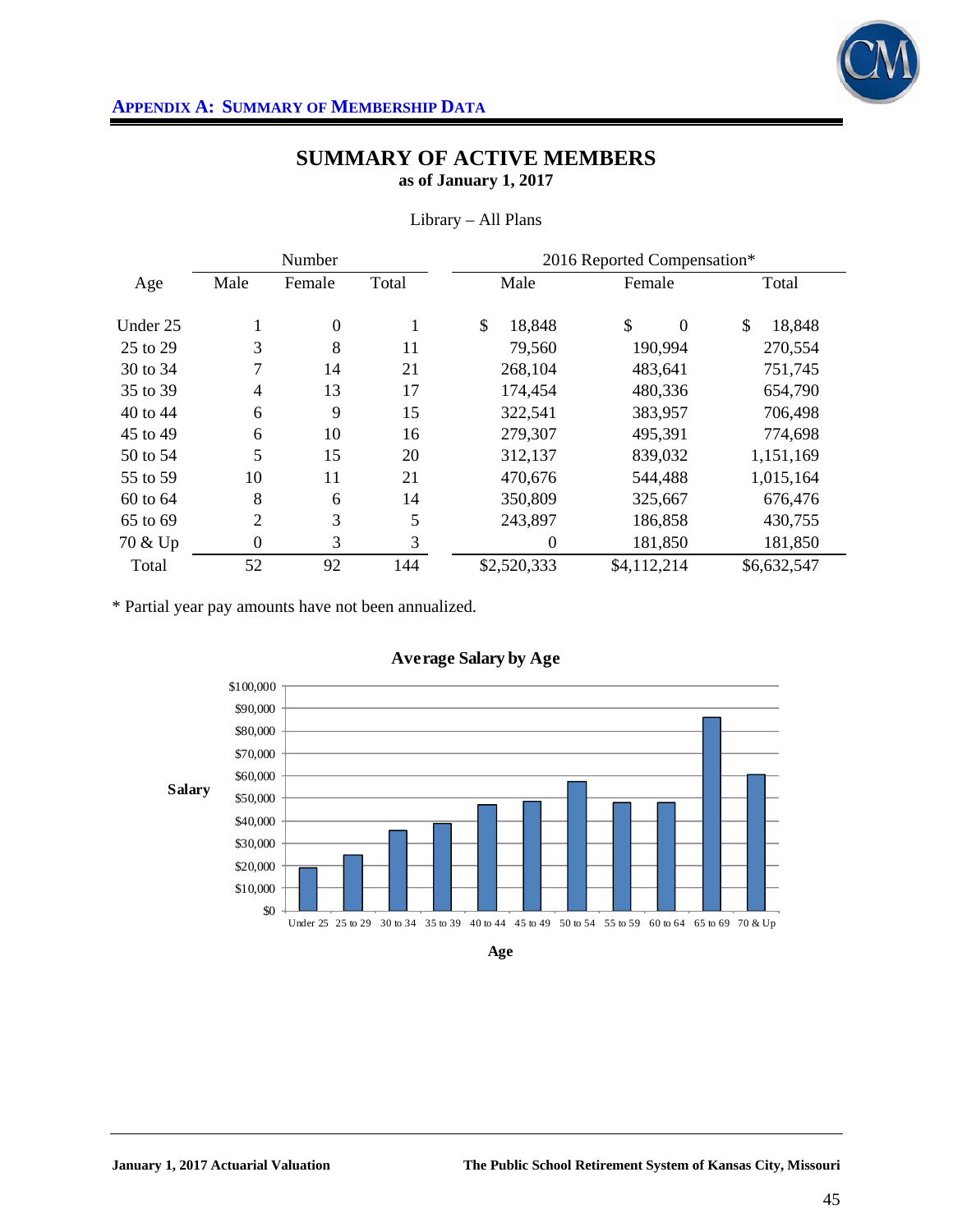

|          |                  | Number         |                  |                | 2016 Reported Compensation* |                |  |  |  |  |  |
|----------|------------------|----------------|------------------|----------------|-----------------------------|----------------|--|--|--|--|--|
| Age      | Male             | Female         | Total            | Male           | Female                      | Total          |  |  |  |  |  |
| Under 25 | $\overline{0}$   | $\mathbf{0}$   | $\boldsymbol{0}$ | \$<br>$\theta$ | \$<br>$\Omega$              | \$<br>$\Omega$ |  |  |  |  |  |
| 25 to 29 |                  | $\overline{2}$ | 3                | 37,642         | 56,483                      | 94,125         |  |  |  |  |  |
| 30 to 34 | $\overline{2}$   | $\overline{4}$ | 6                | 90,146         | 166,090                     | 256,236        |  |  |  |  |  |
| 35 to 39 | 4                | 9              | 13               | 174,454        | 369,890                     | 544,344        |  |  |  |  |  |
| 40 to 44 | 5                | 5              | 10               | 281,017        | 246,764                     | 527,781        |  |  |  |  |  |
| 45 to 49 | 6                | 5              | 11               | 279,307        | 232,566                     |                |  |  |  |  |  |
| 50 to 54 | 5                | 12             | 17               | 312,137        | 703,895                     | 1,016,032      |  |  |  |  |  |
| 55 to 59 | 10               | 11             | 21               | 470,676        | 544,488                     | 1,015,164      |  |  |  |  |  |
| 60 to 64 | 7                | 6              | 13               | 325,343        | 325,667                     | 651,010        |  |  |  |  |  |
| 65 to 69 | 2                | 3              | 5                | 243,897        | 186,858                     | 430,755        |  |  |  |  |  |
| 70 & Up  | $\boldsymbol{0}$ | 3              | 3                | $\theta$       | 181,850                     | 181,850        |  |  |  |  |  |
| Total    | 42               | 60             | 102              | \$2,214,619    | \$3,014,551                 | \$5,229,170    |  |  |  |  |  |

Library – Plan B

\* Partial year pay amounts have not been annualized.



**Age**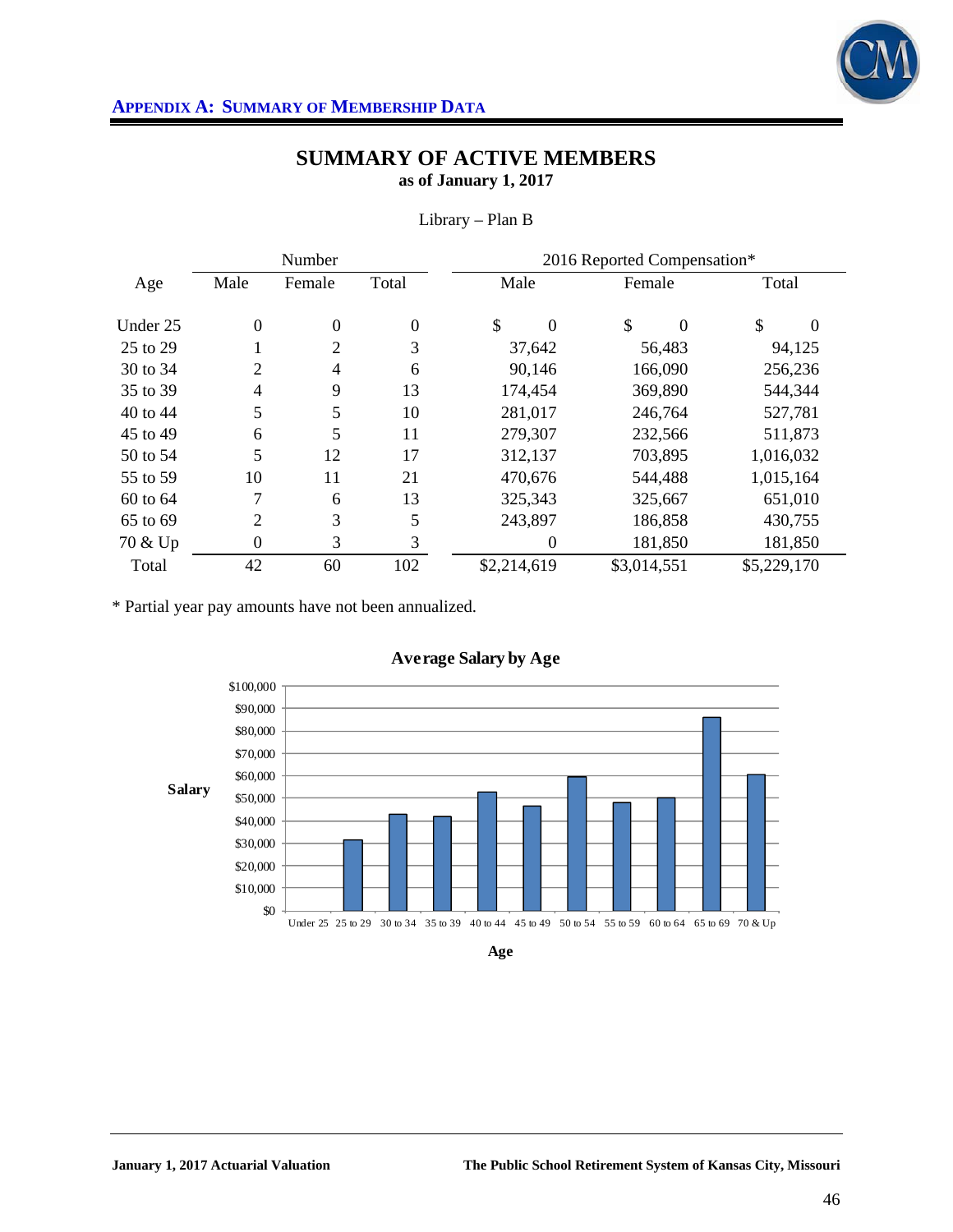

|          |          | Number   |        | 2016 Reported Compensation* |                |              |  |  |  |  |
|----------|----------|----------|--------|-----------------------------|----------------|--------------|--|--|--|--|
| Age      | Male     | Female   | Total  | Male                        | Female         | Total        |  |  |  |  |
| Under 25 |          | $\theta$ |        | \$<br>18,848                | \$<br>$\Omega$ | \$<br>18,848 |  |  |  |  |
| 25 to 29 | 2        | 6        | 8      | 41,918                      | 134,511        | 176,429      |  |  |  |  |
| 30 to 34 | 5        | 10       | 15     | 177,958                     | 317,551        | 495,509      |  |  |  |  |
| 35 to 39 | 0        | 4        | 4      | $\Omega$                    | 110,446        | 110,446      |  |  |  |  |
| 40 to 44 |          | 4        | 5      | 41,524                      | 137,193        | 178,717      |  |  |  |  |
| 45 to 49 | 0        | 5        | 5      | $\Omega$                    | 262,825        | 262,825      |  |  |  |  |
| 50 to 54 | $\theta$ | 3        | 3      |                             | 135,137        | 135,137      |  |  |  |  |
| 55 to 59 | $\theta$ | 0        | 0      |                             | 0              |              |  |  |  |  |
| 60 to 64 |          | $\theta$ |        | 25,466                      |                | 25,466       |  |  |  |  |
| 65 to 69 | $\theta$ | $\theta$ | $_{0}$ |                             |                |              |  |  |  |  |
| 70 & Up  | 0        | $\theta$ | 0      |                             |                |              |  |  |  |  |
| Total    | 10       | 32       | 42     | \$<br>305,714               | \$1,097,663    | \$1,403,377  |  |  |  |  |

Library – Plan C

\* Partial year pay amounts have not been annualized.

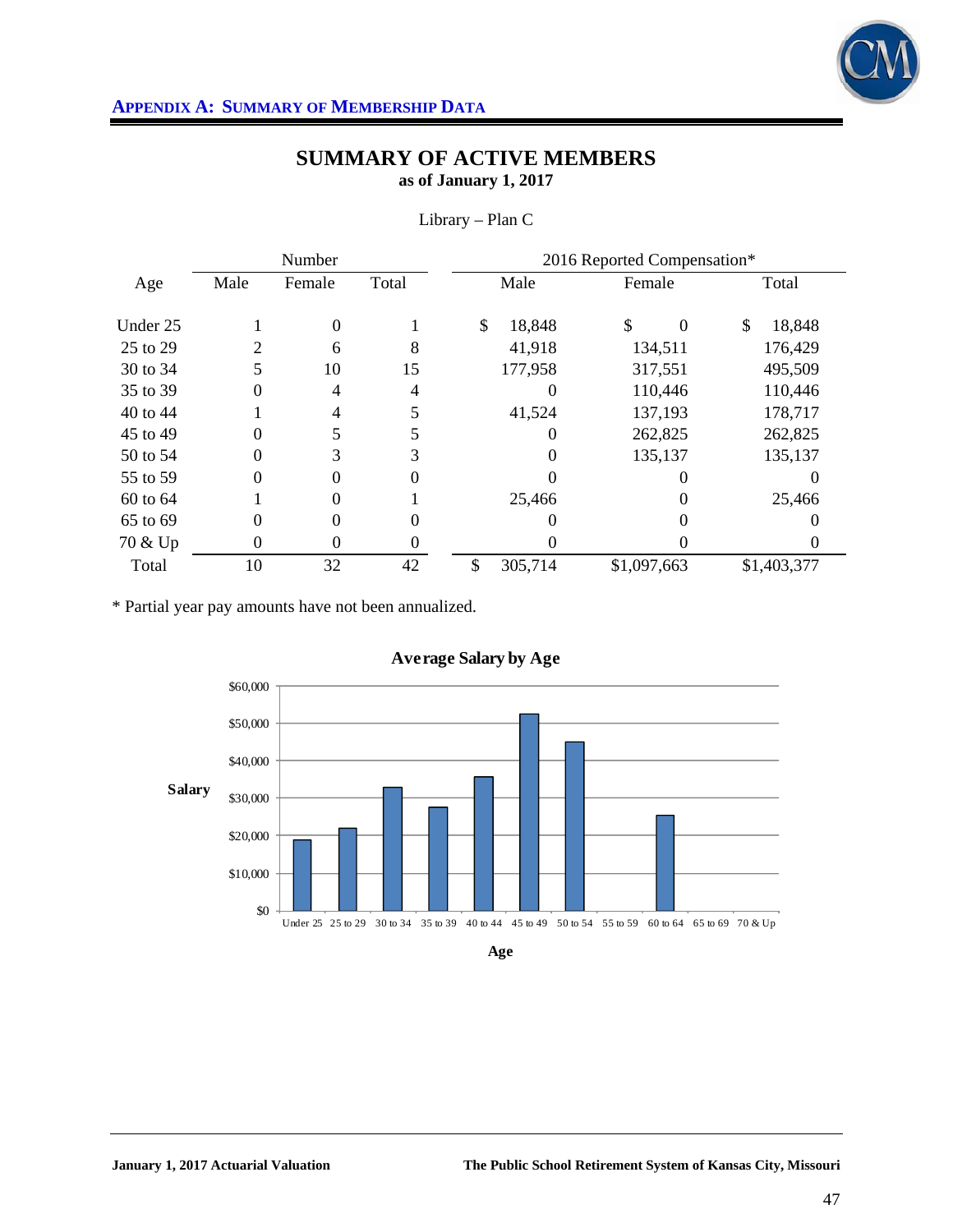

#### Total – All Plans

| <b>Years of Service</b> |          |          |                |                |                |                  |          |                |                |       |  |
|-------------------------|----------|----------|----------------|----------------|----------------|------------------|----------|----------------|----------------|-------|--|
| Age                     | $0$ to 4 | $5$ to 9 | 10 to 14       | 15 to 19       | 20 to 24       | 25 to 29         | 30 to 34 | 35 to 39       | 40 & Up        | Total |  |
| Under 25                | 214      | $\theta$ | $\theta$       | $\overline{0}$ | $\Omega$       | $\boldsymbol{0}$ | $\Omega$ | $\overline{0}$ | $\Omega$       | 214   |  |
| 25 to 29                | 510      | 42       | $\overline{0}$ | $\Omega$       | $\Omega$       | $\overline{0}$   | $\Omega$ | $\Omega$       | $\Omega$       | 552   |  |
| 30 to 34                | 332      | 95       | 8              |                | $\Omega$       | 0                | $\Omega$ | $\mathbf{0}$   | $\Omega$       | 436   |  |
| 35 to 39                | 266      | 78       | 70             | 17             | $\Omega$       | 0                | $\Omega$ | $\Omega$       | $\Omega$       | 431   |  |
| 40 to 44                | 202      | 63       | 43             | 47             | 9              | $\overline{0}$   | $\Omega$ | $\Omega$       | $\Omega$       | 364   |  |
| 45 to 49                | 184      | 59       | 39             | 38             | 41             | 9                |          | $\mathbf{0}$   | $\Omega$       | 371   |  |
| 50 to 54                | 143      | 55       | 61             | 58             | 46             | 45               | 8        |                | $\Omega$       | 417   |  |
| 55 to 59                | 131      | 64       | 70             | 40             | 53             | 45               | 27       | 5              | 2              | 437   |  |
| 60 to 64                | 89       | 49       | 64             | 41             | 29             | 31               | 16       | 10             | $\overline{2}$ | 331   |  |
| 65 to 69                | 21       | 15       | 17             | 20             | 18             | 20               | 8        |                | 6              | 126   |  |
| 70 & Up                 | 2        | 2        | 5              | $\overline{4}$ | $\overline{2}$ | 1                | $\Omega$ | 2              | 4              | 22    |  |
| Total                   | 2,094    | 522      | 377            | 266            | 198            | 151              | 60       | 19             | 14             | 3,701 |  |

## **Service Distribution**



**Service**



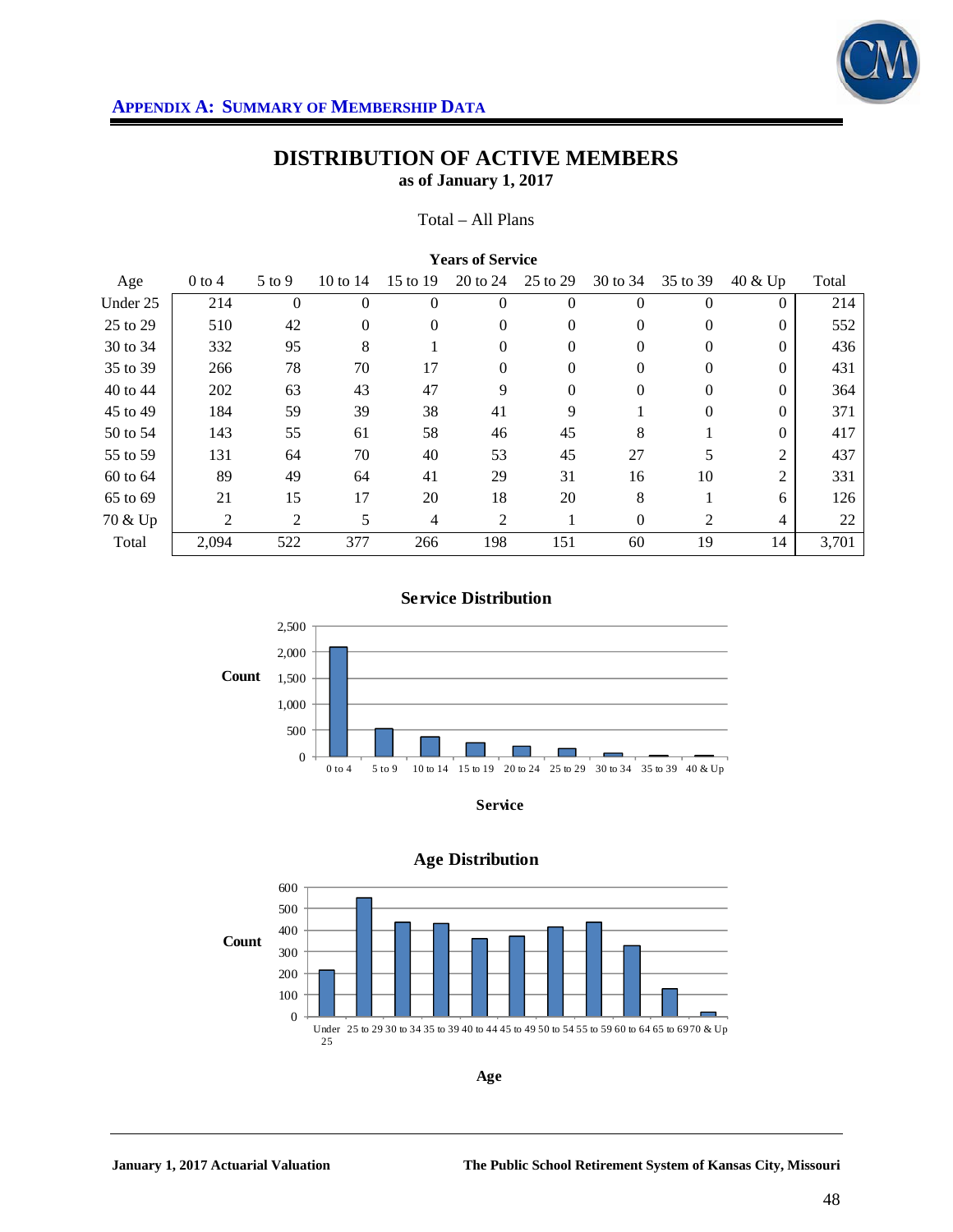

#### Total – Plan B

| <b>Years of Service</b> |                |                |                |          |                |                |          |                |                |       |  |
|-------------------------|----------------|----------------|----------------|----------|----------------|----------------|----------|----------------|----------------|-------|--|
| Age                     | $0$ to 4       | $5$ to 9       | 10 to $14$     | 15 to 19 | 20 to 24       | 25 to 29       | 30 to 34 | 35 to 39       | $40 \& Up$     | Total |  |
| Under 25                | 3              | $\overline{0}$ | $\overline{0}$ | $\Omega$ | $\theta$       | $\overline{0}$ | $\Omega$ | $\mathbf{0}$   | $\Omega$       |       |  |
| 25 to 29                | 144            | 41             | $\overline{0}$ | $\Omega$ | $\Omega$       | $\overline{0}$ | $\Omega$ | $\Omega$       | $\Omega$       | 185   |  |
| 30 to 34                | 85             | 91             | 8              |          | $\Omega$       | $\overline{0}$ | $\Omega$ | $\overline{0}$ | $\Omega$       | 185   |  |
| 35 to 39                | 95             | 78             | 70             | 17       | $\Omega$       | $\mathbf{0}$   | 0        | $\Omega$       | $\Omega$       | 260   |  |
| 40 to 44                | 51             | 62             | 43             | 47       | 9              | $\mathbf{0}$   | $\Omega$ | $\Omega$       | $\Omega$       | 212   |  |
| 45 to 49                | 58             | 59             | 39             | 38       | 41             | 9              |          | $\overline{0}$ | $\Omega$       | 245   |  |
| 50 to 54                | 48             | 55             | 61             | 58       | 46             | 45             | 8        |                | $\Omega$       | 322   |  |
| 55 to 59                | 48             | 62             | 70             | 40       | 53             | 45             | 27       | 5              | 2              | 352   |  |
| 60 to 64                | 42             | 49             | 64             | 41       | 29             | 31             | 16       | 10             | $\overline{2}$ | 284   |  |
| 65 to 69                | 10             | 15             | 17             | 20       | 18             | 20             | 8        |                | 6              | 115   |  |
| 70 & Up                 | $\overline{0}$ | 2              | 5              | 4        | $\overline{c}$ | 1              | $\Omega$ | 2              | 4              | 20    |  |
| Total                   | 584            | 514            | 377            | 266      | 198            | 151            | 60       | 19             | 14             | 2,183 |  |

### **Service Distribution**



**Service**



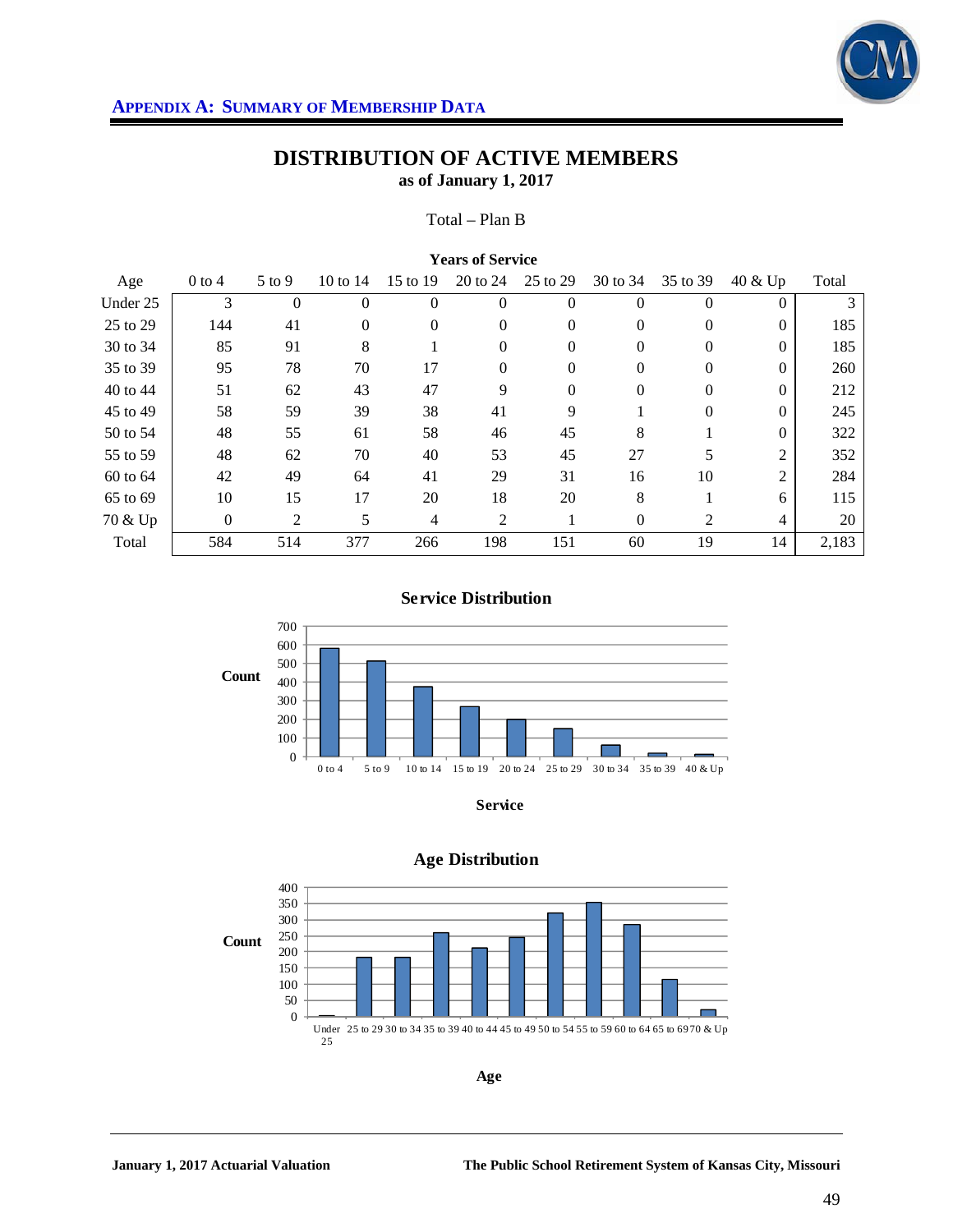

#### Total – Plan C

| <b>Years of Service</b> |          |                   |            |                |          |          |          |          |            |       |
|-------------------------|----------|-------------------|------------|----------------|----------|----------|----------|----------|------------|-------|
| Age                     | $0$ to 4 | $5 \text{ to } 9$ | 10 to $14$ | 15 to 19       | 20 to 24 | 25 to 29 | 30 to 34 | 35 to 39 | $40 \& Up$ | Total |
| Under 25                | 211      | 0                 | $\theta$   | $\theta$       | $\Omega$ | 0        | $\Omega$ | $\theta$ | $\theta$   | 211   |
| 25 to 29                | 366      |                   | 0          | $\Omega$       | $\Omega$ | 0        | 0        | $\Omega$ | $\Omega$   | 367   |
| 30 to 34                | 247      | 4                 | $\Omega$   | $\Omega$       | $\Omega$ | 0        | $\Omega$ | $\Omega$ | $\Omega$   | 251   |
| 35 to 39                | 171      | 0                 | 0          |                | 0        | 0        |          | 0        | 0          | 171   |
| 40 to 44                | 151      |                   | $\Omega$   | $\Omega$       | 0        | 0        | $\Omega$ | $\Omega$ | $\Omega$   | 152   |
| 45 to 49                | 126      | 0                 | 0          | 0              | 0        | 0        | 0        | $\Omega$ | 0          | 126   |
| 50 to 54                | 95       | $\Omega$          | 0          | 0              | $\Omega$ | 0        |          | $\Omega$ | 0          | 95    |
| 55 to 59                | 83       | 2                 | $\Omega$   | $\Omega$       | 0        | 0        | $\Omega$ | $\Omega$ | $\Omega$   | 85    |
| 60 to 64                | 47       | $\Omega$          | 0          | 0              | 0        | 0        |          | $\Omega$ | 0          | 47    |
| 65 to 69                | 11       | $\Omega$          | 0          | $\Omega$       | $\Omega$ | 0        | 0        | $\Omega$ | $\Omega$   | 11    |
| 70 & Up                 | 2        | $\Omega$          | $\Omega$   | $\Omega$       | $\Omega$ | 0        | $\Omega$ | $\theta$ | $\Omega$   |       |
| Total                   | 1,510    | 8                 | 0          | $\overline{0}$ | $\theta$ | 0        | $\Omega$ | $\Omega$ | $\Omega$   | 1,518 |

### **Service Distribution**



**Service**



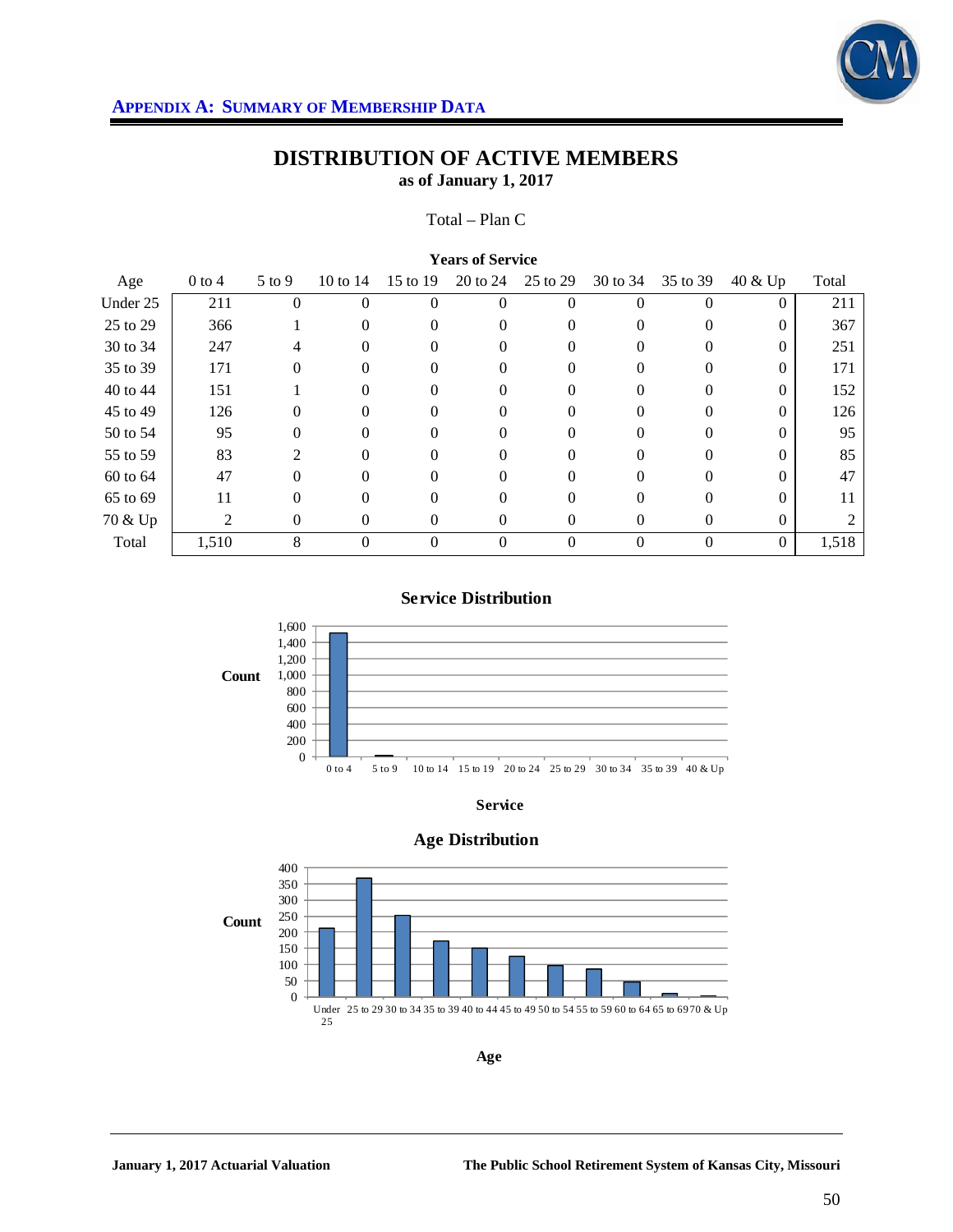

#### Charter Schools – All Plans

| <b>Years of Service</b> |          |                |          |                |          |          |          |          |          |       |
|-------------------------|----------|----------------|----------|----------------|----------|----------|----------|----------|----------|-------|
| Age                     | $0$ to 4 | $5$ to 9       | 10 to 14 | 15 to 19       | 20 to 24 | 25 to 29 | 30 to 34 | 35 to 39 | 40 & Up  | Total |
| Under 25                | 124      | $\overline{0}$ | $\theta$ | $\overline{0}$ | $\theta$ | 0        | $\Omega$ | $\theta$ | $\Omega$ | 124   |
| 25 to 29                | 293      | 34             | $\Omega$ | $\Omega$       | $\Omega$ | 0        | $\Omega$ | $\Omega$ | $\Omega$ | 327   |
| 30 to 34                | 178      | 69             | 5        |                | $\Omega$ | 0        | $\Omega$ | $\Omega$ | $\Omega$ | 253   |
| 35 to 39                | 133      | 47             | 23       |                | $\Omega$ | 0        | 0        | $\Omega$ | $\Omega$ | 204   |
| 40 to 44                | 93       | 37             | 20       | 17             | $\Omega$ | $\theta$ | $\Omega$ | $\Omega$ | $\Omega$ | 167   |
| 45 to 49                | 69       | 31             | 8        | 10             | 3        | 0        | 0        | $\Omega$ | $\Omega$ | 121   |
| 50 to 54                | 57       | 23             | 15       | 7              | $\Omega$ | 0        | 0        | $\Omega$ | $\Omega$ | 102   |
| 55 to 59                | 46       | 21             | 14       | 2              | 2        | $\theta$ | $\Omega$ | $\Omega$ | $\Omega$ | 85    |
| 60 to 64                | 27       | 21             | 17       | 6              | 3        |          |          | $\Omega$ | $\Omega$ | 75    |
| 65 to 69                | 11       | 3              | 3        | 2              | $\Omega$ | 0        | $\Omega$ | $\Omega$ |          | 20    |
| 70 & Up                 | 1        |                |          | $\Omega$       | $\Omega$ | 0        | $\Omega$ | $\Omega$ | $\Omega$ | 3     |
| Total                   | 1,032    | 287            | 106      | 46             | 8        |          | $\Omega$ | $\Omega$ |          | 1,481 |

#### **Service Distribution**



**Service**



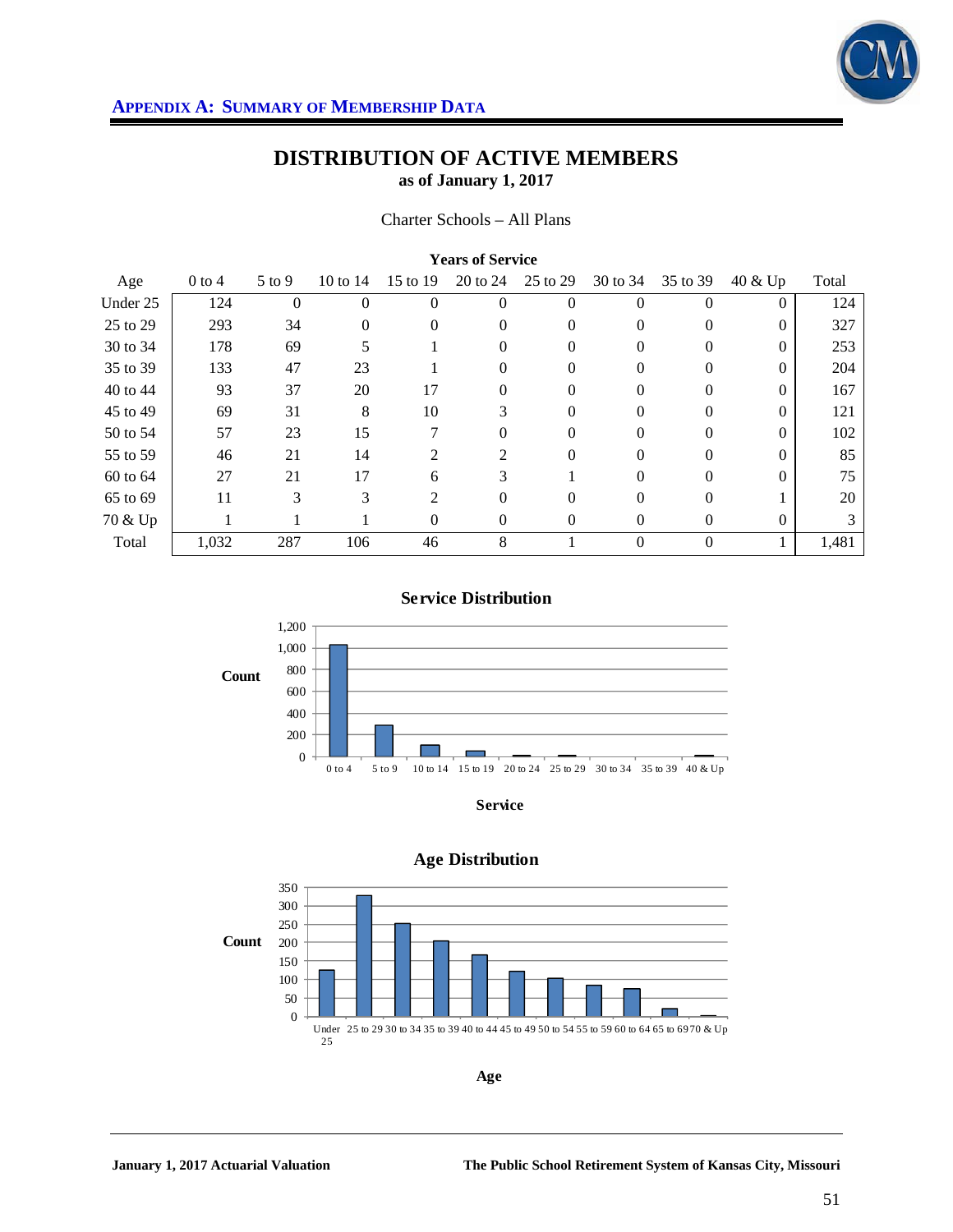

#### Charter Schools – Plan B

|          | <b>TEGIS OF DELVICE</b> |            |          |                             |          |          |          |          |          |       |  |
|----------|-------------------------|------------|----------|-----------------------------|----------|----------|----------|----------|----------|-------|--|
| Age      | $0$ to 4                | $5$ to $9$ | 10 to 14 | 15 to 19                    | 20 to 24 | 25 to 29 | 30 to 34 | 35 to 39 | 40 & Up  | Total |  |
| Under 25 | $\overline{2}$          | $\theta$   | $\Omega$ | $\Omega$                    | $\Omega$ | 0        | 0        | $\Omega$ | $\Omega$ |       |  |
| 25 to 29 | 84                      | 33         | 0        | $\Omega$                    | $\theta$ | $\Omega$ | $\theta$ | $\Omega$ | $\theta$ | 117   |  |
| 30 to 34 | 41                      | 66         | 5        |                             | $\theta$ |          |          | 0        | 0        | 113   |  |
| 35 to 39 | 42                      | 47         | 23       |                             |          | 0        |          | 0        | 0        | 113   |  |
| 40 to 44 | 21                      | 36         | 20       | 17                          | 0        | $\Omega$ | $\Omega$ | $\Omega$ | 0        | 94    |  |
| 45 to 49 | 22                      | 31         | 8        | 10                          | 3        | 0        | $\Omega$ | $\Omega$ | 0        | 74    |  |
| 50 to 54 | 10                      | 23         | 15       |                             |          |          |          | 0        | $\theta$ | 55    |  |
| 55 to 59 | 13                      | 20         | 14       | $\mathcal{D}_{\mathcal{L}}$ | 2        | 0        |          | $\Omega$ |          | 51    |  |
| 60 to 64 | 11                      | 21         | 17       | 6                           | 3        |          | $\Omega$ | $\Omega$ | 0        | 59    |  |
| 65 to 69 | 3                       | 3          | 3        | 2                           | $\theta$ |          | $\Omega$ | $\Omega$ |          | 12    |  |
| 70 & Up  | 0                       |            |          | 0                           | 0        | 0        |          |          | $\theta$ |       |  |
| Total    | 249                     | 281        | 106      | 46                          | 8        |          | $\Omega$ | $\Omega$ |          | 692   |  |

### **Years of Service**

### **Service Distribution**



**Service**



### **Age Distribution**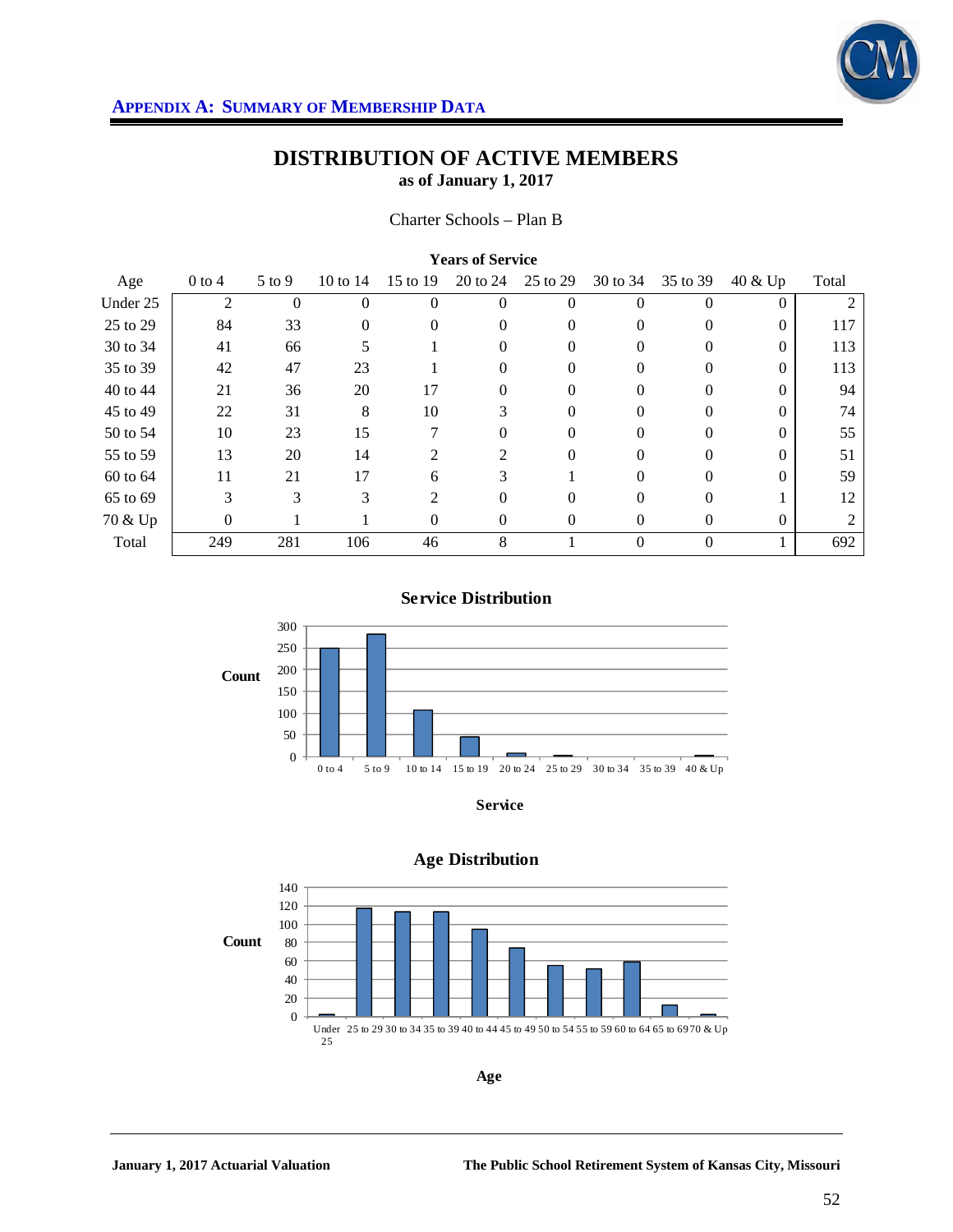

| <b>Years of Service</b> |          |          |            |          |          |          |          |          |          |       |
|-------------------------|----------|----------|------------|----------|----------|----------|----------|----------|----------|-------|
| Age                     | $0$ to 4 | $5$ to 9 | 10 to $14$ | 15 to 19 | 20 to 24 | 25 to 29 | 30 to 34 | 35 to 39 | 40 & Up  | Total |
| Under 25                | 122      | 0        | 0          | $\Omega$ | 0        | 0        |          | $\Omega$ | $\Omega$ | 122   |
| 25 to 29                | 209      |          | $\Omega$   | 0        | 0        | 0        | $\Omega$ | $\Omega$ | $\Omega$ | 210   |
| 30 to 34                | 137      | 3        | 0          |          | $\theta$ |          |          | 0        | 0        | 140   |
| 35 to 39                | 91       | 0        | $\Omega$   |          | 0        |          |          | $\Omega$ | 0        | 91    |
| 40 to 44                | 72       |          | 0          | $\Omega$ | 0        | $\Omega$ | $\Omega$ | $\Omega$ | 0        | 73    |
| 45 to 49                | 47       | 0        |            |          | 0        |          |          |          | 0        | 47    |
| 50 to 54                | 47       | $\Omega$ |            |          | 0        |          |          | 0        |          | 47    |
| 55 to 59                | 33       |          | 0          | 0        | 0        | 0        | $\Omega$ | $\Omega$ | 0        | 34    |
| 60 to 64                | 16       |          |            |          | 0        | 0        |          | 0        |          | 16    |
| 65 to 69                | 8        | $\Omega$ | 0          | 0        | $\Omega$ | 0        | 0        | $\Omega$ | 0        | 8     |
| 70 & Up                 |          | 0        | 0          | $\theta$ | 0        | 0        | $\Omega$ | 0        | $\Omega$ |       |
| Total                   | 783      | 6        |            | 0        | $\Omega$ | 0        | $\Omega$ | $\Omega$ | $\Omega$ | 789   |





**Service**



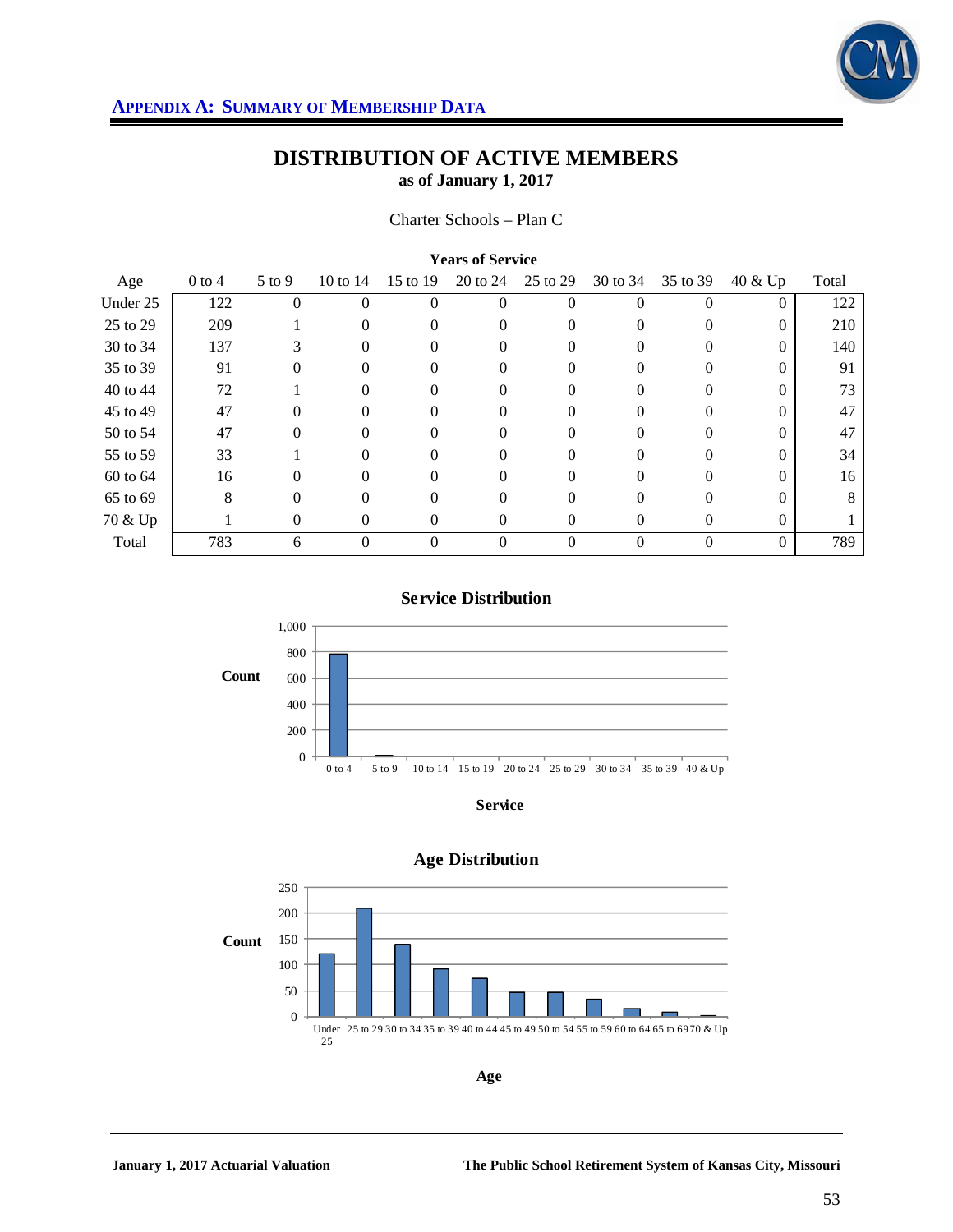

School District & Retirement System – All Plans

| <b>Years of Service</b> |          |              |            |                |              |              |          |                |                |       |  |
|-------------------------|----------|--------------|------------|----------------|--------------|--------------|----------|----------------|----------------|-------|--|
| Age                     | $0$ to 4 | $5$ to 9     | 10 to $14$ | 15 to 19       | 20 to 24     | 25 to 29     | 30 to 34 | 35 to 39       | 40 & Up        | Total |  |
| Under 25                | 89       | $\mathbf{0}$ | $\Omega$   | $\theta$       | $\theta$     | $\theta$     | $\Omega$ | $\theta$       | 0              | 89    |  |
| 25 to 29                | 206      | 8            | $\Omega$   | $\Omega$       | $\Omega$     | $\mathbf{0}$ | $\Omega$ | $\Omega$       | $\Omega$       | 214   |  |
| 30 to 34                | 137      | 22           | 3          | $\mathbf{0}$   | $\mathbf{0}$ | $\mathbf{0}$ | $\Omega$ | $\theta$       | $\Omega$       | 162   |  |
| 35 to 39                | 125      | 26           | 45         | 14             | $\Omega$     | $\theta$     | $\theta$ | $\overline{0}$ | $\Omega$       | 210   |  |
| 40 to 44                | 100      | 22           | 22         | 29             | 9            | $\theta$     | $\Omega$ | $\theta$       | $\Omega$       | 182   |  |
| 45 to 49                | 106      | 26           | 28         | 26             | 38           | 9            |          | $\Omega$       | $\Omega$       | 234   |  |
| 50 to 54                | 82       | 30           | 37         | 50             | 44           | 44           | 8        | $\theta$       | $\Omega$       | 295   |  |
| 55 to 59                | 85       | 41           | 48         | 36             | 47           | 43           | 25       | 4              | 2              | 331   |  |
| 60 to 64                | 59       | 27           | 43         | 31             | 24           | 30           | 16       | 10             | $\overline{2}$ | 242   |  |
| 65 to 69                | 10       | 12           | 12         | 17             | 17           | 20           | 8        |                | 4              | 101   |  |
| 70 & Up                 |          |              | 4          | $\overline{4}$ | 2            | 1            | $\Omega$ |                | $\overline{2}$ | 16    |  |
| Total                   | 1,000    | 215          | 242        | 207            | 181          | 147          | 58       | 16             | 10             | 2,076 |  |

### **Service Distribution**



**Service**



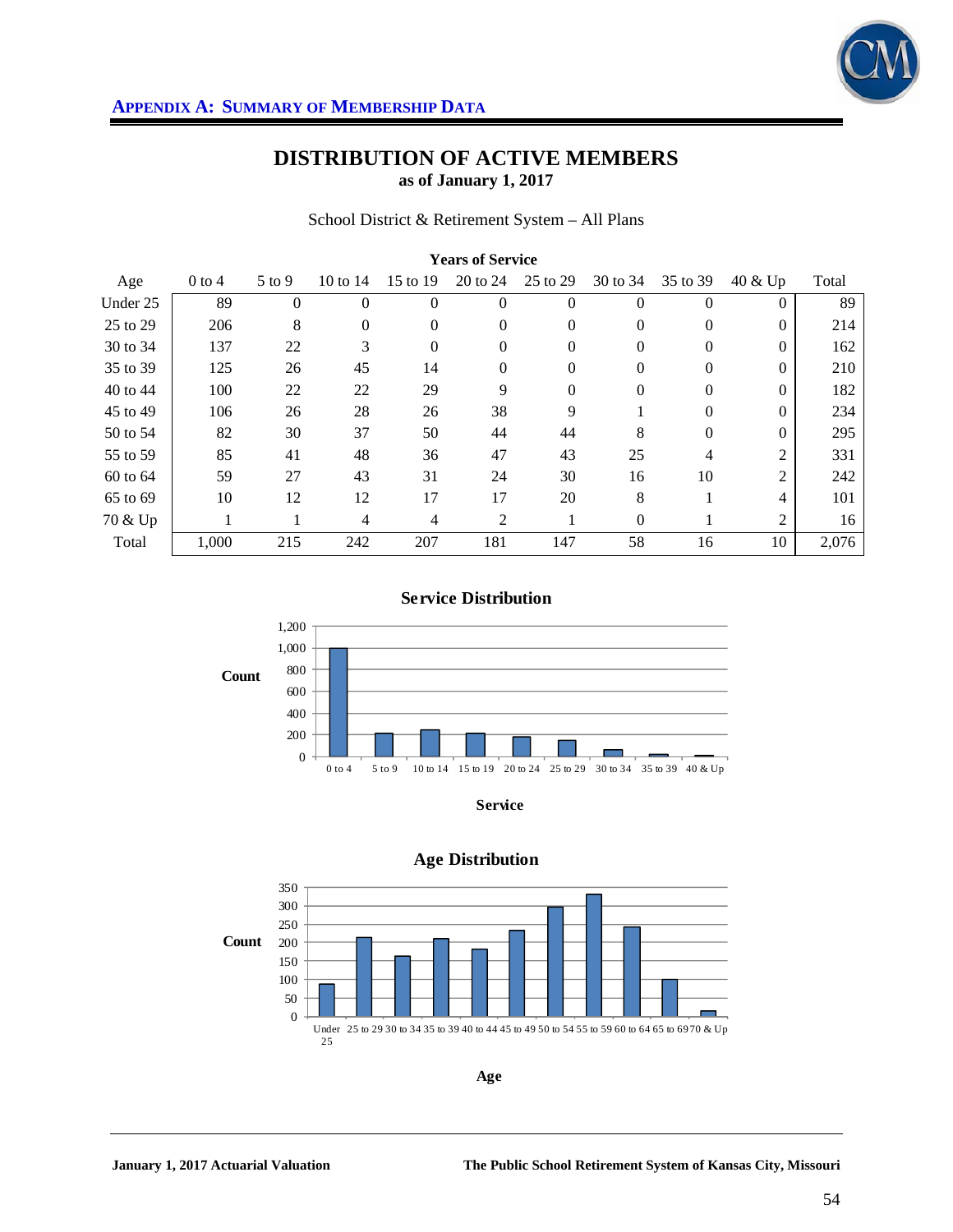

#### School District & Retirement System – Plan B

| <b>Years of Service</b> |                |          |            |                |              |              |          |                |                |       |
|-------------------------|----------------|----------|------------|----------------|--------------|--------------|----------|----------------|----------------|-------|
| Age                     | $0$ to 4       | $5$ to 9 | 10 to $14$ | 15 to 19       | 20 to 24     | 25 to 29     | 30 to 34 | 35 to 39       | 40 & Up        | Total |
| Under 25                |                | $\theta$ | $\theta$   | $\theta$       | $\mathbf{0}$ | $\theta$     | $\theta$ | $\overline{0}$ | 0              |       |
| 25 to 29                | 57             | 8        | $\Omega$   | $\Omega$       | $\Omega$     | $\mathbf{0}$ | $\Omega$ | $\Omega$       | $\Omega$       | 65    |
| 30 to 34                | 42             | 21       | 3          | $\mathbf{0}$   | $\mathbf{0}$ | $\mathbf{0}$ | $\Omega$ | $\theta$       | $\Omega$       | 66    |
| 35 to 39                | 49             | 26       | 45         | 14             | $\Omega$     | $\theta$     | $\theta$ | $\overline{0}$ | $\Omega$       | 134   |
| 40 to 44                | 26             | 22       | 22         | 29             | 9            | $\mathbf{0}$ | $\Omega$ | $\theta$       | $\Omega$       | 108   |
| 45 to 49                | 32             | 26       | 28         | 26             | 38           | 9            |          | $\theta$       | $\Omega$       | 160   |
| 50 to 54                | 37             | 30       | 37         | 50             | 44           | 44           | 8        | $\theta$       | $\Omega$       | 250   |
| 55 to 59                | 35             | 40       | 48         | 36             | 47           | 43           | 25       | 4              | $\overline{2}$ | 280   |
| 60 to 64                | 29             | 27       | 43         | 31             | 24           | 30           | 16       | 10             | $\overline{c}$ | 212   |
| 65 to 69                | 7              | 12       | 12         | 17             | 17           | 20           | 8        |                | 4              | 98    |
| 70 & Up                 | $\overline{0}$ |          | 4          | $\overline{4}$ | 2            | 1            | $\Omega$ |                | 2              | 15    |
| Total                   | 315            | 213      | 242        | 207            | 181          | 147          | 58       | 16             | 10             | 1,389 |

### **Service Distribution**





#### **Age Distribution**



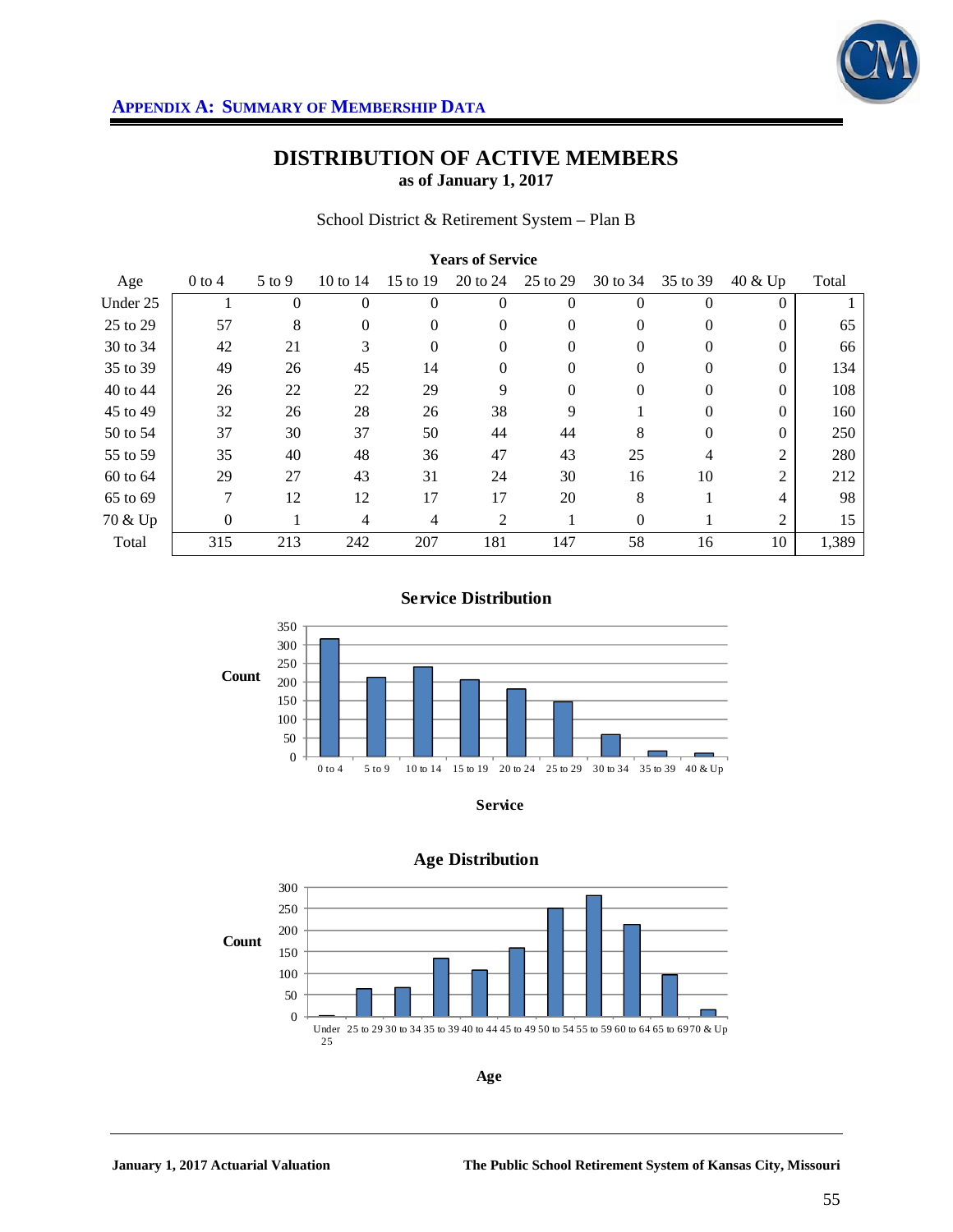

School District & Retirement System – Plan C

| <b>Years of Service</b> |            |            |            |          |          |          |          |          |          |       |
|-------------------------|------------|------------|------------|----------|----------|----------|----------|----------|----------|-------|
| Age                     | $0$ to $4$ | $5$ to $9$ | 10 to $14$ | 15 to 19 | 20 to 24 | 25 to 29 | 30 to 34 | 35 to 39 | 40 & Up  | Total |
| Under 25                | 88         |            | 0          | $\theta$ | $\Omega$ | 0        | $\Omega$ |          | $\Omega$ | 88    |
| 25 to 29                | 149        | 0          | 0          | 0        | 0        | 0        | 0        | 0        | 0        | 149   |
| 30 to 34                | 95         |            | 0          | 0        | 0        | 0        | $\theta$ | 0        | 0        | 96    |
| 35 to 39                | 76         | 0          | 0          |          | 0        | 0        |          |          |          | 76    |
| 40 to 44                | 74         | $\Omega$   | 0          | 0        | 0        | 0        | 0        | $\Omega$ | $\Omega$ | 74    |
| 45 to 49                | 74         | 0          | 0          |          | 0        | 0        |          | 0        | 0        | 74    |
| 50 to 54                | 45         | $\Omega$   |            |          | $\Omega$ |          |          | 0        |          | 45    |
| 55 to 59                | 50         |            | 0          | $\Omega$ | 0        | $\Omega$ | $\Omega$ | $\Omega$ | 0        | 51    |
| 60 to 64                | 30         | 0          | 0          |          | 0        | 0        |          |          |          | 30    |
| 65 to 69                | 3          | 0          | 0          | 0        | $\Omega$ | 0        |          | $\Omega$ | $\Omega$ |       |
| 70 & Up                 |            | 0          | 0          | $\Omega$ | $\Omega$ | 0        | $\theta$ | 0        | $\theta$ |       |
| Total                   | 685        | 2          | 0          | 0        | $\Omega$ | 0        | $\Omega$ | $\Omega$ | $\theta$ | 687   |

### **Service Distribution**



**Service**



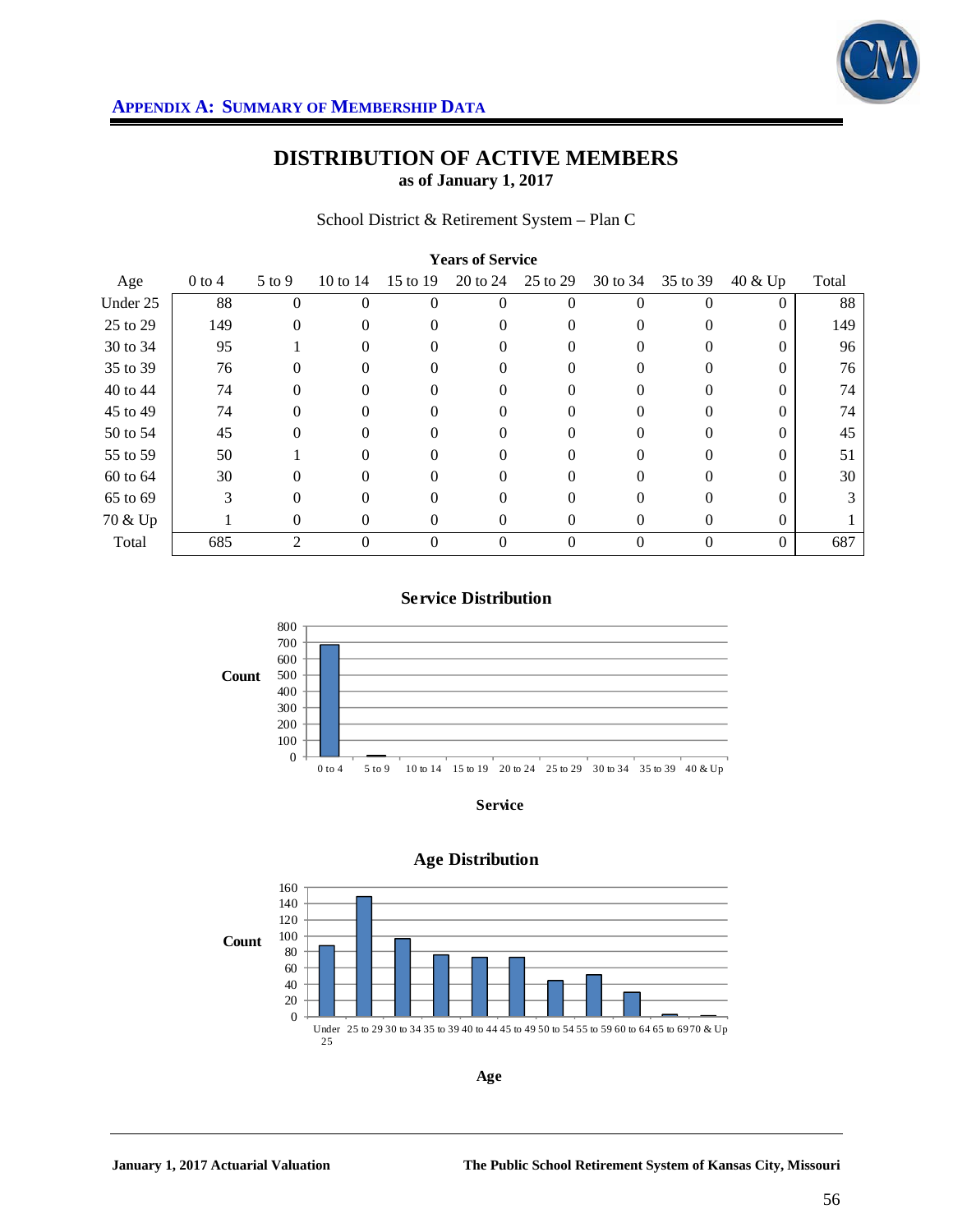

#### Library – All Plans

| <b>Years of Service</b> |          |               |          |                |          |          |                |          |          |       |
|-------------------------|----------|---------------|----------|----------------|----------|----------|----------------|----------|----------|-------|
| Age                     | $0$ to 4 | $5$ to $9$    | 10 to 14 | 15 to 19       | 20 to 24 | 25 to 29 | 30 to 34       | 35 to 39 | 40 & Up  | Total |
| Under 25                |          | 0             | $\Omega$ | $\theta$       | $\Omega$ | 0        | $\Omega$       | $\Omega$ | $\theta$ |       |
| 25 to 29                | 11       | $\theta$      | 0        | 0              | 0        | 0        |                | 0        | 0        |       |
| 30 to 34                | 17       | 4             | 0        | 0              | $\Omega$ | 0        | 0              | $\theta$ | 0        | 21    |
| 35 to 39                | 8        |               | 2        | $\mathfrak{D}$ | 0        | 0        |                | 0        | 0        | 17    |
| 40 to 44                | 9        | 4             |          |                | 0        | 0        | 0              | 0        | 0        | 15    |
| 45 to 49                | 9        |               |          |                | 0        |          |                | $\Omega$ | 0        | 16    |
| 50 to 54                | 4        | $\mathcal{D}$ | 9        |                | っ        |          |                |          |          | 20    |
| 55 to 59                | $\theta$ | 2             | 8        | $\mathcal{L}$  | 4        | 2        | 2              |          | 0        | 21    |
| 60 to 64                | 3        |               |          |                | 2        | 0        |                |          |          | 14    |
| 65 to 69                | $\Omega$ | $\Omega$      | 2        |                |          | 0        | 0              | $\Omega$ |          |       |
| 70 & Up                 | 0        | $\theta$      | 0        | $\Omega$       | 0        | 0        | $\Omega$       |          | 2        | 3     |
| Total                   | 62       | 20            | 29       | 13             | 9        | 3        | $\overline{2}$ | 3        | 3        | 144   |

## **Service Distribution**





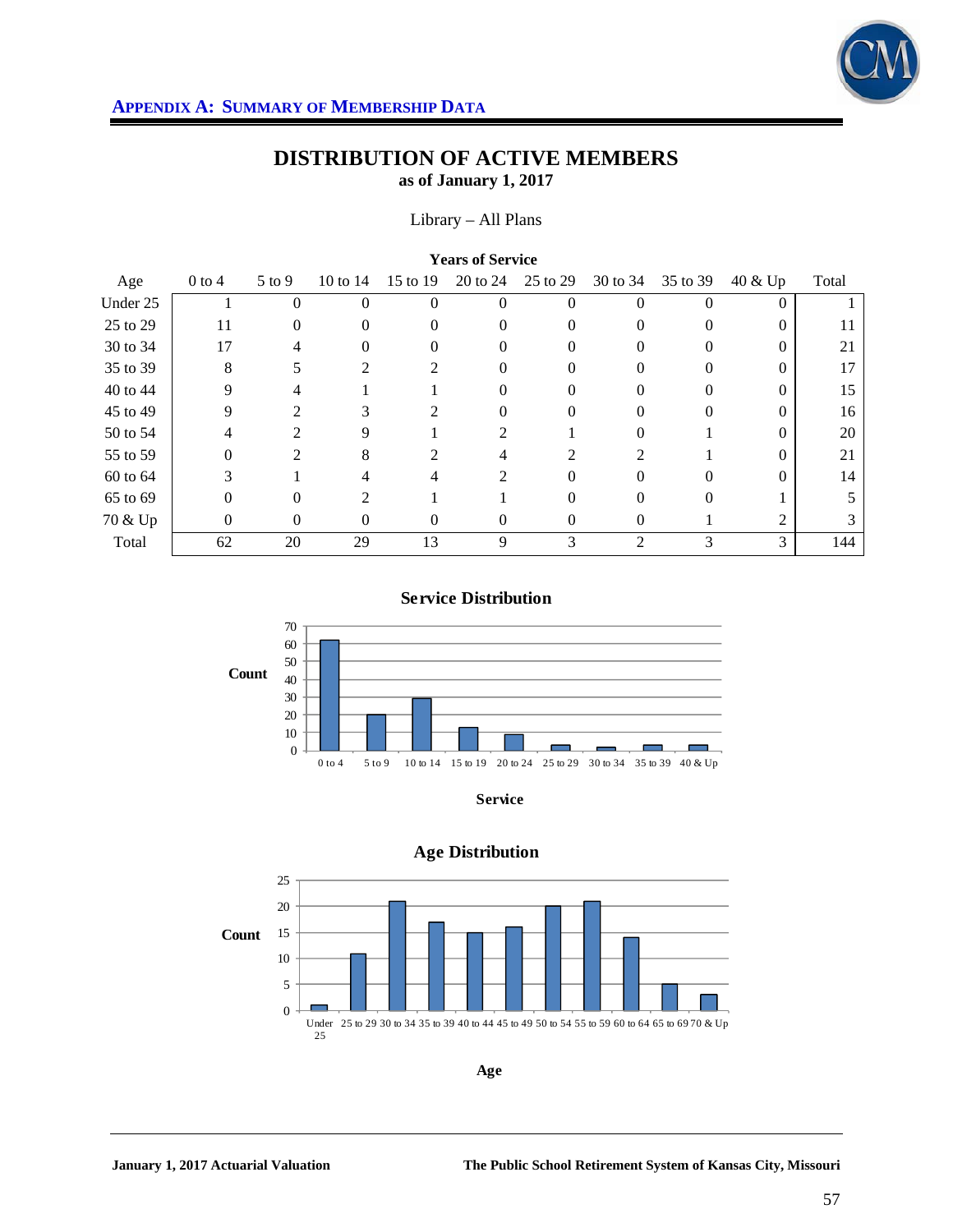

### Library – Plan B

| <b>Years of Service</b> |                |                             |            |                             |          |          |                |          |                |       |
|-------------------------|----------------|-----------------------------|------------|-----------------------------|----------|----------|----------------|----------|----------------|-------|
| Age                     | $0$ to 4       | $5$ to 9                    | 10 to $14$ | 15 to 19                    | 20 to 24 | 25 to 29 | 30 to 34       | 35 to 39 | 40 & Up        | Total |
| Under 25                | $\overline{0}$ | $\theta$                    | $\Omega$   | $\Omega$                    | $\theta$ | 0        | $\Omega$       | $\Omega$ | $\theta$       |       |
| 25 to 29                | 3              | $\Omega$                    | 0          | 0                           | 0        | 0        |                | 0        | 0              |       |
| 30 to 34                | 2              | 4                           | 0          | 0                           | $\Omega$ | 0        | $\theta$       | $\Omega$ | 0              | 6     |
| 35 to 39                | 4              |                             | 2          | $\mathcal{D}_{\mathcal{L}}$ | 0        | 0        |                | 0        | 0              | 13    |
| 40 to 44                | 4              | 4                           |            |                             | 0        | $\Omega$ | 0              | 0        | 0              | 10    |
| 45 to 49                | 4              | 2                           |            |                             | $\theta$ |          |                | $\Omega$ | 0              |       |
| 50 to 54                |                | $\mathcal{D}_{\mathcal{L}}$ | 9          |                             | っ        |          |                |          |                |       |
| 55 to 59                | 0              | 2                           | 8          | $\overline{\mathcal{L}}$    | 4        | 2        | 2              |          | 0              | 21    |
| 60 to 64                | $\mathfrak{D}$ |                             |            |                             | 2        | $\Omega$ |                |          |                | 13    |
| 65 to 69                | $\Omega$       | 0                           | 2          |                             |          | 0        | $\Omega$       | $\Omega$ |                |       |
| 70 & Up                 | 0              | 0                           | 0          | $\Omega$                    | 0        | 0        | $\Omega$       |          | $\mathfrak{D}$ | 3     |
| Total                   | 20             | 20                          | 29         | 13                          | 9        | 3        | $\overline{2}$ | 3        | 3              | 102   |

### **Service Distribution**





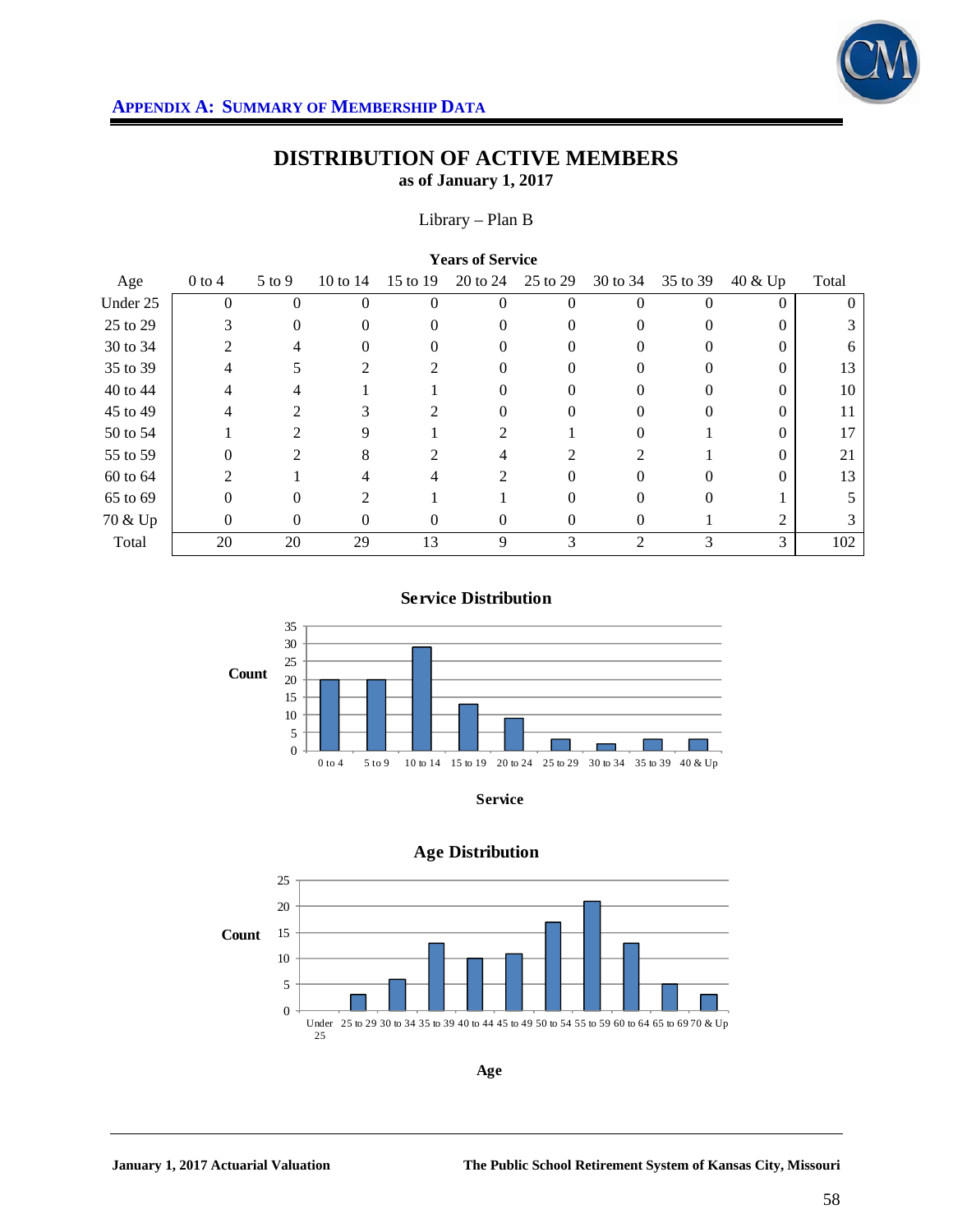

### Library – Plan C

| <b>Years of Service</b> |          |            |            |                |          |          |          |          |          |          |
|-------------------------|----------|------------|------------|----------------|----------|----------|----------|----------|----------|----------|
| Age                     | $0$ to 4 | $5$ to $9$ | 10 to $14$ | 15 to 19       | 20 to 24 | 25 to 29 | 30 to 34 | 35 to 39 | 40 & Up  | Total    |
| Under 25                |          | 0          | 0          | $\Omega$       | $\Omega$ | 0        |          | 0        | $\theta$ |          |
| 25 to 29                | 8        | 0          | 0          |                | 0        | $_{0}$   |          |          | 0        |          |
| 30 to 34                | 15       | 0          | 0          | $\Omega$       | 0        | 0        | $^{(1)}$ | 0        | $\Omega$ | 15       |
| 35 to 39                | 4        |            | 0          |                |          | $_{0}$   |          |          | 0        |          |
| 40 to 44                | 5        | 0          | 0          | 0              | 0        | 0        |          | 0        | $\Omega$ |          |
| 45 to 49                |          | 0          | 0          |                | $\Omega$ | $_{0}$   |          |          | 0        |          |
| 50 to 54                | 3        |            |            |                | 0        |          |          |          |          |          |
| 55 to 59                | 0        | 0          | 0          | $\Omega$       | 0        | 0        | 0        | 0        | $\Omega$ | $\Omega$ |
| 60 to 64                |          |            | 0          |                |          | $_{0}$   |          |          | 0        |          |
| 65 to 69                | 0        | $\Omega$   | 0          | 0              | 0        | 0        |          | 0        | 0        | 0        |
| 70 & Up                 | 0        | $\Omega$   | 0          | $\left($       | 0        | $^{(1)}$ | $^{(1)}$ | $\theta$ | $\Omega$ | $\theta$ |
| Total                   | 42       | 0          | 0          | $\overline{0}$ | $\theta$ | 0        |          | $\theta$ | $\Omega$ | 42       |

## **Service Distribution**



**Service**



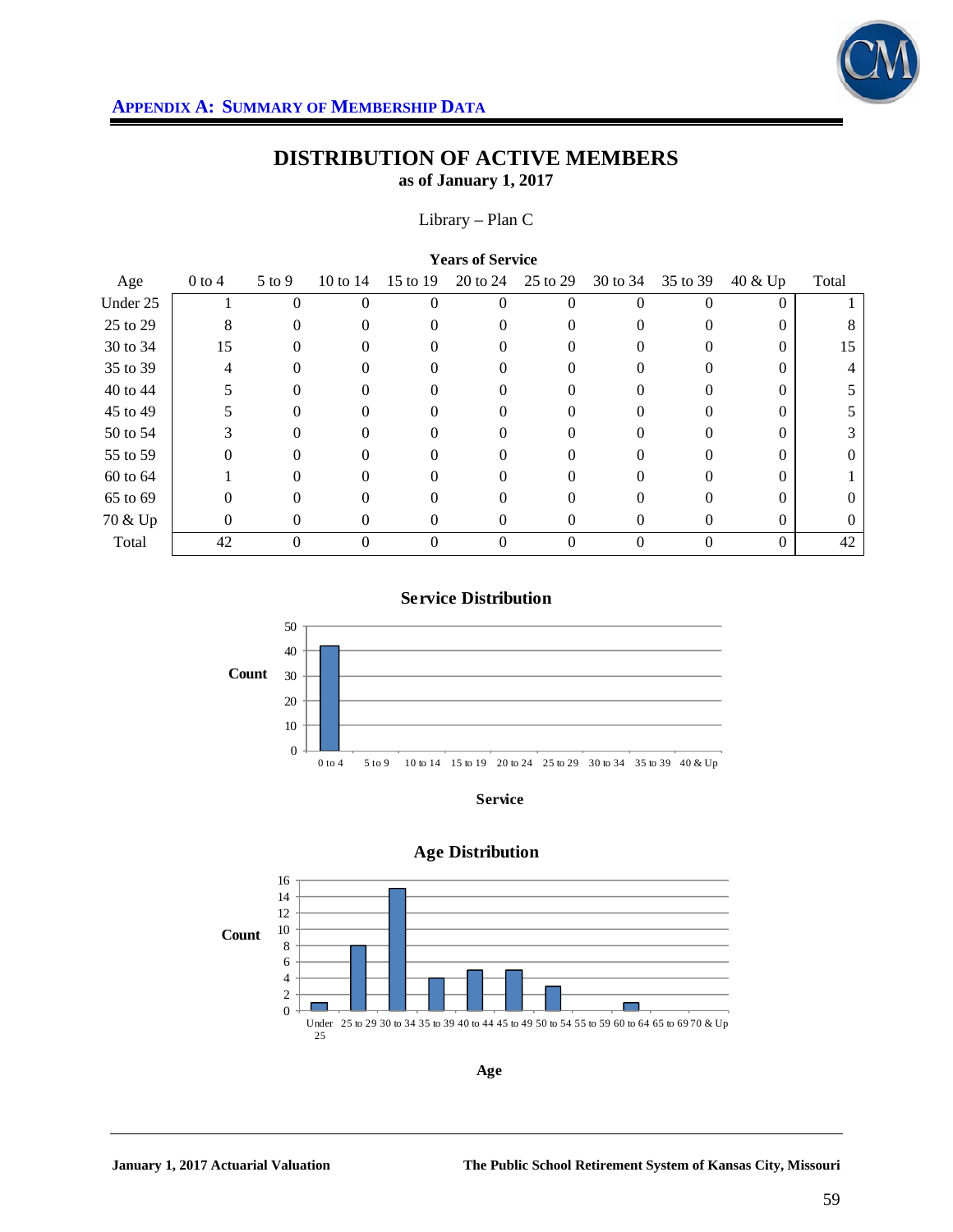

|          |                | Number           |              | <b>Estimated Monthly Benefit</b> |                |                |  |  |
|----------|----------------|------------------|--------------|----------------------------------|----------------|----------------|--|--|
| Age      | Male           | Female           | Total        | Male                             | Female         | Total          |  |  |
| Under 25 | $\overline{0}$ | $\boldsymbol{0}$ | $\mathbf{0}$ | \$<br>$\theta$                   | \$<br>$\theta$ | \$<br>$\Omega$ |  |  |
| 25 to 29 | $\overline{2}$ | 6                | 8            | 680                              | 2,066          | 2,746          |  |  |
| 30 to 34 | 6              | 26               | 32           | 2,673                            | 9,806          | 12,479         |  |  |
| 35 to 39 | 19             | 34               | 53           | 11,136                           | 18,958         | 30,094         |  |  |
| 40 to 44 | 10             | 46               | 56           | 5,290                            | 26,439         | 31,729         |  |  |
| 45 to 49 | 18             | 51               | 69           | 10,229                           | 35,015         | 45,244         |  |  |
| 50 to 54 | 38             | 66               | 104          | 37,208                           | 52,697         | 89,905         |  |  |
| 55 to 59 | 28             | 72               | 100          | 19,744                           | 59,067         | 78,811         |  |  |
| 60 to 64 | 6              | 33               | 39           | 2,957                            | 19,656         | 22,613         |  |  |
| 65 to 69 | 4              | 7                | 11           | 1,374                            | 3,406          | 4,780          |  |  |
| 70 & Up  | 9              | 9                | 18           | 7,646                            | 2,840          | 10,486         |  |  |
| Total    | 140            | 350              | 490          | \$98,937                         | \$229,950      | \$328,887      |  |  |

# **SUMMARY OF TERMINATED VESTED MEMBERS as of January 1, 2017**







### **Age Distribution**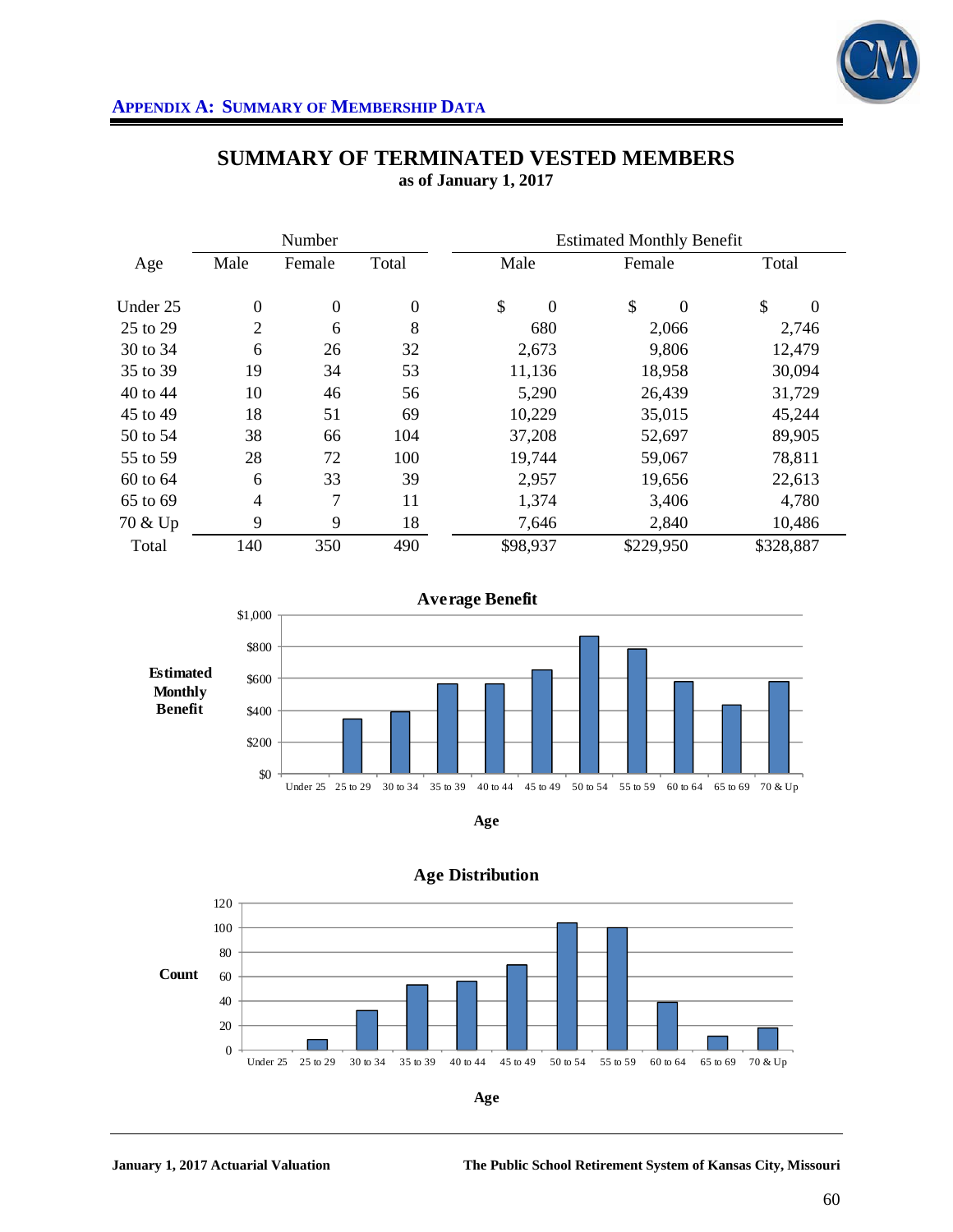

|              |      | Number |       |                 | Monthly Benefit |                 |
|--------------|------|--------|-------|-----------------|-----------------|-----------------|
| Age          | Male | Female | Total | Male            | Female          | Total           |
| Under 55     | 15   | 32     | 47    | \$<br>36,387    | \$<br>81,330    | \$<br>117,717   |
| 55 to 59     | 60   | 138    | 198   | 110,880         | 272,519         | 383,399         |
| $60$ to $64$ | 149  | 426    | 575   | 225,831         | 739,240         | 965,071         |
| 65 to 69     | 235  | 659    | 894   | 359,048         | 1,172,268       | 1,531,316       |
| 70 to 74     | 184  | 603    | 787   | 281,767         | 1,070,323       | 1,352,090       |
| 75 to 79     | 137  | 358    | 495   | 214,446         | 523,188         | 737,634         |
| 80 to 84     | 88   | 247    | 335   | 154,678         | 337,070         | 491,748         |
| 85 to 89     | 48   | 171    | 219   | 78,182          | 227,332         | 305,514         |
| 90 & Up      | 35   | 147    | 182   | 46,430          | 153,420         | 199,850         |
| Total        | 951  | 2,781  | 3,732 | 1,507,649<br>\$ | \$4,576,690     | 6,084,339<br>\$ |







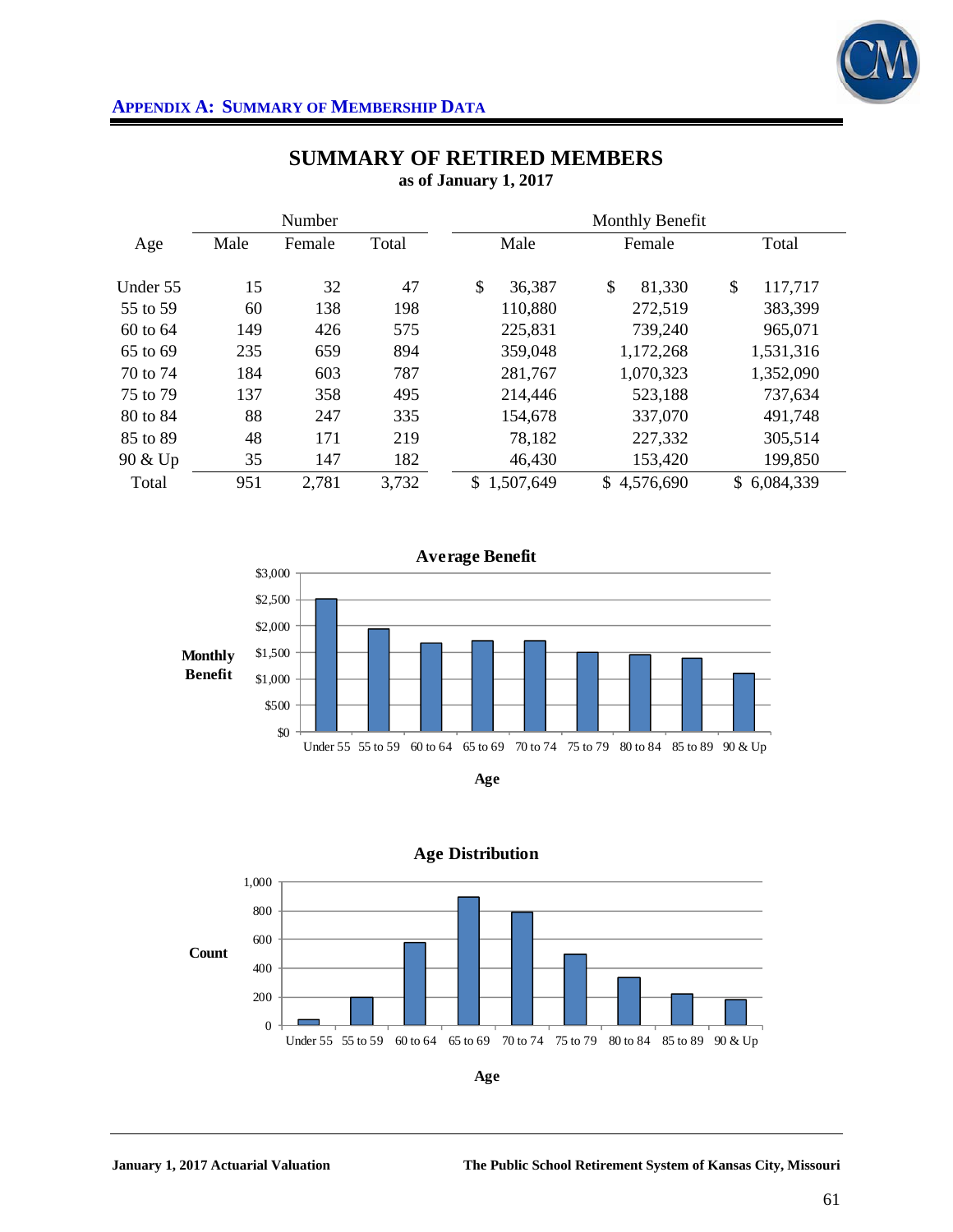

|          |      | Number           |       | Monthly Benefit |                  |               |  |  |
|----------|------|------------------|-------|-----------------|------------------|---------------|--|--|
| Age      | Male | Female           | Total | Male            | Female           | Total         |  |  |
| Under 55 | 9    | 9                | 18    | \$<br>6,912     | \$<br>9,773      | \$<br>16,685  |  |  |
| 55 to 59 | 6    | $\overline{2}$   | 8     | 7,969           | 1,296            | 9,265         |  |  |
| 60 to 64 | 21   | $\boldsymbol{0}$ | 21    | 21,032          | $\boldsymbol{0}$ | 21,032        |  |  |
| 65 to 69 | 23   | 6                | 29    | 18,982          | 8,489            | 27,471        |  |  |
| 70 to 74 | 9    | 11               | 20    | 13,086          | 9,668            | 22,754        |  |  |
| 75 to 79 | 24   | 5                | 29    | 27,953          | 5,693            | 33,646        |  |  |
| 80 to 84 | 30   | 5                | 35    | 37,823          | 6,210            | 44,033        |  |  |
| 85 to 89 | 22   | 5                | 27    | 24,505          | 7,173            | 31,678        |  |  |
| 90 & Up  | 22   | $\overline{2}$   | 24    | 24,594          | 2,025            | 26,619        |  |  |
| Total    | 166  | 45               | 211   | \$<br>182,856   | \$50,327         | 233,183<br>\$ |  |  |

# **SUMMARY OF BENEFICIARIES as of January 1, 2017**





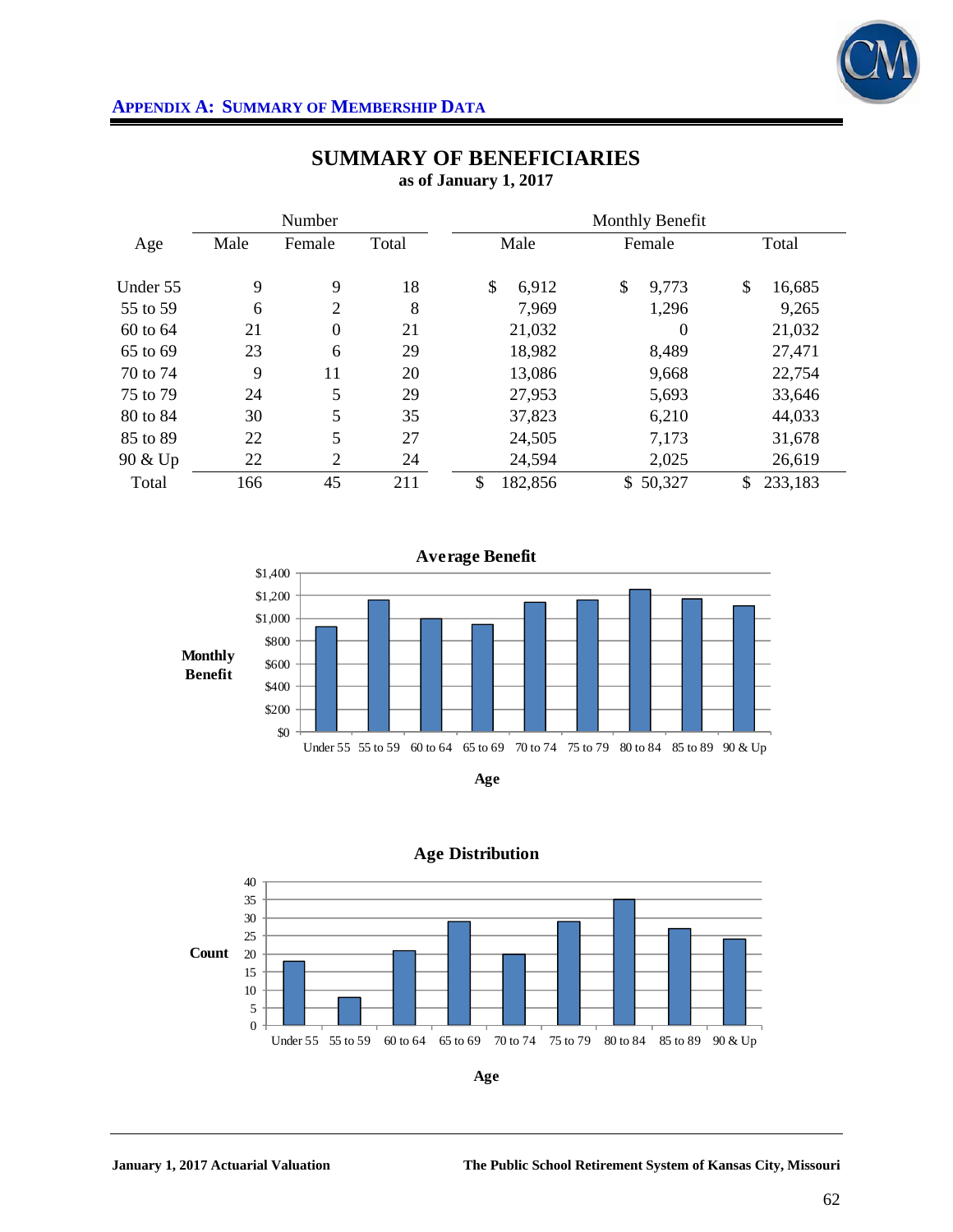

# **APPENDIX A: SUMMARY OF MEMBERSHIP DATA**

|          |                | Number   |                  | Monthly Benefit |             |             |  |  |
|----------|----------------|----------|------------------|-----------------|-------------|-------------|--|--|
| Age      | Male           | Female   | Total            | Male            | Female      | Total       |  |  |
| Under 55 | 3              | 3        | 6                | \$<br>2,849     | \$<br>3,466 | \$<br>6,315 |  |  |
| 55 to 59 | $\overline{2}$ | 8        | 10               | 1,220           | 7,497       | 8,717       |  |  |
| 60 to 64 | $\overline{4}$ | 14       | 18               | 3,392           | 13,274      | 16,666      |  |  |
| 65 to 69 | 7              | 16       | 23               | 8,183           | 18,802      | 26,985      |  |  |
| 70 to 74 | 6              | 15       | 21               | 5,705           | 14,924      | 20,629      |  |  |
| 75 to 79 | $\overline{0}$ | 6        | 6                | $\Omega$        | 4,602       | 4,602       |  |  |
| 80 to 84 |                | 3        | 4                | 704             | 4,291       | 4,995       |  |  |
| 85 to 89 | $\overline{0}$ |          |                  | $\theta$        | 297         | 297         |  |  |
| 90 & Up  | $\theta$       | $\theta$ | $\boldsymbol{0}$ | $\theta$        | $\Omega$    | 0           |  |  |
| Total    | 23             | 66       | 89               | \$22,053        | \$67,153    | \$89,206    |  |  |

# **SUMMARY OF DISABLED MEMBERS as of January 1, 2017**







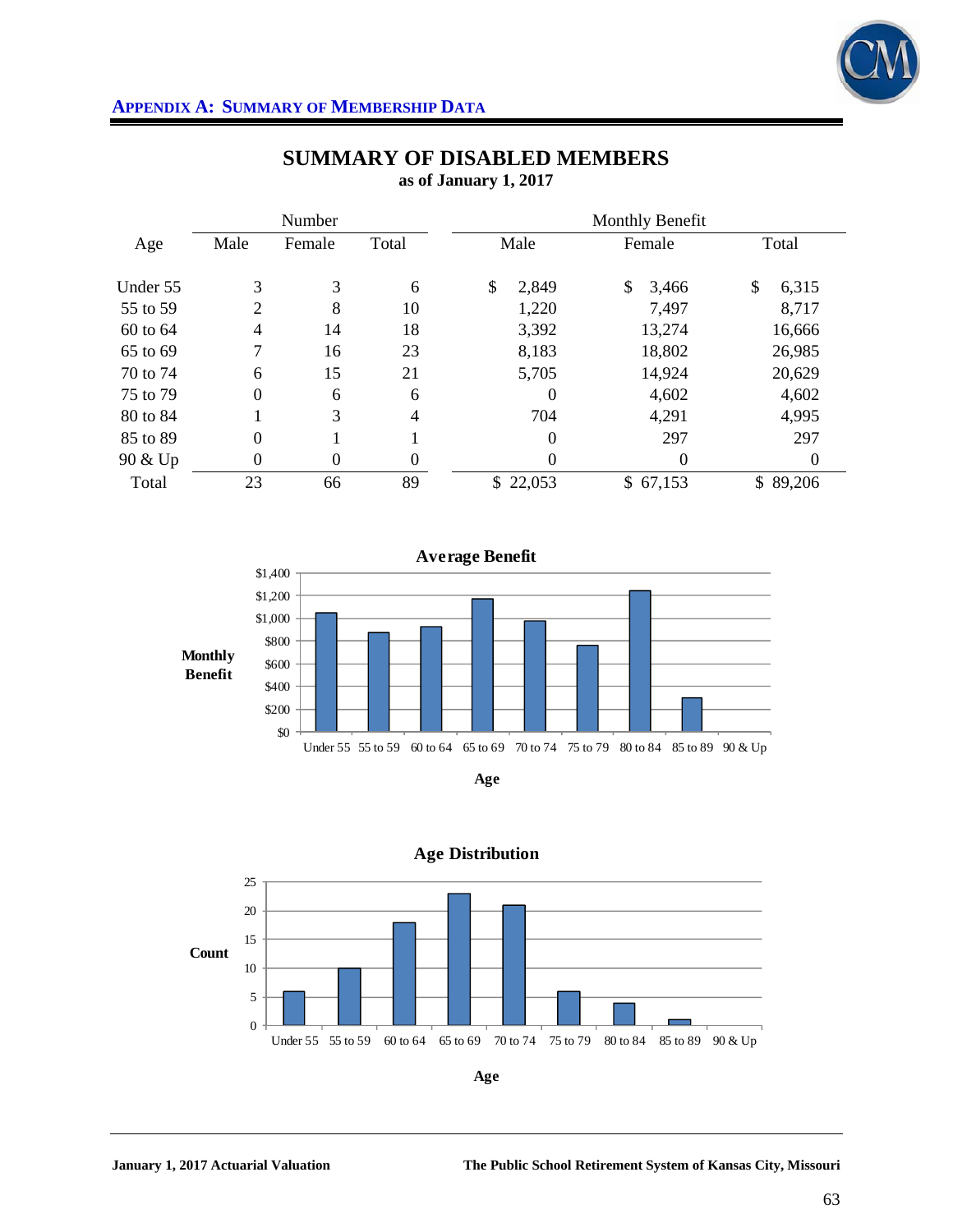

### **Summary of Plan Provisions**

#### **Effective Date**

January 1, 1944, most recently amended in 2013.

### **Plan Type**

Plan B applies to anyone who retires on or after June 30, 1999 and was hired prior to January 1, 2014. Plan C applies to members hired on or after January 1, 2014. All members with Plan A benefits have terminated or retired.

#### **Eligibility for coverage**

All regular, full-time employees of the School District of Kansas City, Missouri, the library district, the retirement system and employees of charter schools become participants as a condition of employment. Regular employment means working at least five hours per day, five days per week, nine months per year. Temporary and part-time employees are excluded.

#### **Service**

Creditable service is participant service, which is service for which required contributions have been made. There is no cap on creditable service. Prior to 1990, creditable service could not exceed 35 years. The Plan B maximum retirement benefit is 60% of Average final compensation, which will be reached upon attainment of 30 years of service. The Plan C maximum retirement benefit is 60% of Average final compensation, which will be reached upon attainment of 34.25 years of service.

#### **Annual compensation**

A participant's annual compensation level will be the regular compensation shown on the salary and wage schedules, excluding extra pay, overtime pay, or any pay not on the schedule.

#### **Average final compensation**

The average final compensation is the highest average annual compensation paid during any four consecutive years of service.

#### **Normal retirement**

### **Eligibility**

- Plan B: Participants may retire after (a) the completion of five years of creditable service and the attainment of age 60, or (b) having a total of at least 75 credits, with each year of creditable service and year of age, both prorated for fractional years, equal to one credit.
- Plan C: Participants may retire after (a) the completion of five years of creditable service and the attainment of age 62, or (b) having a total of at least 80 credits, with each year of creditable service and year of age, both prorated for fractional years, equal to one credit.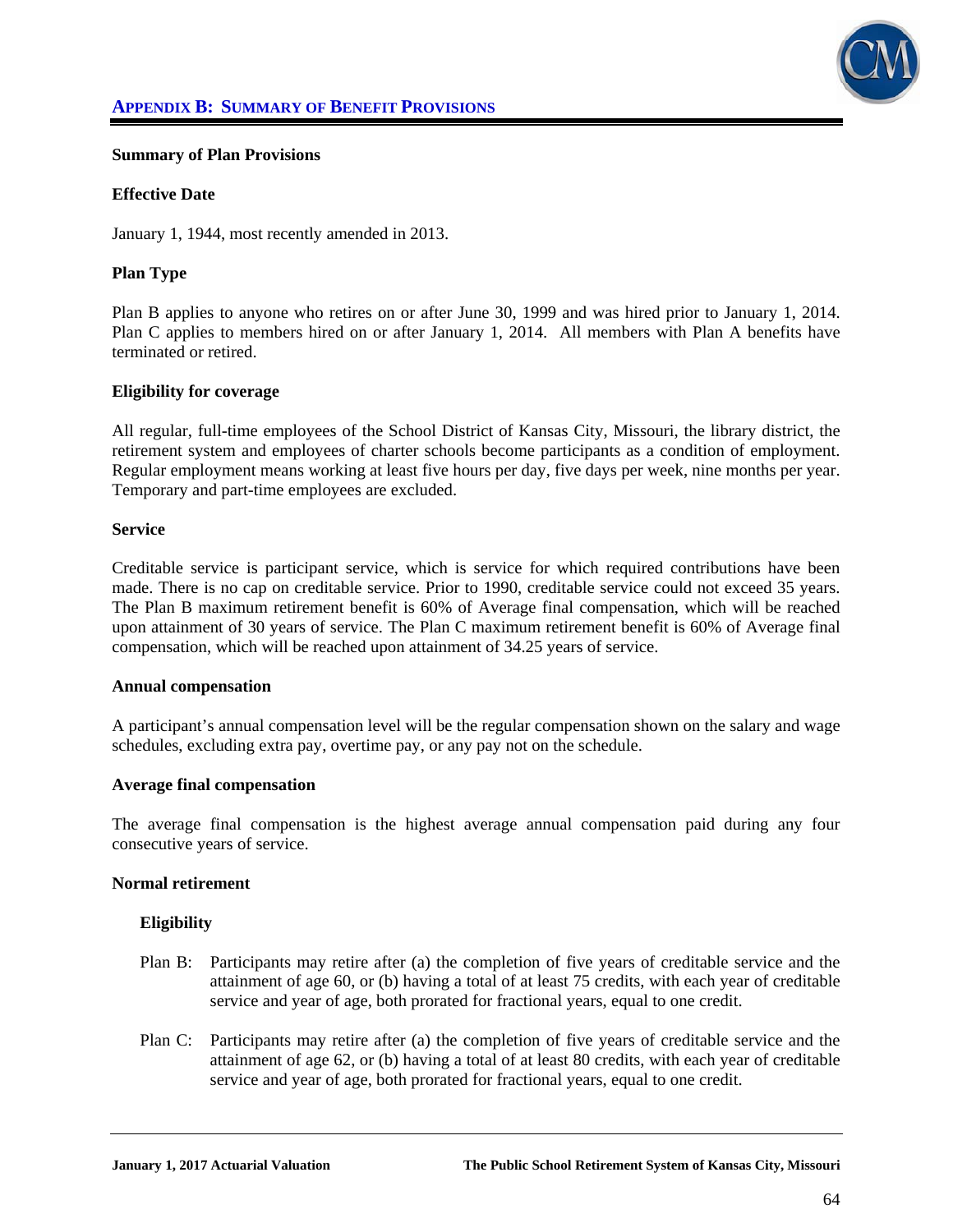

### **Benefit**

- Plan B: The normal retirement benefit payable monthly equals one twelfth of 2.00% (1.75% for participants who retired prior to June 30, 1999) of the participant's average final compensation multiplied by years of creditable service, subject to a maximum of 60% of average final compensation. Any participant whose years of creditable service exceed 34.25 years on August 28, 1993 shall have a maximum greater than 60%, which shall be equal to 1.75% times the participant's years of creditable service on August 28, 1993.
- Plan C: The normal retirement benefit payable monthly equals one twelfth of 1.75% of the participant's average final compensation multiplied by years of creditable service, subject to a maximum of 60% of average final compensation.

#### **Minimum benefit**

Effective January 1, 1996, any participant with at least 20 years of creditable service at retirement is entitled to a minimum benefit of \$300 per month, or the actuarial equivalent of \$300 if an option was elected. Any participant with at least 10 years of creditable service, but less than 20 years, is entitled to a minimum benefit of \$150 per month, plus \$15 for each full year of creditable service in excess of 10 years, or its actuarial equivalent if an option was elected. Beneficiaries of deceased participants who elected an option and who retired with at least 10 years of creditable service receive the actuarial equivalent of the minimum benefit. If a participant's accumulated contributions provide more than the participant's retirement benefit (under the actuarial assumptions adopted by the Board of Trustees), the participant's benefit will be increased by this excess.

### **Early retirement**

#### **Eligibility**

Participants may retire at any time after the completion of five years of creditable service and the attainment of age 55.

#### **Benefit**

Plan B: A participant eligible for early retirement will receive a reduced benefit, with the reduction based on the number of months preceding eligibility for a normal retirement benefit. The reduction factors are as follows:

| Age | <b>Reduction Factor</b> |
|-----|-------------------------|
| 59  | 0.91042                 |
| 58  | 0.82985                 |
| 57  | 0.75727                 |
| 56  | 0.69175                 |
| 55  | 0.63251                 |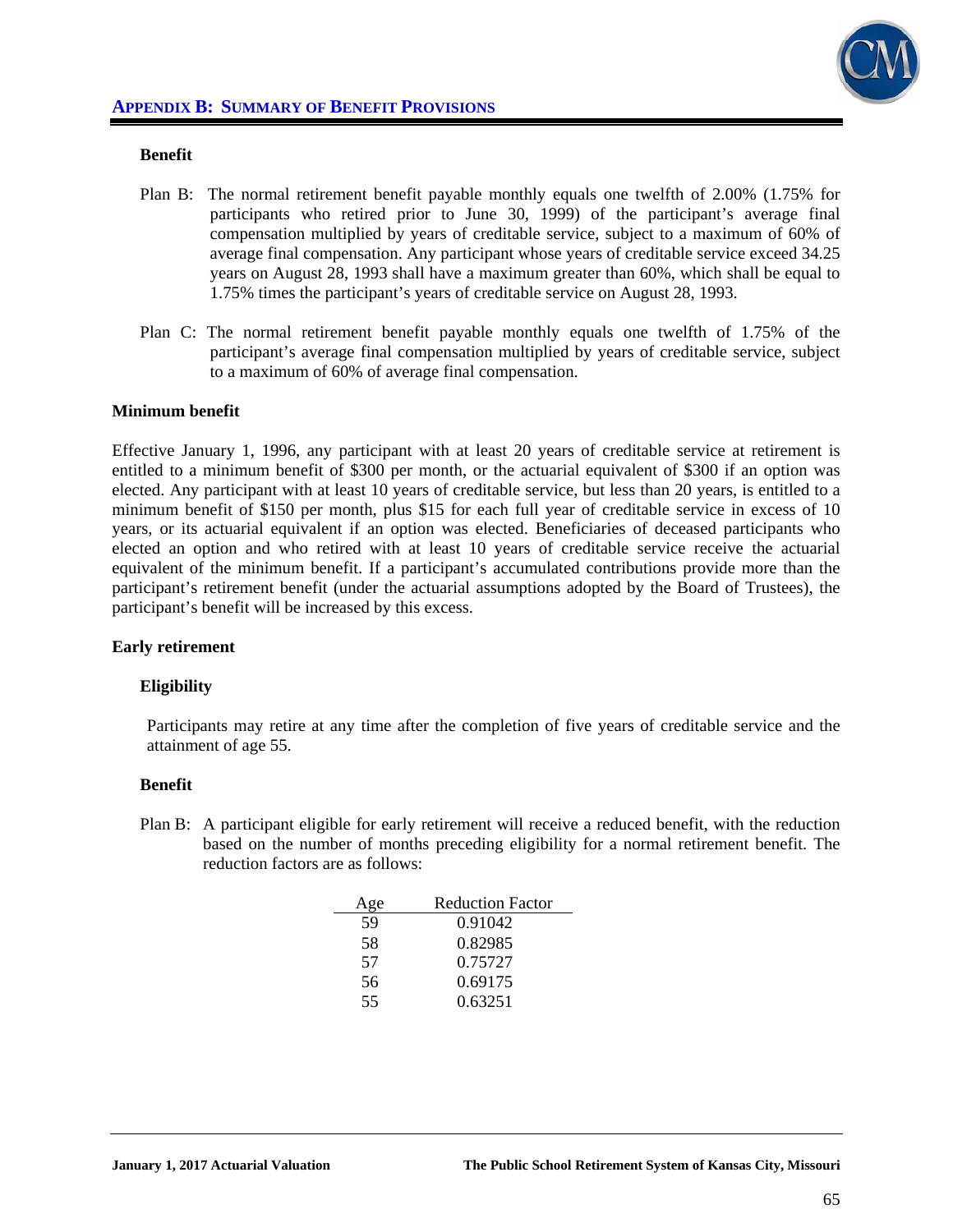

# **APPENDIX B: SUMMARY OF BENEFIT PROVISIONS**

Plan C: A participant eligible for early retirement will receive a reduced benefit, with the reduction based on the number of months preceding eligibility for a normal retirement benefit. The reduction factors are as follows:

| Age | <b>Reduction Factor</b> |
|-----|-------------------------|
| 61  | 0.90799                 |
| 60  | 0.82558                 |
| 59  | 0.75162                 |
| 58  | 0.68511                 |
| 57  | 0.62518                 |
| 56  | 0.57109                 |
| 55  | 0.52219                 |

### **Disability retirement**

#### **Eligibility**

A participant with at least five years of creditable service who is certified to be totally incapacitated for performance of duty by the Medical Board is eligible for a disability retirement.

#### **Benefit**

A disabled participant will receive an unreduced benefit, calculated as for normal retirement, based on service and average final compensation at actual retirement date. The minimum disability retirement benefit will be the lesser of (a) 25% of the participant's average final compensation, or (b) the participant's service retirement allowance calculated on the participant's average final compensation and the maximum number of years of creditable service the participant would have earned had the participant remained an employee until age 60. Disability benefits are payable immediately.

### **Vested termination benefits**

### **Eligibility**

A participant who has at least five years of creditable service earns a vested interest in his or her accrued benefit, provided the participant leaves his or her contributions in the System.

### **Benefit**

The vested benefit is calculated as a normal retirement benefit based on service and average final compensation at date of termination and is payable at minimum normal retirement date.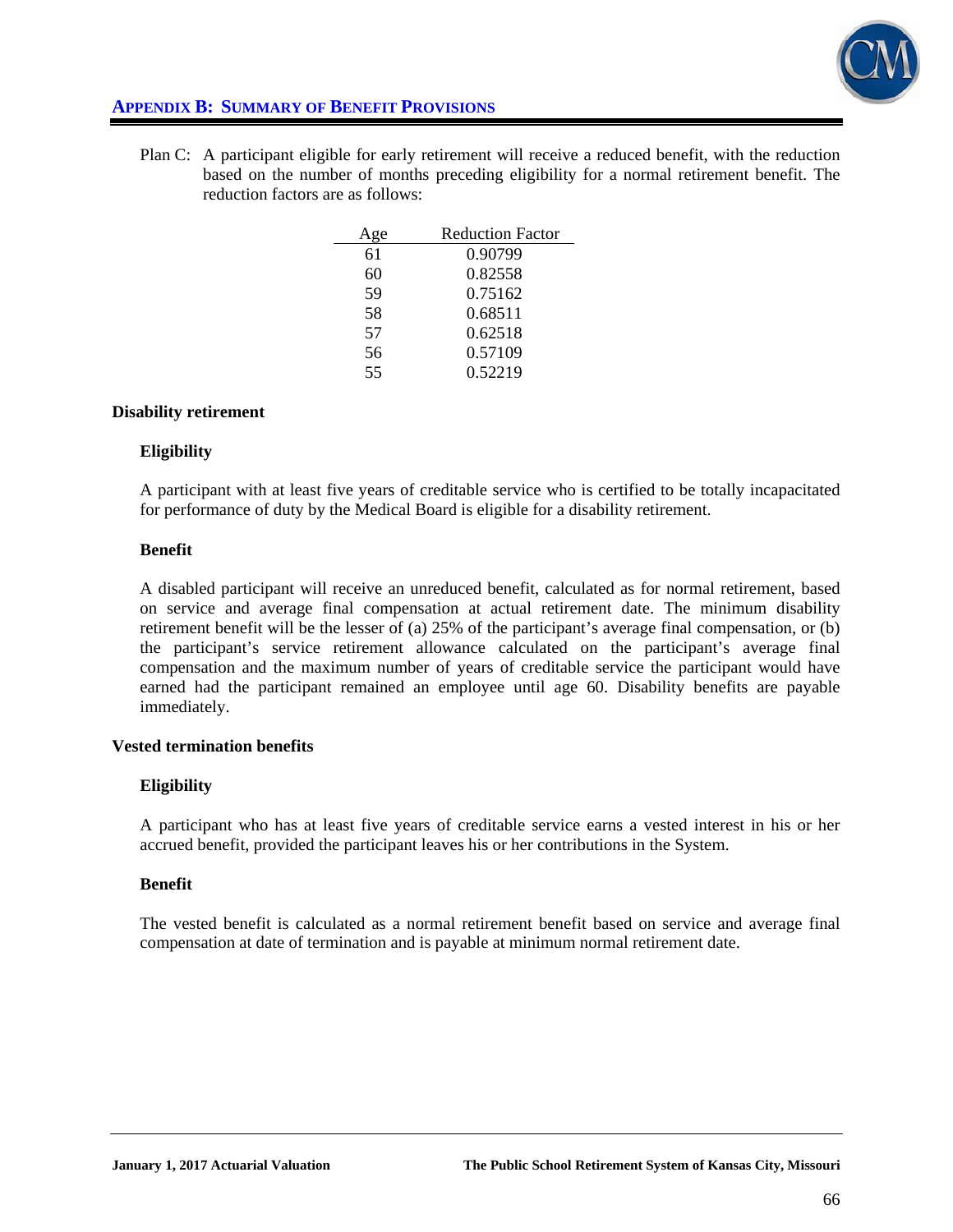

#### **Non-vested benefits**

#### **Benefit**

If the participant's termination is for reasons other than death or retirement and if the participant has not met the vesting or retirement requirements, the participant's contributions with interest will be refunded.

### **Death Benefit**

#### **Prior to retirement**

For a participant who dies before retirement, the participant's designated beneficiary is entitled to receive a monthly retirement benefit if (a) the participant was an active employee, or (b) the participant was a terminated vested member who met the age requirements for either normal or early retirement. The participant's designated beneficiary has the option of selecting a monthly benefit under Option 1 with immediate commencement, or receiving a refund of contributions accumulated with interest.

 For a terminated vested participant who dies before retirement and has not met the age requirements for retirement, the participant's accumulated contributions with interest will be paid to the participant's designated beneficiary.

 The designated beneficiary is the participant's spouse, dependent child or dependent parent. If the deceased participant was an actively contributing member and the beneficiary elects Option 1, such benefit shall be calculated as if the deceased participant had at least ten years of creditable service at the time of death. If the beneficiary is a child, the benefit in only payable until age nineteen.

### **Postretirement**

The optional form of benefit payment selected will determine what, if any, benefits are payable upon death after retirement. Participants are guaranteed to receive at least their accumulated contributions at retirement, if they die before electing an option.

#### **Normal form of benefit payments**

The normal form of benefit payment is the normal retirement benefit amount paid monthly for the life of the participant. If the participant should die before receiving payments totaling the amount of their contributions to the plan, the designated beneficiary shall receive a lump sum payment of the remaining amount.

#### **Optional forms of benefit payments**

Participants may elect from the following optional forms of benefit payment: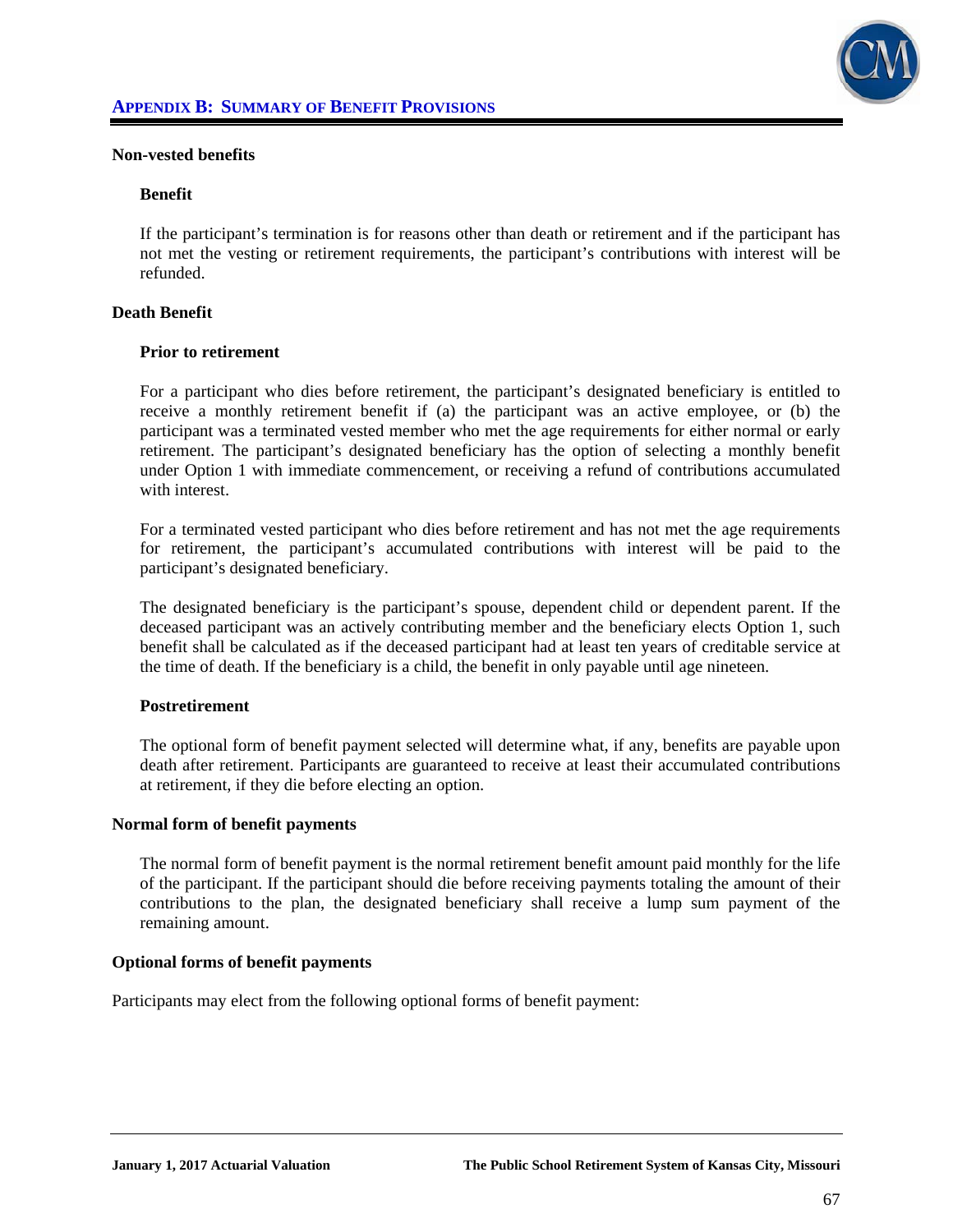

## **Option 1**

Option 1 provides a reduced retirement benefit that will continue on to a designated beneficiary. Upon a retiree's death, the retiree's designated beneficiary will receive for life, the same level of monthly retirement benefit. In the event the retiree's designated beneficiary predeceases the retiree, the retiree's monthly retirement benefit will be adjusted to the amount that would have been paid in the normal form of payment.

### **Option 2**

Option 2 provides a reduced retirement benefit that will continue on to a designated beneficiary. Upon a retiree's death, the retiree's designated beneficiary will receive for life, a monthly benefit equal to one-half of the retiree's monthly retirement benefit. In the event the retiree's designated beneficiary predeceases the retiree, the retiree's monthly retirement benefit will be adjusted to the amount that would have been paid in the normal form of payment.

## **Option 3**

Option 3 provides that upon a retiree's death, no benefits are payable to the retiree's estate or any beneficiary. Retirement benefits payable under this option will be actuarially increased from the normal form.

 Each of the above options produces benefits which are actuarially equivalent to the normal form of benefit which is a monthly annuity payable for the lifetime of the retiree.

### **Cost-of-living allowances**

The Board of Trustees shall determine annually whether or not the system can provide an increase in benefits for those retirees who, as of the January 1 preceding the date of such increase, have been retired at least one year. Any such increase also applies to optional retirement allowances paid to a retiree's beneficiary. The Board makes its determination as follows:

- 1. The actuary recommends to the Board what portion of the investment return is available for increases and the amount available to be paid on the first day of the  $14<sup>th</sup>$  month following the end of the valuation year. The actuary's recommendation is subject to the following safeguards:
	- a. The System's funded ratio as of the January  $1<sup>st</sup>$  of the preceding year of the proposed increase must be at least 100% after adjusting for the effect of proposed increase. The funded ratio is the ratio of assets to the pension benefit obligation.
	- b. The actuarially required contribution rate, after adjusting for the effect of the proposed increase, may not exceed the statutory contribution rate.
	- c. The actuary must certify that the proposed increase will not impair the actuarial soundness of the System.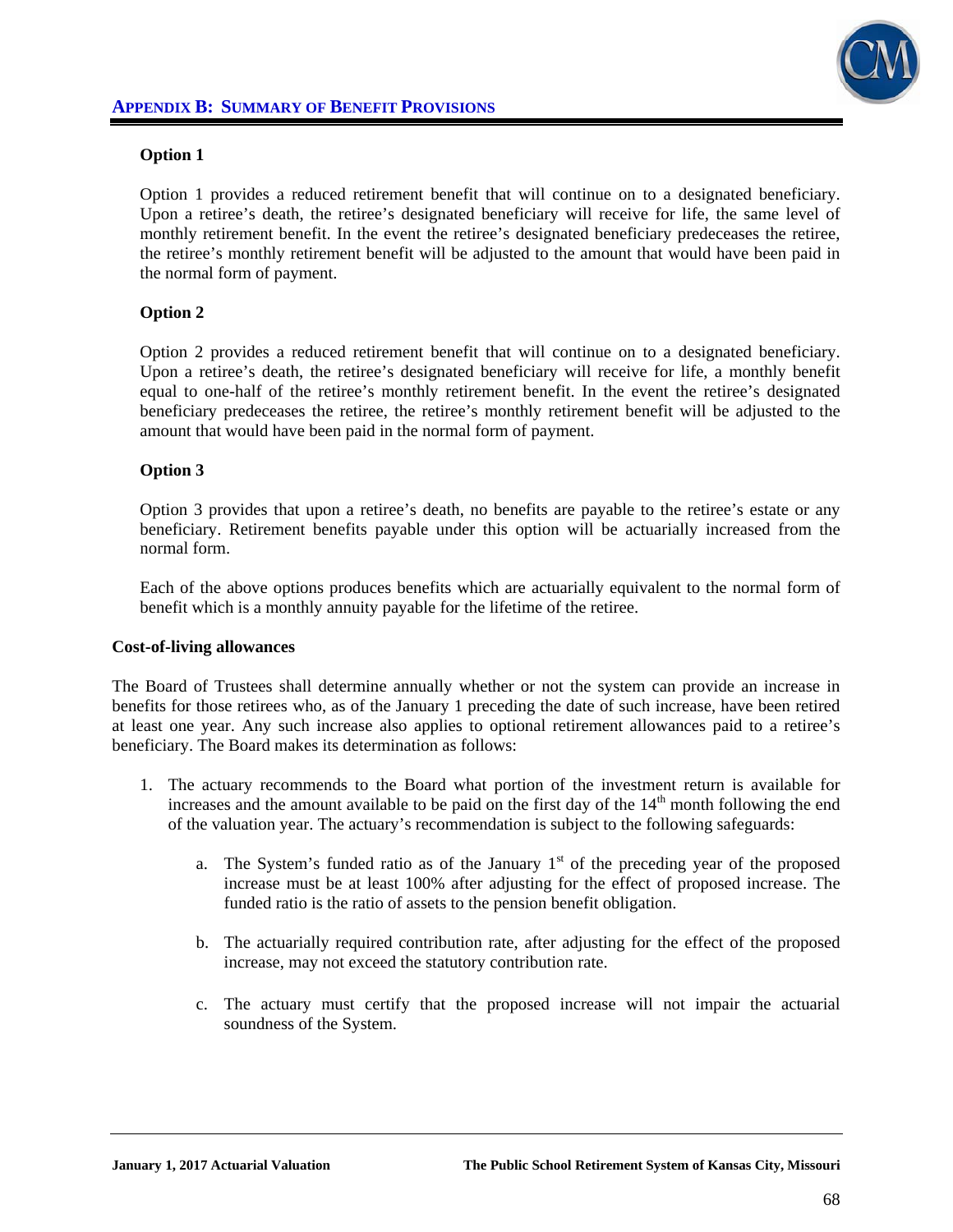

# **APPENDIX B: SUMMARY OF BENEFIT PROVISIONS**

- 2. The Board reviews the actuary's recommendation and shall, in their discretion, determine if an increase may be granted. In accordance with Board policy, if an increase is permissible, the amount of the increase will be equal to the lesser of 3% or the percentage increase in the CPI for the preceding year, subject to a cumulative increase of 100% subsequent to December 31, 2000.
- 3. This provision does not guarantee an annual increase to any retired participant.

### **Administration of the retirement system**

The Board of Trustees is responsible for the general administration and proper operation of the retirement system. The Board consists of 12 members – four member appointed by the Board of Education, one member appointed by the Board of Trustees of the library district, four members elected by and from the participants of the retirement system, two members elected by and from the retirees of the retirement system, and the Superintendent of Schools of the School District of Kansas City, Missouri. Administrative expenses are paid out of the general reserve fund.

### **Employee contributions**

Contributions for Employees are as follows;

- Effective January 1, 2016, participants contribute 9.00%
- Effective January 1, 2015, participants contributed 8.50%
- Effective January 1, 2014, participants contributed 8.00%
- Effective January 1, 1999, participants contributed 7.50%
- Prior to January 1, 1999, participants contributed 5.90%
- Prior to 1990, participants contributed 5.00% of earnable annual compensation plus 2.00% of earnable compensation in excess of \$6,500, the contribution earning base.

## **Employer contributions**

The employers of participants contribute at the fixed rate of covered compensation as follows;

- Effective January 1, 2016, 9.00%
- Effective January 1, 2015, 8.50%
- Effective January 1, 2014, 8.00%
- Effective January 1, 1999, 7.50%
- $\bullet$  Effective July 1, 1996, 5.99%
- $\bullet$  Effective July 1, 1995, 3.99%
- Effective July 1, 1993, 1.99%
- Prior to July 1, 1993, employer contributions were actuarially determined.

## **Changes from the Prior Valuation**

There have been no changes to the plan provisions from the prior valuation.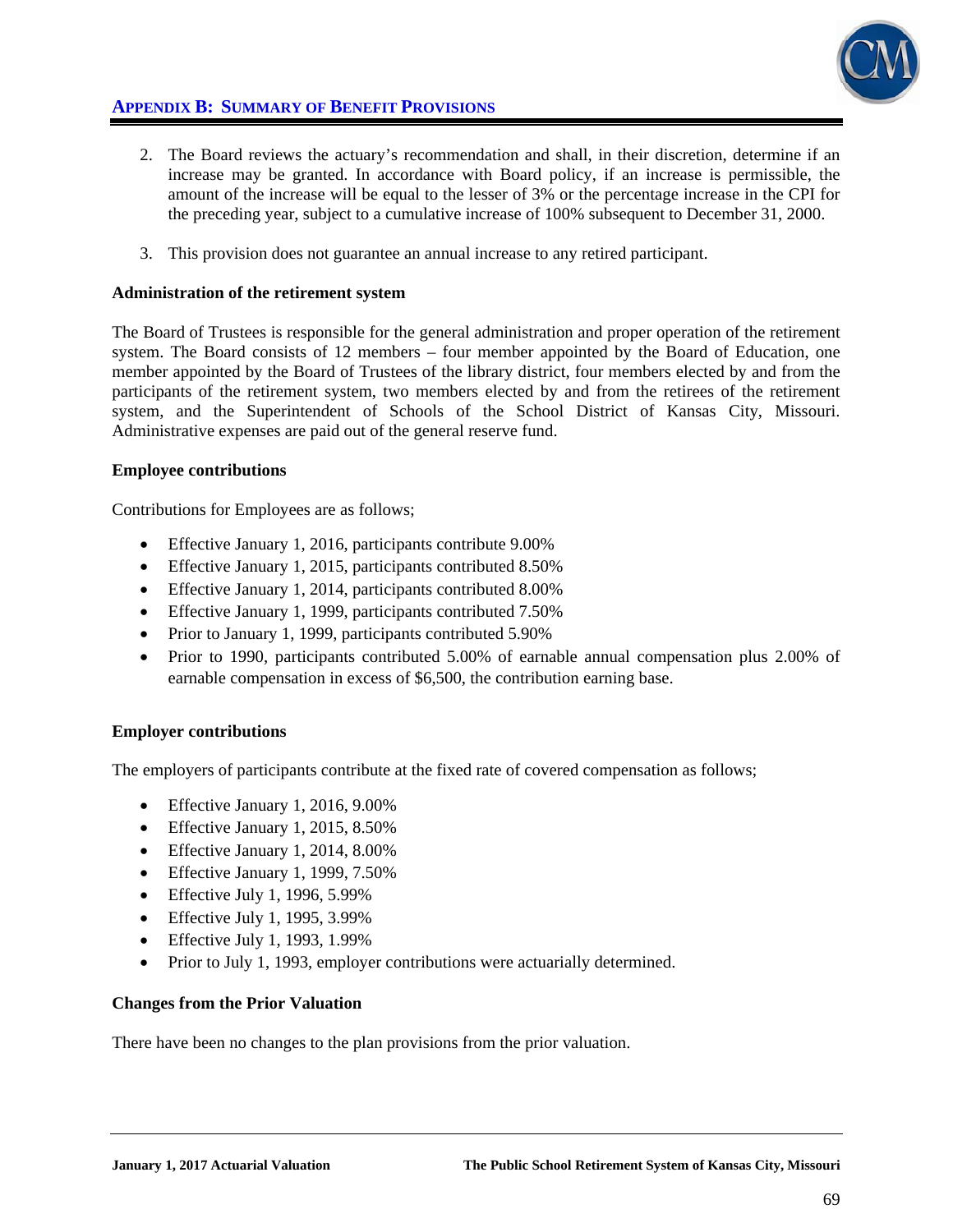

#### **ACTUARIAL COST METHOD**

The actuarial cost method is a procedure for allocating the actuarial present value of pension benefits and expenses to time periods. The method used for the valuation is known as the Entry Age Normal actuarial cost method, and have the following characteristics:

- (i) The annual normal costs for each individual active member are sufficient to accumulate the value of the member's pension at time of retirement.
- (ii) Each annual normal cost is a constant percentage of the member's year-by-year projected covered compensation.

The Entry Age Normal actuarial cost method allocates the actuarial present value of each member's projected benefits on a level basis over the member's assumed pensionable compensation rates between the entry age of the member and the assumed exit ages.

The portion of the actuarial present value allocated to the valuation year is called the normal cost. The portion of the actuarial present value not provided for by the actuarial present value of future normal costs is called actuarial accrued liability. Deducting actuarial assets from the actuarial accrued liability determines the unfunded actuarial accrued liability or (surplus). Effective with the January 1, 2017 valuation, the existing UAAL is amortized over a closed 30-year period and subsequent pieces of UAAL, determined each year in the valuation process, will be amortized over a closed 20-year period. The amortization payments on each of the UAAL bases will be determined on a level percentage of payroll basis.

#### **CALCULATION OF THE ACTUARIAL VALUE OF ASSETS**

The actuarial value of assets is based on a five-year smoothing method and is determined by spreading the effect of each year's investment return in excess of or below the expected return. The Market Value of assets on the valuation date is reduced by the sum of the following:

- I. 80% of the return to be spread during the first year preceding the valuation date,
- II. 60% of the return to be spread during the second year preceding the valuation date,
- III. 40% of the return to be spread during the third year preceding the valuation date, and
- IV. 20% of the return to be spread during the fourth year preceding the valuation date.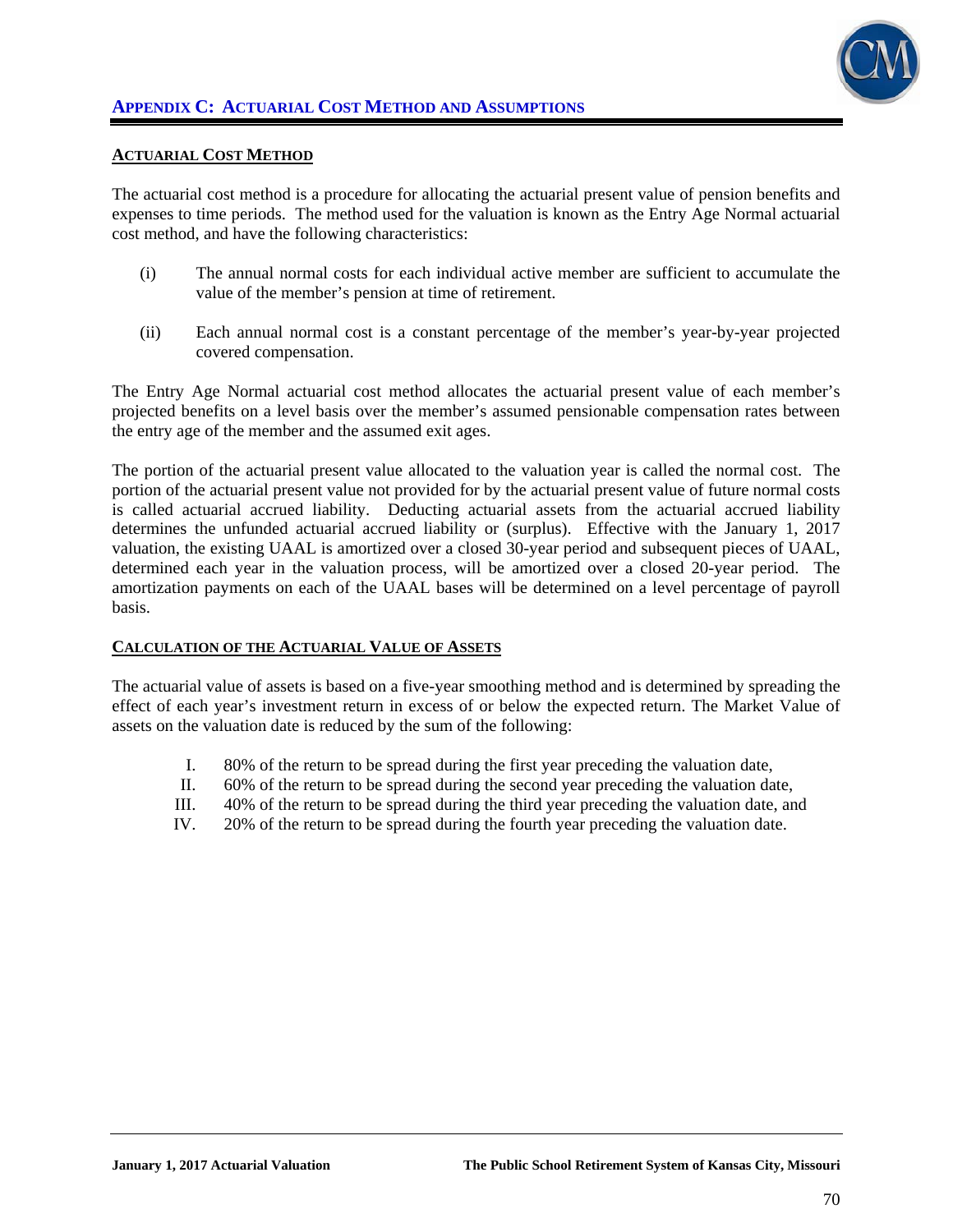

#### **ACTUARIAL ASSUMPTIONS**

System contribution requirements and actuarial present values are calculated by applying assumptions to the benefit provisions and membership information of the System, using the actuarial cost method.

The principal areas of risk which require assumptions about future activities of the System are:

- (i) Long-term rates of investment return to be generated by the assets of the System
- (ii) Patterns of pay increases to members
- (iii) Rates of mortality among members, retirees and beneficiaries
- (iv) Rates of withdrawal of active members
- (v) Rates of disability among active members
- (vi) The age patterns of actual retirements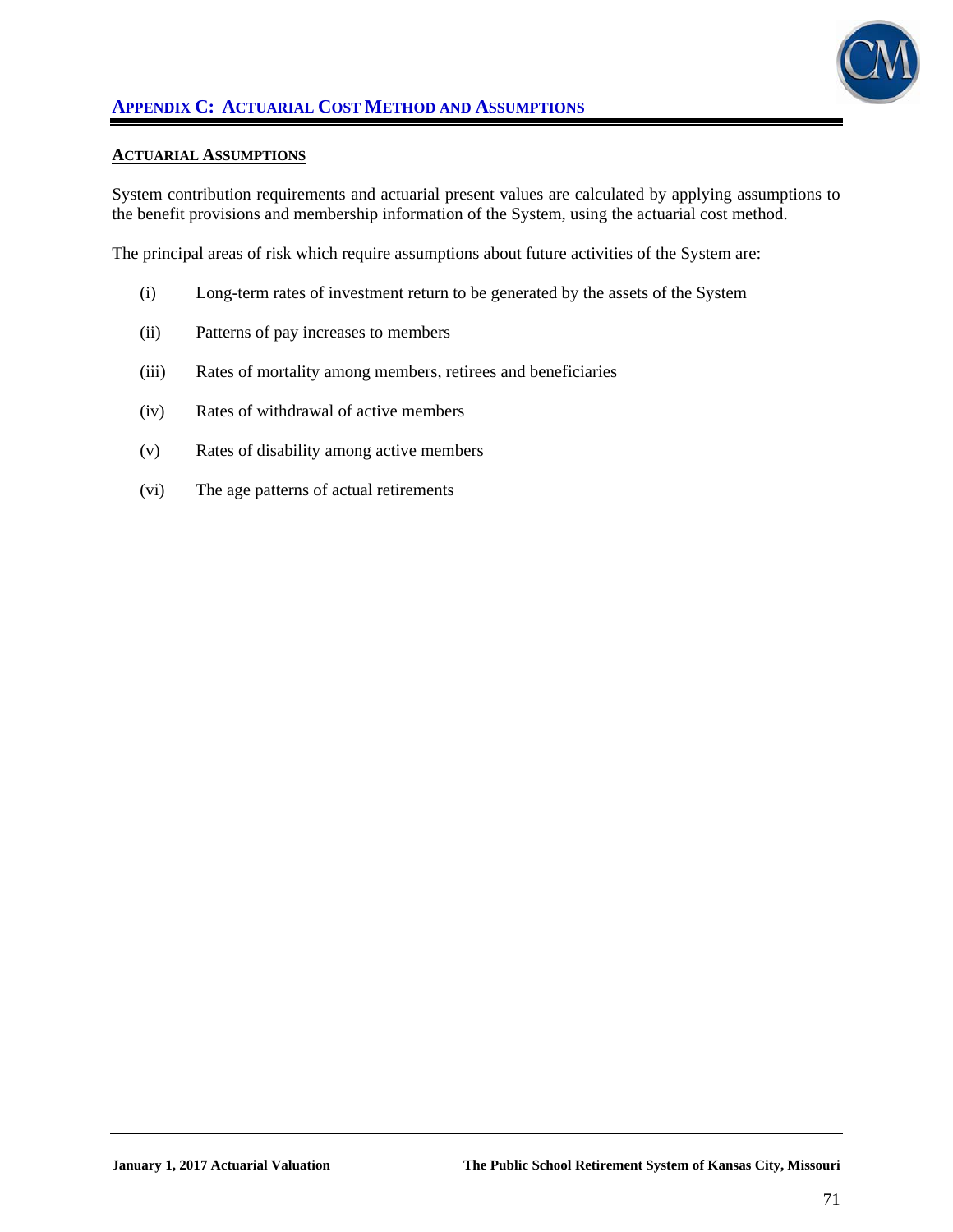

## **APPENDIX C: ACTUARIAL COST METHOD AND ASSUMPTIONS**

In making a valuation, the monetary effect of each assumption is calculated for as long as a presently covered person survives – a period of time which can be as long as a century.

Actual experience of the System will not coincide exactly with assumed experience. Each valuation provides a complete recalculation of assumed future experience and takes into account all past differences between assumed and actual experiences. The result is a continual series of adjustments (usually small) to the computed contribution rate.

From time to time, one or more of the assumptions are modified to reflect experience trends (but not random or temporary year-to-year fluctuations).

**Long-term Rate of Return:** (net of administrative expenses): 7.75% per year, compounded annually (2.75% long-term price inflation and a 5.00% real rate of return).

**Price Inflation:** 2.75%

**General Wage Growth (Wage Inflation):** 3.50%

**Payroll Growth Assumption:** 3.00% per year

**Interest Crediting Rate on Member Accounts:** 3.25% per year.

**Salary Increase Rates:** 5.00% per year.

**Mortality Table:** This assumption is used to measure the probabilities of members dying and the probabilities of each pension payment being made after retirement.

| <b>Healthy Retirees</b><br>And Beneficiaries: | RP-2014 Healthy Annuitant Blue Collar Table with a one-year setback for females,<br>projected 7 years from valuation date using Scale MP-2016      |
|-----------------------------------------------|----------------------------------------------------------------------------------------------------------------------------------------------------|
| Disabled Retirees:                            | RP-2014 Disabled Table for Males and Females                                                                                                       |
| <b>Active Members:</b>                        | RP-2014 Healthy Non-Annuitant Blue Collar Table with a one-year setback for<br>females, projected 15 years from valuation date using Scale MP-2016 |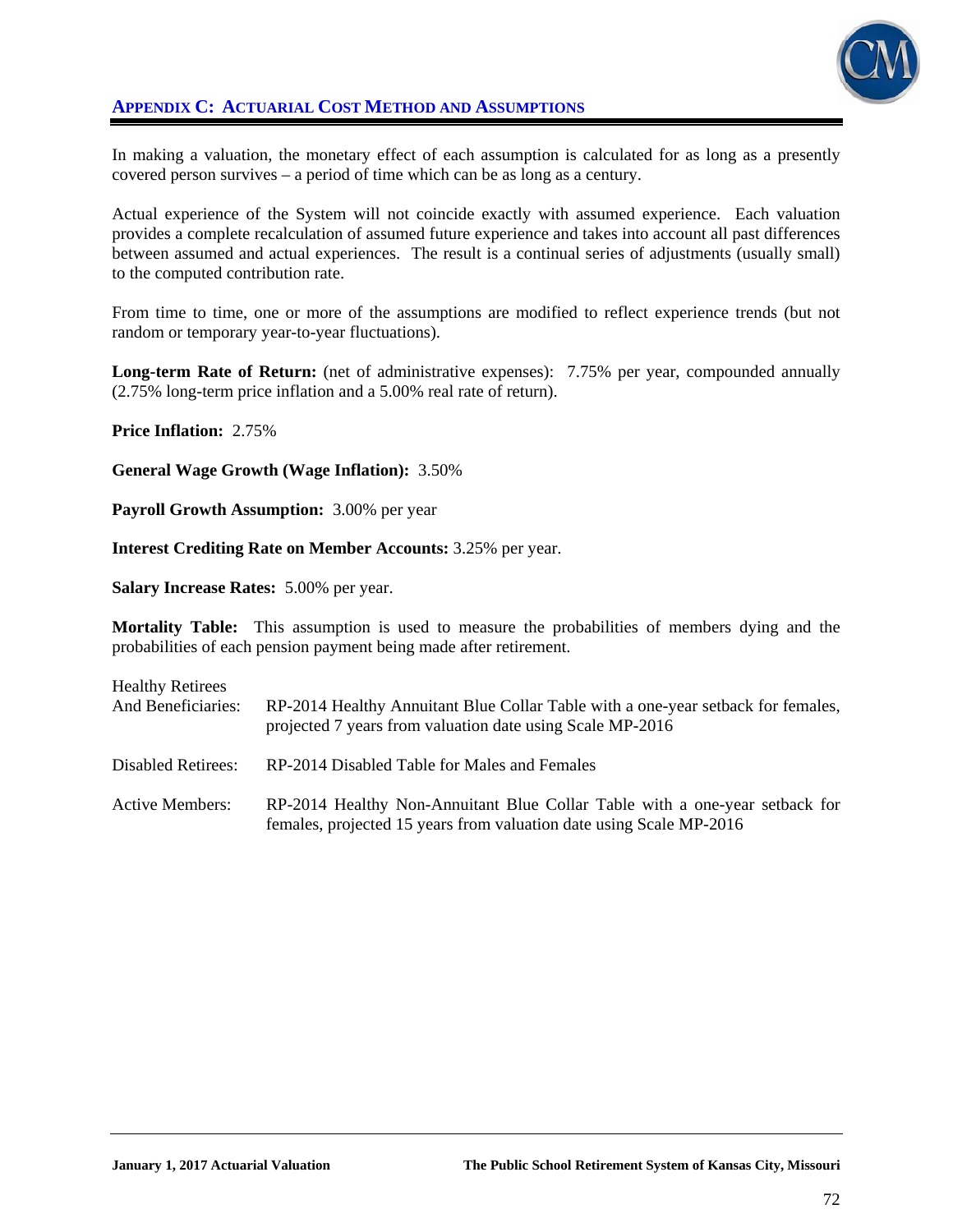

**Rates of Retirement:** These rates are used to measure the probability of eligible members retiring under the regular retirement provisions.

Retirements occur at rates based on the actual experience of the retirement system. The age-related rates used are shown in the tables below. The first year of normal retirement eligibility is the earlier of age 60 and 5 years of creditable service or 75 credits for Plan B members, and the earlier of age 62 and 5 years of creditable service or 80 credits for Plan C members.

| <b>Retirement Rates When Eligible</b><br>for Unreduced Benefits |                                      |                         |  |  |
|-----------------------------------------------------------------|--------------------------------------|-------------------------|--|--|
| Age                                                             | <b>First Eligible</b><br><b>Rate</b> | <b>Ultimate</b><br>Rate |  |  |
| $45 - 54$                                                       | 10%                                  | 12%                     |  |  |
| $55 - 61$                                                       | 20                                   | 12                      |  |  |
| 62                                                              | 30                                   | 25                      |  |  |
| 63                                                              | 20                                   | 15                      |  |  |
| 64                                                              | 30                                   | 15                      |  |  |
| $65 - 69$                                                       | 30                                   | 25                      |  |  |
| $70 - 74$                                                       | 50                                   | 40                      |  |  |
| 75                                                              | 100                                  | 100                     |  |  |

| <b>Retirement Rates When Eligible</b><br>for Reduced Benefits |      |  |
|---------------------------------------------------------------|------|--|
| Age                                                           | Rate |  |
| $55 - 59$                                                     | 8%   |  |

Terminated vested members are assumed to begin receiving their benefits upon reaching age 60 if they participated in Plan B, and age 62 if they participated in Plan C.

**Rates of Separation from Active Membership:** This assumption measures the probabilities of a member terminating employment. The rates do not apply to members who are eligible to retire. Rates vary by service. Sample rates are as follows:

| Years    | <b>Rate</b> |
|----------|-------------|
| $\leq$ 1 | 27%         |
|          | 25          |
| 5        | 17          |
| 10       | 8           |
| $15+$    | 2           |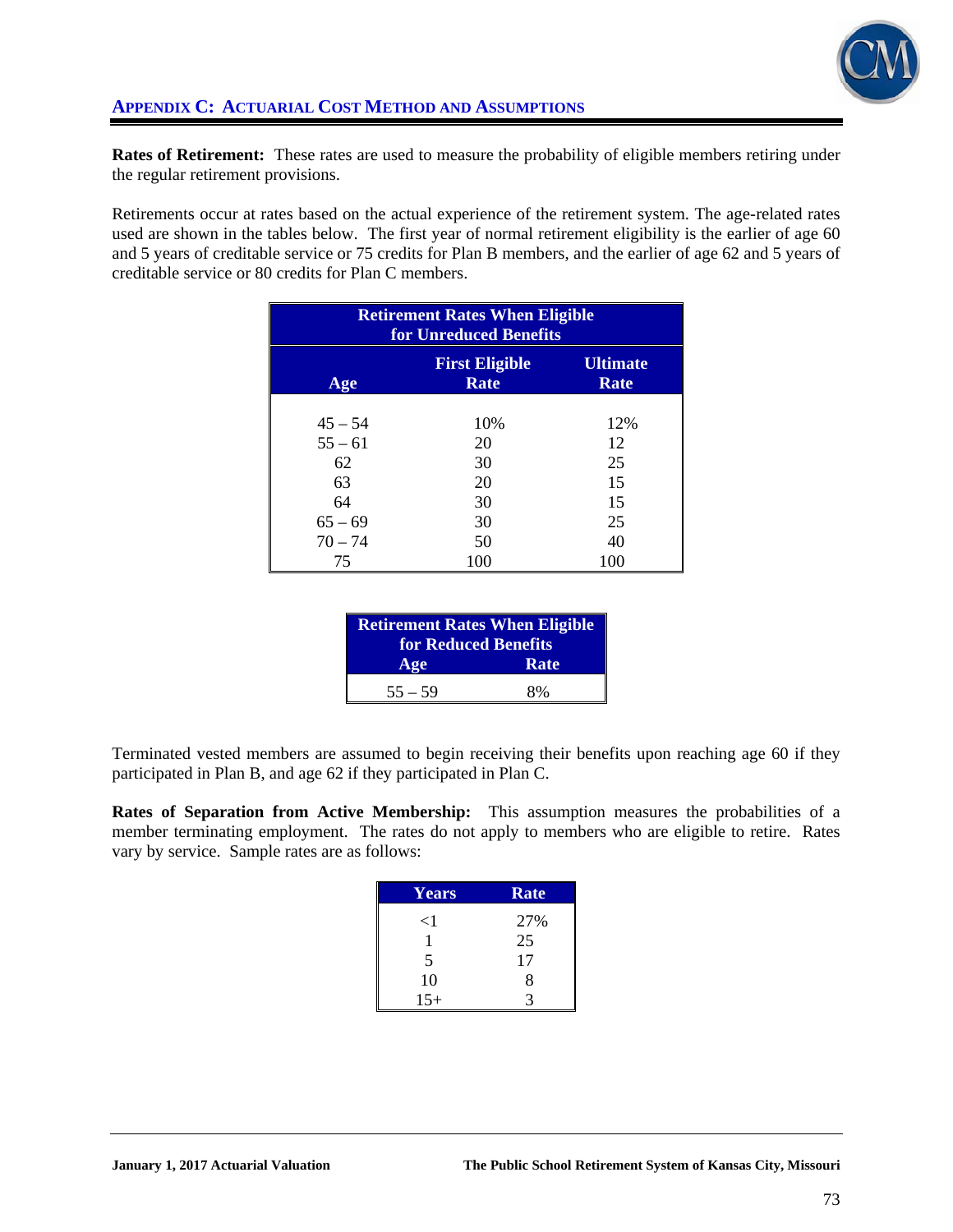

# **APPENDIX C: ACTUARIAL COST METHOD AND ASSUMPTIONS**

**Forfeiture of Vested Benefits:** Participants terminating in vested status are given the option of taking a refund of their accumulated participant contributions (and thereby forfeiting the employer-provided benefit) or deferring their vested benefit. Active members who terminate in the future with a vested benefit are assumed to take a deferred vested annuity, unless a refund of contributions and interest is greater than the actuarial present value of their vested deferred benefit.

**Rates of Disability:** This assumption measures the probabilities of a member becoming disabled.

| Sample<br>Ages | % of Active Members Becoming<br><b>Disabled During Next Year</b> |
|----------------|------------------------------------------------------------------|
| 25             | 0.025%                                                           |
| 30             | 0.050                                                            |
| 35             | 0.050                                                            |
| 40             | 0.050                                                            |
| 45             | 0.075                                                            |
| 50             | 0.125                                                            |
| 55             | 0.200                                                            |
| 60             | 0.250                                                            |

Disability probabilities vary by age, however, not all ages are shown above.

**Active Member Group Size:** Assumed to remain constant.

**Future Benefit Increases or Additional Benefits:** When funding is adequate, the Board may authorize cost of living adjustments (COLAs), as noted in the summary of plan provisions. In the past, the Board has also sometimes granted an additional monthly payment to retirees (13th check.) This valuation assumes that no future COLAs and no future 13th checks will be awarded.

## **MISCELLANEOUS AND TECHNICAL ASSUMPTIONS**

**Marriage Assumption:** All participants are assumed to be married for purposes of death benefits. In each case, the male was assumed to be 4 years older than the female.

**Decrement Timing:** Decrements of all types are assumed to occur mid-year.

**Other:** The turnover decrement does not operate during retirement eligibility.

**Missing Gender:** Records that are missing a gender are assumed to be female if the record belongs to a member, and male if the record belongs to a beneficiary.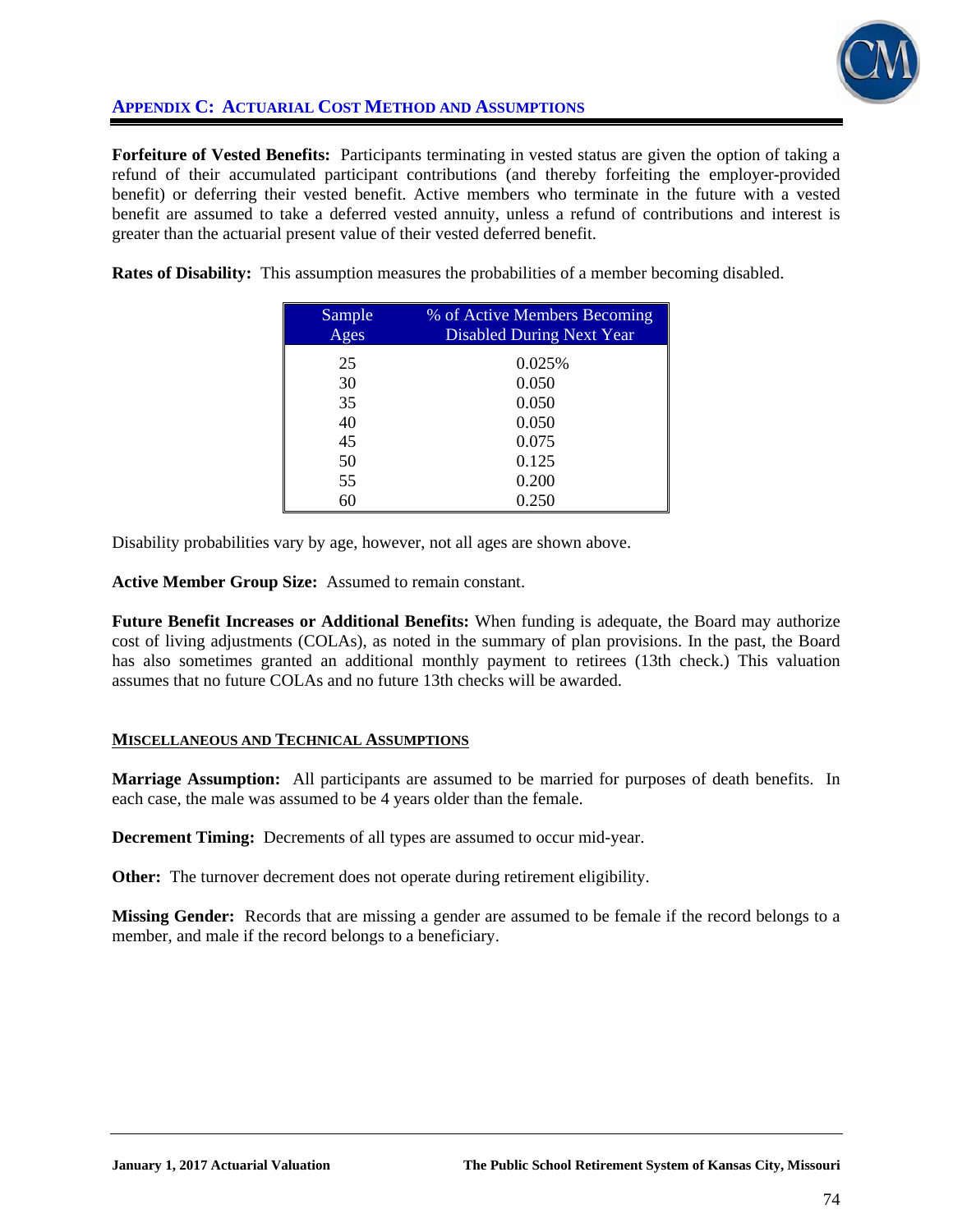

#### **CHANGES FROM THE PRIOR VALUATION**

There were several changes to the System's actuarial assumptions and methods as a result of a comprehensive Experience Study performed for the System and presented to the Board of Trustees at their October 3, 2016 meeting. The most significant changes are outlined below:

- The investment return assumption was lowered from 8.00% to 7.75%.
- The inflation assumption was lowered from 3.00% to 2.75%.
- The assumed interest rate credited on employee accounts was lowered from 5.00% to 3.25%.
- The general wage increase assumption was set at 3.50%.
- The payroll growth assumption was set at 3.00%.
- The mortality assumption has been changed to the RP-2014 Blue Collar Mortality Table, with a oneyear age setback for females. Mortality improvements are projected 7 years from the valuation date for retirees and beneficiaries, and 15 years for actives, using Scale MP-2016.
- Retirement rates were modified to partially reflect observed experience.
- Termination rates were changed to be purely service-based rates.
- Disability rates were reduced by 50%.
- The amortization of the UAAL was changed to a "layered" approach with new pieces of UAAL amortized over a closed 20-year period beginning on the valuation date. The UAAL as of January 1, 2017 is being amortized over a closed 30-year period.